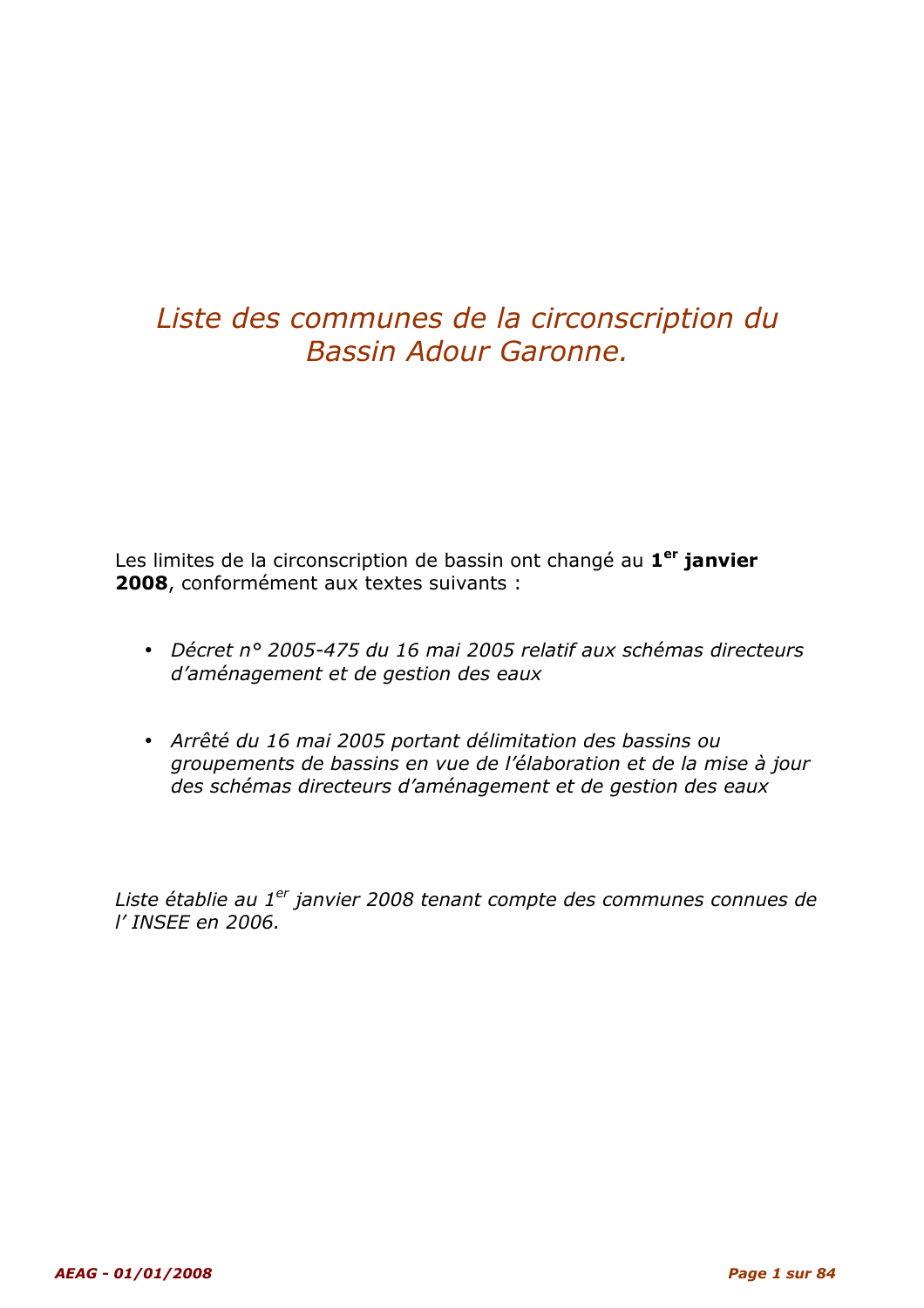09001 AIGUES JUNTES 09002 AIGUES VIVES 09003 L'AIGUILLON 09004 ALBIES 09005 ALEU 09006 ALLIAT 09007 ALLIERES 09008 ALOS 09009 ALZEN 09011 ANTRAS 09012 APPY 09013 ARABAUX 09014 ARGEIN 09015 ARIGNAC 09016 ARNAVE 09017 ARRIEN EN BETHMALE 09018 ARROUT 09019 ARTIGAT 09021 ARTIX 09022 ARVIGNA 09023 ASCOU 09024 ASTON 09025 AUCAZEIN 09026 AUDRESSEIN 09027 AUGIREIN 09028 AULOS 09029 AULUS LES BAINS 09030 AUZAT 09031 AXIAT 09032 AX LES THERMES 09033 BAGERT 09034 BALACET 09035 BALAGUERES 09037 BARJAC 09038 LA BASTIDE DE BESPLAS 09039 LA BASTIDE DE BOUSIGNAC 09040 LA BASTIDE DE LORDAT 09041 LA BASTIDE DU SALAT 09042 LA BASTIDE DE SEROU 09043 LA BASTIDE SUR L'HERS 09044 BAULOU 09045 BEDEILHAC ET AYNAT 09046 BEDEILLE 09047 BELESTA 09048 BELLOC 09049 BENAC 09050 BENAGUES 09051 BENAIX

09052 BESSET 09053 BESTIAC 09054 BETCHAT 09055 BETHMALE 09056 BEZAC 09057 BIERT 09058 BOMPAS 09059 BONAC IRAZEIN 09060 BONNAC 09061 LES BORDES SUR ARIZE 09062 LES BORDES SUR LEZ 09063 LE BOSC 09064 BOUAN 09065 BOUSSENAC 09066 BRASSAC 09067 BRIE 09068 BURRET 09069 BUZAN 09070 LES CABANNES 09071 CADARCET 09072 CALZAN 09073 CAMARADE 09074 CAMON 09075 CAMPAGNE SUR ARIZE 09076 CANTE 09077 CAPOULET ET JUNAC 09079 CARLA BAYLE 09080 CARLA DE ROQUEFORT 09081 LE CARLARET 09082 CASTELNAU DURBAN 09083 CASTERAS 09084 CASTEX 09085 CASTILLON EN COUSERANS 09086 CAUMONT 09087 CAUSSOU 09088 CAYCHAX 09089 CAZALS DES BAYLES 09090 CAZAUX 09091 CAZAVET 09092 CAZENAVE SERRES ET ALLENS 09093 CELLES 09094 CERIZOLS 09095 CESCAU 09096 CHATEAU VERDUN 09097 CLERMONT 09098 CONTRAZY 09099 COS 09100 COUFLENS 09101 COUSSA 09102 COUTENS 09103 CRAMPAGNA 09104 DALOU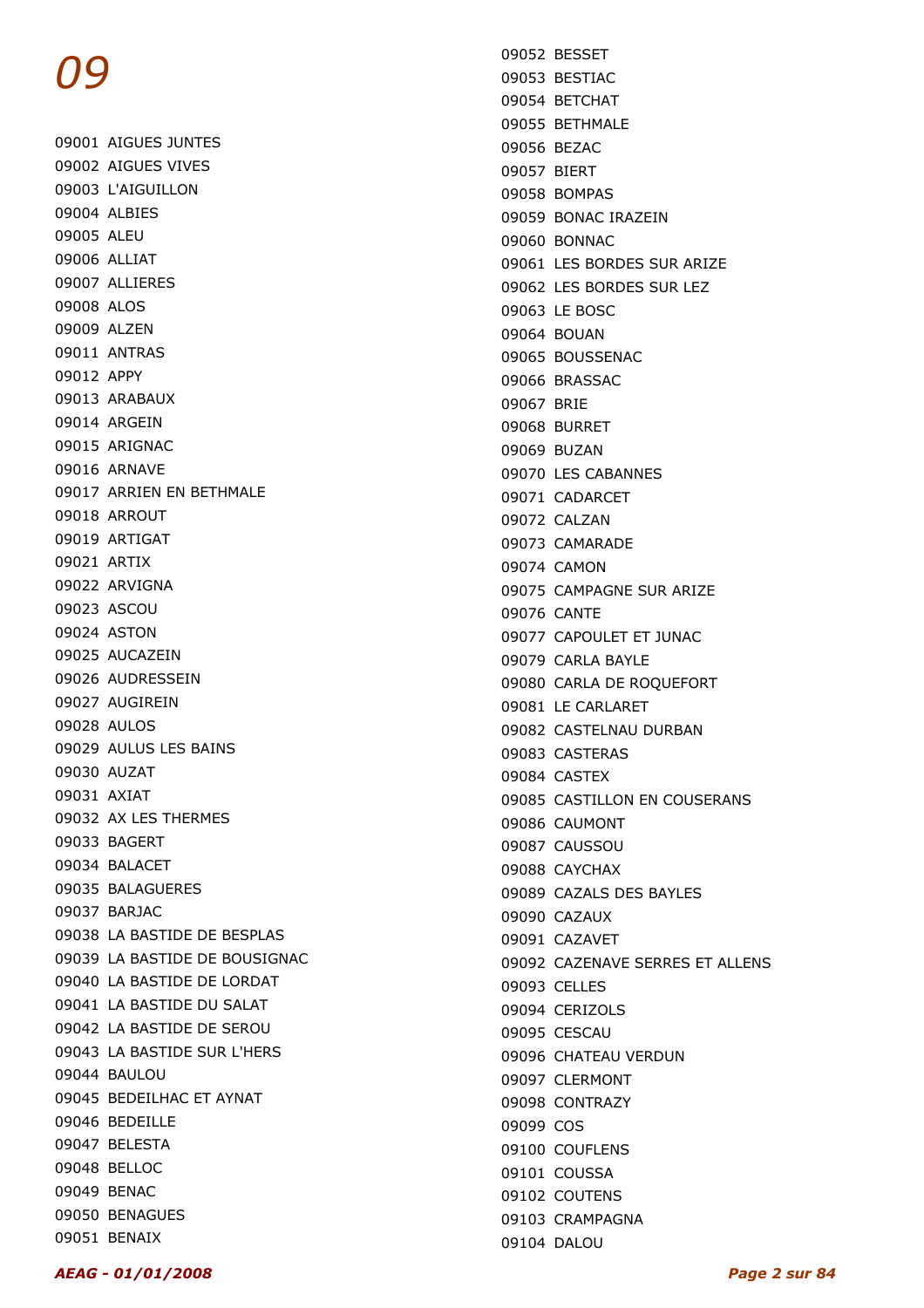09105 DAUMAZAN SUR ARIZE 09106 DREUILHE 09107 DUN 09108 DURBAN SUR ARIZE 09109 DURFORT 09110 ENCOURTIECH 09111 ENGOMER 09113 ERCE 09114 ERP 09115 ESCLAGNE 09116 ESCOSSE 09117 ESPLAS 09118 ESPLAS DE SEROU 09119 EYCHEIL 09120 FABAS 09121 FERRIERES SUR ARIEGE 09122 FOIX 09123 FORNEX 09124 LE FOSSAT 09125 FOUGAX ET BARRINEUF 09126 FREYCHENET 09127 GABRE 09128 GAJAN 09129 GALEY 09130 GANAC 09131 GARANOU 09132 GAUDIES 09133 GENAT 09134 GESTIES 09135 GOULIER 09136 GOURBIT 09137 GUDAS 09138 L'HERM 09139 L'HOSPITALET PRES L'ANDORRE 09140 IGNAUX 09141 ILLARTEIN 09142 ILHAT 09143 ILLIER ET LARAMADE 09145 LES ISSARDS 09146 JUSTINIAC 09147 LABATUT 09148 LACAVE 09149 LACOURT 09150 LAGARDE 09151 LANOUX 09152 LAPEGE 09153 LAPENNE 09154 LARBONT 09155 LARCAT 09156 LARNAT 09157 LAROQUE D'OLMES 09158 LASSERRE

09159 LASSUR 09160 LAVELANET 09161 LERAN 09162 LERCOUL 09163 LESCOUSSE 09164 LESCURE 09165 LESPARROU 09166 LEYCHERT 09167 LEZAT SUR LEZE 09168 LIEURAC 09169 LIMBRASSAC 09170 LISSAC 09171 LORDAT 09172 LOUBAUT 09173 LOUBENS 09174 LOUBIERES 09175 LUDIES 09176 LUZENAC 09177 MADIERE 09178 MALEGOUDE 09179 MALLEON 09180 MANSES 09181 LE MAS D'AZIL 09182 MASSAT 09183 MAUVEZIN DE PRAT 09184 MAUVEZIN DE SAINTE CROIX 09185 MAZERES 09186 MERAS 09187 MERCENAC 09188 MERCUS GARRABET 09189 MERENS LES VALS 09190 MERIGON 09192 MIGLOS 09194 MIREPOIX 09195 MONESPLE 09196 MONTAGAGNE 09197 MONTAILLOU 09198 MONTARDIT 09199 MONTAUT 09200 MONTBEL 09201 MONTEGUT EN COUSERANS 09202 MONTEGUT PLANTAUREL 09203 MONTELS 09204 MONTESQUIEU AVANTES 09205 MONTFA 09206 MONTFERRIER 09207 MONTGAILLARD 09208 MONTGAUCH 09209 MONTJOIE EN COUSERANS 09210 MONTOULIEU 09211 MONTSEGUR 09212 MONTSERON

#### AEAG - 01/01/2008 Page 3 sur 84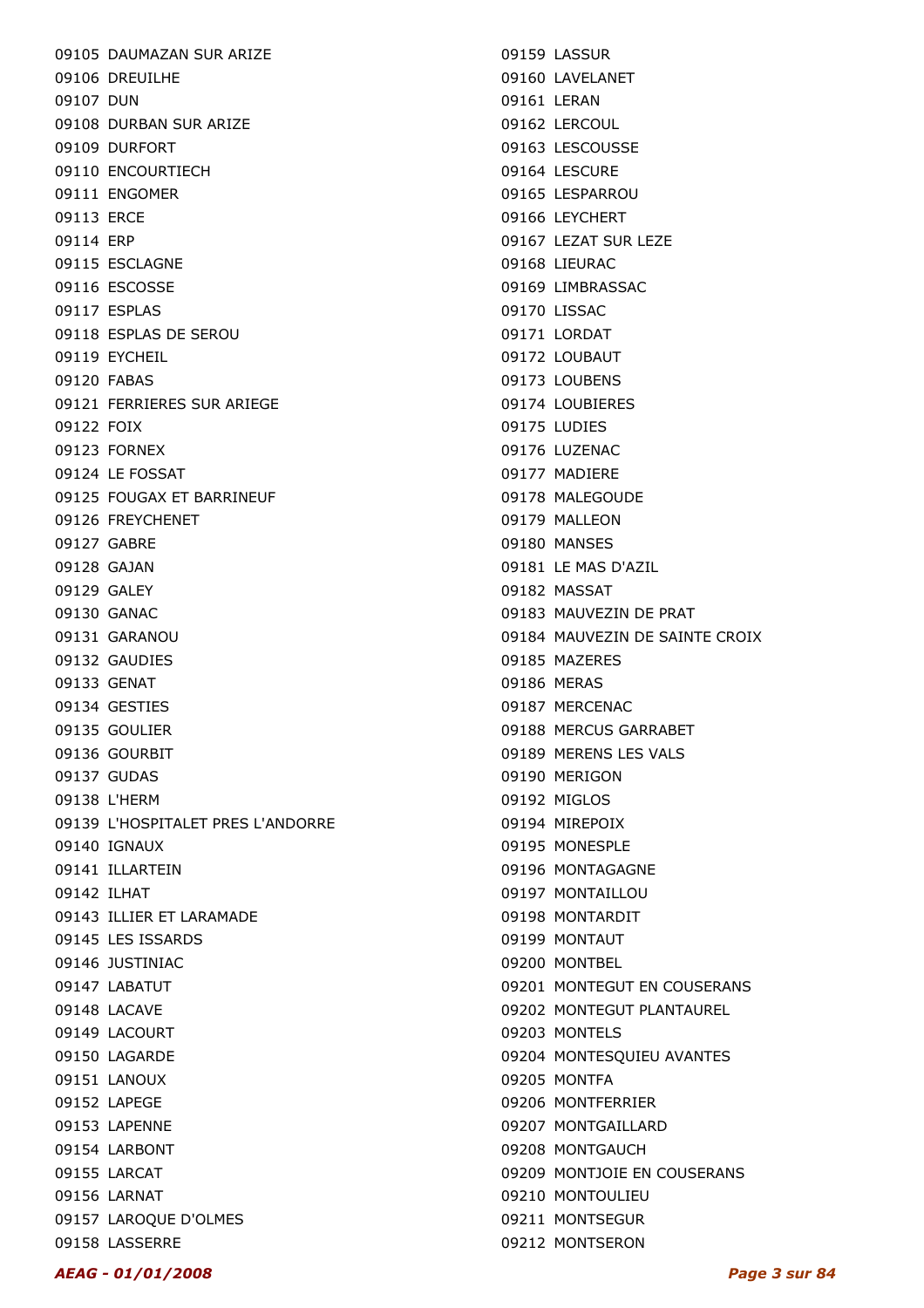09213 MOULIN NEUF 09214 MOULIS 09215 NALZEN 09216 NESCUS 09217 NIAUX 09218 ORGEIX 09219 ORGIBET 09220 ORLU 09221 ORNOLAC USSAT LES BAINS 09222 ORUS 09223 OUST 09224 PAILHES 09225 PAMIERS 09226 PECH 09227 PFRFILLF 09228 PERLES ET CASTELET 09229 LE PEYRAT 09231 LE PORT 09232 PRADES 09233 PRADETTES 09234 PRADIERES 09235 PRAT BONREPAUX 09236 PRAYOLS 09238 LES PUJOLS 09240 QUIE 09241 RABAT LES TROIS SEIGNEURS 09242 RAISSAC 09243 REGAT 09244 RIEUCROS 09245 RIEUX DE PELLEPORT 09246 RIMONT 09247 RIVERENERT 09249 ROQUEFIXADE 09250 ROQUEFORT LES CASCADES 09251 ROUMENGOUX 09253 SABARAT 09254 SAINT AMADOU 09255 SAINT AMANS 09256 SAINT BAUZEIL 09257 SAINTE CROIX VOLVESTRE 09258 SAINT FELIX DE RIEUTORD 09259 SAINT FELIX DE TOURNEGAT 09260 SAINTE FOI 09261 SAINT GIRONS 09262 SAINT JEAN D'AIGUES VIVES 09263 SAINT JEAN DU CASTILLONNAIS 09264 SAINT JEAN DE VERGES 09265 SAINT JEAN DU FALGA 09266 SAINT JULIEN DE GRAS CAPOU 09267 SAINT LARY 09268 SAINT LIZIER 09269 SAINT MARTIN DE CARALP

09270 SAINT MARTIN D'OYDES 09271 SAINT MICHEL 09272 SAINT PAUL DE JARRAT 09273 SAINT PIERRE DE RIVIERE 09274 SAINT QUENTIN LA TOUR 09275 SAINT QUIRC 09276 SAINT VICTOR ROUZAUD 09277 SAINT YBARS 09279 SALSEIN 09280 SAURAT 09281 SAUTEL 09282 SAVERDUN 09283 SAVIGNAC LES ORMEAUX 09284 SEGURA 09285 SEIX 09286 SEM 09287 SENCONAC 09289 LORP SENTARAILLE 09290 SENTEIN 09291 SENTENAC D'OUST 09292 SENTENAC DE SEROU 09293 SERRES SUR ARGET 09294 SIEURAS 09295 SIGUER 09296 SINSAT 09297 SOR 09298 SORGEAT 09299 SOUEIX ROGALLE 09300 SOULA 09301 SOULAN 09302 SUC ET SENTENAC 09303 SURBA 09304 SUZAN 09305 TABRE 09306 TARASCON SUR ARIEGE 09307 TAURIGNAN CASTET 09308 TAURIGNAN VIEUX 09309 TEILHET 09310 THOUARS SUR ARIZE 09311 TIGNAC 09312 LA TOUR DU CRIEU 09313 TOURTOUSE 09314 TOURTROL 09315 TREMOULET 09316 TROYE D'ARIEGE 09317 UCHENTEIN 09318 UNAC 09319 UNZENT 09320 URS 09321 USSAT 09322 USTOU

09323 VALS

#### AEAG - 01/01/2008 Page 4 sur 84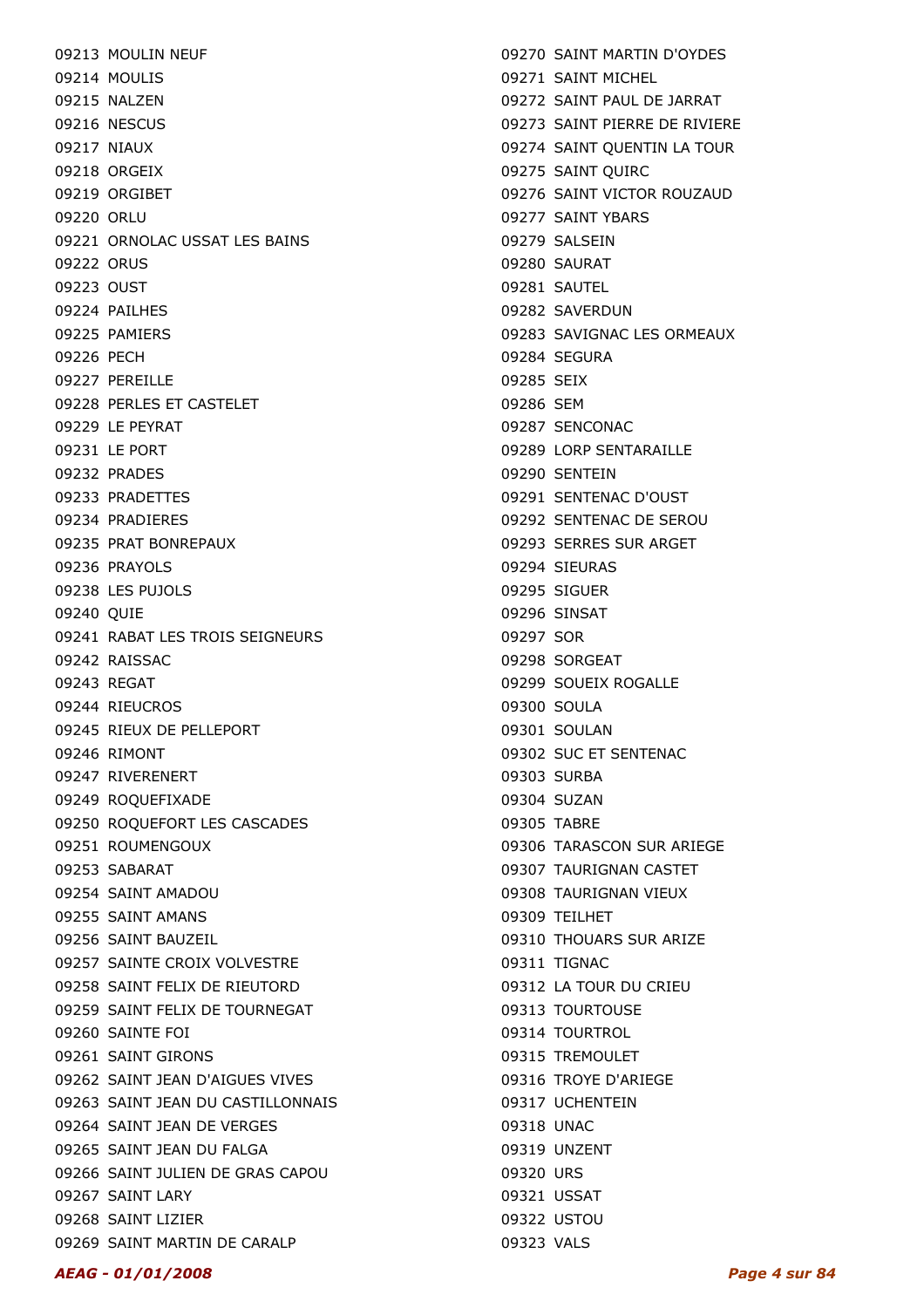09324 VARILHES 09325 VAYCHIS 09326 VEBRE 09327 VENTENAC 09328 VERDUN 09329 VERNAJOUL 09330 VERNAUX 09331 LE VERNET 09332 VERNIOLLE 09334 VICDESSOS 09335 VILLENEUVE 09336 VILLENEUVE D'OLMES 09338 VILLENEUVE DU LATOU 09339 VILLENEUVE DU PAREAGE 09340 VIRA 09341 VIVIES 09342 SAINTE SUZANNE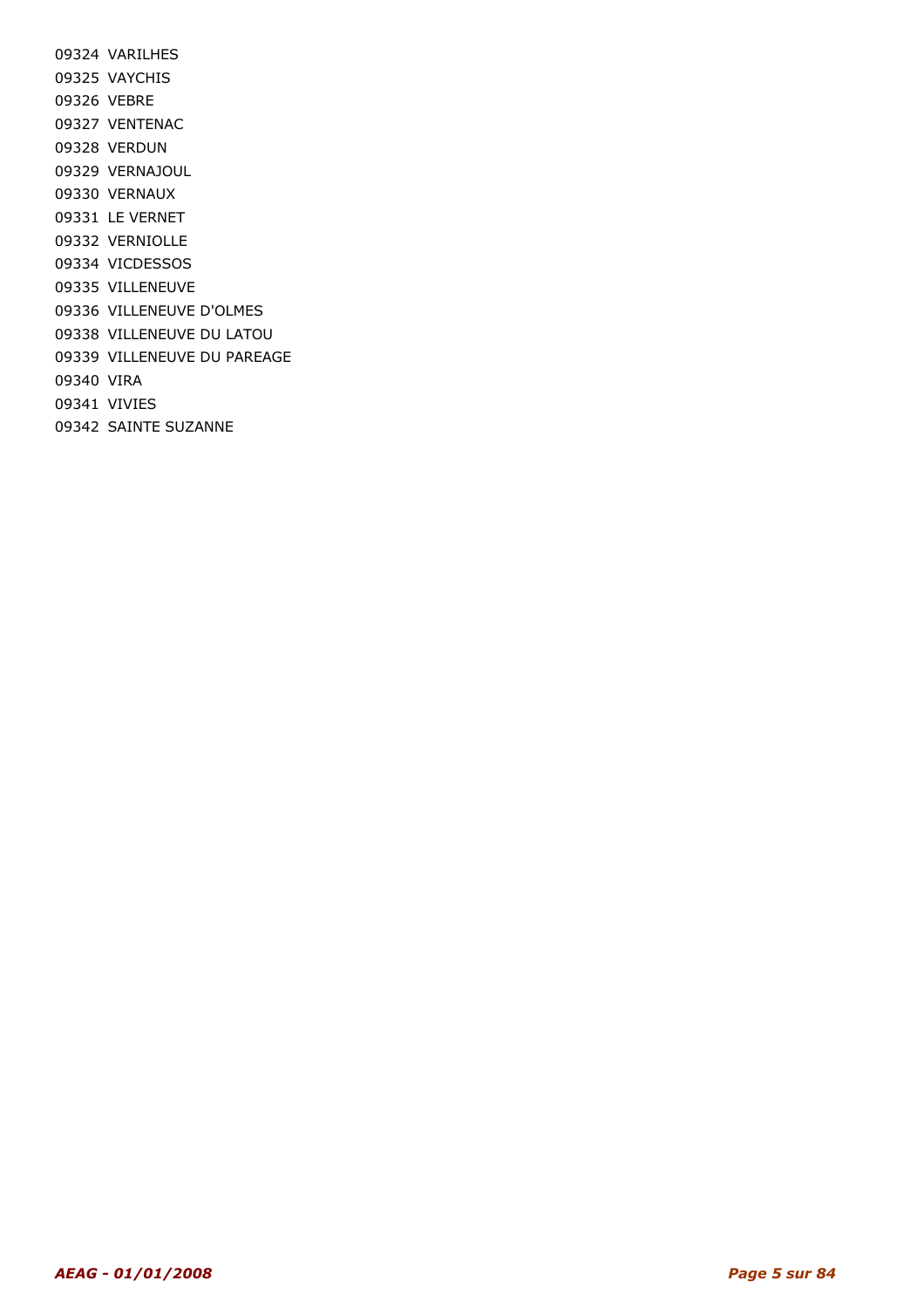11030 BELFLOU 11033 BELPECH 11054 LES BRUNELS 11057 CAHUZAC 11066 CAMURAC 11074 LES CASSES 11080 CAUDEVAL 11087 CAZALRENOUX 11091 CHALABRE 11096 COMUS 11100 CORBIERES 11107 COURTAULY 11114 CUMIES 11134 FAJAC LA RELENQUE 11149 FONTERS DU RAZES 11159 GAJA LA SELVE 11162 GENERVILLE 11166 GOURVIEILLE 11171 GUEYTES ET LABASTIDE 11173 HOUNOUX 11184 LAFAGE 11204 LIGNAIROLLES 11208 LA LOUVIERE LAURAGAIS 11218 MARQUEIN 11226 MAYREVILLE 11231 MEZERVILLE 11236 MOLANDIER 11238 MOLLEVILLE 11239 MONTAURIOL 11243 MONTFERRAND 11249 MONTJARDIN 11252 MONTMAUR 11263 NEBIAS 11268 ORSANS 11275 PAYRA SUR L'HERS 11277 PECHARIC ET LE PY 11278 PECH LUNA 11282 PEYREFITTE DU RAZES 11283 PEYREFITTE SUR L'HERS 11290 PLAIGNE 11291 PLAVILLA 11297 PRADELLES CABARDES 11303 PUIVERT 11312 RIBOUISSE 11316 RIVEL 11331 SAINT AMANS 11333 SAINT BENOIT

11334 SAINTE CAMELLE

- 11336 SAINTE COLOMBE SUR L'HERS 11343 SAINT GAUDERIC 11348 SAINT JULIEN DE BRIOLA 11359 SAINT MICHEL DE LANES 11365 SAINT SERNIN 11371 SALLES SUR L'HERS 11375 SEIGNALENS 11380 SONNAC SUR L'HERS
- 
- 11400 TREZIERS
- 11419 VILLAUTOU
- 11424 VILLEFORT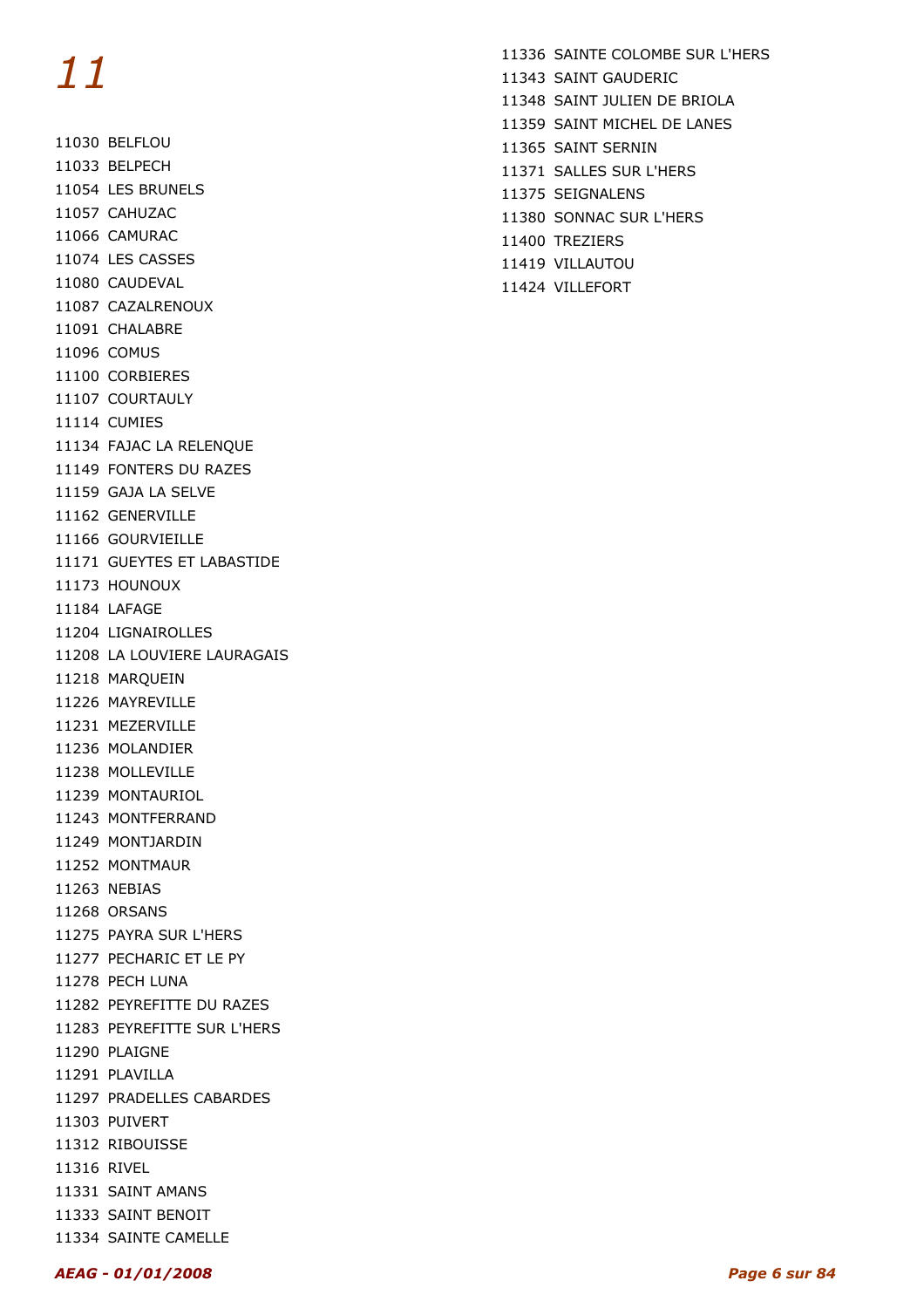12001 AGEN D'AVEYRON 12002 AGUESSAC 12003 LES ALBRES 12004 ALMONT LES JUNIES 12005 ALPUECH 12006 ALRANCE 12007 AMBEYRAC 12008 ANGLARS SAINT FELIX 12009 ARNAC SUR DOURDOU 12010 ARQUES 12011 ARVIEU 12012 ASPRIERES 12013 AUBIN 12014 AURELLE VERLAC 12015 AURIAC LAGAST 12016 AUZITS 12017 AYSSENES 12018 BALAGUIER D'OLT 12019 BALAGUIER SUR RANCE 12020 BALSAC 12021 LA BASTIDE L'EVEQUE 12022 LA BASTIDE PRADINES 12023 LA BASTIDE SOLAGES 12024 BELCASTEL 12025 BELMONT SUR RANCE 12026 BERTHOLENE 12027 BESSUEJOULS 12028 BOISSE PENCHOT 12029 BOR ET BAR 12030 BOUILLAC 12031 BOURNAZEL 12032 BOUSSAC 12033 BOZOULS 12034 BRANDONNET 12035 BRASC 12036 BROMMAT 12037 BROQUIES 12038 BROUSSE LE CHATEAU 12039 BRUSQUE 12040 BUZEINS 12041 CABANES 12042 CALMELS ET LE VIALA 12043 CALMONT 12044 CAMARES 12045 CAMBOULAZET 12046 CAMJAC 12047 CAMPAGNAC 12048 CAMPOURIEZ

12049 CAMPUAC 12050 CANET DE SALARS 12051 CANTOIN 12052 CAPDENAC GARE 12053 LA CAPELLE BALAGUIER 12054 LA CAPELLE BLEYS 12055 LA CAPELLE BONANCE 12056 BARAQUEVILLE 12057 CASSAGNES BEGONHES 12058 CASSUEJOULS 12059 CASTANET 12060 CASTELMARY 12061 CASTELNAU DE MANDAILLES 12062 CASTELNAU PEGAYROLS 12063 LA CAVALERIE 12064 LE CAYROL 12065 CENTRES 12066 CLAIRVAUX D'AVEYRON 12068 COLOMBIES 12069 COMBRET 12070 COMPEYRE 12071 COMPOLIBAT 12072 COMPREGNAC 12073 COMPS LA GRAND VILLE 12074 CONDOM D'AUBRAC 12075 CONNAC 12076 CONQUES 12077 CORNUS 12078 LES COSTES GOZON 12079 COUBISOU 12080 COUPIAC 12081 COUSSERGUES 12082 LA COUVERTOIRADE 12083 CRANSAC 12084 CREISSELS 12085 CRESPIN 12086 LA CRESSE 12087 CRUEJOULS 12088 CURIERES 12089 DECAZEVILLE 12090 DRUELLE 12091 DRULHE 12092 DURENQUE 12093 LE FEL 12094 ENTRAYGUES SUR TRUYERE 12095 ESCANDOLIERES 12096 ESPALION 12097 ESPEYRAC 12098 ESTAING 12099 FAYET 12100 FIRMI 12101 FLAGNAC

#### AEAG - 01/01/2008 Page 7 sur 84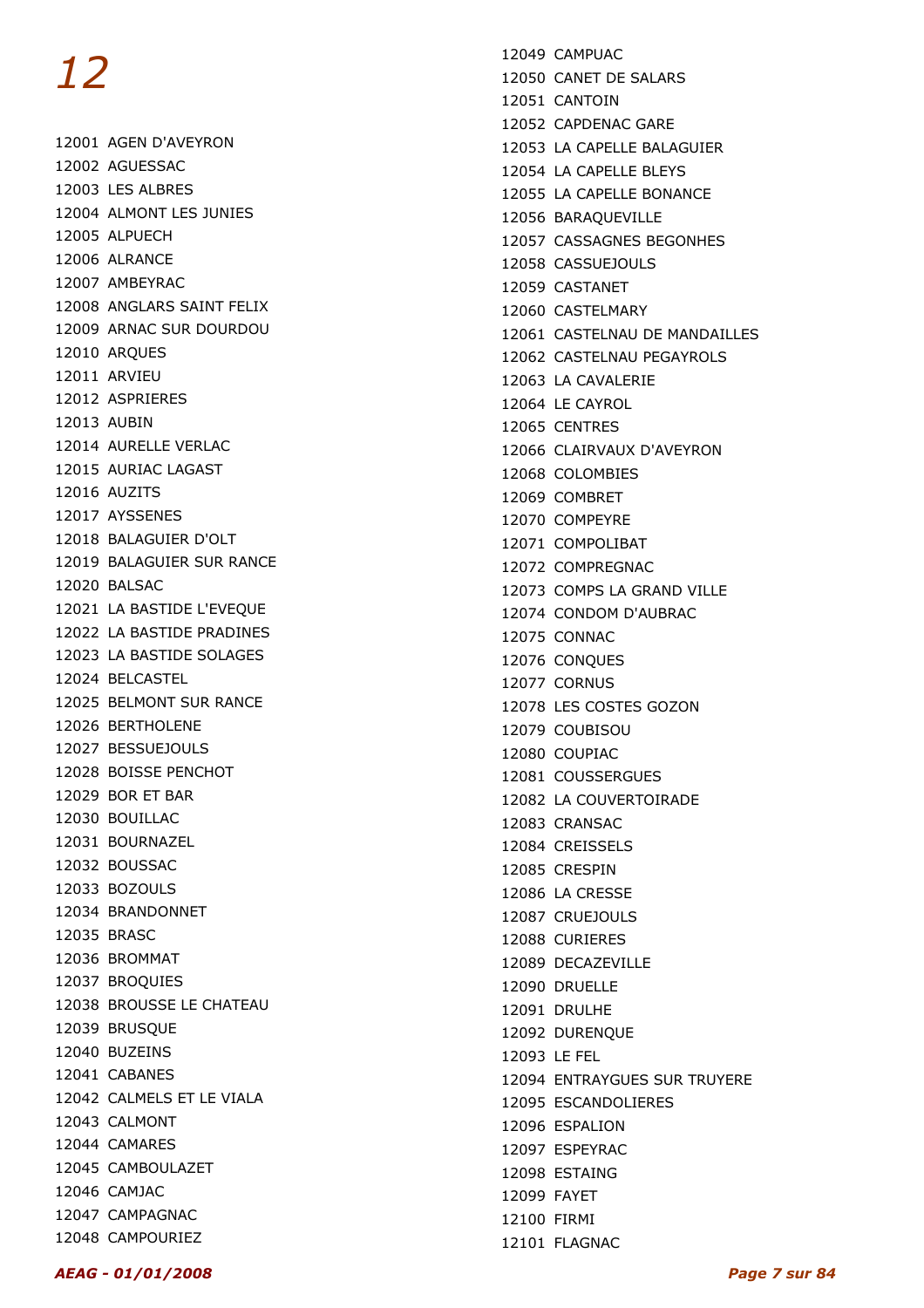12102 FLAVIN 12103 FLORENTIN LA CAPELLE 12104 FOISSAC 12105 LA FOUILLADE 12106 GABRIAC 12107 GAILLAC D'AVEYRON 12108 GALGAN 12109 GISSAC 12110 GOLINHAC 12111 GOUTRENS 12112 GRAISSAC 12113 GRAMOND 12114 GRAND VABRE 12115 L'HOSPITALET DU LARZAC 12116 HUPARLAC 12117 LACALM 12118 LACROIX BARREZ 12119 LAGUIOLE 12120 LAISSAC 12121 LANUEJOULS 12122 LAPANOUSE DE CERNON 12123 LAPANOUSE 12124 LASSOUTS 12125 LAVAL ROQUECEZIERE 12126 LAVERNHE 12127 LEDERGUES 12128 LESCURE JAOUL 12129 LESTRADE ET THOUELS 12130 LIVINHAC LE HAUT 12131 LA LOUBIERE 12133 LUC 12134 LUGAN 12135 LUNAC 12136 MALEVILLE 12137 MANHAC 12138 MARCILLAC VALLON 12139 MARNHAGUES ET LATOUR 12140 MARTIEL 12141 MARTRIN 12142 MAYRAN 12143 MELAGUES 12144 MELJAC 12145 MILLAU 12146 LE MONASTERE 12147 MONTAGNOL 12148 MONTBAZENS 12149 MONTCLAR 12150 MONTEILS 12151 MONTEZIC 12152 MONTFRANC 12153 MONTJAUX 12154 MONTLAUR

12155 FONDAMENTE 12156 MONTPEYROUX 12157 MONTROZIER 12158 MONTSALES 12159 MORLHON LE HAUT 12160 MOSTUEJOULS 12161 MOURET 12162 MOYRAZES 12163 MURASSON 12164 MUR DE BARREZ 12165 MURET LE CHATEAU 12166 MUROLS 12167 NAJAC 12168 NANT 12169 NAUCELLE 12170 NAUSSAC 12171 NAUVIALE 12172 LE NAYRAC 12173 NOAILHAC 12174 OLEMPS 12175 OLS ET RINHODES 12176 ONET LE CHATEAU 12177 PALMAS 12178 PAULHE 12179 PEUX ET COUFFOULEUX 12180 PEYRELEAU 12181 PEYRUSSE LE ROC 12182 PIERREFICHE 12183 PLAISANCE 12184 POMAYROLS 12185 PONT DE SALARS 12186 POUSTHOMY 12187 PRADES D'AUBRAC 12188 PRADES SALARS 12189 PRADINAS 12190 PREVINQUIERES 12191 PRIVEZAC 12192 MOUNES PROHENCOUX 12193 PRUINES 12194 QUINS 12195 REBOURGUIL 12196 RECOULES PREVINQUIERES 12197 REQUISTA 12198 RIEUPEYROUX 12199 RIGNAC 12200 RIVIERE SUR TARN 12201 RODELLE 12202 RODEZ 12203 ROQUEFORT SUR SOULZON 12204 LA ROQUE SAINTE MARGUERITE 12205 LA ROUQUETTE 12206 ROUSSENNAC

AEAG - 01/01/2008 Page 8 sur 84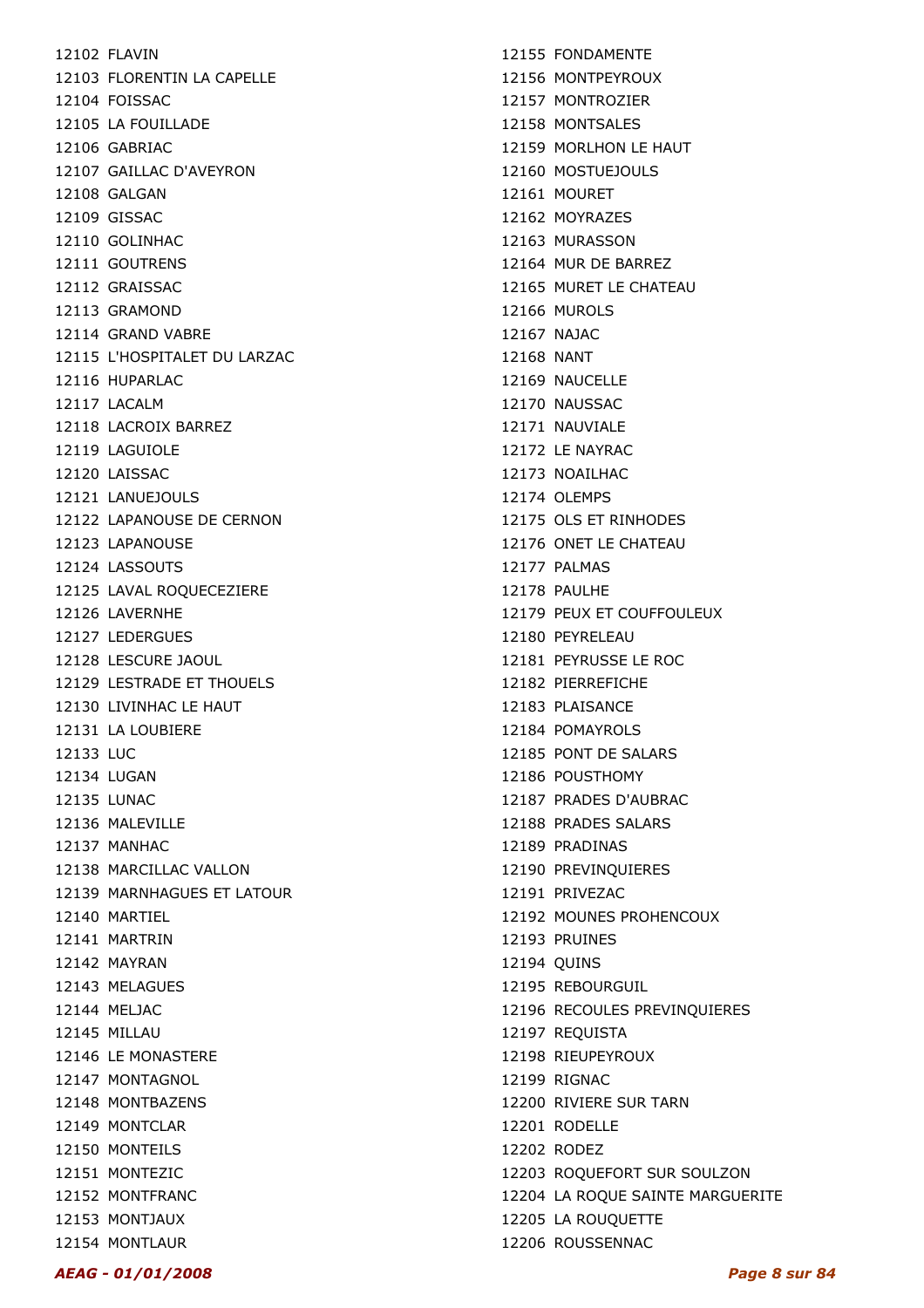12207 RULLAC SAINT CIRQ 12208 SAINT AFFRIQUE 12209 SAINT AMANS DES COTS 12210 SAINT ANDRE DE NAJAC 12211 SAINT ANDRE DE VEZINES 12212 SAINT BEAULIZE 12213 SAINT BEAUZELY 12214 SAINT CHELY D'AUBRAC 12215 SAINT CHRISTOPHE VALLON 12216 SAINT COME D'OLT 12217 SAINTE CROIX 12218 SAINT CYPRIEN SUR DOURDOU 12219 SAINTE EULALIE D'OLT 12220 SAINTE EULALIE DE CERNON 12221 SAINT FELIX DE LUNEL 12222 SAINT FELIX DE SORGUES 12223 SAINTE GENEVIEVE SUR ARGENCE 12224 SAINT GENIEZ D'OLT 12225 SAINT GEORGES DE LUZENCON 12226 SAINT HIPPOLYTE 12227 SAINT IGEST 12228 SAINT IZAIRE 12229 SAINT JEAN D'ALCAPIES 12230 SAINT JEAN DELNOUS 12231 SAINT JEAN DU BRUEL 12232 SAINT JEAN ET SAINT PAUL 12233 SAINT JUERY 12234 SAINTE JULIETTE SUR VIAUR 12235 SAINT JUST SUR VIAUR 12236 SAINT LAURENT DE LEVEZOU 12237 SAINT LAURENT D'OLT 12238 SAINT LEONS 12239 SAINT MARTIN DE LENNE 12240 SAINT PARTHEM 12241 SAINTE RADEGONDE 12242 SAINT REMY 12243 SAINT ROME DE CERNON 12244 SAINT ROME DE TARN 12245 SAINT SALVADOU 12246 SAINT SANTIN 12247 SAINT SATURNIN DE LENNE 12248 SAINT SERNIN SUR RANCE 12249 SAINT SEVER DU MOUSTIER 12250 SAINT SYMPHORIEN DE THENIERES 12251 SAINT VICTOR ET MELVIEU 12252 SALLES COURBATIES 12253 SALLES CURAN 12254 SALLES LA SOURCE 12255 SALMIECH 12256 SALVAGNAC CAJARC 12257 CAUSSE ET DIEGE 12258 LA SALVETAT PEYRALES

12259 SANVENSA 12261 SAUJAC 12262 SAUVETERRE DE ROUERGUE 12263 SAVIGNAC 12264 SEBAZAC CONCOURES 12265 SEBRAZAC 12266 SEGUR 12267 LA SELVE 12268 SENERGUES 12269 LA SERRE 12270 SEVERAC LE CHATEAU 12271 SEVERAC L'EGLISE 12272 SONNAC 12273 SOULAGES BONNEVAL 12274 SYLVANES 12275 TAURIAC DE CAMARES 12276 TAURIAC DE NAUCELLE 12277 TAUSSAC 12278 TAYRAC 12279 LA TERRISSE 12280 THERONDELS 12281 TOULONJAC 12282 TOURNEMIRE 12283 TREMOUILLES 12284 LE TRUEL 12285 VABRE TIZAC 12286 VABRES L'ABBAYE 12287 VAILHOURLES 12288 VALADY 12289 VALZERGUES 12290 VAUREILLES 12291 VERRIERES 12292 VERSOLS ET LAPEYRE 12293 VEYREAU 12294 VEZINS DE LEVEZOU 12295 VIALA DU PAS DE JAUX 12296 VIALA DU TARN 12297 LE VIBAL 12298 VILLECOMTAL 12299 VILLEFRANCHE DE PANAT 12300 VILLEFRANCHE DE ROUERGUE 12301 VILLENEUVE 12303 VIMENET 12304 VITRAC EN VIADENE 12305 VIVIEZ 12307 CURAN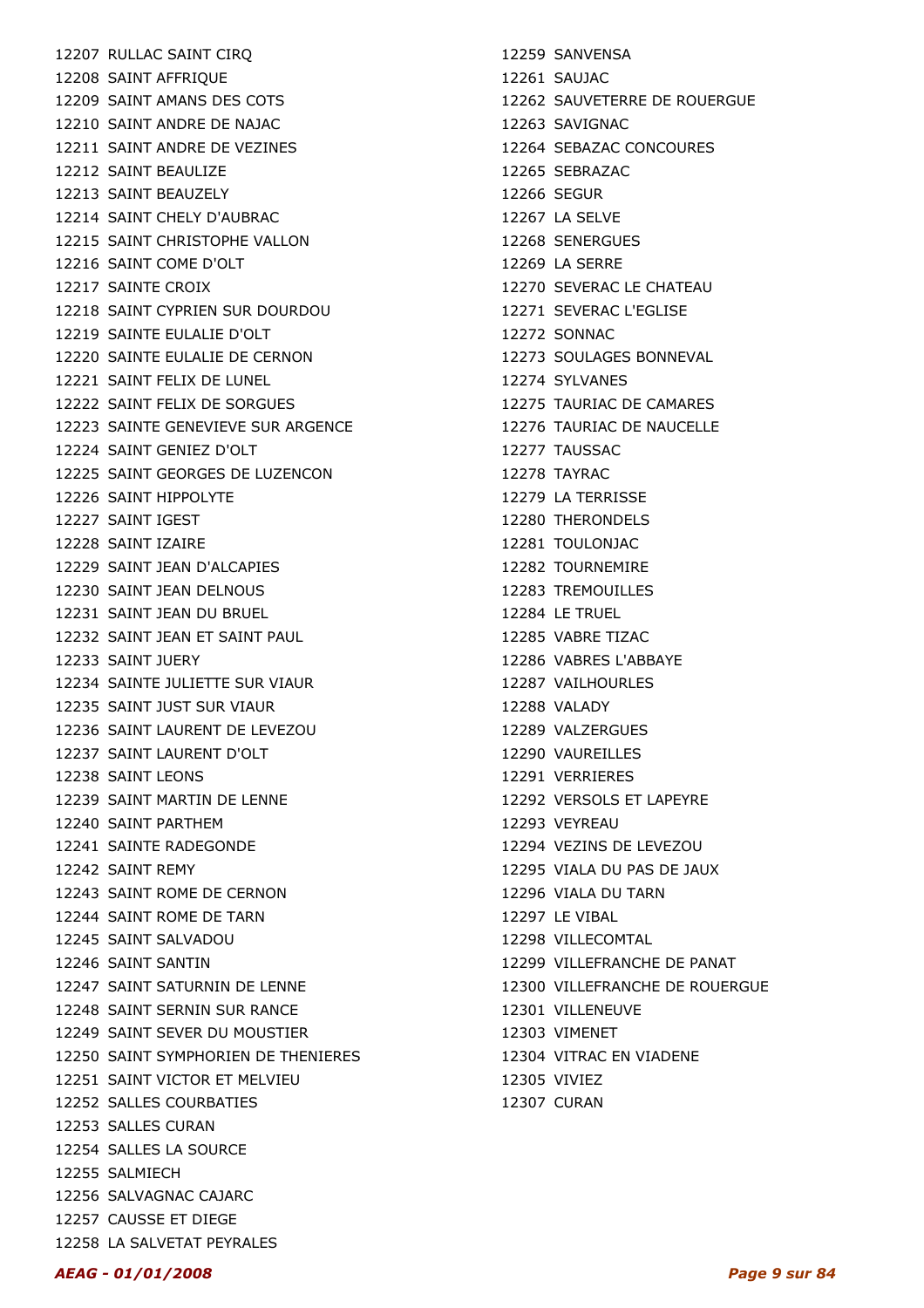15002 ALLEUZE 15003 ALLY 15004 ANDELAT 15005 ANGLARDS DE SAINT FLOUR 15006 ANGLARDS DE SALERS 15007 ANTERRIEUX 15008 ANTIGNAC 15009 APCHON 15010 ARCHES 15011 ARNAC 15012 ARPAJON SUR CERE 15014 AURILLAC 15015 AUZERS 15016 AYRENS 15017 BADAILHAC 15018 BARRIAC LES BOSQUETS 15019 BASSIGNAC 15020 BEAULIEU 15021 BOISSET 15024 BRAGEAC 15026 BREZONS 15027 CALVINET 15028 CARLAT 15029 CASSANIOUZE 15030 CAYROLS 15033 CEZENS 15034 CHALIERS 15036 CHALVIGNAC 15037 CHAMPAGNAC 15038 CHAMPS SUR TARENTAINE MARCHAL 15040 CHANTERELLE 15045 CHAUDES AIGUES 15046 CHAUSSENAC 15049 CHEYLADE 15050 LE CLAUX 15051 CLAVIERES 15052 COLLANDRES 15053 COLTINES 15054 CONDAT 15055 COREN 15056 CRANDELLES 15057 CROS DE MONTVERT 15058 CROS DE RONESQUE 15059 CUSSAC 15060 DEUX VERGES 15061 DIENNE 15063 DRUGEAC 15064 ESCORAILLES

15065 ESPINASSE 15066 LE FALGOUX 15067 LE FAU 15068 FAVEROLLES 15070 FONTANGES 15071 FOURNOULES 15072 FREIX ANGLARDS 15073 FRIDEFONT 15074 GIOU DE MAMOU 15075 GIRGOLS 15076 GLENAT 15077 GOURDIEGES 15078 JABRUN 15079 JALEYRAC 15081 JOU SOUS MONJOU 15082 JUNHAC 15083 JUSSAC 15084 LABESSERETTE 15085 LABROUSSE 15086 LACAPELLE BARRES 15087 LACAPELLE DEL FRAISSE 15088 LACAPELLE VIESCAMP 15089 LADINHAC 15090 LAFEUILLADE EN VEZIE 15092 LANOBRE 15093 LAPEYRUGUE 15094 LAROQUEBROU 15095 LAROQUEVIEILLE 15096 LASCELLE 15099 LAVASTRIE 15100 LAVEISSENET 15102 LAVIGERIE 15103 LEUCAMP 15104 LEYNHAC 15106 LIEUTADES 15107 LORCIERES 15108 LOUBARESSE 15110 LUGARDE 15111 MADIC 15112 MALBO 15113 MANDAILLES SAINT JULIEN 15114 MARCENAT 15116 MARCHASTEL 15117 MARCOLES 15118 MARMANHAC 15120 MAURIAC 15121 MAURINES 15122 MAURS 15123 MEALLET 15124 MENET 15125 MENTIERES 15128 LA MONSELIE

#### AEAG - 01/01/2008 Page 10 sur 84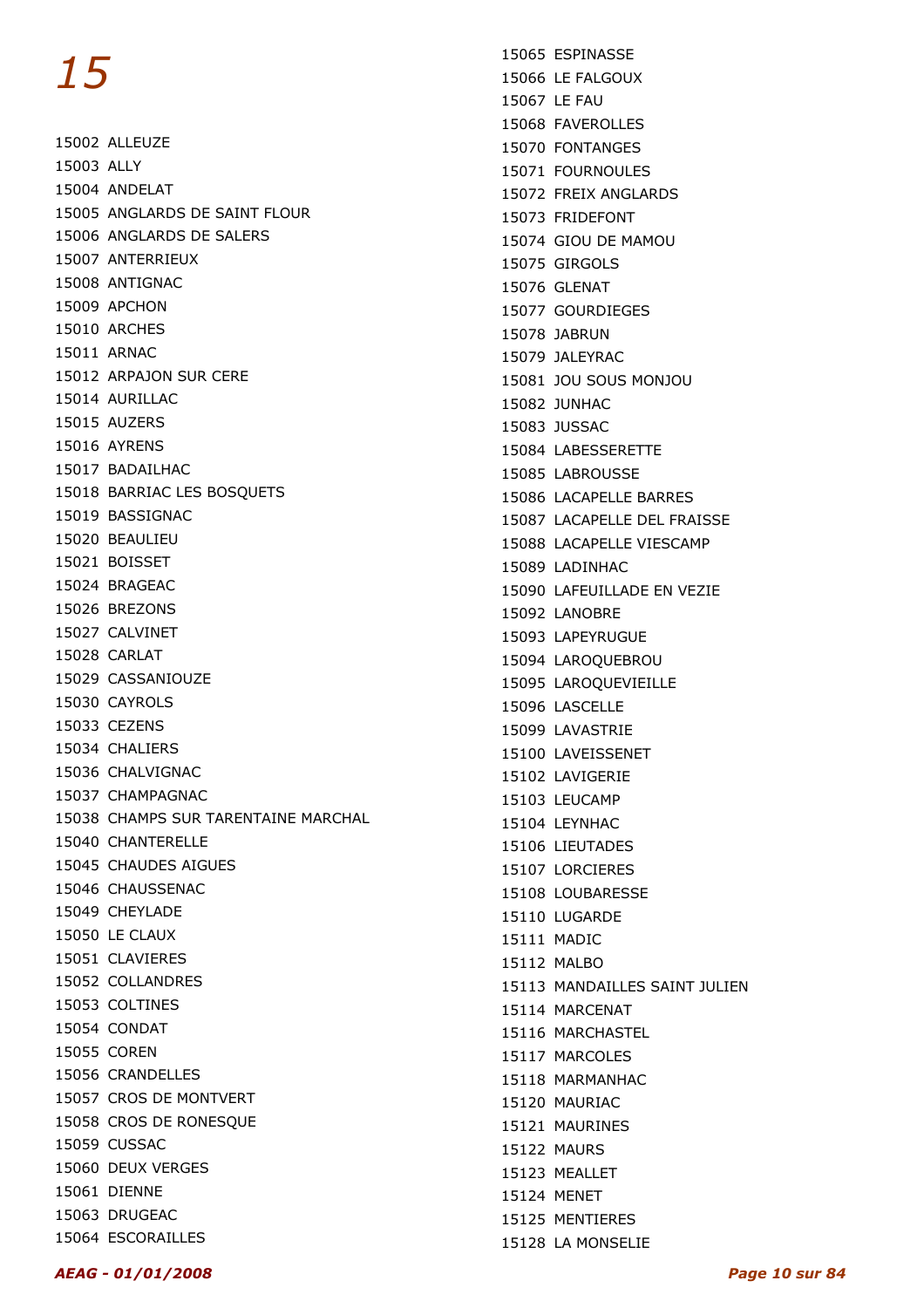15129 MONTBOUDIF 15131 LE MONTEIL 15132 MONTGRELEIX 15133 MONTMURAT 15134 MONTSALVY 15135 MONTVERT 15136 MOURJOU 15137 MOUSSAGES 15139 NARNHAC 15140 NAUCELLES 15142 NEUVEGLISE 15143 NIEUDAN 15144 OMPS 15145 ORADOUR 15146 PAILHEROLS 15147 PARLAN 15148 PAULHAC 15149 PAULHENC 15150 PERS 15152 PIERREFORT 15153 PLEAUX 15154 POLMINHAC 15156 PRUNET 15157 QUEZAC 15159 RAULHAC 15160 REILHAC 15162 RIOM ES MONTAGNES 15163 ROANNES SAINT MARY 15164 ROFFIAC 15165 ROUFFIAC 15166 ROUMEGOUX 15167 ROUZIERS 15168 RUYNES EN MARGERIDE 15169 SAIGNES 15170 SAINT AMANDIN 15172 SAINT ANTOINE 15173 SAINT BONNET DE CONDAT 15174 SAINT BONNET DE SALERS 15175 SAINT CERNIN 15176 SAINT CHAMANT 15178 SAINT CIRGUES DE JORDANNE 15179 SAINT CIRGUES DE MALBERT 15180 SAINT CLEMENT 15181 SAINT CONSTANT 15182 SAINT ETIENNE CANTALES 15183 SAINT ETIENNE DE CARLAT 15184 SAINT ETIENNE DE MAURS 15185 SAINT ETIENNE DE CHOMEIL 15186 SAINTE EULALIE 15187 SAINT FLOUR 15188 SAINT GEORGES 15189 SAINT GERONS

15190 SAINT HIPPOLYTE 15191 SAINT ILLIDE 15192 SAINT JACQUES DES BLATS 15194 SAINT JULIEN DE TOURSAC 15195 SAINT JUST 15196 SAINT MAMET LA SALVETAT 15197 SAINT MARC 15198 SAINTE MARIE 15199 SAINT MARTIAL 15200 SAINT MARTIN CANTALES 15201 SAINT MARTIN SOUS VIGOUROUX 15202 SAINT MARTIN VALMEROUX 15204 SAINT PAUL DES LANDES 15205 SAINT PAUL DE SALERS 15206 SAINT PIERRE 15208 SAINT PROJET DE SALERS 15209 SAINT REMY DE CHAUDES AIGUES 15211 SAINT SANTIN CANTALES 15212 SAINT SANTIN DE MAURS 15213 SAINT SATURNIN 15214 SAINT SAURY 15215 SAINT SIMON 15216 SAINT URCIZE 15217 SAINT VICTOR 15218 SAINT VINCENT DE SALERS 15219 SALERS 15220 SALINS 15221 SANSAC DE MARMIESSE 15222 SANSAC VEINAZES 15223 SAUVAT 15224 LA SEGALASSIERE 15225 SEGUR LES VILLAS 15226 SENEZERGUES 15227 SERIERS 15228 SIRAN 15230 SOURNIAC 15231 TALIZAT 15232 TANAVELLE 15233 TEISSIERES DE CORNET 15234 TEISSIERES LES BOULIES 15235 LES TERNES 15236 THIEZAC 15237 TIVIERS 15238 TOURNEMIRE 15240 TREMOUILLE 15241 LA TRINITAT 15242 LE TRIOULOU 15243 TRIZAC 15244 USSEL 15245 VABRES 15246 VALETTE 15248 VALUEJOLS

#### AEAG - 01/01/2008 Page 11 sur 84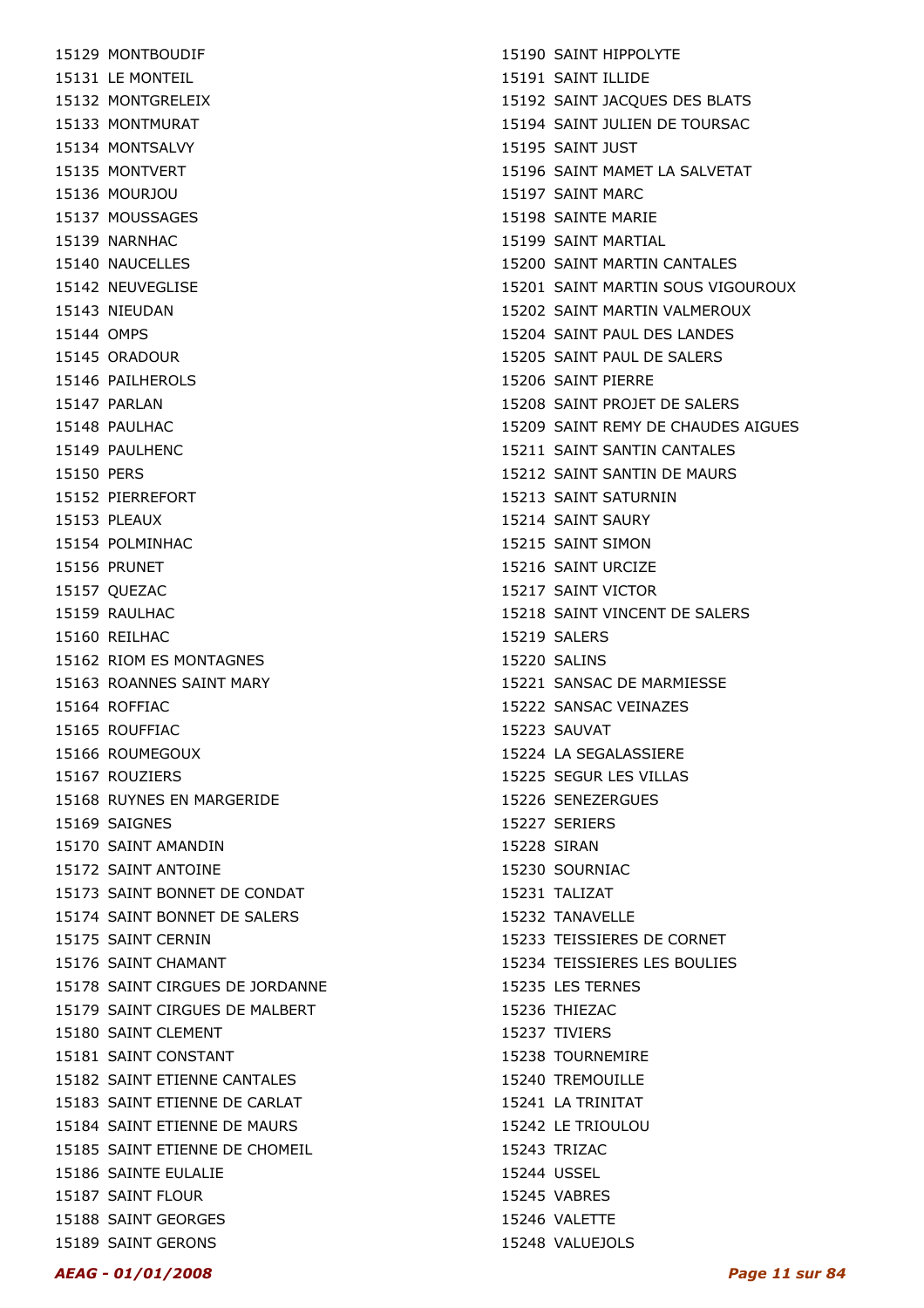15249 LE VAULMIER 15250 VEBRET 15252 VELZIC 15254 VEYRIERES 15255 VEZAC 15257 VEZELS ROUSSY 15258 VIC SUR CERE 15260 VIEILLEVIE 15261 LE VIGEAN 15262 VILLEDIEU 15264 VITRAC 15265 YDES 15266 YOLET 15267 YTRAC 15268 LE ROUGET 15269 BESSE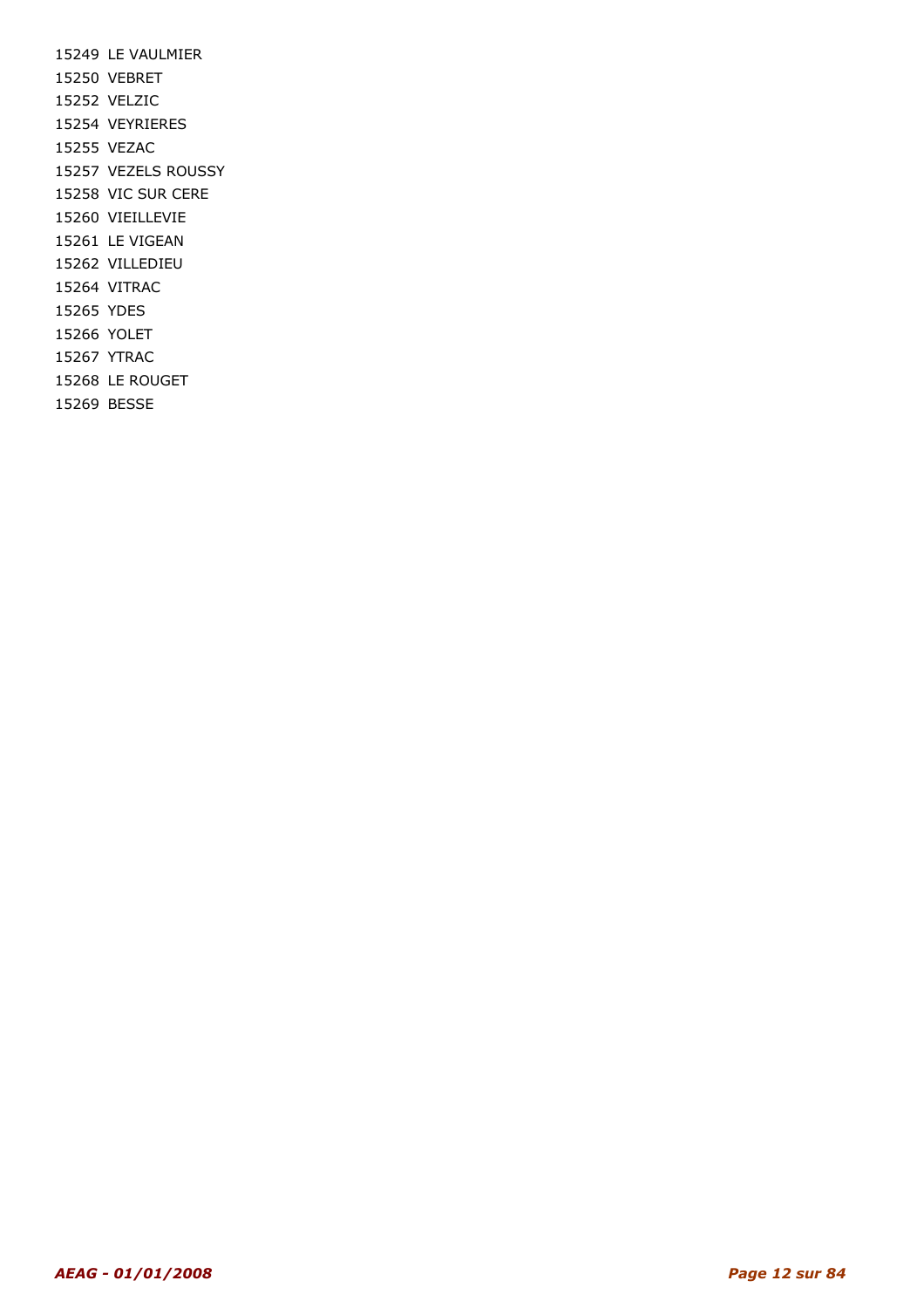16002 LES ADJOTS 16003 AGRIS 16004 AIGNES ET PUYPEROUX 16005 AIGRE 16007 ALLOUE 16008 AMBERAC 16009 AMBERNAC 16010 AMBLEVILLE 16011 ANAIS 16012 ANGEAC CHAMPAGNE 16013 ANGEAC CHARENTE 16014 ANGEDUC 16015 ANGOULEME 16017 ANVILLE 16018 ARS 16019 ASNIERES SUR NOUERE 16020 AUBETERRE SUR DRONNE 16021 AUBEVILLE 16023 AUNAC 16024 AUSSAC VADALLE 16025 BAIGNES SAINTE RADEGONDE 16026 BALZAC 16027 BARBEZIERES 16028 BARBEZIEUX SAINT HILAIRE 16029 BARDENAC 16030 BARRET 16031 BARRO 16032 BASSAC 16033 BAYERS 16034 BAZAC 16035 BEAULIEU SUR SONNETTE 16036 BECHERESSE 16037 BELLON 16038 BENEST 16039 BERNAC 16040 BERNEUIL 16041 BESSAC 16042 BESSE 16043 BIGNAC 16044 BIOUSSAC 16045 BIRAC 16046 BLANZAC PORCHERESSE 16047 BLANZAGUET SAINT CYBARD 16048 BOISBRETEAU 16049 BONNES 16050 BONNEUIL 16051 BONNEVILLE 16052 BORS(CANTON DE MONTMOREAU SAINT CYBAF

16053 BORS(CANTON DE BAIGNES SAINTE RADEGONI 16054 LE BOUCHAGE 16055 BOUEX 16056 BOURG CHARENTE 16057 BOUTEVILLE 16058 BOUTIERS SAINT TROJAN 16059 BRETTES 16060 BREVILLE 16061 BRIE 16062 BRIE SOUS BARBEZIEUX 16063 BRIE SOUS CHALAIS 16066 BROSSAC 16067 BUNZAC 16068 CELLEFROUIN 16069 CELLETTES 16072 CHADURIE 16073 CHALAIS 16074 CHALLIGNAC 16075 CHAMPAGNE VIGNY 16076 CHAMPAGNE MOUTON 16077 CHAMPMILLON 16078 CHAMPNIERS 16079 CHANTILLAC 16081 LA CHAPELLE 16082 CHARMANT 16083 CHARME 16084 CHARRAS 16085 CHASSENEUIL SUR BONNIEURE 16087 CHASSIECQ 16088 CHASSORS 16089 CHATEAUBERNARD 16090 CHATEAUNEUF SUR CHARENTE 16091 CHATIGNAC 16092 CHAVENAT 16093 CHAZELLES 16094 CHENOMMET 16095 CHENON 16096 CHERVES CHATELARS 16097 CHERVES RICHEMONT 16098 LA CHEVRERIE 16099 CHILLAC 16101 CLAIX 16102 COGNAC 16103 COMBIERS 16104 CONDAC 16105 CONDEON 16107 COULGENS 16108 COULONGES 16109 COURBILLAC 16110 COURCOME 16111 COURGEAC

16112 COURLAC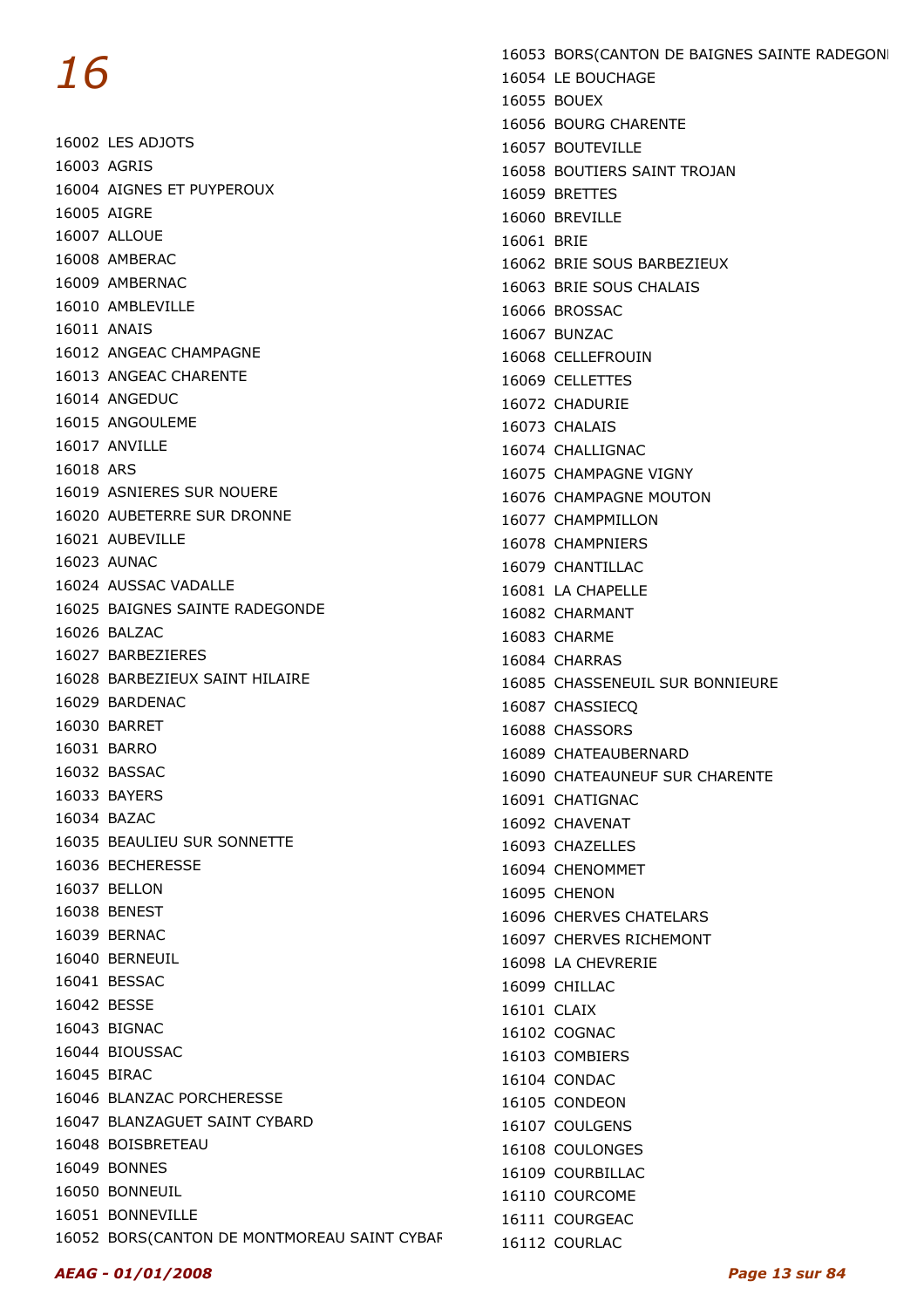16113 LA COURONNE 16114 COUTURE 16115 CRESSAC SAINT GENIS 16116 CRITEUIL LA MAGDELEINE 16117 CURAC 16118 DEVIAT 16119 DIGNAC 16120 DIRAC 16121 DOUZAT 16122 EBREON 16123 ECHALLAT 16124 ECURAS 16125 EDON 16127 EMPURE 16128 EPENEDE 16129 FRAVILLE 16130 LES ESSARDS 16133 ETRIAC 16135 EYMOUTHIERS 16136 LA FAYE 16137 FEUILLADE 16138 FLEAC 16139 FLEURAC 16140 FONTCLAIREAU 16141 FONTENILLE 16142 LA FORET DE TESSE 16143 FOUQUEBRUNE 16144 FOUQUEURE 16145 FOUSSIGNAC 16146 GARAT 16147 GARDES LE PONTAROUX 16148 GENAC 16149 GENOUILLAC 16150 GENSAC LA PALLUE 16151 GENTE 16152 GIMEUX 16153 GONDEVILLE 16154 GOND PONTOUVRE 16155 LES GOURS 16156 GOURVILLE 16157 LE GRAND MADIEU 16158 GRASSAC 16160 GUIMPS 16161 GUIZENGEARD 16162 GURAT 16163 HIERSAC 16165 HOULETTE 16166 L'ISLE D'ESPAGNAC 16167 JARNAC 16168 JAULDES 16169 JAVREZAC 16170 JUIGNAC

16171 JUILLAC LE COQ 16172 JUILLAGUET 16173 JUILLE 16174 JULIENNE 16175 JURIGNAC 16176 LACHAISE 16177 LADIVILLE 16178 LAGARDE SUR LE NE 16179 LAMERAC 16180 LAPRADE 16183 LESIGNAC DURAND 16184 LICHERES 16185 LIGNE 16186 LIGNIERES SONNEVILLE 16187 LINARS 16188 LE LINDOIS 16189 LONDIGNY 16190 LONGRE 16191 LONNES 16192 ROUMAZIERES LOUBERT 16193 LOUZAC SAINT ANDRE 16194 LUPSAULT 16195 LUSSAC 16196 LUXE 16197 LA MAGDELEINE 16198 MAGNAC LAVALETTE VILLARS 16199 MAGNAC SUR TOUVRE 16200 MAINE DE BOIXE 16201 MAINFONDS 16202 MAINXE 16203 MAINZAC 16204 MALAVILLE 16206 MANSLE 16207 MARCILLAC LANVILLE 16208 MAREUIL 16209 MARILLAC LE FRANC 16210 MARSAC 16211 MARTHON 16212 MASSIGNAC 16213 MAZEROLLES 16214 MAZIERES 16215 MEDILLAC 16216 MERIGNAC 16217 MERPINS 16218 MESNAC 16220 LES METAIRIES 16221 MONS 16222 MONTBOYER 16223 MONTBRON 16224 MONTCHAUDE 16225 MONTEMBOEUF 16226 MONTIGNAC CHARENTE

#### AEAG - 01/01/2008 Page 14 sur 84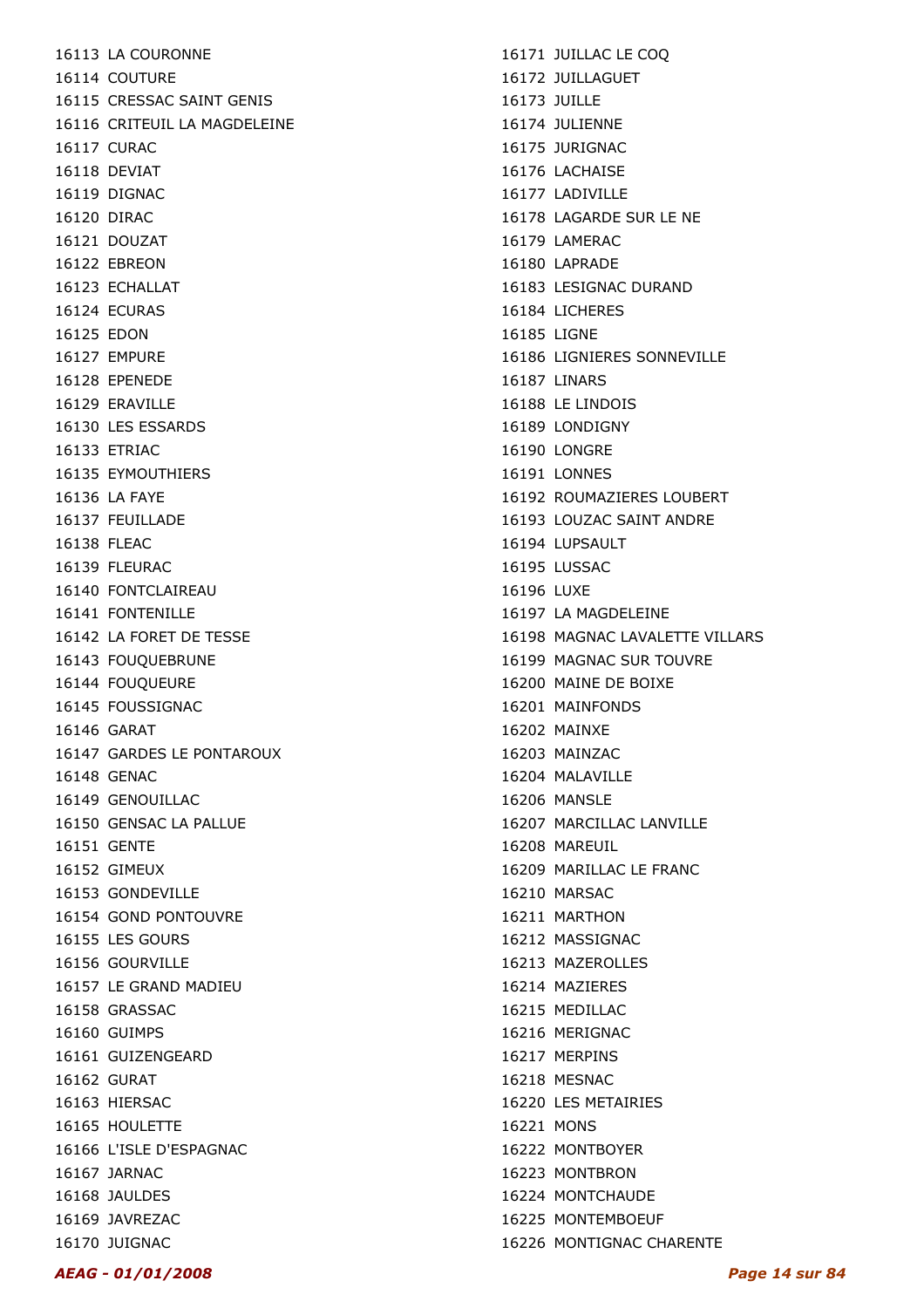16227 MONTIGNAC LE COQ 16228 MONTIGNE 16229 MONTJEAN 16230 MONTMOREAU SAINT CYBARD 16232 MORNAC 16233 MOSNAC 16234 MOULIDARS 16236 MOUTHIERS SUR BOEME 16237 MOUTON 16238 MOUTONNEAU 16239 MOUZON 16240 NABINAUD 16241 NANCLARS 16242 NANTEUIL EN VALLEE 16243 NERCILLAC 16244 NERSAC 16245 NIEUIL 16246 NONAC 16247 NONAVILLE 16248 ORADOUR 16250 ORGEDEUIL 16251 ORIOLLES 16252 ORIVAL 16253 PAIZAY NAUDOUIN EMBOURIE 16254 PALLUAUD 16255 PARZAC 16256 PASSIRAC 16257 PEREUIL 16258 PERIGNAC 16260 PILLAC 16261 LES PINS 16262 PLAIZAC 16263 PLASSAC ROUFFIAC 16264 PLEUVILLE 16267 POULLIGNAC 16268 POURSAC 16269 PRANZAC 16271 PUYMOYEN 16272 PUYREAUX 16273 RAIX 16274 RANCOGNE 16275 RANVILLE BREUILLAUD 16276 REIGNAC 16277 REPARSAC 16279 RIOUX MARTIN 16280 RIVIERES 16281 LA ROCHEFOUCAULD 16282 LA ROCHETTE 16283 RONSENAC 16284 ROUFFIAC 16285 ROUGNAC 16286 ROUILLAC

16287 ROULLET SAINT ESTEPHE 16289 ROUSSINES 16290 ROUZEDE 16291 RUELLE SUR TOUVRE 16292 RUFFEC 16293 SAINT ADJUTORY 16294 SAINT AMANT 16295 SAINT AMANT DE BOIXE 16296 SAINT AMANT DE BONNIEURE 16297 GRAVES SAINT AMANT 16298 SAINT AMANT DE NOUERE 16300 SAINT ANGEAU 16301 SAINT AULAIS LA CHAPELLE 16302 SAINT AVIT 16303 SAINT BONNET 16304 SAINT BRICE 16307 SAINT CIERS SUR BONNIEURE 16308 SAINT CLAUD 16309 SAINTE COLOMBE 16310 SAINT COUTANT 16312 SAINT CYBARDEAUX 16314 SAINT EUTROPE 16315 SAINT FELIX 16316 SAINT FORT SUR LE NE 16317 SAINT FRAIGNE 16318 SAINT FRONT 16320 SAINT GENIS D'HIERSAC 16321 SAINT GEORGES 16323 SAINT GERMAIN DE MONTBRON 16325 SAINT GOURSON 16326 SAINT GROUX 16328 SAINT LAURENT DE BELZAGOT 16329 SAINT LAURENT DE CERIS 16330 SAINT LAURENT DE COGNAC 16331 SAINT LAURENT DES COMBES 16332 SAINT LEGER 16334 SAINT MARTIAL 16335 SAINT MARTIN DU CLOCHER 16336 SAINT MARY 16338 SAINT MEDARD 16339 AUGE SAINT MEDARD 16340 SAINT MEME LES CARRIERES 16341 SAINT MICHEL 16342 SAINT PALAIS DU NE 16343 SAINT PREUIL 16344 SAINT PROJET SAINT CONSTANT 16345 SAINT QUENTIN SUR CHARENTE 16346 SAINT QUENTIN DE CHALAIS 16347 SAINT ROMAIN 16348 SAINT SATURNIN 16349 SAINTE SEVERE 16350 SAINT SEVERIN

AEAG - 01/01/2008 Page 15 sur 84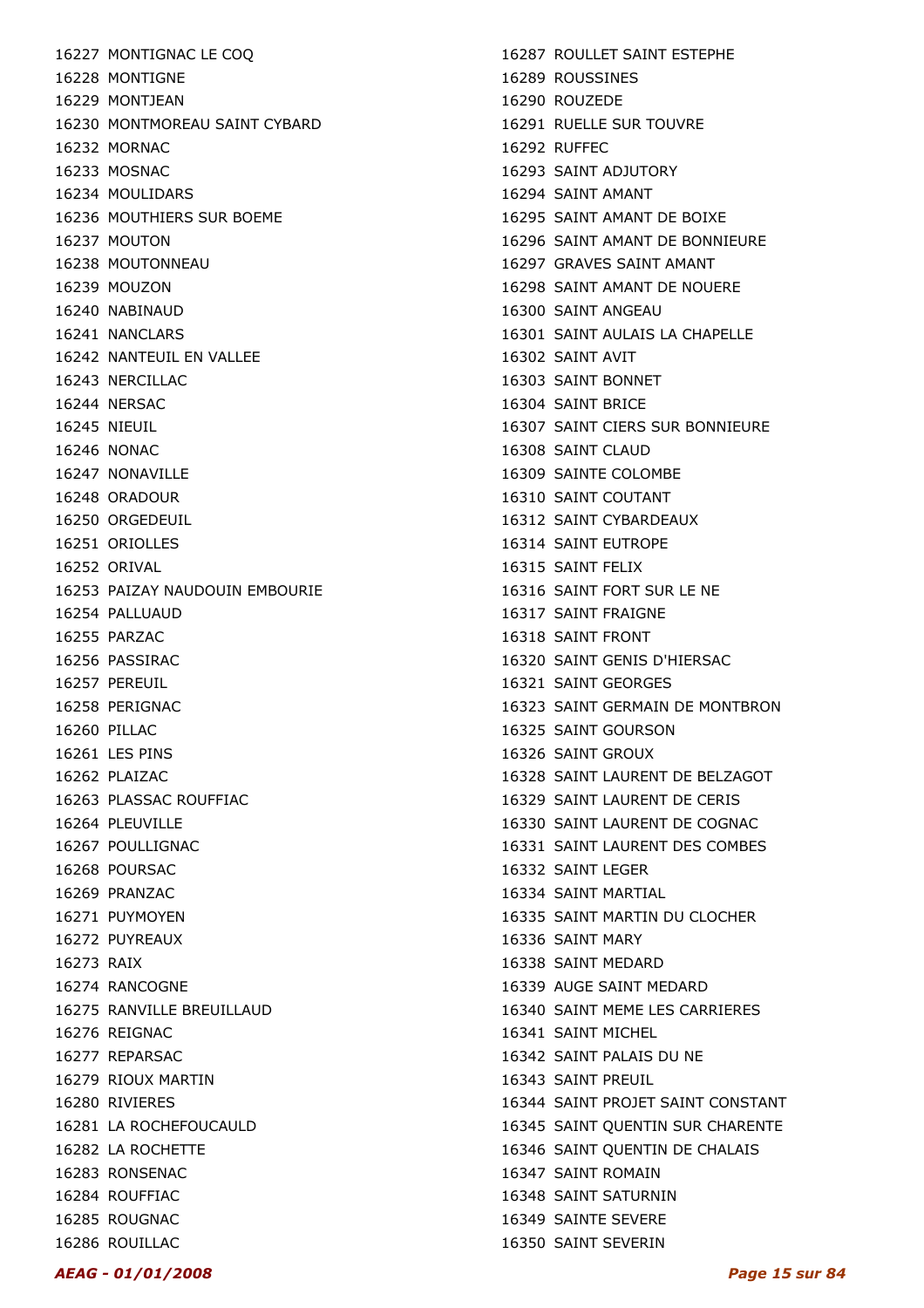16351 SAINT SIMEUX 16352 SAINT SIMON 16353 SAINT SORNIN 16354 SAINTE SOULINE 16355 SAINT SULPICE DE COGNAC 16356 SAINT SULPICE DE RUFFEC 16357 SAINT VALLIER 16358 SAINT YRIEIX SUR CHARENTE 16359 SALLES D'ANGLES 16360 SALLES DE BARBEZIEUX 16361 SALLES DE VILLEFAGNAN 16362 SALLES LAVALETTE 16364 SAUVAGNAC 16365 SAUVIGNAC 16366 SEGONZAC 16368 SERS 16369 SIGOGNE 16370 SIREUIL 16371 SONNEVILLE 16372 SOUFFRIGNAC 16373 SOUVIGNE 16374 SOYAUX 16375 SUAUX 16376 SURIS 16377 LA TACHE 16378 TAIZE AIZIE 16379 TAPONNAT FLEURIGNAC 16380 LE TATRE 16381 THEIL RABIER 16382 TORSAC 16383 TOURRIERS 16384 TOUVERAC 16385 TOUVRE 16386 TOUZAC 16387 TRIAC LAUTRAIT 16388 TROIS PALIS 16389 TURGON 16390 TUSSON 16391 TUZIE 16392 VALENCE 16393 VARS 16394 VAUX LAVALETTE 16395 VAUX ROUILLAC 16396 VENTOUSE 16397 VERDILLE 16398 VERNEUIL 16399 VERRIERES 16400 VERTEUIL SUR CHARENTE 16401 VERVANT 16402 VIBRAC 16403 LE VIEUX CERIER 16404 VIEUX RUFFEC

16405 VIGNOLLES 16406 VILHONNEUR 16408 VILLEBOIS LAVALETTE 16409 VILLEFAGNAN 16410 VILLEGATS 16411 VILLEJESUS 16412 VILLEJOUBERT 16413 VILLIERS LE ROUX 16414 VILLOGNON 16415 VINDELLE 16416 VITRAC SAINT VINCENT 16417 VIVILLE 16418 VOEUIL ET GIGET 16419 VOUHARTE 16420 VOULGEZAC 16421 VOUTHON 16422 VOUZAN 16423 XAMBES 16424 YVIERS 16425 YVRAC ET MALLEYRAND

AEAG - 01/01/2008 Page 16 sur 84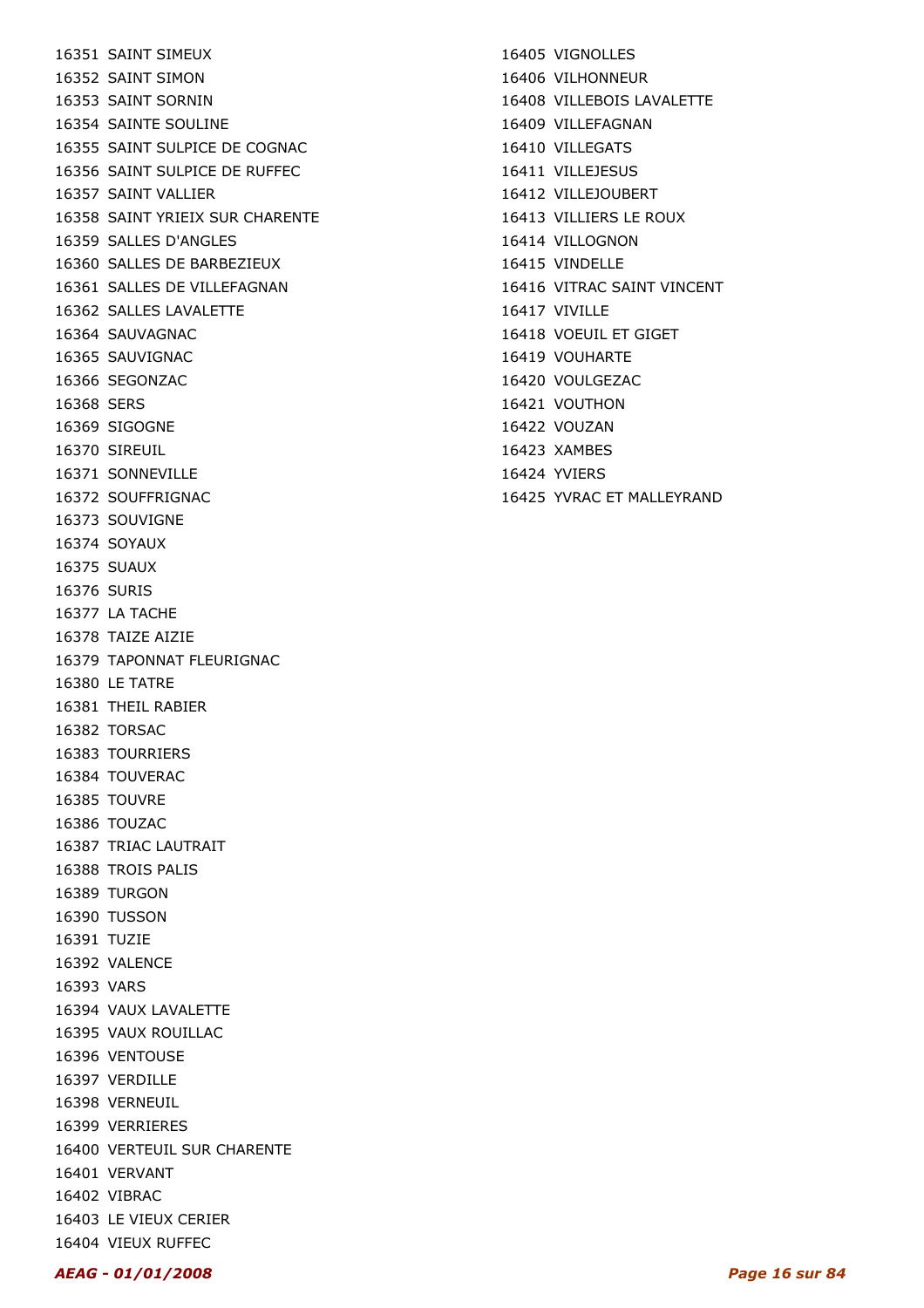17002 AGUDELLE 17004 ILE D'AIX 17005 ALLAS BOCAGE 17006 ALLAS CHAMPAGNE 17011 ANNEPONT 17012 ANNEZAY 17013 ANTEZANT LA CHAPELLE 17015 ARCES 17016 ARCHIAC 17017 ARCHINGEAY 17018 ARDILLIERES 17020 ARTHENAC 17021 ARVERT 17022 ASNIERES LA GIRAUD 17023 AUJAC 17024 AULNAY 17025 AUMAGNE 17026 AUTHON EBEON 17027 AVY 17029 BAGNIZEAU 17030 BALANZAC 17031 BALLANS 17032 BALLON 17033 LA BARDE 17034 BARZAN 17035 BAZAUGES 17036 BEAUGEAY 17037 BEAUVAIS SUR MATHA 17038 BEDENAC 17039 BELLUIRE 17040 LA BENATE 17042 BERCLOUX 17043 BERNAY SAINT MARTIN 17044 BERNEUIL 17045 BEURLAY 17046 BIGNAY 17047 BIRON 17048 BLANZAC LES MATHA 17049 BLANZAY SUR BOUTONNE 17050 BOIS 17052 BOISREDON 17053 BORDS 17054 BORESSE ET MARTRON 17055 BOSCAMNANT 17056 BOUGNEAU 17058 BOURCEFRANC LE CHAPUS 17060 BOUTENAC TOUVENT 17061 BRAN

17062 BRESDON 17063 BREUIL LA REORTE 17064 BREUILLET 17065 BREUIL MAGNE 17066 BRIE SOUS ARCHIAC 17067 BRIE SOUS MATHA 17068 BRIE SOUS MORTAGNE 17069 BRIVES SUR CHARENTE 17070 BRIZAMBOURG 17071 LA BROUSSE 17072 BURIE 17073 BUSSAC SUR CHARENTE 17074 BUSSAC FORET 17075 CABARIOT 17076 CELLES 17077 CERCOUX 17078 CHADENAC 17079 CHAILLEVETTE 17081 CHAMOUILLAC 17082 CHAMPAGNAC 17083 CHAMPAGNE 17084 CHAMPAGNOLLES 17085 CHAMPDOLENT 17086 CHANIERS 17087 CHANTEMERLE SUR LA SOIE 17089 LA CHAPELLE DES POTS 17092 CHARTUZAC 17093 LE CHATEAU D'OLERON 17095 CHATENET 17096 CHAUNAC 17097 LE CHAY 17098 CHENAC SAINT SEURIN D'UZET 17099 CHEPNIERS 17100 CHERAC 17101 CHERBONNIERES 17102 CHERMIGNAC 17103 CHERVETTES 17104 CHEVANCEAUX 17105 CHIVES 17106 CIERZAC 17107 CIRE D'AUNIS 17108 CLAM 17110 CLERAC 17111 CLION 17112 LA CLISSE 17113 LA CLOTTE 17114 COIVERT 17115 COLOMBIERS 17116 CONSAC 17117 CONTRE 17118 CORIGNAC 17119 CORME ECLUSE

#### AEAG - 01/01/2008 Page 17 sur 84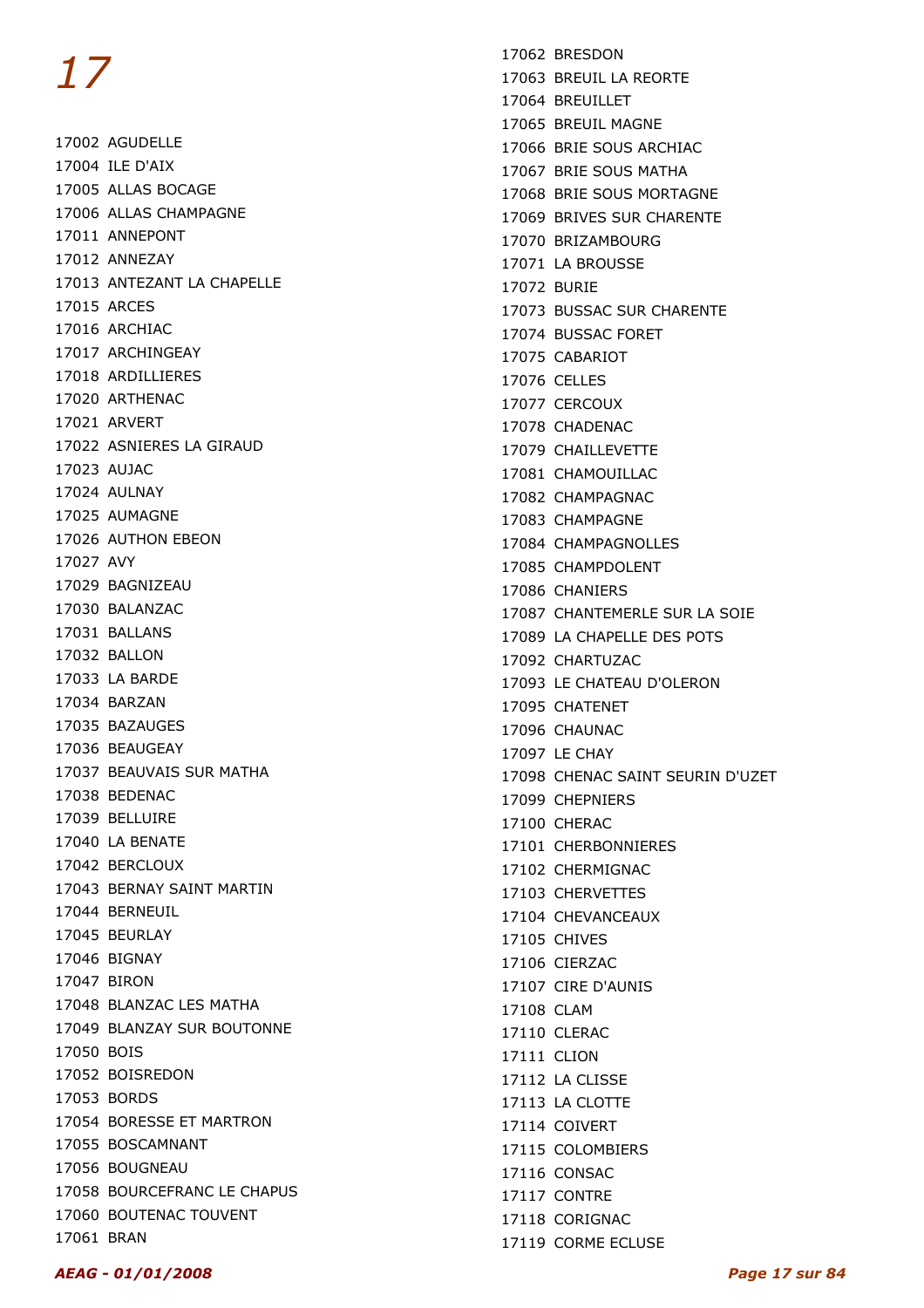17120 CORME ROYAL 17122 COULONGES 17124 COURANT 17125 COURCELLES 17126 COURCERAC 17128 COURCOURY 17129 COURPIGNAC 17130 COUX 17131 COZES 17133 CRAVANS 17134 CRAZANNES 17135 CRESSE 17137 LA CROIX COMTESSE 17138 DAMPIERRE SUR BOUTONNE 17140 DOLUS D'OLERON 17141 DOMPIERRE SUR CHARENTE 17143 LE DOUHET 17145 ECHEBRUNE 17146 ECHILLAIS 17147 ECOYEUX 17148 ECURAT 17149 LES EDUTS 17150 LES EGLISES D'ARGENTEUIL 17151 L'EGUILLE 17152 EPARGNES 17154 LES ESSARDS 17155 ETAULES 17156 EXPIREMONT 17157 FENIOUX 17159 FLEAC SUR SEUGNE 17160 FLOIRAC 17162 FONTAINE CHALENDRAY 17163 FONTAINES D'OZILLAC 17164 FONTCOUVERTE 17165 FONTENET 17167 LE FOUILLOUX 17168 FOURAS 17169 LA FREDIERE 17171 GEAY 17172 GEMOZAC 17173 LA GENETOUZE 17174 GENOUILLE 17175 GERMIGNAC 17176 GIBOURNE 17177 LE GICQ 17178 GIVREZAC 17179 LES GONDS 17180 GOURVILLETTE 17181 GRANDJEAN 17183 GREZAC 17184 LA GRIPPERIE SAINT SYMPHORIEN 17185 LE GUA

17187 GUITINIERES 17188 HAIMPS 17189 HIERS BROUAGE 17191 LA JARD 17192 JARNAC CHAMPAGNE 17195 LA JARRIE AUDOUIN 17196 JAZENNES 17197 JONZAC 17198 JUICQ 17199 JUSSAS 17202 LANDES 17203 LANDRAIS 17204 LEOVILLE 17205 LOIRE LES MARAIS 17206 LOIRE SUR NIE 17209 LONZAC 17210 LORIGNAC 17211 LOULAY 17212 LOUZIGNAC 17213 LOZAY 17214 LUCHAT 17215 LUSSAC 17216 LUSSANT 17217 MACQUEVILLE 17219 MARENNES 17220 MARIGNAC 17223 MASSAC 17224 MATHA 17225 LES MATHES 17226 MAZERAY 17227 MAZEROLLES 17228 MEDIS 17229 MERIGNAC 17230 MESCHERS SUR GIRONDE 17231 MESSAC 17232 MEURSAC 17233 MEUX 17234 MIGRE 17235 MIGRON 17236 MIRAMBEAU 17237 MOEZE 17238 MOINGS 17239 MONS 17240 MONTENDRE 17241 MONTGUYON 17242 MONTILS 17243 MONTLIEU LA GARDE 17244 MONTPELLIER DE MEDILLAN 17246 MORAGNE 17247 MORNAC SUR SEUDRE 17248 MORTAGNE SUR GIRONDE 17249 MORTIERS

#### AEAG - 01/01/2008 Page 18 sur 84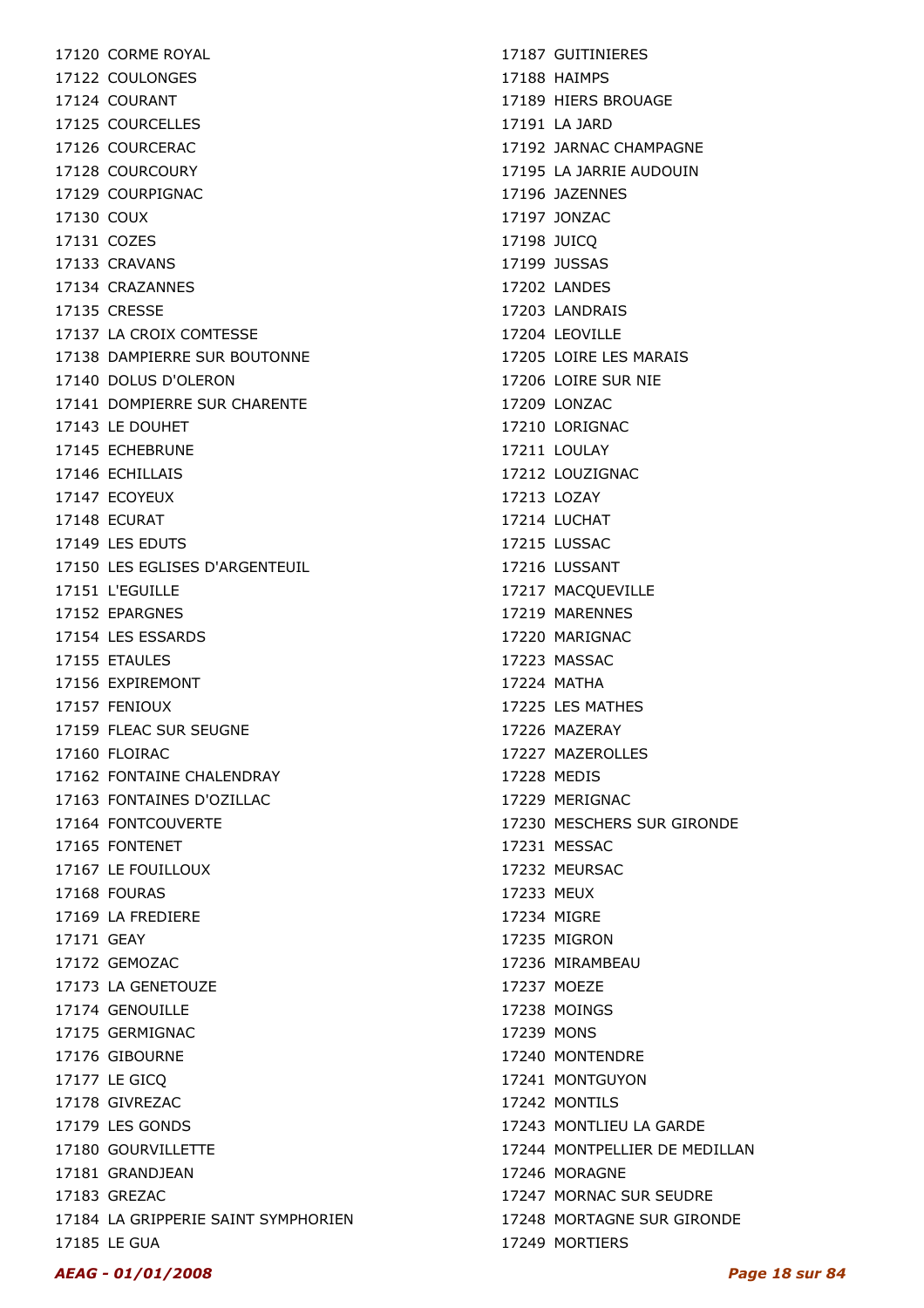17250 MOSNAC 17252 LE MUNG 17253 MURON 17254 NACHAMPS 17255 NANCRAS 17256 NANTILLE 17257 NERE 17258 NEUILLAC 17259 NEULLES 17260 NEUVICQ 17261 NEUVICQ LE CHATEAU 17262 NIEUL LES SAINTES 17263 NIEUL LE VIROUIL 17265 NIEULLE SUR SEUDRE 17266 LES NOUILLERS 17268 NUAILLE SUR BOUTONNE 17269 ORIGNOLLES 17270 OZILLAC 17271 PAILLE 17272 PERE 17273 PERIGNAC 17275 PESSINES 17276 LE PIN 17277 SAINT DENIS DU PIN 17278 PISANY 17279 PLASSAC 17280 PLASSAY 17281 POLIGNAC 17282 POMMIERS MOULONS 17283 PONS 17284 PONT L'ABBE D'ARNOULT 17285 PORT D'ENVAUX 17287 POUILLAC 17288 POURSAY GARNAUD 17289 PREGUILLAC 17290 PRIGNAC 17292 PUY DU LAC 17294 PUYROLLAND 17295 REAUX 17296 RETAUD 17298 RIOUX 17299 ROCHEFORT 17301 ROMAZIERES 17302 ROMEGOUX 17304 ROUFFIAC 17305 ROUFFIGNAC 17306 ROYAN 17307 SABLONCEAUX 17308 SAINT AGNANT 17309 SAINT AIGULIN 17310 SAINT ANDRE DE LIDON 17311 SAINT AUGUSTIN

17312 SAINT BONNET SUR GIRONDE 17313 SAINT BRIS DES BOIS 17314 SAINT CESAIRE 17316 SAINT CIERS CHAMPAGNE 17317 SAINT CIERS DU TAILLON 17319 SAINTE COLOMBE 17320 SAINT COUTANT LE GRAND 17321 SAINT CREPIN 17323 SAINT DENIS D'OLERON 17324 SAINT DIZANT DU BOIS 17325 SAINT DIZANT DU GUA 17326 SAINT EUGENE 17328 SAINT FORT SUR GIRONDE 17329 SAINT FROULT 17330 SAINTE GEMME 17331 SAINT GENIS DE SAINTONGE 17332 SAINT GEORGES ANTIGNAC 17333 SAINT GEORGES DE DIDONNE 17334 SAINT GEORGES DE LONGUEPIERRE 17335 SAINT GEORGES DES AGOUTS 17336 SAINT GEORGES DES COTEAUX 17337 SAINT GEORGES D'OLERON 17339 SAINT GERMAIN DE LUSIGNAN 17340 SAINT GERMAIN DE MARENCENNES 17341 SAINT GERMAIN DE VIBRAC 17342 SAINT GERMAIN DU SEUDRE 17343 SAINT GREGOIRE D'ARDENNES 17344 SAINT HILAIRE DE VILLEFRANCHE 17345 SAINT HILAIRE DU BOIS 17346 SAINT HIPPOLYTE 17347 SAINT JEAN D'ANGELY 17348 SAINT JEAN D'ANGLE 17350 SAINT JULIEN DE L'ESCAP 17351 SAINT JUST LUZAC 17352 SAINT LAURENT DE LA BARRIERE 17353 SAINT LAURENT DE LA PREE 17354 SAINT LEGER 17355 SAINTE LHEURINE 17356 SAINT LOUP 17357 SAINT MAIGRIN 17358 SAINT MANDE SUR BREDOIRE 17359 SAINT MARD 17361 SAINT MARTIAL 17362 SAINT MARTIAL DE MIRAMBEAU 17363 SAINT MARTIAL DE VITATERNE 17364 SAINT MARTIAL SUR NE 17365 SAINT MARTIN D'ARY 17366 SAINT MARTIN DE COUX 17367 SAINT MARTIN DE JUILLERS 17371 SAINT MAURICE DE TAVERNOLE 17372 SAINT MEDARD 17374 SAINTE MEME

#### AEAG - 01/01/2008 Page 19 sur 84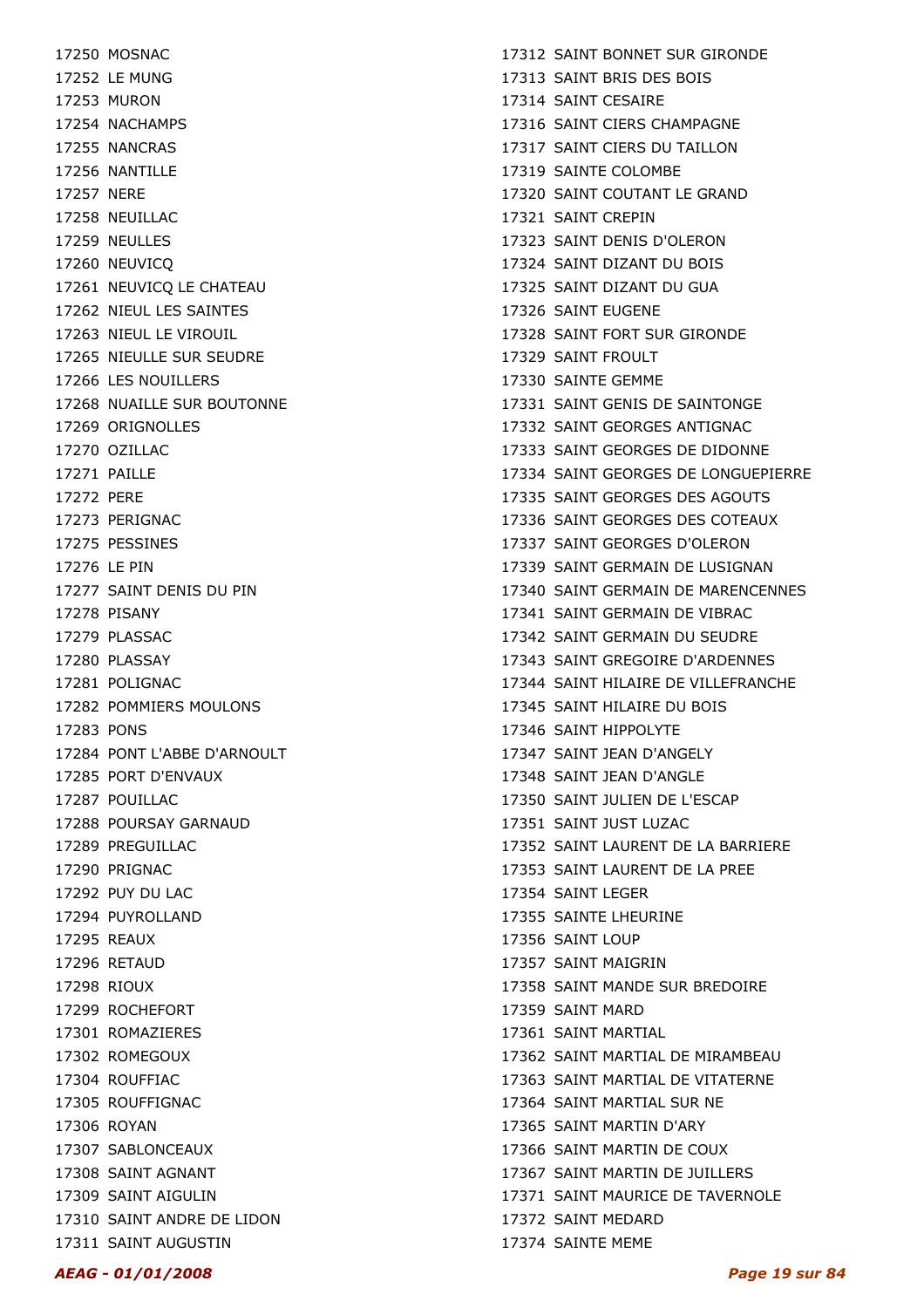17375 SAINT NAZAIRE SUR CHARENTE 17377 SAINT OUEN 17378 SAINT PALAIS DE NEGRIGNAC 17379 SAINT PALAIS DE PHIOLIN 17380 SAINT PALAIS SUR MER 17381 SAINT PARDOULT 17383 SAINT PIERRE DE JUILLERS 17384 SAINT PIERRE DE L'ILE 17385 SAINT PIERRE D'OLERON 17386 SAINT PIERRE DU PALAIS 17387 SAINT PORCHAIRE 17388 SAINT QUANTIN DE RANCANNE 17389 SAINTE RADEGONDE 17390 SAINTE RAMEE 17392 SAINT ROMAIN SUR GIRONDE 17393 SAINT ROMAIN DE BENET 17395 SAINT SAUVANT 17397 SAINT SAVINIEN 17398 SAINT SEURIN DE PALENNE 17400 SAINT SEVER DE SAINTONGE 17401 SAINT SEVERIN SUR BOUTONNE 17402 SAINT SIGISMOND DE CLERMONT 17403 SAINT SIMON DE BORDES 17404 SAINT SIMON DE PELLOUAILLE 17405 SAINT SORLIN DE CONAC 17406 SAINT SORNIN 17408 SAINT SULPICE D'ARNOULT 17409 SAINT SULPICE DE ROYAN 17410 SAINT THOMAS DE CONAC 17411 SAINT TROJAN LES BAINS 17412 SAINT VAIZE 17415 SAINTES 17416 SALEIGNES 17417 SALIGNAC DE MIRAMBEAU 17418 SALIGNAC SUR CHARENTE 17421 SAUJON 17422 SEIGNE 17423 SEMILLAC 17424 SEMOUSSAC 17425 SEMUSSAC 17426 LE SEURE 17427 SIECQ 17428 SONNAC 17429 SOUBISE 17430 SOUBRAN 17431 SOULIGNONNE 17432 SOUMERAS 17433 SOUSMOULINS 17434 SURGERES 17435 TAILLANT 17436 TAILLEBOURG

17438 TANZAC 17440 TERNANT 17441 TESSON 17442 THAIMS 17443 THAIRE 17444 THENAC 17445 THEZAC 17446 THORS 17448 TONNAY BOUTONNE 17449 TONNAY CHARENTE 17450 TORXE 17451 LES TOUCHES DE PERIGNY 17452 LA TREMBLADE 17453 TRIZAY 17454 TUGERAS SAINT MAURICE 17455 LA VALLEE 17457 VANDRE 17458 VANZAC 17459 VARAIZE 17460 VARZAY 17461 VAUX SUR MER 17462 VENERAND 17463 VERGEROUX 17464 VERGNE 17465 LA VERGNE 17467 VERVANT 17468 VIBRAC 17469 VILLARS EN PONS 17470 VILLARS LES BOIS 17471 LA VILLEDIEU 17473 VILLEMORIN 17476 VILLEXAVIER 17477 VILLIERS COUTURE 17478 VINAX **17479 VIROLLET** 17481 VOISSAY 17483 YVES 17484 PORT DES BARQUES 17485 LE GRAND VILLAGE PLAGE

17486 LA BREE LES BAINS

17437 TALMONT SUR GIRONDE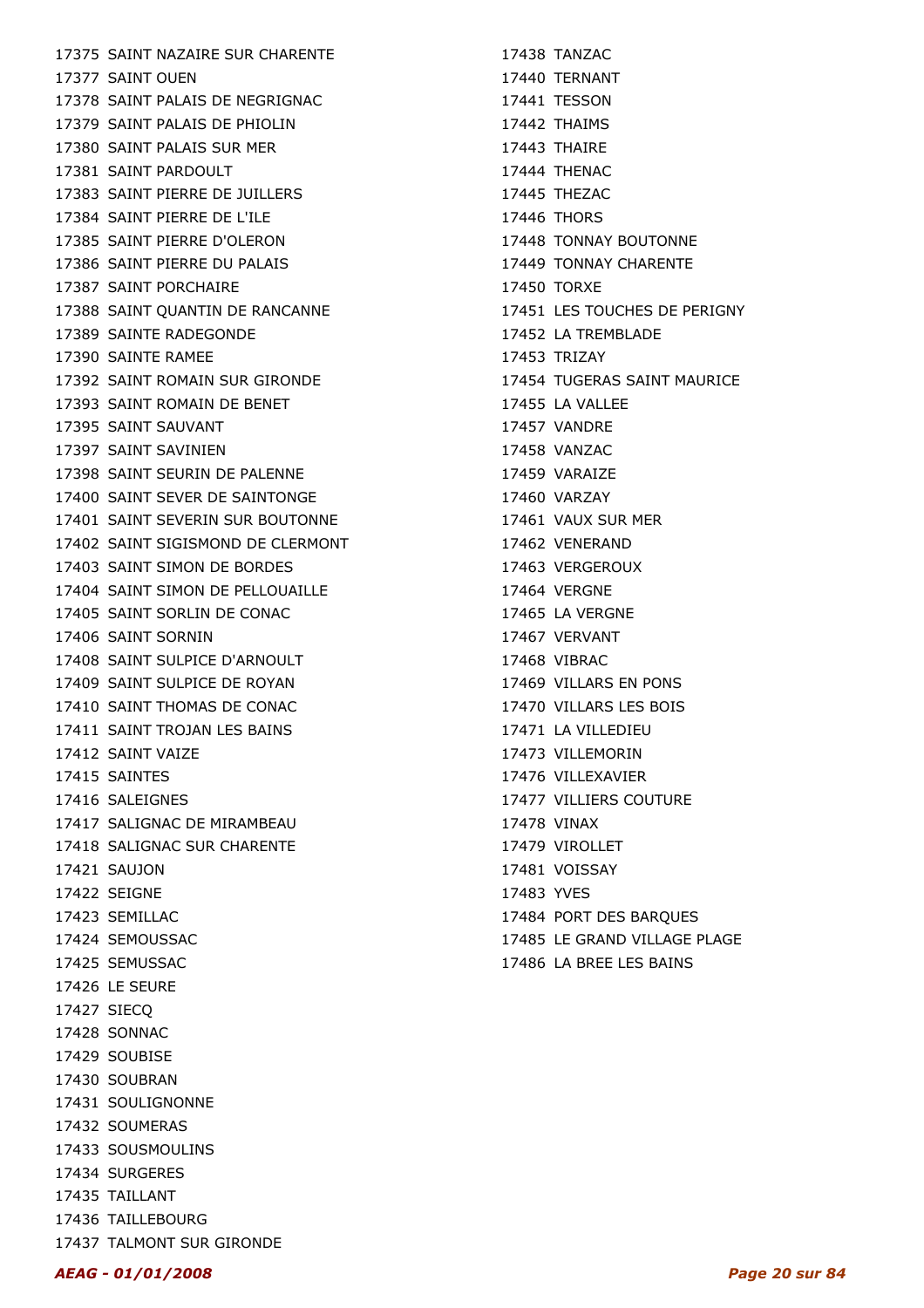19001 AFFIEUX 19002 AIX 19003 ALBIGNAC 19004 ALBUSSAC 19005 ALLASSAC 19006 ALLEYRAT 19007 ALTILLAC 19008 AMBRUGEAT 19009 LES ANGLES SUR CORREZE 19010 ARGENTAT 19011 ARNAC POMPADOUR 19012 ASTAILLAC 19013 AUBAZINES 19014 AURIAC 19015 AYEN 19016 BAR 19017 BASSIGNAC LE BAS 19018 BASSIGNAC LE HAUT 19019 BEAULIEU SUR DORDOGNE 19020 BEAUMONT 19021 BELLECHASSAGNE 19022 BENAYES 19023 BEYNAT 19024 BEYSSAC 19025 BEYSSENAC 19026 BILLAC 19027 BONNEFOND 19028 BORT LES ORGUES 19029 BRANCEILLES 19030 BRIGNAC LA PLAINE 19031 BRIVE LA GAILLARDE 19032 BRIVEZAC 19033 BUGEAT 19034 CAMPS SAINT MATHURIN LEOBAZEL 19035 CHABRIGNAC 19036 CHAMBERET 19037 CHAMBOULIVE 19038 CHAMEYRAT 19039 CHAMPAGNAC LA NOAILLE 19040 CHAMPAGNAC LA PRUNE 19041 CHANAC LES MINES 19042 CHANTEIX 19043 LA CHAPELLE AUX BROCS 19044 LA CHAPELLE AUX SAINTS 19045 LA CHAPELLE SAINT GERAUD 19046 CHAPELLE SPINASSE 19047 CHARTRIER FERRIERE 19048 LE CHASTANG

19049 CHASTEAUX 19050 CHAUFFOUR SUR VELL 19051 CHAUMEIL 19052 CHAVANAC 19053 CHAVEROCHE 19054 CHENAILLER MASCHEIX 19055 CHIRAC BELLEVUE 19056 CLERGOUX 19057 COLLONGES LA ROUGE 19058 COMBRESSOL 19059 CONCEZE 19060 CONDAT SUR GANAVEIX 19061 CORNIL 19062 CORREZE 19063 COSNAC 19064 COUFFY SUR SARSONNE 19065 COURTEIX 19066 CUBLAC 19067 CUREMONTE 19068 DAMPNIAT 19069 DARAZAC 19070 DARNETS 19071 DAVIGNAC 19072 DONZENAC 19073 EGLETONS 19075 ESPAGNAC 19076 ESPARTIGNAC 19077 ESTIVALS 19078 ESTIVAUX 19079 EYBURIE 19080 EYGURANDE 19081 EYREIN 19082 FAVARS 19083 FEYT 19084 FORGES 19085 GIMEL LES CASCADES 19086 GOULLES 19087 GOURDON MURAT 19088 GRANDSAIGNE 19089 GROS CHASTANG 19090 GUMOND 19091 HAUTEFAGE 19092 LE JARDIN 19093 JUGEALS NAZARETH 19094 JUILLAC 19096 LADIGNAC SUR RONDELLES 19097 LAFAGE SUR SOMBRE 19098 LAGARDE ENVAL 19099 LAGLEYGEOLLE 19100 LAGRAULIERE 19101 LAGUENNE 19102 LAMAZIERE BASSE

AEAG - 01/01/2008 Page 21 sur 84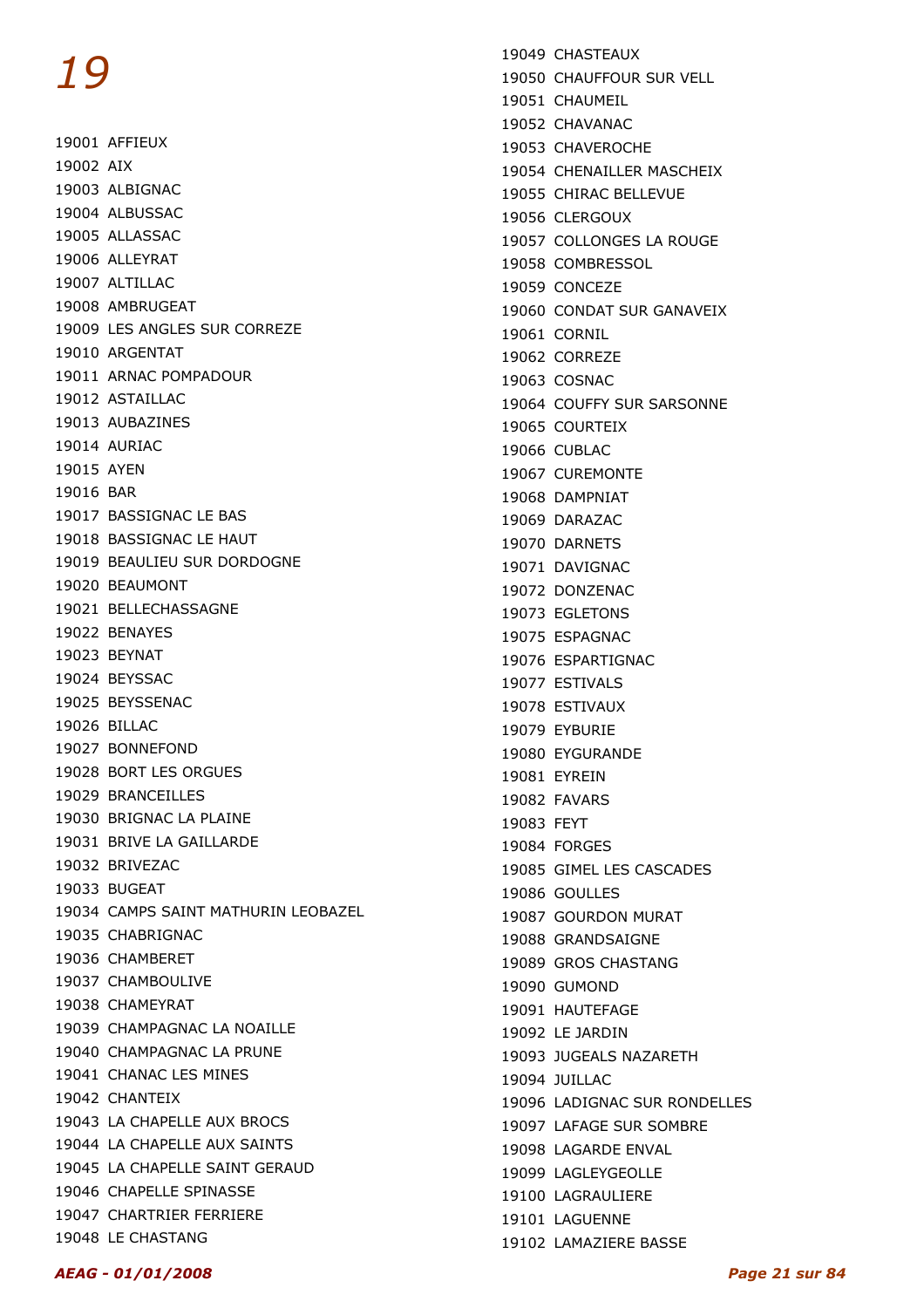19103 LAMAZIERE HAUTE 19104 LAMONGERIE 19105 LANTEUIL 19106 LAPLEAU 19107 LARCHE 19108 LAROCHE PRES FEYT 19109 LASCAUX 19110 LATRONCHE 19111 LAVAL SUR LUZEGE 19112 LESTARDS 19113 LIGINIAC 19114 LIGNAREIX 19115 LIGNEYRAC 19116 LIOURDRES 19117 LISSAC SUR COUZE 19118 LE LONZAC 19119 LOSTANGES 19120 LOUIGNAC 19121 LUBERSAC 19122 MADRANGES 19123 MALEMORT SUR CORREZE 19124 MANSAC 19125 MARCILLAC LA CROISILLE 19126 MARCILLAC LA CROZE 19127 MARC LA TOUR 19128 MARGERIDES 19129 MASSERET 19130 MAUSSAC 19131 MEILHARDS 19132 MENOIRE 19133 MERCOEUR 19134 MERLINES 19135 MESTES 19136 MEYMAC 19137 MEYRIGNAC L'EGLISE 19138 MEYSSAC 19139 MILLEVACHES 19140 MONCEAUX SUR DORDOGNE 19141 MONESTIER MERLINES 19142 MONESTIER PORT DIEU 19143 MONTAIGNAC SAINT HIPPOLYTE 19144 MONTGIBAUD 19145 MOUSTIER VENTADOUR 19146 NAVES 19147 NESPOULS 19148 NEUVIC 19149 NEUVILLE 19150 NOAILHAC 19151 NOAILLES 19152 NONARDS 19153 OBJAT 19154 ORGNAC SUR VEZERE

19155 ORLIAC DE BAR 19156 PALAZINGES 19157 PALISSE 19158 PANDRIGNES 19159 PERET BEL AIR 19160 PEROLS SUR VEZERE 19161 PERPEZAC LE BLANC 19162 PERPEZAC LE NOIR 19163 LE PESCHER 19165 PEYRISSAC 19166 PIERREFITTE 19167 CONFOLENT PORT DIEU 19168 PRADINES 19169 PUY D'ARNAC 19170 QUEYSSAC LES VIGNES 19171 REYGADE 19172 RILHAC TREIGNAC 19173 RILHAC XAINTRIE 19174 LA ROCHE CANILLAC 19175 ROCHE LE PEYROUX 19176 ROSIERS D'EGLETONS 19177 ROSIERS DE JUILLAC 19178 SADROC 19179 SAILLAC 19180 SAINT ANGEL 19181 SAINT AUGUSTIN 19182 SAINT AULAIRE 19183 SAINT BAZILE DE LA ROCHE 19184 SAINT BAZILE DE MEYSSAC 19185 SAINT BONNET AVALOUZE 19186 SAINT BONNET ELVERT 19187 SAINT BONNET LA RIVIERE 19188 SAINT BONNET L'ENFANTIER 19189 SAINT BONNET LES TOURS DE MERLE 19190 SAINT BONNET PRES BORT 19191 SAINT CERNIN DE LARCHE 19192 SAINT CHAMANT 19193 SAINT CIRGUES LA LOUTRE 19194 SAINT CLEMENT 19195 SAINT CYPRIEN 19196 SAINT CYR LA ROCHE 19198 SAINT ELOY LES TUILERIES 19199 SAINT FTIFNNF AUX CLOS 19200 SAINT ETIENNE LA GENESTE 19201 SAINT EXUPERY LES ROCHES 19202 SAINTE FEREOLE 19203 SAINTE FORTUNADE 19204 SAINT FREJOUX 19205 SAINT GENIEZ O MERLE 19206 SAINT GERMAIN LAVOLPS 19207 SAINT GERMAIN LES VERGNES 19208 SAINT HILAIRE FOISSAC

#### AEAG - 01/01/2008 Page 22 sur 84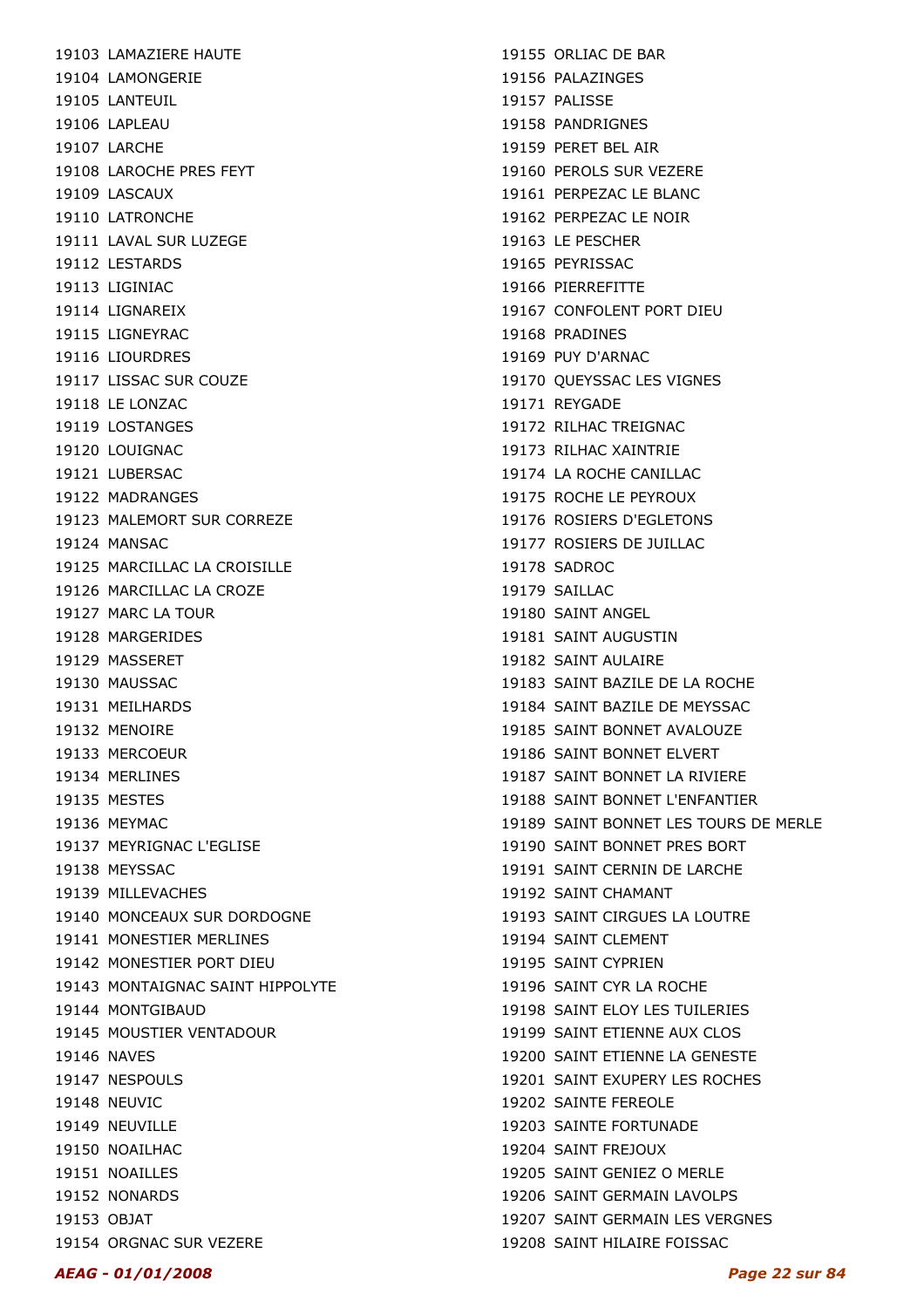19209 SAINT HILAIRE LES COURBES 19210 SAINT HILAIRE LUC 19211 SAINT HILAIRE PEYROUX 19212 SAINT HILAIRE TAURIEUX 19213 SAINT JAL 19214 SAINT JULIEN AUX BOIS 19215 SAINT JULIEN LE PELERIN 19216 SAINT JULIEN LE VENDOMOIS 19217 SAINT JULIEN MAUMONT 19218 SAINT JULIEN PRES BORT 19219 SAINTE MARIE LAPANOUZE 19220 SAINT MARTIAL DE GIMEL 19221 SAINT MARTIAL ENTRAYGUES 19222 SAINT MARTIN LA MEANNE 19223 SAINT MARTIN SEPERT 19225 SAINT MERD DE LAPLEAU 19226 SAINT MERD LES OUSSINES 19227 SAINT MEXANT 19228 SAINT PANTALEON DE LAPLEAU 19229 SAINT PANTALEON DE LARCHE 19230 SAINT PARDOUX CORBIER 19231 SAINT PARDOUX LA CROISILLE 19232 SAINT PARDOUX LE NEUF 19233 SAINT PARDOUX LE VIEUX 19234 SAINT PARDOUX L'ORTIGIER 19235 SAINT PAUL 19236 SAINT PRIEST DE GIMEL 19237 SAINT PRIVAT 19238 SAINT REMY 19239 SAINT ROBERT 19240 SAINT SALVADOUR 19241 SAINT SETIERS 19242 SAINT SOLVE 19243 SAINT SORNIN LAVOLPS 19244 SAINT SULPICE LES BOIS 19245 SAINT SYLVAIN 19246 SAINT VIANCE 19247 SAINT VICTOUR 19248 SAINT YBARD 19249 SAINT YRIEIX LE DEJALAT 19250 SALON LA TOUR 19251 SARRAN 19252 SARROUX 19253 SEGONZAC 19254 SEGUR LE CHATEAU 19255 SEILHAC 19256 SERANDON 19257 SERILHAC 19258 SERVIERES LE CHATEAU 19259 SEXCLES 19260 SIONIAC 19261 SORNAC

19262 SOUDAINE LAVINADIERE 19263 SOUDEILLES 19264 SOURSAC 19266 THALAMY 19269 TREIGNAC 19270 TROCHE 19271 TUDEILS 19272 TULLE 19273 TURENNE 19274 USSAC 19275 USSEL 19276 UZERCHE 19277 VALIERGUES 19278 VARETZ 19279 VARS SUR ROSEIX 19280 VEGENNES 19281 VEIX 19282 VENARSAL 19283 VEYRIERES 19284 VIAM 19285 VIGEOIS 19286 VIGNOLS 19287 VITRAC SUR MONTANE 19288 VOUTEZAC 19289 YSSANDON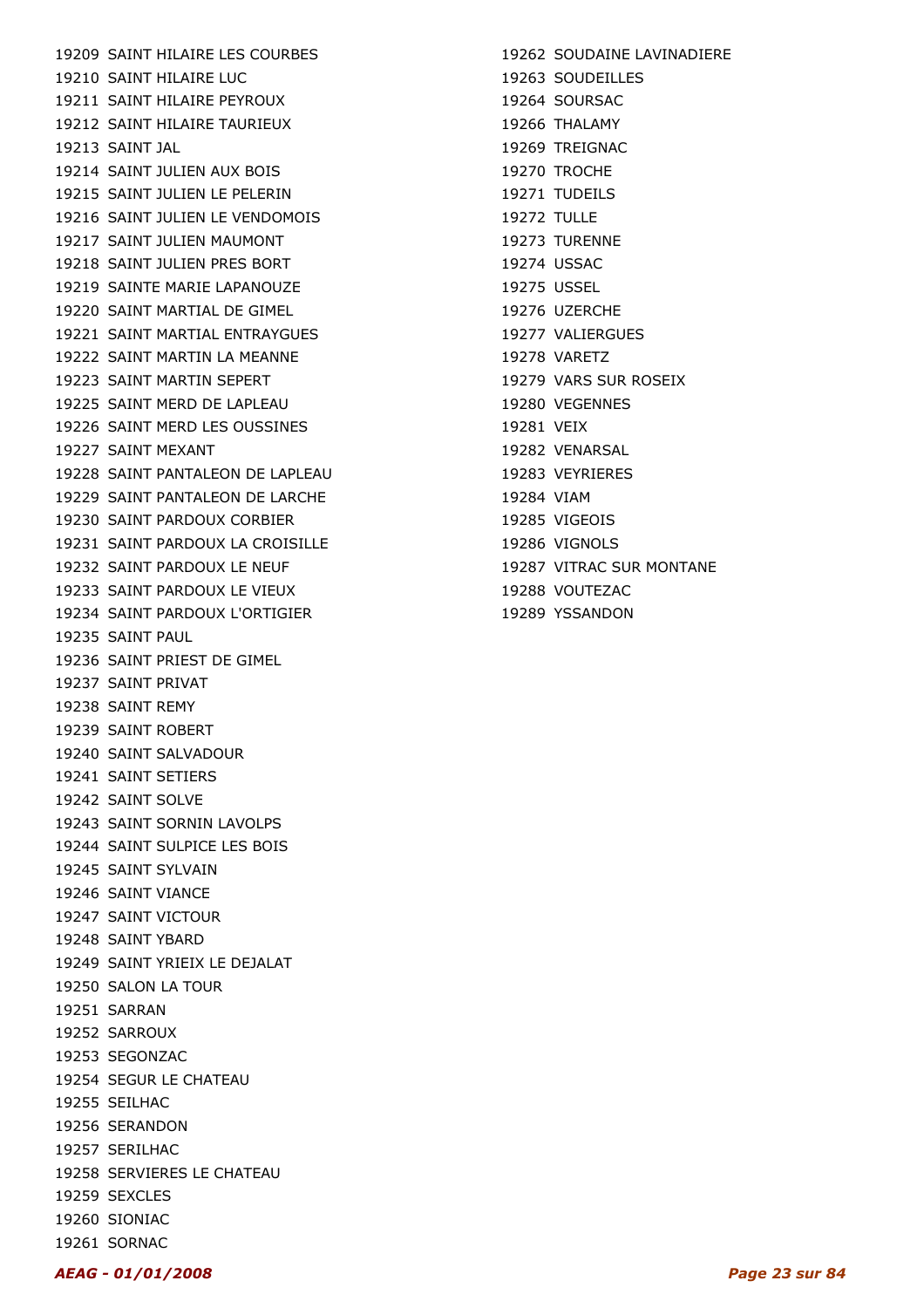23067 LA COURTINE 23081 FLAYAT 23125 LE MAS D'ARTIGE 23215 SAINT MARTIAL LE VIEUX 23221 SAINT MERD LA BREUILLE 23224 SAINT ORADOUX DE CHIROUZE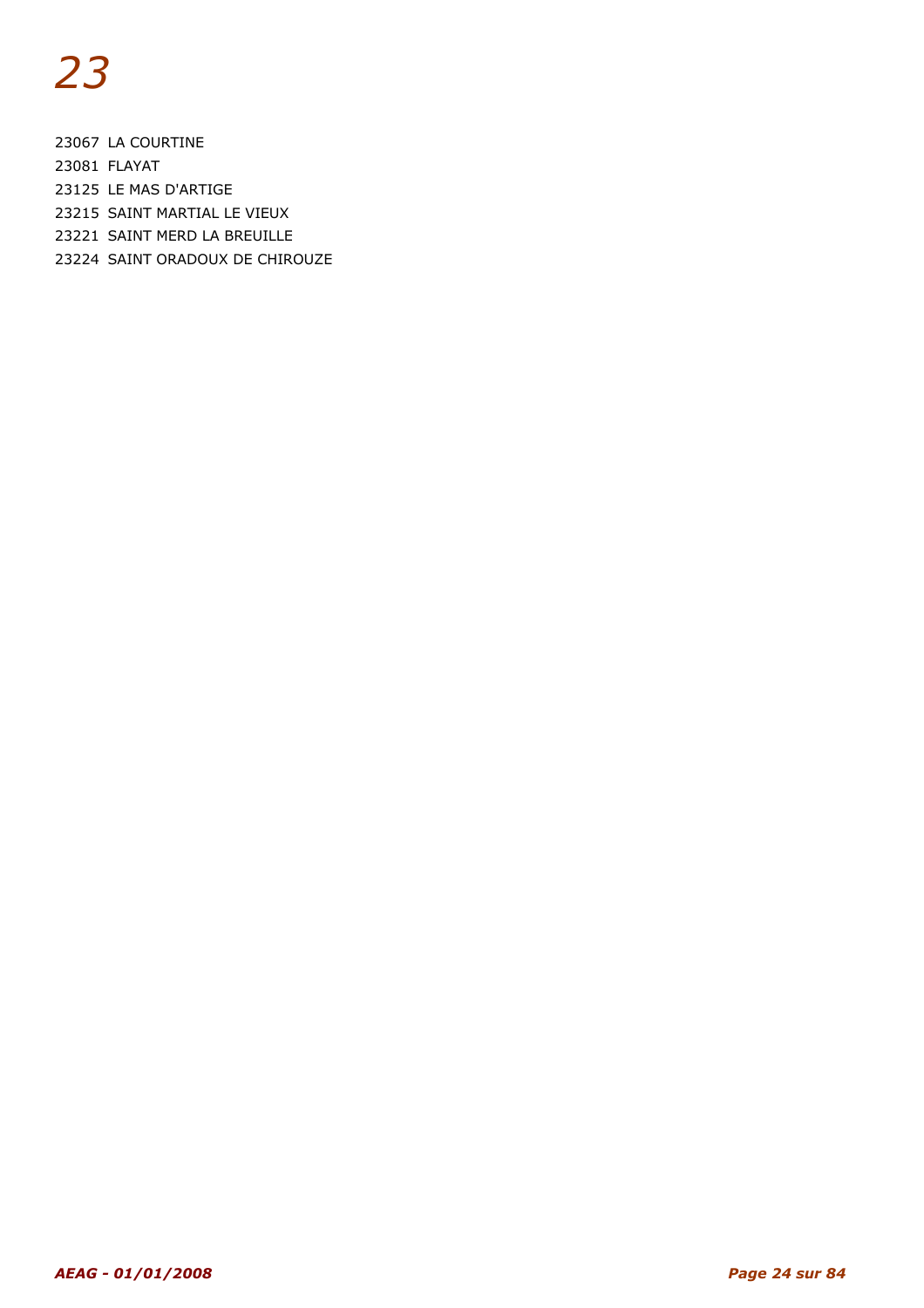24001 ABJAT SUR BANDIAT 24002 AGONAC 24004 AJAT 24005 ALLES SUR DORDOGNE 24006 ALLAS LES MINES 24007 ALLEMANS 24008 ANGOISSE 24009 ANLHIAC 24010 ANNESSE ET BEAULIEU 24011 ANTONNE ET TRIGONANT 24012 ARCHIGNAC 24013 ATUR 24014 AUBAS 24015 AUDRIX 24016 AUGIGNAC 24018 AURIAC DU PERIGORD 24019 AZERAT 24020 LA BACHELLERIE 24021 BADEFOLS D'ANS 24022 BADEFOLS SUR DORDOGNE 24023 BANEUIL 24024 BARDOU 24025 BARS 24026 BASSILLAC 24027 BAYAC 24028 BEAUMONT DU PERIGORD 24029 BEAUPOUYET 24030 BEAUREGARD DE TERRASSON 24031 BEAUREGARD ET BASSAC 24032 BEAURONNE 24033 BEAUSSAC 24034 BELEYMAS 24035 BELVES 24036 BERBIGUIERES 24037 BERGERAC 24038 BERTRIC BUREE 24039 BESSE 24040 BEYNAC ET CAZENAC 24041 BEZENAC 24042 BIRAS 24043 BIRON 24044 BLIS ET BORN 24045 BOISSE 24046 BOISSEUILH 24047 LA BOISSIERE D'ANS 24048 BONNEVILLE ET SAINT AVIT DE FUMADIERES 24050 BORREZE 24051 BOSSET

24052 BOUILLAC 24053 BOULAZAC 24054 BOUNIAGUES 24055 BOURDEILLES 24056 LE BOURDEIX 24057 BOURG DES MAISONS 24058 BOURG DU BOST 24059 BOURGNAC 24060 BOURNIQUEL 24061 BOURROU 24062 BOUTEILLES SAINT SEBASTIEN 24063 BOUZIC 24064 BRANTOME 24065 BREUILH 24066 BROUCHAUD 24067 LE BUGUE 24068 LE BUISSON DE CADOUIN 24069 BUSSAC 24070 BUSSEROLLES 24071 BUSSIERE BADIL 24073 CALES 24074 CALVIAC EN PERIGORD 24075 CAMPAGNAC LES QUERCY 24076 CAMPAGNE 24077 CAMPSEGRET 24079 CANTILLAC 24080 CAPDROT 24081 CARLUX 24082 CARSAC AILLAC 24083 CARSAC DE GURSON 24084 CARVES 24085 LA CASSAGNE 24086 CASTELNAUD LA CHAPELLE 24087 CASTELS 24088 CAUSE DE CLERANS 24089 CAZOULES 24090 CELLES 24091 CENAC ET SAINT JULIEN 24092 CENDRIEUX 24093 CERCLES 24094 CHALAGNAC 24095 CHALEIX 24096 CHAMPAGNAC DE BELAIR 24097 CHAMPAGNE ET FONTAINE 24098 CHAMPCEVINEL 24099 CHAMPEAUX ET LA CHAPELLE POMMIER 24100 CHAMPNIERS ET REILHAC 24101 CHAMPS ROMAIN 24102 CHANCELADE 24103 LE CHANGE 24104 CHANTERAC 24105 CHAPDEUIL

#### AEAG - 01/01/2008 Page 25 sur 84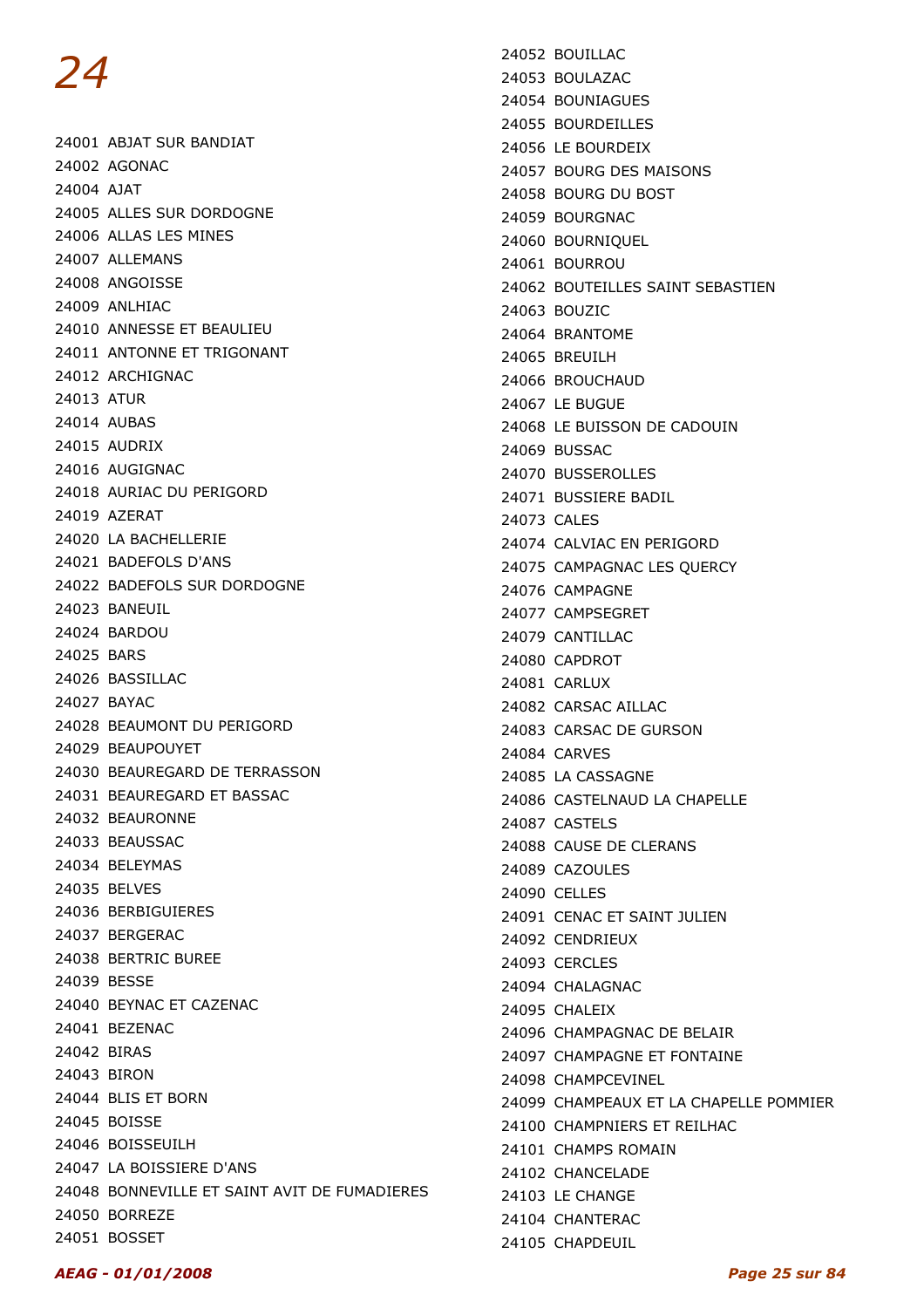24106 LA CHAPELLE AUBAREIL 24107 LA CHAPELLE FAUCHER 24108 LA CHAPELLE GONAGUET 24109 LA CHAPELLE GRESIGNAC 24110 LA CHAPELLE MONTABOURLET 24111 LA CHAPELLE MONTMOREAU 24113 LA CHAPELLE SAINT JEAN 24114 CHASSAIGNES 24115 CHATEAU L'EVEQUE 24116 CHATRES 24117 CHAVAGNAC 24118 CHENAUD 24119 CHERVAL 24120 CHERVEIX CUBAS 24121 CHOURGNAC 24122 CLADECH 24123 CLERMONT DE BEAUREGARD 24124 CLERMONT D'EXCIDEUIL 24126 COLOMBIER 24127 COLY 24128 COMBERANCHE ET EPELUCHE 24129 CONDAT SUR TRINCOU 24130 CONDAT SUR VEZERE 24131 CONNEZAC 24132 CONNE DE LABARDE 24133 LA COQUILLE 24134 CORGNAC SUR L'ISLE 24135 CORNILLE 24136 COUBJOURS 24137 COULAURES 24138 COULOUNIEIX CHAMIERS 24139 COURSAC 24140 COURS DE PILE 24141 COUTURES 24142 COUX ET BIGAROQUE 24143 COUZE ET SAINT FRONT 24144 CREYSSAC 24145 CREYSSE 24146 CREYSSENSAC ET PISSOT 24147 CUBJAC 24148 CUNEGES 24150 DAGLAN 24151 DOISSAT 24152 DOMME 24153 LA DORNAC 24154 DOUCHAPT 24155 DOUVILLE 24156 LA DOUZE 24157 DOUZILLAC 24158 DUSSAC 24159 ECHOURGNAC 24160 EGLISE NEUVE DE VERGT

24161 EGLISE NEUVE D'ISSAC 24162 ESCOIRE 24163 ETOUARS 24164 EXCIDEUIL 24165 EYGURANDE ET GARDEDEUIL 24166 EYLIAC 24167 EYMET 24168 PLAISANCE 24170 EYVIRAT 24171 EYZERAC 24172 LES EYZIES DE TAYAC SIREUIL 24174 FANLAC 24175 LES FARGES 24176 FAURILLES 24177 FAUX 24178 FESTALEMPS 24179 LA FEUILLADE 24180 FIRBEIX 24181 FLAUGEAC 24182 LE FLEIX 24183 FLEURAC 24184 FLORIMONT GAUMIER 24186 FONROQUE 24188 FOSSEMAGNE 24189 FOUGUEYROLLES 24190 FOULEIX 24191 FRAISSE 24192 GABILLOU 24193 GAGEAC ET ROUILLAC 24194 GARDONNE 24195 GAUGEAC 24196 GENIS 24197 GINESTET 24198 LA GONTERIE BOULOUNEIX 24199 GOUT ROSSIGNOL 24200 GRAND BRASSAC 24202 GRANGES D'ANS 24203 LES GRAULGES 24204 GREZES 24205 GRIGNOLS 24206 GRIVES 24207 GROLEJAC 24208 GRUN BORDAS 24209 HAUTEFAYE 24210 HAUTEFORT 24211 ISSAC 24212 ISSIGEAC 24213 JAURE 24214 JAVERLHAC ET LA CHAPELLE SAINT ROBERT 24215 JAYAC 24216 LA JEMAYE 24217 JOURNIAC

#### AEAG - 01/01/2008 Page 26 sur 84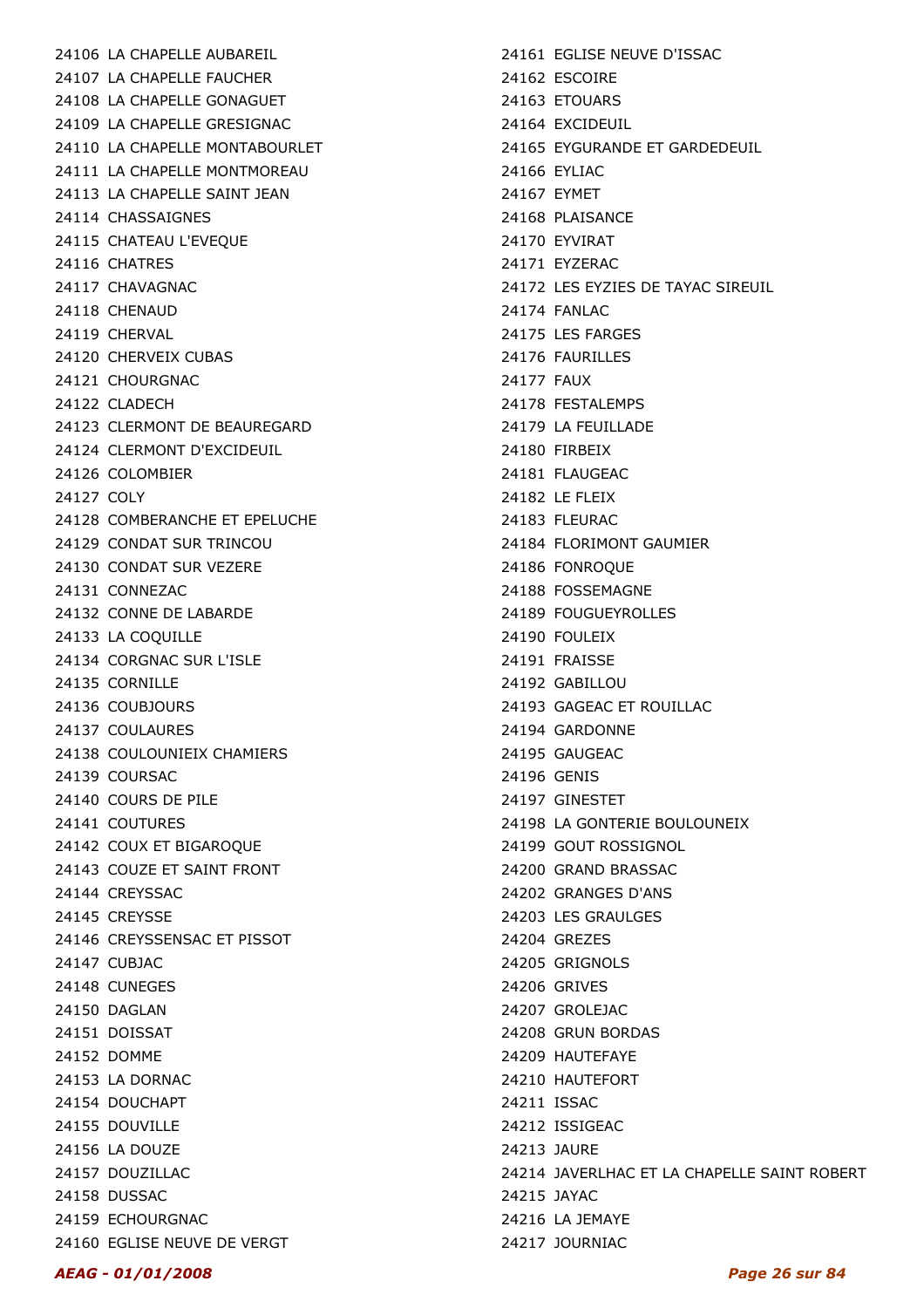24218 JUMILHAC LE GRAND 24219 LABOUQUERIE 24220 LACROPTE 24221 RUDEAU LADOSSE 24222 LA FORCE 24223 LALINDE 24224 LAMONZIE MONTASTRUC 24225 LAMONZIE SAINT MARTIN 24226 LAMOTHE MONTRAVEL 24227 LANOUAILLE 24228 LANQUAIS 24229 LE LARDIN SAINT LAZARE 24230 LARZAC 24231 LAVALADE 24232 LAVAUR 24233 LAVEYSSIERE 24234 LES LECHES 24235 LEGUILLAC DE CERCLES 24236 LEGUILLAC DE L'AUCHE 24237 LEMBRAS 24238 LEMPZOURS 24239 LIGUEUX 24240 LIMEUIL 24241 LIMEYRAT 24242 LIORAC SUR LOUYRE 24243 LISLE 24244 LOLME 24245 LOUBEJAC 24246 LUNAS 24247 LUSIGNAC 24248 LUSSAS ET NONTRONNEAU 24249 MANAURIE 24251 MANZAC SUR VERN 24252 MARCILLAC SAINT QUENTIN 24253 MAREUIL 24254 MARNAC 24255 MARQUAY 24256 MARSAC SUR L'ISLE 24257 MARSALES 24258 MARSANEIX 24259 MAURENS 24260 MAUZAC ET GRAND CASTANG 24261 MAUZENS ET MIREMONT 24262 MAYAC 24263 MAZEYROLLES 24264 MENESPLET 24266 MENSIGNAC 24267 MESCOULES 24268 MEYRALS 24269 MIALET 24270 MILHAC D'AUBEROCHE 24271 MILHAC DE NONTRON

24272 MINZAC 24273 MOLIERES 24274 MONBAZILLAC 24276 MONESTIER 24277 MONFAUCON 24278 MONMADALES 24279 MONMARVES 24280 MONPAZIER 24281 MONSAC 24282 MONSAGUEL 24283 MONSEC 24284 MONTAGNAC D'AUBEROCHE 24285 MONTAGNAC LA CREMPSE 24286 MONTAGRIER 24287 MONTAUT 24288 MONTAZEAU 24289 MONTCARET 24290 MONTFERRAND DU PERIGORD 24291 MONTIGNAC 24292 MONTPEYROUX 24293 MONPLAISANT 24294 MONTPON MENESTEROL 24295 MONTREM 24296 MOULEYDIER 24297 MOULIN NEUF 24298 MOUZENS 24299 MUSSIDAN 24300 NABIRAT 24301 NADAILLAC 24302 NAILHAC 24303 NANTEUIL AURIAC DE BOURZAC 24304 NANTHEUIL 24305 NANTHIAT 24306 NASTRINGUES 24307 NAUSSANNES 24308 NEGRONDES 24309 NEUVIC 24310 NOJALS FT CLOTTE 24311 NONTRON 24312 NOTRE DAME DE SANILHAC 24313 ORLIAC 24314 ORLIAGUET 24316 PARCOUL 24317 PAULIN 24318 PAUNAT 24319 PAUSSAC ET SAINT VIVIEN 24320 PAYZAC 24321 PAZAYAC 24322 PERIGUEUX 24323 PETIT BERSAC 24324 PEYRIGNAC 24325 PEYRILLAC ET MILLAC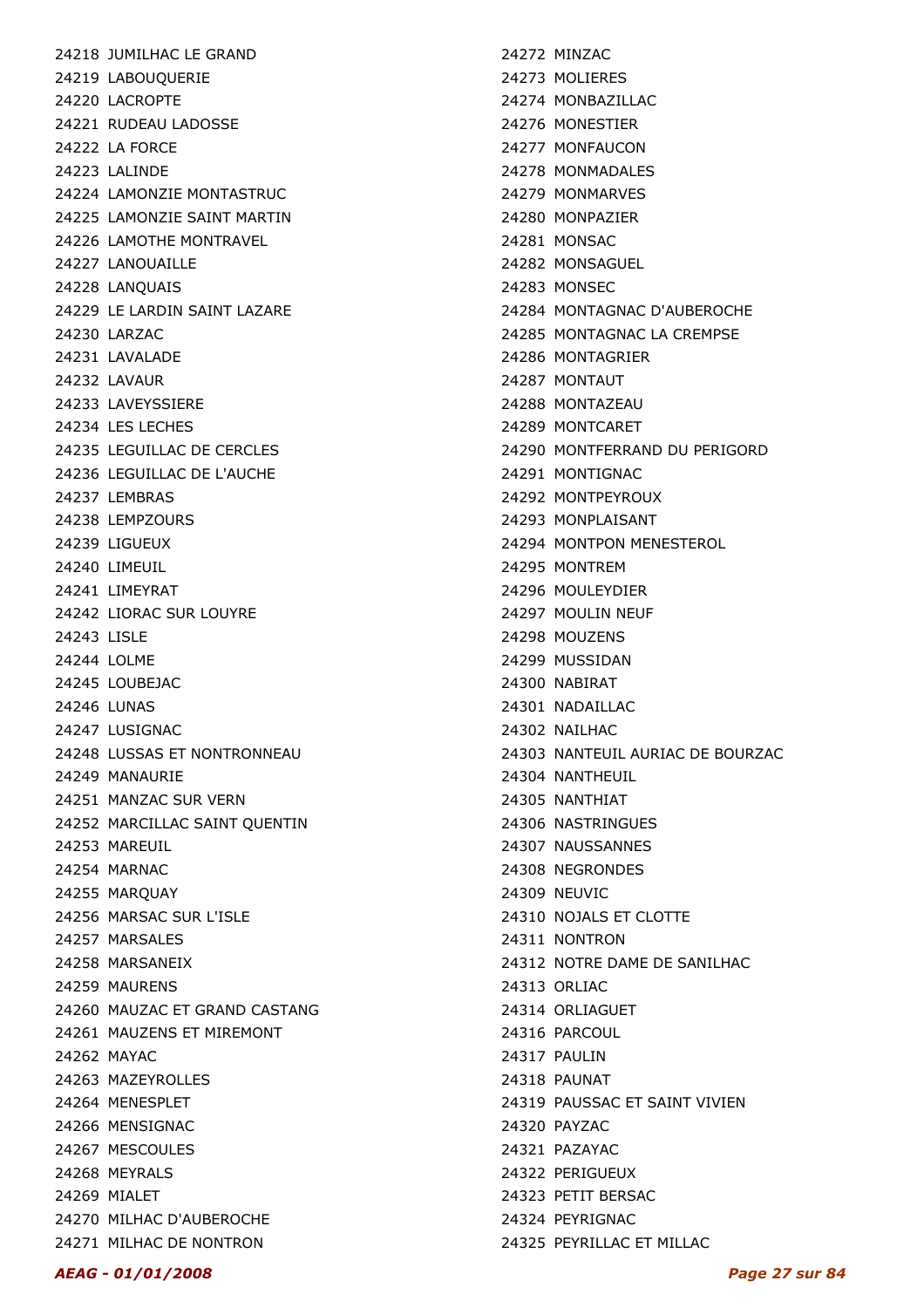24326 PEYZAC LE MOUSTIER 24327 PEZULS 24328 PIEGUT PLUVIERS 24329 LE PIZOU 24330 PLAZAC 24331 POMPORT 24333 PONTEYRAUD 24334 PONTOURS 24335 PORT SAINTE FOY ET PONCHAPT 24336 PRATS DE CARLUX 24337 PRATS DU PERIGORD 24338 PRESSIGNAC VICQ 24339 PREYSSAC D'EXCIDEUIL 24340 PRIGONRIEUX 24341 PROISSANS 24343 PUYMANGOU 24344 PUYRENIER 24345 QUEYSSAC 24346 QUINSAC 24347 RAMPIEUX 24348 RAZAC D'EYMET 24349 RAZAC DE SAUSSIGNAC 24350 RAZAC SUR L'ISLE 24351 RIBAGNAC 24352 RIBERAC 24353 LA ROCHEBEAUCOURT ET ARGENTINE 24354 LA ROCHE CHALAIS 24355 LA ROQUE GAGEAC 24356 ROUFFIGNAC SAINT CERNIN DE REILHAC 24357 ROUFFIGNAC DE SIGOULES 24359 SADILLAC 24360 SAGELAT 24361 SAINT AGNE 24362 SAINTE ALVERE 24363 SAINT AMAND DE BELVES 24364 SAINT AMAND DE COLY 24365 SAINT AMAND DE VERGT 24366 SAINT ANDRE D'ALLAS 24367 SAINT ANDRE DE DOUBLE 24368 SAINT ANTOINE CUMOND 24369 SAINT ANTOINE D'AUBEROCHE 24370 SAINT ANTOINE DE BREUILH 24371 SAINT AQUILIN 24372 SAINT ASTIER 24373 SAINT AUBIN DE CADELECH 24374 SAINT AUBIN DE LANQUAIS 24375 SAINT AUBIN DE NABIRAT 24376 SAINT AULAYE 24377 SAINT AVIT DE VIALARD 24378 SAINT AVIT RIVIERE 24379 SAINT AVIT SENIEUR 24380 SAINT BARTHELEMY DE BELLEGARDE

24381 SAINT BARTHELEMY DE BUSSIERE 24382 SAINT CAPRAISE DE LALINDE 24383 SAINT CAPRAISE D'EYMET 24384 SAINT CASSIEN 24385 SAINT CERNIN DE LABARDE 24386 SAINT CERNIN DE L'HERM 24388 SAINT CHAMASSY 24389 SAINT CIRQ 24390 SAINT CREPIN D'AUBEROCHE 24391 SAINT CREPIN DE RICHEMONT 24392 SAINT CREPIN ET CARLUCET 24393 SAINTE CROIX 24394 SAINTE CROIX DE MAREUIL 24395 SAINT CYBRANET 24396 SAINT CYPRIEN 24397 SAINT CYR LES CHAMPAGNES 24398 SAINT ESTEPHE 24399 SAINT ETIENNE DE PUYCORBIER 24401 SAINTE EULALIE D'ANS 24402 SAINTE EULALIE D'EYMET 24403 SAINT FELIX DE BOURDEILLES 24404 SAINT FELIX DE REILLAC ET MORTEMART 24405 SAINT FELIX DE VILLADEIX 24406 SAINTE FOY DE BELVES 24407 SAINTE FOY DE LONGAS 24408 SAINT FRONT D'ALEMPS 24409 SAINT FRONT DE PRADOUX 24410 SAINT FRONT LA RIVIERE 24411 SAINT FRONT SUR NIZONNE 24412 SAINT GENIES 24413 SAINT GEORGES BLANCANEIX 24414 SAINT GEORGES DE MONTCLARD 24415 SAINT GERAUD DE CORPS 24416 SAINT GERMAIN DE BELVES 24417 SAINT GERMAIN DES PRES 24418 SAINT GERMAIN DU SALEMBRE 24419 SAINT GERMAIN ET MONS 24420 SAINT GERY 24421 SAINT GEYRAC 24422 SAINT HILAIRE D'ESTISSAC 24423 SAINTE INNOCENCE 24424 SAINT JEAN D'ATAUX 24425 SAINT JEAN DE COLE 24426 SAINT JEAN D'ESTISSAC 24427 SAINT JEAN D'EYRAUD 24428 SAINT JORY DE CHALAIS 24429 SAINT JORY LAS BLOUX 24430 SAINT JULIEN DE BOURDEILLES 24431 SAINT JULIEN DE CREMPSE 24432 SAINT JULIEN DE LAMPON 24433 SAINT JULIEN D'EYMET 24434 SAINT JUST

#### AEAG - 01/01/2008 Page 28 sur 84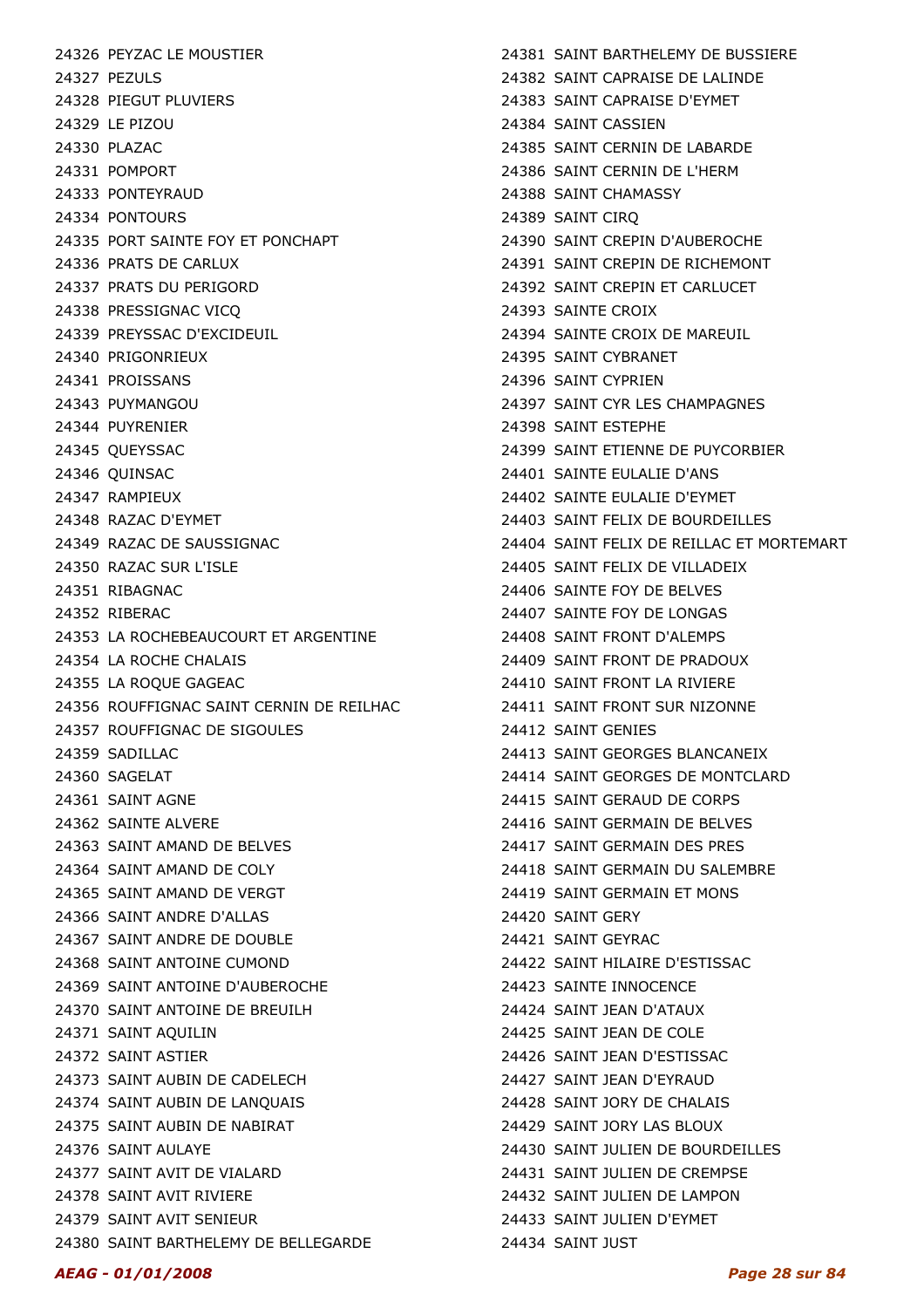24435 SAINT LAURENT DES BATONS 24436 SAINT LAURENT DES HOMMES 24437 SAINT LAURENT DES VIGNES 24438 SAINT LAURENT LA VALLEE 24439 SAINT LAURENT SUR MANOIRE 24441 SAINT LEON D'ISSIGEAC 24442 SAINT LEON SUR L'ISLE 24443 SAINT LEON SUR VEZERE 24444 SAINT LOUIS EN L'ISLE 24445 SAINT MARCEL DU PERIGORD 24446 SAINT MARCORY 24447 SAINTE MARIE DE CHIGNAC 24448 SAINT MARTIAL D'ALBAREDE 24449 SAINT MARTIAL D'ARTENSET 24450 SAINT MARTIAL DE NABIRAT 24451 SAINT MARTIAL DE VALETTE 24452 SAINT MARTIAL VIVEYROL 24453 SAINT MARTIN DE FRESSENGEAS 24454 SAINT MARTIN DE GURSON 24455 SAINT MARTIN DE RIBERAC 24456 SAINT MARTIN DES COMBES 24457 SAINT MARTIN L'ASTIER 24458 SAINT MARTIN LE PIN 24459 SAINT MAIME DE PEREYROL 24460 SAINT MEARD DE DRONE 24461 SAINT MEARD DE GURCON 24462 SAINT MEDARD DE MUSSIDAN 24463 SAINT MEDARD D'EXCIDEUIL 24464 SAINT MESMIN 24465 SAINT MICHEL DE DOUBLE 24466 SAINT MICHEL DE MONTAIGNE 24468 SAINT MICHEL DE VILLADEIX 24470 SAINTE MONDANE 24471 SAINTE NATHALENE 24472 SAINT NEXANS 24473 SAINTE ORSE 24474 SAINT PANCRACE 24475 SAINT PANTALY D'ANS 24476 SAINT PANTALY D'EXCIDEUIL 24477 SAINT PARDOUX DE DRONE 24478 SAINT PARDOUX ET VIELVIC 24479 SAINT PARDOUX LA RIVIERE 24480 SAINT PAUL DE SERRE 24481 SAINT PAUL LA ROCHE 24482 SAINT PAUL LIZONNE 24483 SAINT PERDOUX 24484 SAINT PIERRE DE CHIGNAC 24485 SAINT PIERRE DE COLE 24486 SAINT PIERRE DE FRUGIE 24487 SAINT PIERRE D'EYRAUD 24488 SAINT POMPONT 24489 SAINT PRIEST LES FOUGERES

24490 SAINT PRIVAT DES PRES 24491 SAINT RABIER 24492 SAINTE RADEGONDE 24493 SAINT RAPHAEL 24494 SAINT REMY 24495 SAINT ROMAIN DE MONPAZIER 24496 SAINT ROMAIN ET SAINT CLEMENT 24497 SAINTE SABINE BORN 24498 SAINT SAUD LACOUSSIERE 24499 SAINT SAUVEUR 24500 SAINT SAUVEUR LALANDE 24501 SAINT SEURIN DE PRATS 24502 SAINT SEVERIN D'ESTISSAC 24503 SAINT SULPICE DE MAREUIL 24504 SAINT SULPICE DE ROUMAGNAC 24505 SAINT SULPICE D'EXCIDEUIL 24507 SAINTE TRIE 24508 SAINT VICTOR 24509 SAINT VINCENT DE CONNEZAC 24510 SAINT VINCENT DE COSSE 24511 SAINT VINCENT JALMOUTIERS 24512 SAINT VINCENT LE PALUEL 24513 SAINT VINCENT SUR L'ISLE 24514 SAINT VIVIEN 24515 SALAGNAC 24516 SALIGNAC EYVIGUES 24517 SALLES DE BELVES 24518 SALON 24519 SARLANDE 24520 SARLAT LA CANEDA 24521 SARLIAC SUR L'ISLE 24522 SARRAZAC 24523 SAUSSIGNAC 24524 SAVIGNAC DE MIREMONT 24525 SAVIGNAC DE NONTRON 24526 SAVIGNAC LEDRIER 24527 SAVIGNAC LES EGLISES 24528 SCEAU SAINT ANGEL 24529 SEGONZAC 24530 SENCENAC PUY DE FOURCHES 24531 SERGEAC 24532 SERRES ET MONTGUYARD 24533 SERVANCHES 24534 SIGOULES 24535 SIMEYROLS 24536 SINGLEYRAC 24537 SIORAC DE RIBERAC 24538 SIORAC EN PERIGORD 24540 SORGES 24541 SOUDAT 24542 SOULAURES 24543 SOURZAC

#### AEAG - 01/01/2008 Page 29 sur 84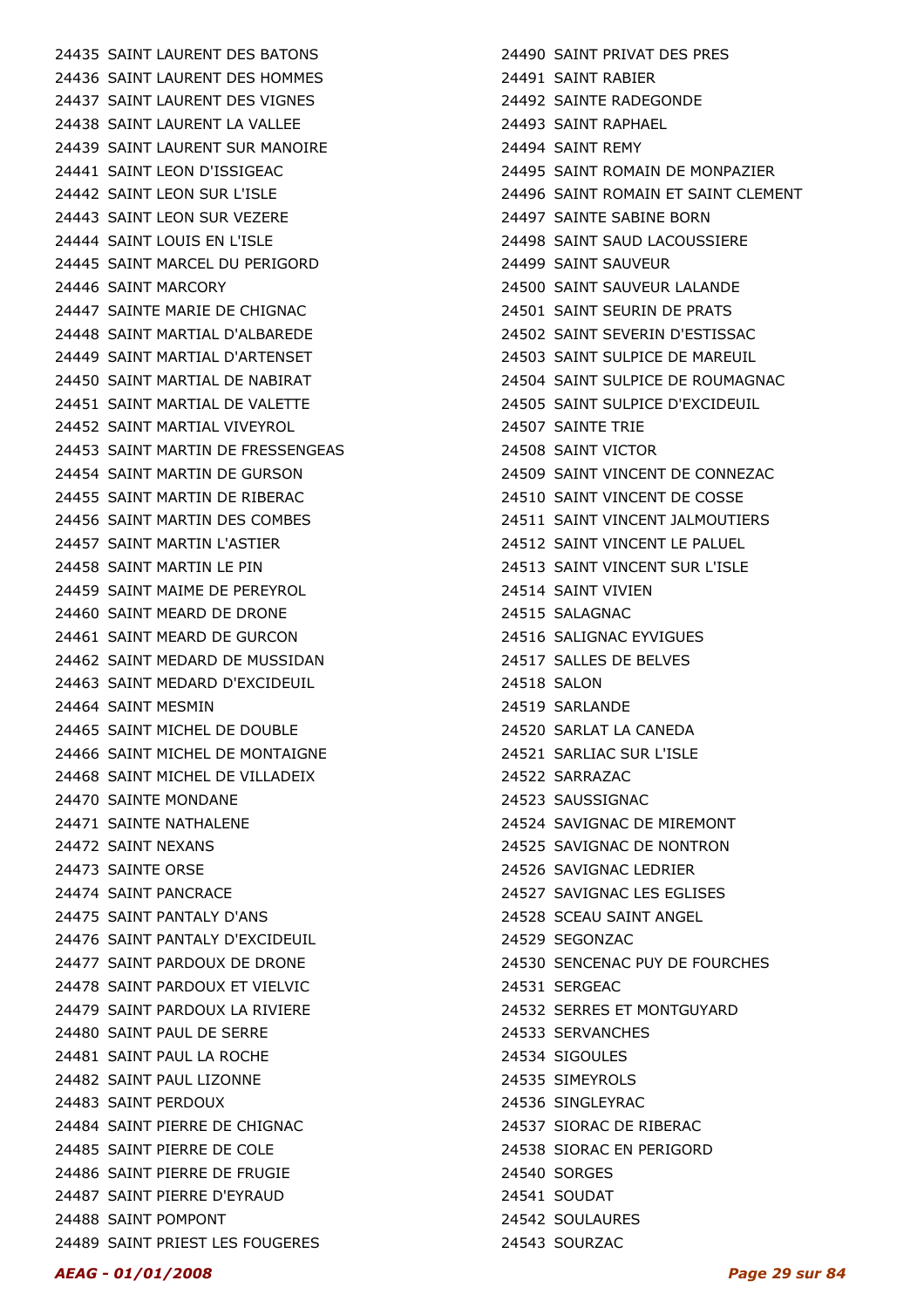24544 TAMNIES 24545 TEILLOTS 24546 TEMPLE LAGUYON 24547 TERRASSON LAVILLEDIEU 24548 TEYJAT 24549 THENAC 24550 THENON 24551 THIVIERS 24552 THONAC 24553 TOCANE SAINT APRE 24554 LA TOUR BLANCHE 24555 TOURTOIRAC 24557 TRELISSAC 24558 TREMOLAT 24559 TURSAC 24560 URVAL 24561 VALEUIL 24562 VALLEREUIL 24563 VALOJOULX 24564 VANXAINS 24565 VARAIGNES 24566 VARENNES 24567 VAUNAC 24568 VELINES 24569 VENDOIRE 24570 VERDON 24571 VERGT 24572 VERGT DE BIRON 24573 VERTEILLAC 24574 VEYRIGNAC 24575 VEYRINES DE DOMME 24576 VEYRINES DE VERGT 24577 VEZAC 24579 VIEUX MAREUIL 24580 VILLAC 24581 VILLAMBLARD 24582 VILLARS 24584 VILLEFRANCHE DE LONCHAT 24585 VILLEFRANCHE DU PERIGORD 24586 VILLETOUREIX 24587 VITRAC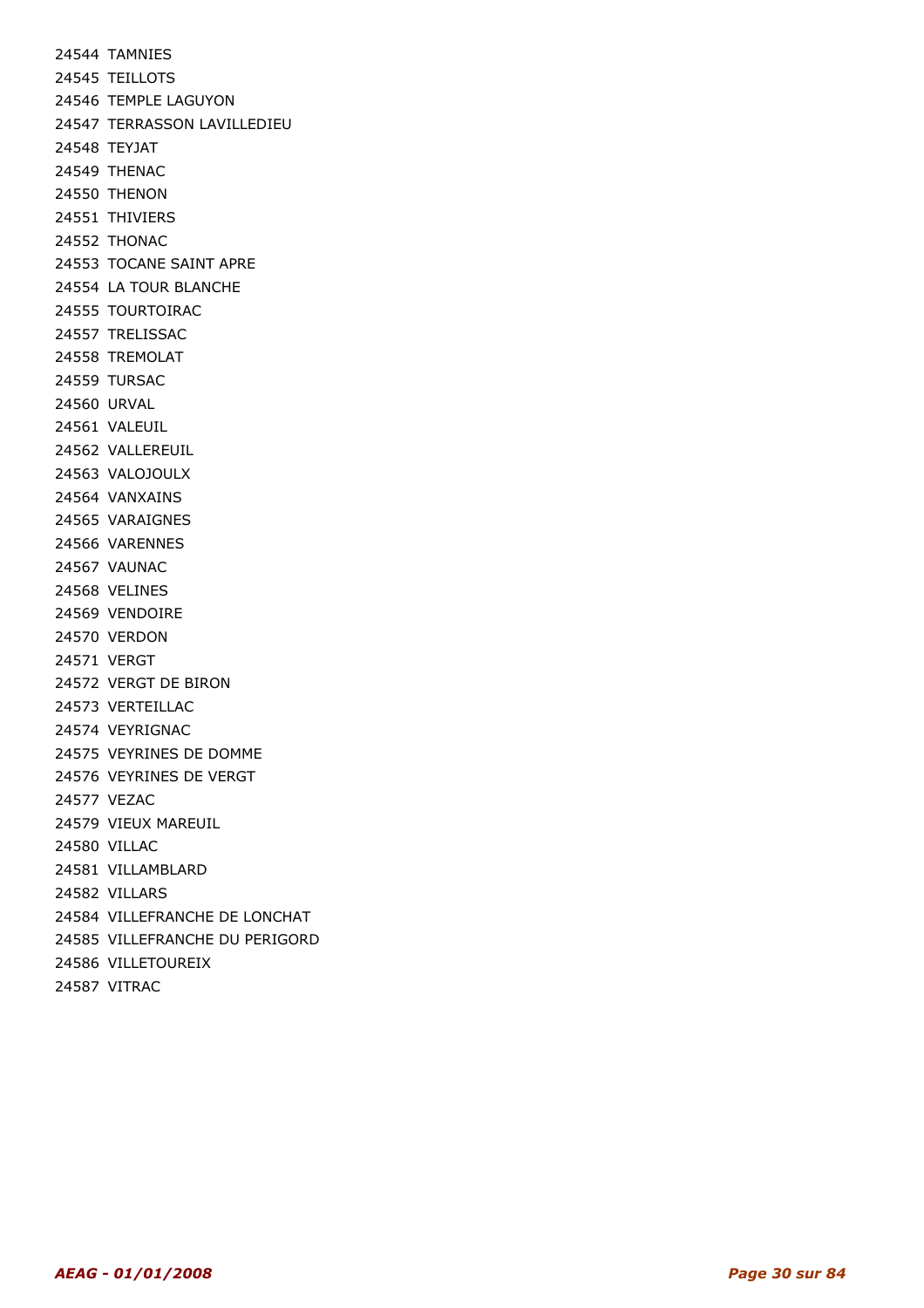30074 CAUSSE BEGON 30105 DOURBIES 30139 LANUEJOLS 30213 REVENS 30297 SAINT SAUVEUR CAMPRIEU

30332 TREVES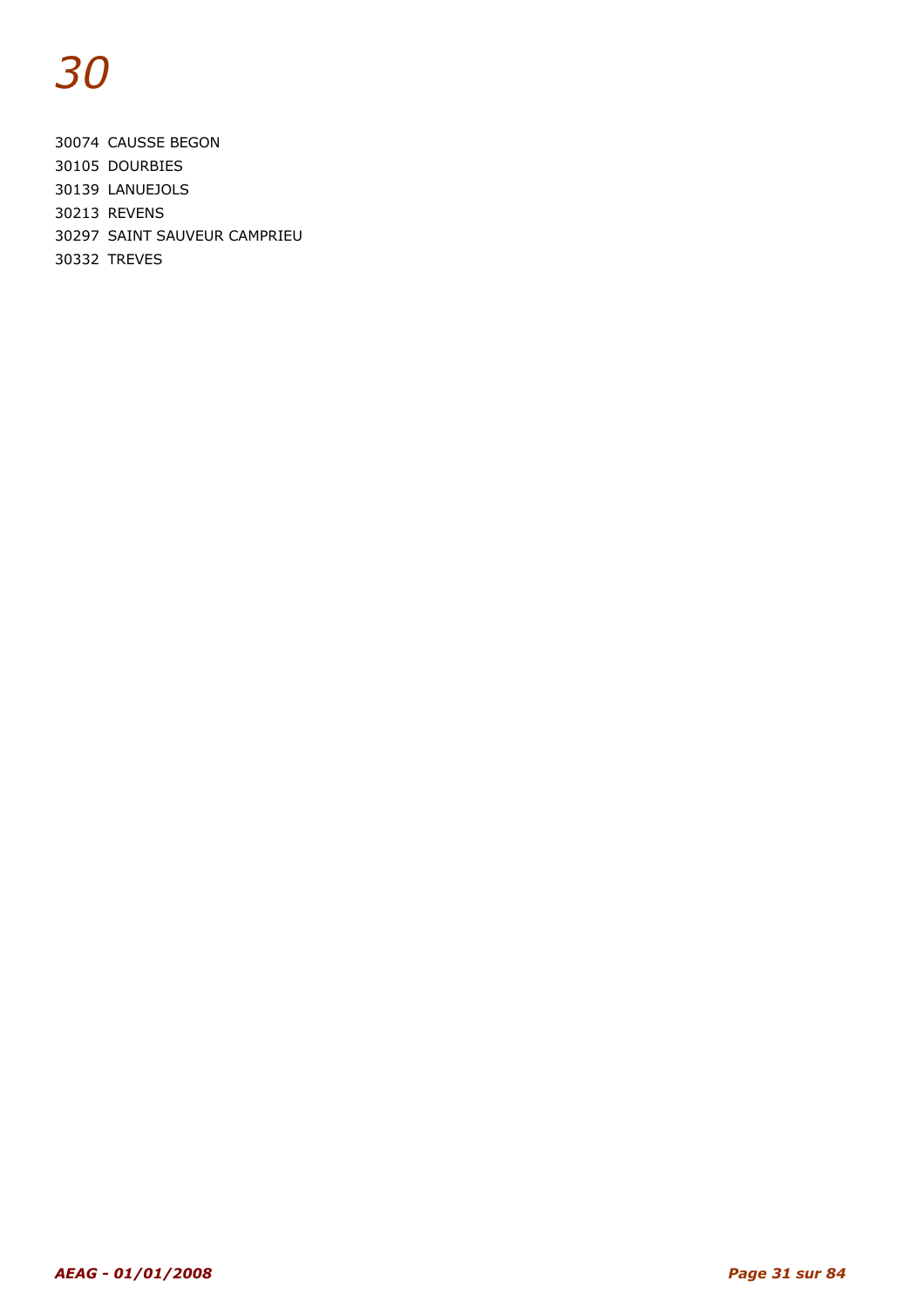31001 AGASSAC 31002 AIGNES 31003 AIGREFEUILLE 31004 AYGUESVIVES 31005 ALAN 31006 ALBIAC 31007 AMBAX 31008 ANAN 31009 ANTICHAN DE FRONTIGNES 31010 ANTIGNAC 31011 ARBAS 31012 ARBON 31013 ARDIEGE 31014 ARGUENOS 31015 ARGUT DESSOUS 31017 ARLOS 31018 ARNAUD GUILHEM 31019 ARTIGUE 31020 ASPET 31021 ASPRET SARRAT 31022 AUCAMVILLE 31023 AULON 31024 AURAGNE 31025 AUREVILLE 31026 AURIAC SUR VENDINELLE 31027 AURIBAIL 31028 AURIGNAC 31029 AURIN 31030 AUSSEING 31031 AUSSON 31032 AUSSONNE 31033 AUTERIVE 31034 AUZAS 31035 AUZEVILLE TOLOSANE 31036 AUZIELLE 31037 AVIGNONET LAURAGAIS 31038 AZAS 31039 BACHAS 31040 BACHOS 31041 BAGIRY 31042 BAGNERES DE LUCHON 31043 BALESTA 31044 BALMA 31045 BARBAZAN 31046 BAREN 31047 BAX 31048 BAZIEGE 31049 BAZUS

31050 BEAUCHALOT 31051 BEAUFORT 31052 BEAUMONT SUR LEZE 31053 BEAUPUY 31054 BEAUTEVILLE 31055 BEAUVILLE 31056 BEAUZELLE 31057 BELBERAUD 31058 BELBEZE DE LAURAGAIS 31059 BELBEZE EN COMMINGES 31060 BELESTA EN LAURAGAIS 31061 BELLEGARDE SAINTE MARIE 31062 BELLESSERRE 31063 BENQUE 31064 BENQUE DESSOUS ET DESSUS 31065 BERAT 31066 BESSIERES 31067 BEZINS GARRAUX 31068 BILLIERE 31069 BLAGNAC 31070 BLAJAN 31071 BOIS DE LA PIERRE 31072 BOISSEDE 31073 BONDIGOUX 31074 BONREPOS RIQUET 31075 BONREPOS SUR AUSSONNELLE 31076 BORDES DE RIVIERE 31077 LE BORN 31078 BOUDRAC 31079 BOULOC 31080 BOULOGNE SUR GESSE 31081 BOURG D'OUEIL 31082 BOURG SAINT BERNARD 31083 BOUSSAN 31084 BOUSSENS 31085 BOUTX 31086 BOUZIN 31087 BRAGAYRAC 31088 BRAX 31089 BRETX 31090 BRIGNEMONT 31091 BRUGUIERES 31092 BURGALAYS 31093 LE BURGAUD 31094 BUZET SUR TARN 31095 CABANAC CAZAUX 31096 CABANAC SEGUENVILLE 31097 LE CABANIAL 31098 CADOURS 31099 CAIGNAC 31100 CALMONT 31101 CAMBERNARD

#### AEAG - 01/01/2008 Page 32 sur 84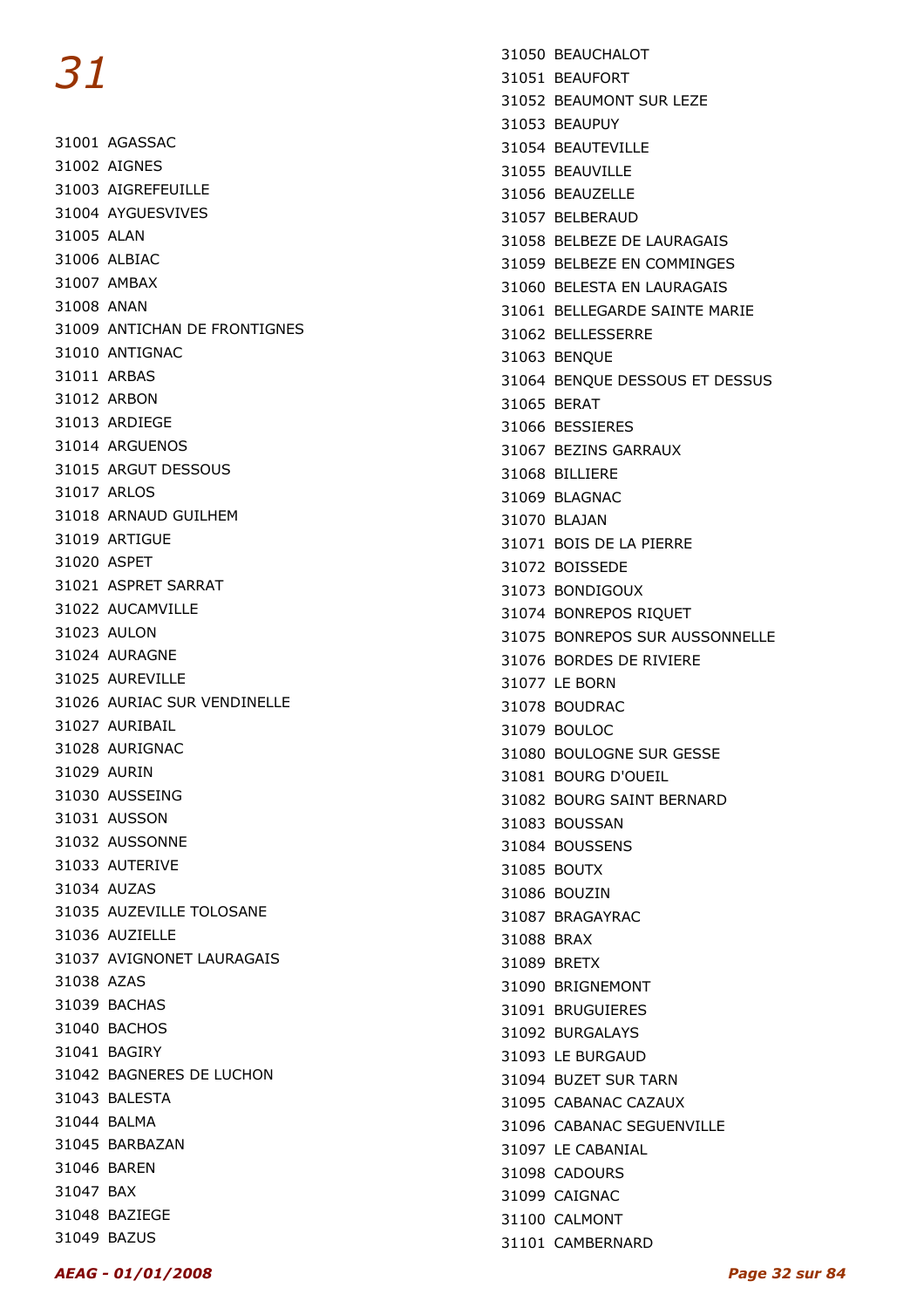31102 CAMBIAC 31103 CANENS 31104 CAPENS 31105 CARAGOUDES 31106 CARAMAN 31107 CARBONNE 31108 CARDEILHAC 31109 CASSAGNABERE TOURNAS 31110 CASSAGNE 31111 CASTAGNAC 31112 CASTAGNEDE 31113 CASTANET TOLOSAN 31114 CASTELBIAGUE 31115 CASTELGAILLARD 31116 CASTELGINEST 31117 CASTELMAUROU 31118 CASTELNAU D'ESTRETEFONDS 31119 CASTELNAU PICAMPEAU 31120 LE CASTERA 31121 CASTERA VIGNOLES 31122 CASTIES LABRANDE 31123 CASTILLON DE LARBOUST 31124 CASTILLON DE SAINT MARTORY 31125 CATHERVIELLE 31126 CAUBIAC 31127 CAUBOUS 31128 CAUJAC 31129 CAZARIL LASPENES 31130 CAZARIL TAMBOURES 31131 CAZAUNOUS 31132 CAZAUX LAYRISSE 31133 CAZEAUX DE LARBOUST 31134 CAZENEUVE MONTAUT 31135 CAZERES 31136 CEPET 31137 CESSALES 31138 CHARLAS 31139 CHAUM 31140 CHEIN DESSUS 31141 CIADOUX 31142 CIER DE LUCHON 31143 CIER DE RIVIERE 31144 CIERP GAUD 31145 CINTEGABELLE 31146 CIRES 31147 CLARAC 31148 CLERMONT LE FORT 31149 COLOMIERS 31150 CORNEBARRIEU 31151 CORRONSAC 31152 COUEILLES 31153 COULADERE

31155 COURET 31156 COX 31157 CUGNAUX 31158 CUGURON 31159 LE CUING 31160 DAUX 31161 DEYME 31162 DONNEVILLE 31163 DREMIL LAFAGE 31164 DRUDAS 31165 EAUNES 31166 EMPEAUX 31167 ENCAUSSE LES THERMES 31168 EOUX 31169 ESCALQUENS 31170 ESCANECRABE 31171 ESPANES 31172 ESPARRON 31173 ESPERCE 31174 ESTADENS 31175 ESTANCARBON 31176 ESTENOS 31177 EUP 31178 FABAS 31179 LE FAGET 31180 FALGA 31181 LE FAUGA 31182 FENOUILLET 31183 FIGAROL 31184 FLOURENS 31185 FOLCARDE 31186 FONBEAUZARD 31187 FONSORBES 31188 FONTENILLES 31189 FORGUES 31190 FOS 31191 FOUGARON 31192 FOURQUEVAUX 31193 LE FOUSSERET 31194 FRANCARVILLE 31195 FRANCAZAL 31196 FRANCON 31197 FRANQUEVIELLE 31198 LE FRECHET 31199 FRONSAC 31200 FRONTIGNAN DE COMMINGES 31201 FRONTIGNAN SAVES 31202 FRONTON 31203 FROUZINS 31204 FUSTIGNAC 31205 GAGNAC SUR GARONNE 31206 GAILLAC TOULZA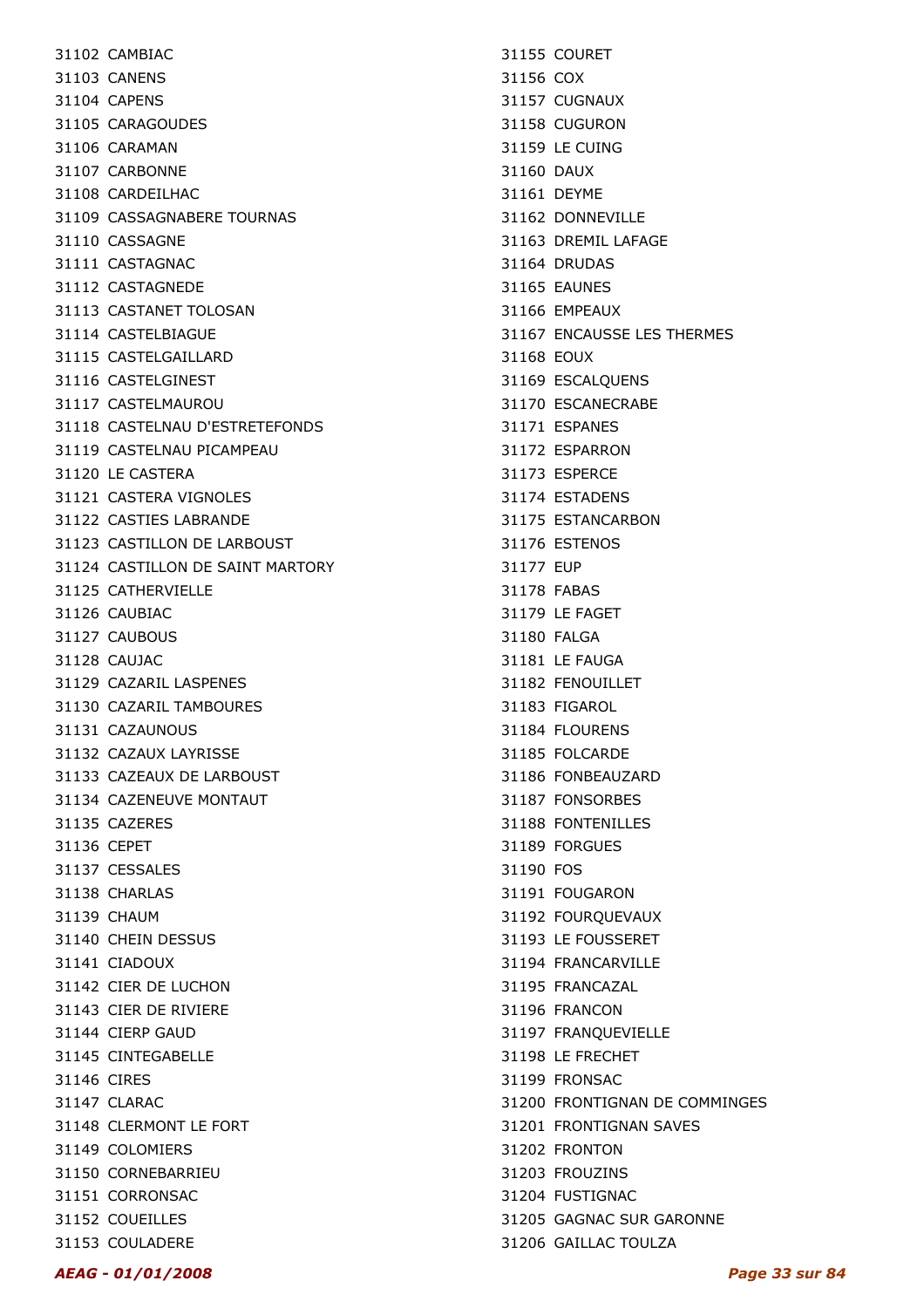31207 GALIE 31208 GANTIES 31209 GARAC 31210 GARDOUCH 31211 GARGAS 31212 GARIDECH 31213 GARIN 31215 GAURE 31216 GEMIL 31217 GENOS 31218 GENSAC DE BOULOGNE 31219 GENSAC SUR GARONNE 31220 GIBEL 31221 GOUAUX DE LARBOUST 31222 GOUAUX DE LUCHON 31223 GOUDEX 31224 GOURDAN POLIGNAN 31225 GOUTEVERNISSE 31226 GOUZENS 31227 GOYRANS 31228 GRAGNAGUE 31229 GRATENS 31230 GRATENTOUR 31231 GRAZAC 31232 GRENADE 31233 GREPIAC 31234 LE GRES 31235 GURAN 31236 HERRAN 31237 HIS 31238 HUOS 31239 L'ISLE EN DODON 31240 ISSUS 31241 IZAUT DE L'HOTEL 31242 JURVIELLE 31243 JUZES 31244 JUZET DE LUCHON 31245 JUZET D'IZAUT 31246 LABARTHE INARD 31247 LABARTHE RIVIERE 31248 LABARTHE SUR LEZE 31249 LABASTIDE BEAUVOIR 31250 LABASTIDE CLERMONT 31251 LABASTIDE PAUMES 31252 LABASTIDE SAINT SERNIN 31253 LABASTIDETTE 31254 LABEGE 31255 LABROQUERE 31256 LABRUYERE DORSA 31258 LACAUGNE 31259 LACROIX FALGARDE 31260 LAFFITE TOUPIERE

31261 LAFITTE VIGORDANE 31262 LAGARDE 31263 LAGARDELLE SUR LEZE 31264 LAGRACE DIEU 31265 LAGRAULET SAINT NICOLAS 31266 LAHAGE 31267 LAHITERE 31268 LALOURET LAFFITEAU 31269 LAMASQUERE 31270 LANDORTHE 31271 LANTA 31272 LAPEYRERE 31273 LAPEYROUSE FOSSAT 31274 LARCAN 31275 LAREOLE 31276 LARROQUE 31277 LASSERRE 31278 LATOUE 31279 LATOUR 31280 LATRAPE 31281 LAUNAC 31282 LAUNAGUET 31283 LAUTIGNAC 31284 LAUZERVILLE 31285 LAVALETTE 31286 LAVELANET DE COMMINGES 31287 LAVERNOSE LACASSE 31288 LAYRAC SUR TARN 31289 LECUSSAN 31290 LEGE 31291 LEGUEVIN 31292 LESCUNS 31293 LESPINASSE 31294 LESPITEAU 31295 LESPUGUE 31296 LESTELLE DE SAINT MARTORY 31297 LEVIGNAC 31298 LEZ 31299 LHERM 31301 LILHAC 31302 LODES 31303 LONGAGES 31304 LOUBENS LAURAGAIS 31305 LOUDET 31306 LOURDE 31307 LUNAX 31308 LUSCAN 31309 LUSSAN ADEILHAC 31310 LUX 31311 LA MAGDELAINE SUR TARN 31312 MAILHOLAS 31313 MALVEZIE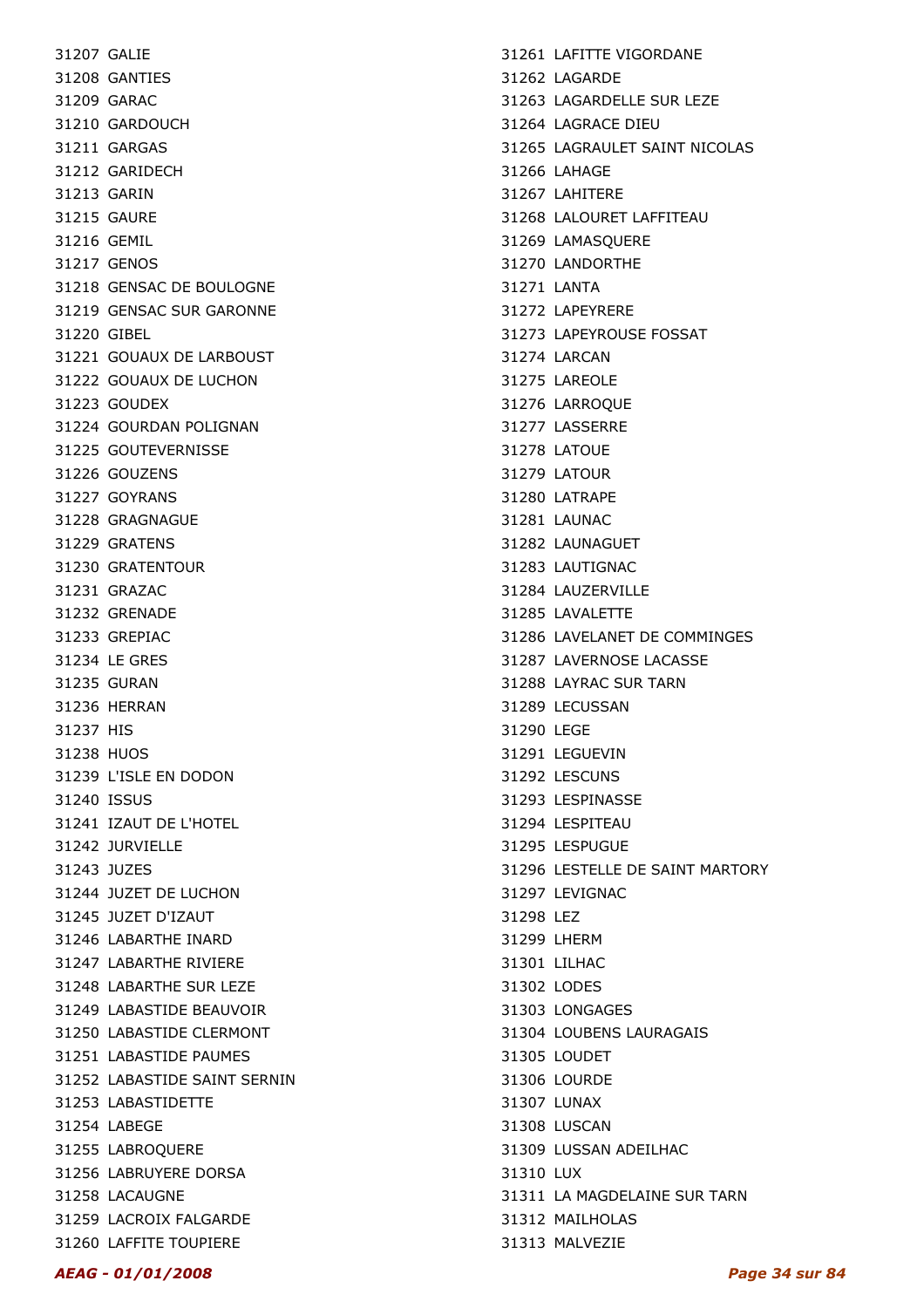31314 MANCIOUX 31315 MANE 31316 MARIGNAC 31317 MARIGNAC LASCLARES 31318 MARIGNAC LASPEYRES 31319 MARLIAC 31320 MARQUEFAVE 31321 MARSOULAS 31322 MARTISSERRE 31323 MARTRES DE RIVIERE 31324 MARTRES TOLOSANE 31325 MASCARVILLE 31326 MASSABRAC 31327 MAURAN 31328 MAUREMONT 31329 MAURENS 31330 MAURESSAC 31331 MAUREVILLE 31332 MAUVAISIN 31333 MAUVEZIN 31334 MAUZAC 31335 MAYREGNE 31336 MAZERES SUR SALAT 31337 MELLES 31338 MENVILLE 31339 MERENVIELLE 31340 MERVILLA 31341 MERVILLE 31342 MILHAS 31343 MIRAMBEAU 31344 MIRAMONT DE COMMINGES 31345 MIREMONT 31346 MIREPOIX SUR TARN 31347 MOLAS 31348 MONCAUP 31349 MONDAVEZAN 31350 MONDILHAN 31351 MONDONVILLE 31352 MONDOUZIL 31353 MONES 31354 MONESTROL 31355 MONS 31356 MONTAIGUT SUR SAVE 31357 MONTASTRUC DE SALIES 31358 MONTASTRUC LA CONSEILLERE 31359 MONTASTRUC SAVES 31360 MONTAUBAN DE LUCHON 31361 MONTAUT 31362 MONTBERAUD 31363 MONTBERNARD 31364 MONTBERON 31365 MONTBRUN BOCAGE

31366 MONTBRUN LAURAGAIS 31367 MONTCLAR DE COMMINGES 31368 MONTCLAR LAURAGAIS 31369 MONT DE GALIE 31370 MONTEGUT BOURJAC 31371 MONTEGUT LAURAGAIS 31372 MONTESPAN 31373 MONTESQUIEU GUITTAUT 31374 MONTESQUIEU LAURAGAIS 31375 MONTESQUIEU VOLVESTRE 31376 MONTGAILLARD DE SALIES 31377 MONTGAILLARD LAURAGAIS 31378 MONTGAILLARD SUR SAVE 31379 MONTGAZIN 31380 MONTGEARD 31381 MONTGISCARD 31382 MONTGRAS 31383 MONTJOIRE 31384 MONTLAUR 31385 MONTMAURIN 31386 MONTOULIEU SAINT BERNARD 31387 MONTOUSSIN 31388 MONTPITOL 31389 MONTRABE 31390 MONTREJEAU 31391 MONTSAUNES 31392 MOURVILLES BASSES 31393 MOURVILLES HAUTES 31394 MOUSTAJON 31395 MURET 31396 NAILLOUX 31397 NENIGAN 31398 NIZAN GESSE 31399 NOE 31400 NOGARET 31401 NOUEILLES 31402 ODARS 31403 ONDES 31404 OO 31405 ORE 31406 PALAMINY 31407 PAULHAC 31408 PAYSSOUS 31409 PECHABOU 31410 PECHBONNIEU 31411 PECHBUSQUE 31412 PEGUILHAN 31413 PELLEPORT 31414 PEYRISSAS 31415 PEYROUZET 31416 PEYSSIES 31417 PIBRAC

#### AEAG - 01/01/2008 Page 35 sur 84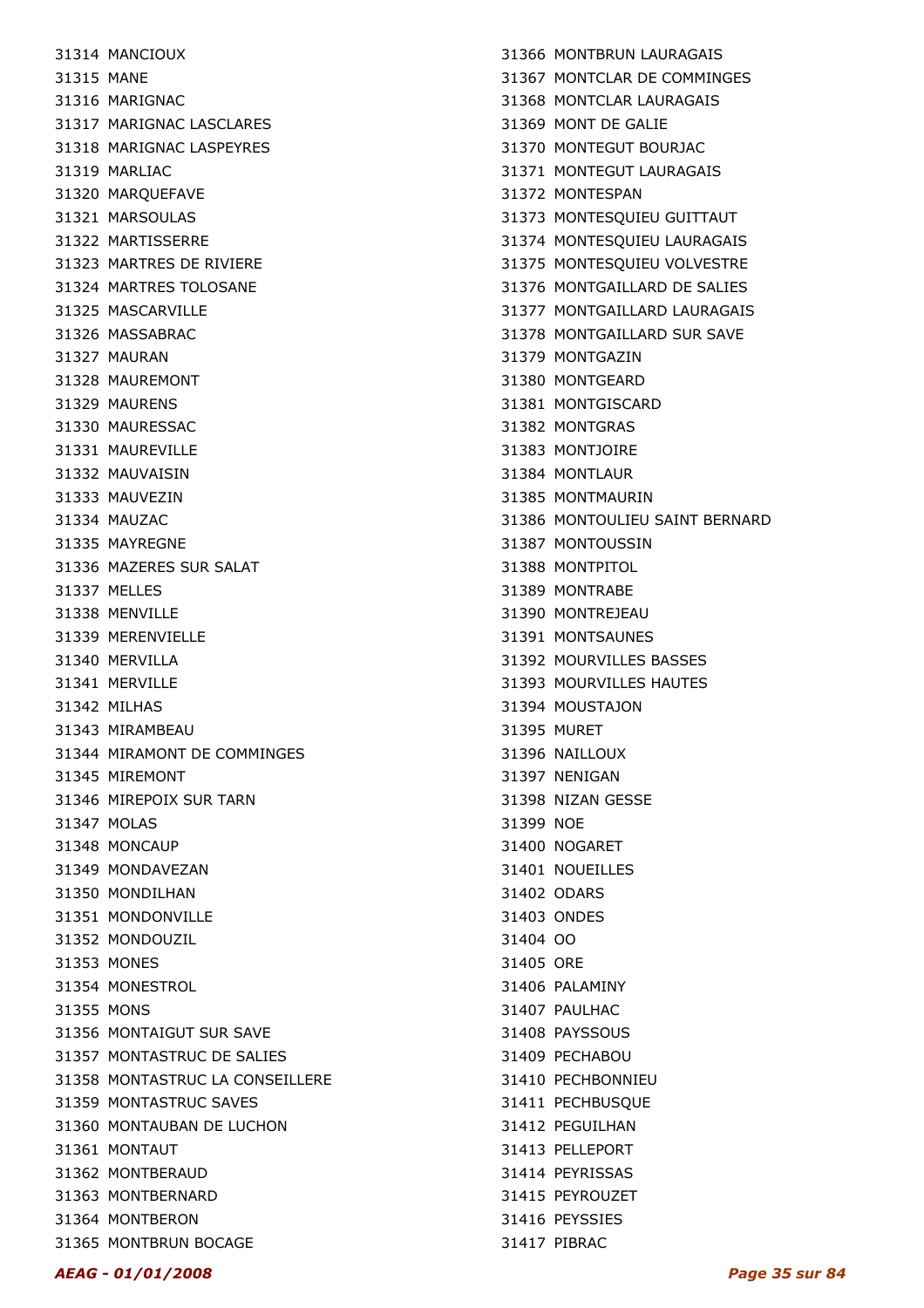31418 PIN BALMA 31419 LE PIN MURELET 31420 PINSAGUEL 31421 PINS JUSTARET 31422 PLAGNE 31423 PLAGNOLE 31424 PLAISANCE DU TOUCH 31425 LE PLAN 31426 POINTIS DE RIVIERE 31427 POINTIS INARD 31428 POLASTRON 31429 POMPERTUZAT 31430 PONLAT TAILLEBOURG 31431 PORTET D'ASPET 31432 PORTET DE LUCHON 31433 PORTET SUR GARONNE 31434 POUBEAU 31435 POUCHARRAMET 31436 POUY DE TOUGES 31437 POUZE 31438 PRADERE LES BOURGUETS 31439 PRESERVILLE 31440 PROUPIARY 31441 PRUNET 31442 PUYDANIEL 31443 PUYMAURIN 31444 PUYSSEGUR 31445 QUINT FONSEGRIVES 31446 RAMONVILLE SAINT AGNE 31447 RAZECUEILLE 31448 REBIGUE 31449 REGADES 31450 RENNEVILLE 31451 REVEL 31452 RIEUCAZE 31453 RIEUMAJOU 31454 RIEUMES 31455 RIEUX 31456 RIOLAS 31457 ROQUEFORT SUR GARONNE 31458 ROQUES 31459 ROQUESERIERE 31460 ROQUETTES 31461 ROUEDE 31462 ROUFFIAC TOLOSAN 31463 ROUMENS 31464 SABONNERES 31465 SACCOURVIELLE 31466 SAIGUEDE 31467 SAINT ALBAN 31468 SAINT ANDRE 31469 SAINT ARAILLE

31470 SAINT AVENTIN 31471 SAINT BEAT 31472 SAINT BERTRAND DE COMMINGES 31473 SAINT CEZERT 31474 SAINT CHRISTAUD 31475 SAINT CLAR DE RIVIERE 31476 SAINT ELIX LE CHATEAU 31477 SAINT ELIX SEGLAN 31478 SAINT FELIX LAURAGAIS 31479 SAINT FERREOL 31480 SAINTE FOY D'AIGREFEUILLE 31481 SAINTE FOY DE PEYROLIERES 31482 SAINT FRAJOU 31483 SAINT GAUDENS 31484 SAINT GENIES BELLEVUE 31485 SAINT GERMIER 31486 SAINT HILAIRE 31487 SAINT IGNAN 31488 SAINT JEAN 31489 SAINT JEAN LHERM 31490 SAINT JORY 31491 SAINT JULIA 31492 SAINT JULIEN 31493 SAINT LARY BOUJEAN 31494 SAINT LAURENT 31495 SAINT LEON 31496 SAINTE LIVRADE 31497 SAINT LOUP CAMMAS 31498 SAINT LOUP EN COMMINGES 31499 SAINT LYS 31500 SAINT MAMET 31501 SAINT MARCEL PAULEL 31502 SAINT MARCET 31503 SAINT MARTORY 31504 SAINT MEDARD 31505 SAINT MICHEL 31506 SAINT ORENS DE GAMEVILLE 31507 SAINT PAUL SUR SAVE 31508 SAINT PAUL D'OUEIL 31509 SAINT PE D'ARDET 31510 SAINT PE DELBOSC 31511 SAINT PIERRE 31512 SAINT PIERRE DE LAGES 31513 SAINT PLANCARD 31514 SAINT ROME 31515 SAINT RUSTICE 31516 SAINT SAUVEUR 31517 SAINT SULPICE SUR LEZE 31518 SAINT THOMAS 31519 SAINT VINCENT 31520 SAJAS 31521 SALEICH

AEAG - 01/01/2008 Page 36 sur 84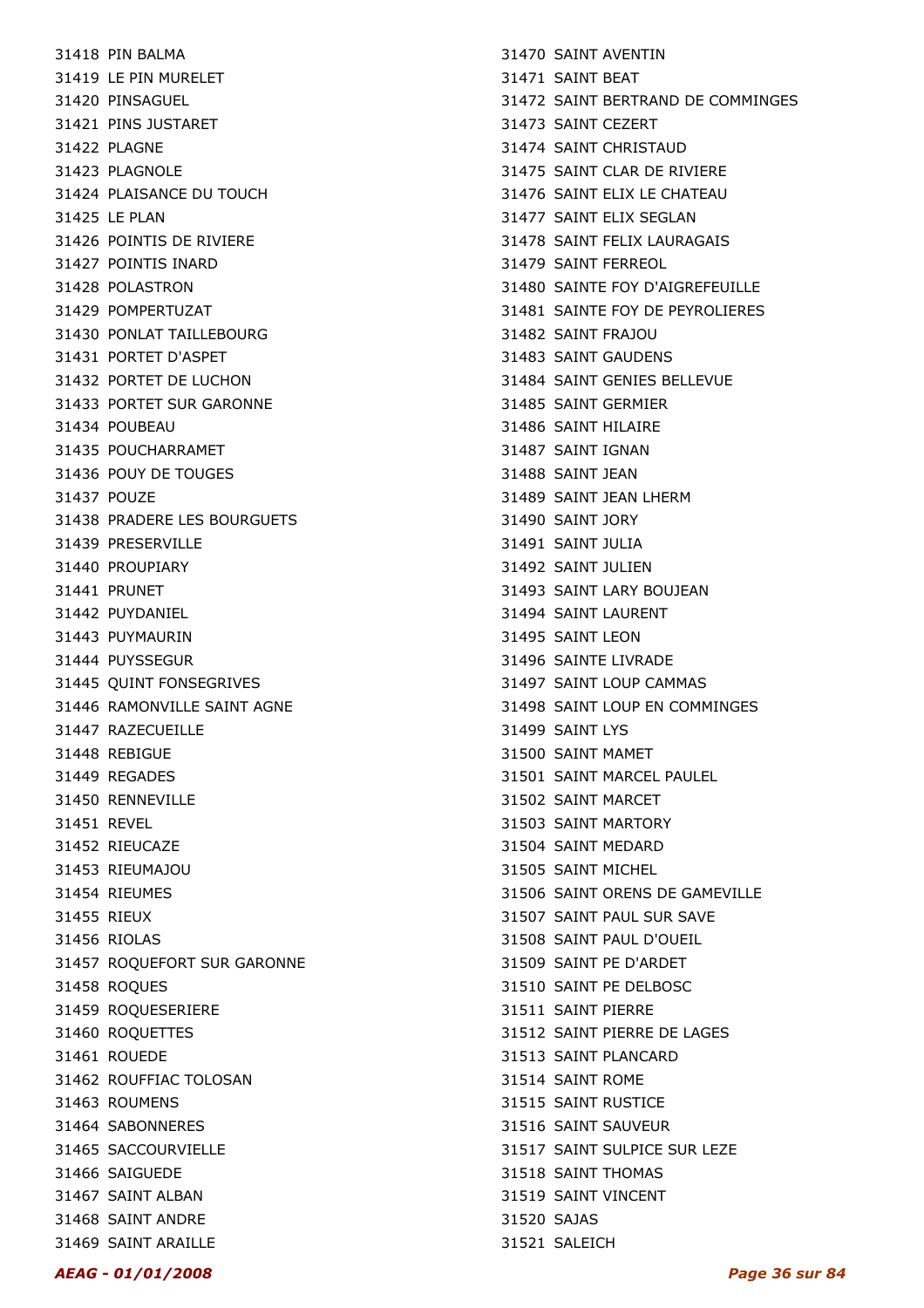31522 SALERM 31523 SALIES DU SALAT 31524 SALLES ET PRATVIEL 31525 SALLES SUR GARONNE 31526 LA SALVETAT SAINT GILLES 31527 LA SALVETAT LAURAGAIS 31528 SAMAN 31529 SAMOUILLAN 31530 SANA 31531 SARRECAVE 31532 SARREMEZAN 31533 SAUBENS 31534 SAUSSENS 31535 SAUVETERRE DE COMMINGES 31536 SAUX ET POMAREDE 31537 SAVARTHES 31538 SAVERES 31539 SEDEILHAC 31540 SEGREVILLE 31541 SEILH 31542 SEILHAN 31543 SENARENS 31544 SENGOUAGNET 31545 SEPX 31546 SEYRE 31547 SEYSSES 31548 SIGNAC 31549 SODE 31550 SOUEICH 31551 TARABEL 31552 TERREBASSE 31553 THIL 31554 TOUILLE 31555 TOULOUSE 31556 LES TOURREILLES 31557 TOURNEFEUILLE 31558 TOUTENS 31559 TREBONS DE LUCHON 31560 TREBONS SUR LA GRASSE 31561 L'UNION 31562 URAU 31563 VACQUIERS 31564 VALCABRERE 31565 VALENTINE 31566 VALLEGUE 31567 VALLESVILLES 31568 VARENNES 31569 VAUDREUILLE 31570 VAUX 31571 VENDINE 31572 VENERQUE

31574 VERNET 31575 VIEILLE TOULOUSE 31576 VIEILLEVIGNE 31577 VIGNAUX 31578 VIGOULET AUZIL 31579 VILLARIES 31580 VILLATE 31581 VILLAUDRIC 31582 VILLEFRANCHE DE LAURAGAIS 31583 VILLEMATIER 31584 VILLEMUR SUR TARN 31585 VILLENEUVE DE RIVIERE 31586 VILLENEUVE LECUSSAN 31587 VILLENEUVE LES BOULOC 31588 VILLENEUVE TOLOSANE 31589 VILLENOUVELLE 31590 BINOS 31591 ESCOULIS 31592 LARRA 31593 CAZAC

31573 VERFEIL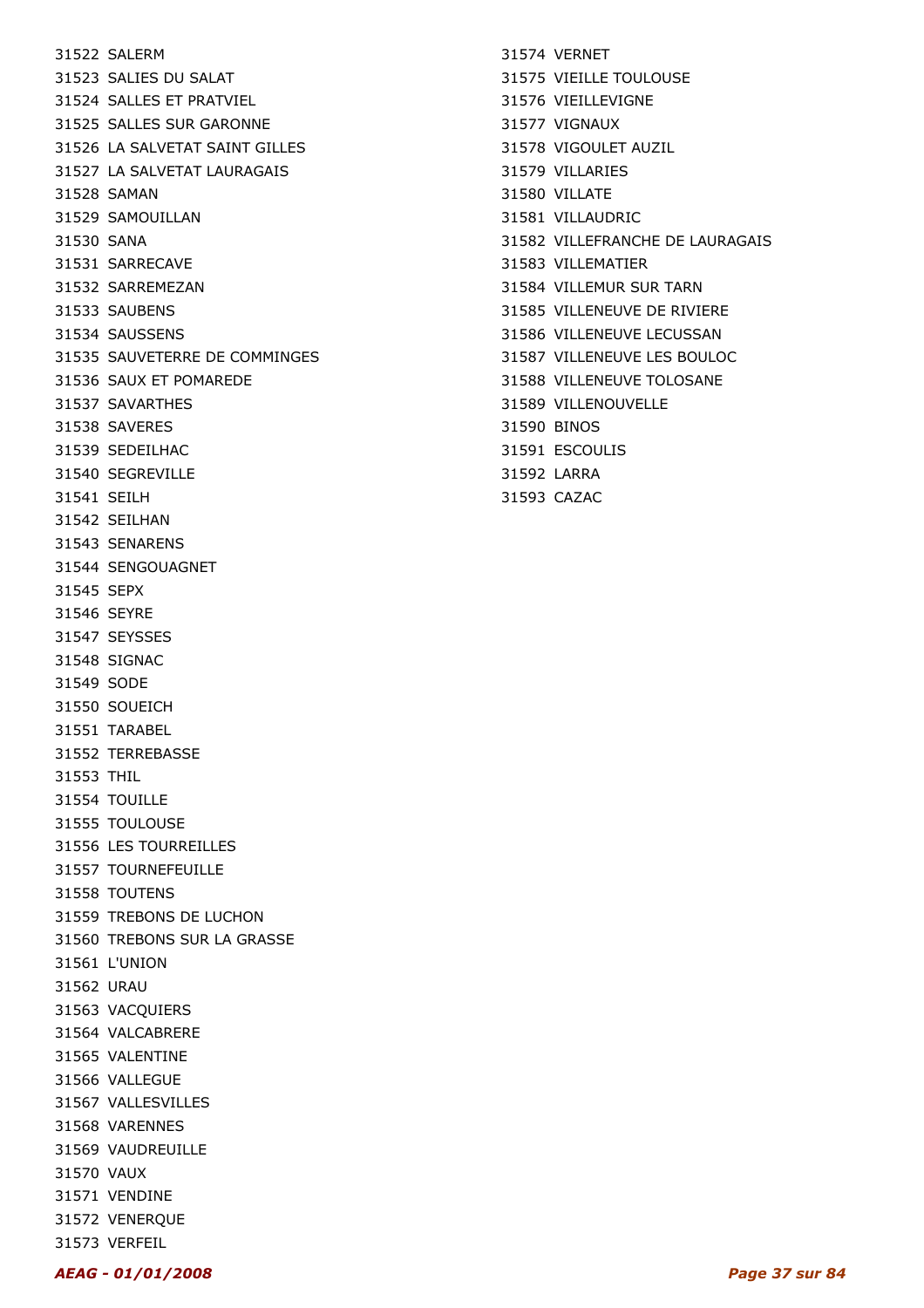32001 AIGNAN 32002 ANSAN 32003 ANTRAS 32004 ARBLADE LE BAS 32005 ARBLADE LE HAUT 32007 ARDIZAS 32008 ARMENTIEUX 32009 ARMOUS ET CAU 32010 ARROUEDE 32012 AUBIET 32013 AUCH 32014 AUGNAX 32015 AUJAN MOURNEDE 32016 AURADE 32017 AURENSAN 32018 AURIMONT 32019 AUTERIVE 32020 AUX AUSSAT 32021 AVENSAC 32022 AVERON BERGELLE 32023 AVEZAN 32024 AYGUETINTE 32025 AYZIEU 32026 BAJONNETTE 32027 BARCELONNE DU GERS 32028 BARCUGNAN 32029 BARRAN 32030 BARS 32031 BASCOUS 32032 BASSOUES 32033 BAZIAN 32034 BAZUGUES 32035 BEAUCAIRE 32036 BEAUMARCHES 32037 BEAUMONT 32038 BEAUPUY 32039 BECCAS 32040 BEDECHAN 32041 BELLEGARDE 32042 BELLOC SAINT CLAMENS 32043 BELMONT 32044 BERAUT 32045 BERDOUES 32046 BERNEDE 32047 BERRAC 32048 BETCAVE AGUIN 32049 BETOUS 32050 BETPLAN

32051 BEZERIL 32052 BEZOLLES 32053 BEZUES BAJON 32054 BIRAN 32055 BIVES 32056 BLANQUEFORT 32057 BLAZIERT 32058 BLOUSSON SERIAN 32059 BONAS 32060 BOUCAGNERES 32061 BOULAUR 32062 BOURROUILLAN 32063 BOUZON GELLENAVE 32064 BRETAGNE D'ARMAGNAC 32065 LE BROUILH MONBERT 32066 BRUGNENS 32067 CABAS LOUMASSES 32068 CADEILHAN 32069 CADEILLAN 32070 CAHUZAC SUR ADOUR 32071 CAILLAVET 32072 CALLIAN 32073 CAMPAGNE D'ARMAGNAC 32074 CANNET 32075 CASSAIGNE 32076 CASTELNAU BARBARENS 32077 CASTELNAU D'ANGLES 32078 CASTELNAU D'ARBIEU 32079 CASTELNAU D'AUZAN 32080 CASTELNAU SUR L'AUVIGNON 32081 CASTELNAVET 32082 CASTERA LECTOUROIS 32083 CASTERA VERDUZAN 32084 CASTERON 32085 CASTET ARROUY 32086 CASTEX 32087 CASTEX D'ARMAGNAC 32088 CASTILLON DEBATS 32089 CASTILLON MASSAS 32090 CASTILLON SAVES 32091 CASTIN 32092 CATONVIELLE 32093 CAUMONT 32094 CAUPENNE D'ARMAGNAC 32095 CAUSSENS 32096 CAZAUBON 32097 CAZAUX D'ANGLES 32098 CAZAUX SAVES 32099 CAZAUX VILLECOMTAL 32100 CAZENEUVE 32101 CERAN 32102 CEZAN

AEAG - 01/01/2008 Page 38 sur 84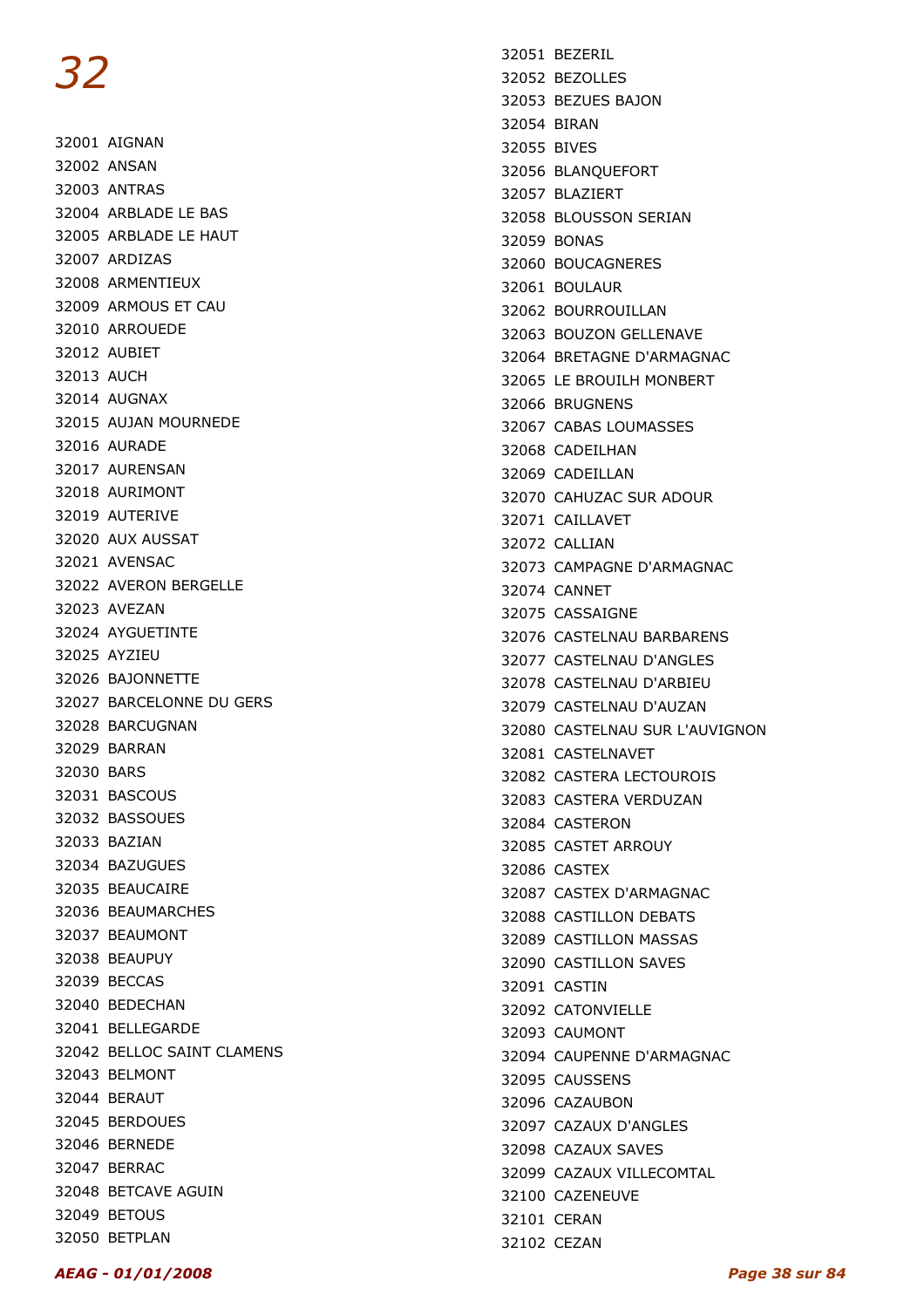32103 CHELAN 32104 CLERMONT POUYGUILLES 32105 CLERMONT SAVES 32106 COLOGNE 32107 CONDOM 32108 CORNEILLAN 32109 COULOUME MONDEBAT 32110 COURRENSAN 32111 COURTIES 32112 CRASTES 32113 CRAVENCERES 32114 CUELAS 32115 DEMU 32116 DUFFORT 32117 DURAN 32118 DURBAN 32119 EAUZE 32120 ENCAUSSE 32121 ENDOUFIELLE 32122 ESCLASSAN LABASTIDE 32123 ESCORNEBOEUF 32124 ESPAON 32125 ESPAS 32126 ESTAMPES 32127 ESTANG 32128 ESTIPOUY 32129 ESTRAMIAC 32130 FAGET ABBATIAL 32131 FLAMARENS 32132 FLEURANCE 32133 FOURCES 32134 FREGOUVILLE 32135 FUSTEROUAU 32136 GALIAX 32138 GARRAVET 32139 GAUDONVILLE 32140 GAUJAC 32141 GAUJAN 32142 GAVARRET SUR AULOUSTE 32143 GAZAUPOUY 32144 GAZAX ET BACCARISSE 32145 GEE RIVIERE 32146 GIMBREDE 32147 GIMONT 32148 GISCARO 32149 GONDRIN 32150 GOUTZ 32151 GOUX 32152 HAGET 32153 HAULIES 32154 HOMPS 32155 LE HOUGA

32156 IDRAC RESPAILLES 32157 L'ISLE ARNE 32158 L'ISLE BOUZON 32159 L'ISLE DE NOE 32160 L'ISLE JOURDAIN 32161 IZOTGES 32162 JEGUN 32163 JU BELLOC 32164 JUILLAC 32165 JUILLES 32166 JUSTIAN 32167 LAAS 32168 LABARRERE 32169 LABARTHE 32170 LABARTHETE 32171 LABASTIDE SAVES 32172 LABEJAN 32173 LABRIHE 32174 LADEVEZE RIVIERE 32175 LADEVEZE VILLE 32176 LAGARDE 32177 LAGARDE HACHAN 32178 LAGARDERE 32180 LAGRAULET DU GERS 32181 LAGUIAN MAZOUS 32182 LAHAS 32183 LAHITTE 32184 LALANNE 32185 LALANNE ARQUE 32186 LAMAGUERE 32187 LAMAZERE 32188 LAMOTHE GOAS 32189 LANNEMAIGNAN 32190 LANNEPAX 32191 LANNE SOUBIRAN 32192 LANNUX 32193 LAREE 32194 LARRESSINGLE 32195 LARROQUE ENGALIN 32196 LARROQUE SAINT SERNIN 32197 LARROQUE SUR L'OSSE 32198 LARTIGUE 32199 LASSERADE 32200 LASSERAN 32201 LASSEUBE PROPRE 32202 LAUJUZAN 32203 LAURAET 32204 LAVARDENS 32205 LAVERAET 32206 LAYMONT 32207 LEBOULIN 32208 LECTOURE

#### AEAG - 01/01/2008 Page 39 sur 84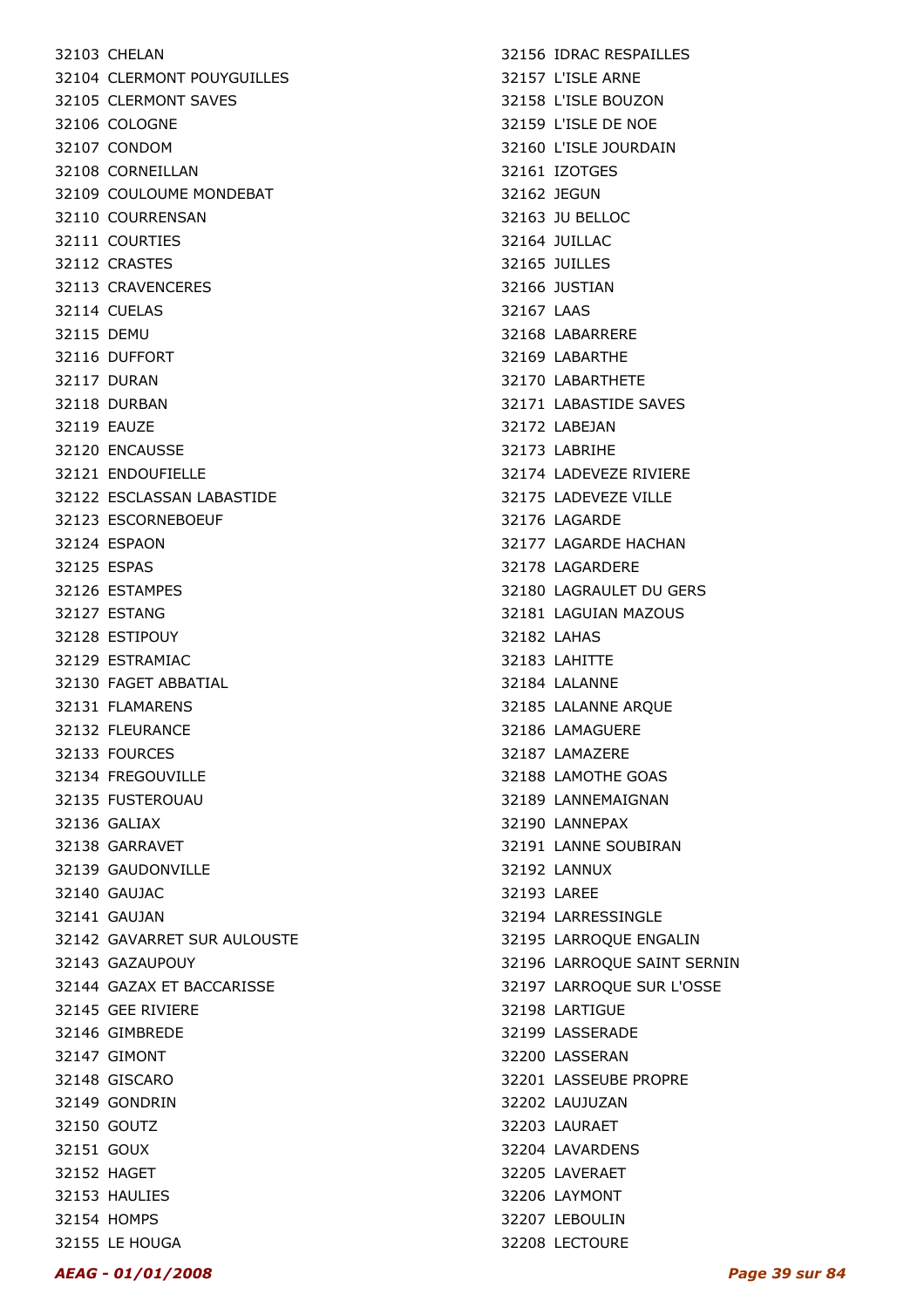32209 LELIN LAPUJOLLE 32210 LIAS 32211 LIAS D'ARMAGNAC 32212 LIGARDES 32213 LOMBEZ 32214 LOUBEDAT 32215 LOUBERSAN 32216 LOURTIES MONBRUN 32217 LOUSLITGES 32218 LOUSSOUS DEBAT 32219 LUPIAC 32220 LUPPE VIOLLES 32221 LUSSAN 32222 MAGNAN 32223 MAGNAS 32224 MAIGNAUT TAUZIA 32225 MALABAT 32226 MANAS BASTANOUS 32227 MANCIET 32228 MANENT MONTANE 32229 MANSEMPUY 32230 MANSENCOME 32231 MARAMBAT 32232 MARAVAT 32233 MARCIAC 32234 MARESTAING 32235 MARGOUET MEYMES 32236 MARGUESTAU 32237 MARSAN 32238 MARSEILLAN 32239 MARSOLAN 32240 MASCARAS 32241 MAS D'AUVIGNON 32242 MASSEUBE 32243 MAULEON D'ARMAGNAC 32244 MAULICHERES 32245 MAUMUSSON LAGUIAN 32246 MAUPAS 32247 MAURENS 32248 MAUROUX 32249 MAUVEZIN 32250 MEILHAN 32251 MERENS 32252 MIELAN 32253 MIRADOUX 32254 MIRAMONT D'ASTARAC 32255 MIRAMONT LATOUR 32256 MIRANDE 32257 MIRANNES 32258 MIREPOIX 32260 MONBARDON 32261 MONBLANC

32262 MONBRUN 32263 MONCASSIN 32264 MONCLAR 32265 MONCLAR SUR LOSSE 32266 MONCORNEIL GRAZAN 32267 MONFERRAN PLAVES 32268 MONFERRAN SAVES 32269 MONFORT 32270 MONGAUSY 32271 MONGUILHEM 32272 MONLAUR BERNET 32273 MONLEZUN 32274 MONLEZUN D'ARMAGNAC 32275 MONPARDIAC 32276 MONTADET 32277 MONTAMAT 32278 MONTAUT 32279 MONTAUT LES CRENEAUX 32280 MONT D'ASTARAC 32281 MONT DE MARRAST 32282 MONTEGUT 32283 MONTEGUT ARROS 32284 MONTEGUT SAVES 32285 MONTESQUIOU 32286 MONTESTRUC SUR GERS 32287 MONTIES 32288 MONTIRON 32289 MONTPEZAT 32290 MONTREAL 32291 MORMES 32292 MOUCHAN 32293 MOUCHES 32294 MOUREDE 32295 NIZAS 32296 NOGARO 32297 NOILHAN 32298 NOUGAROULET 32299 NOULENS 32300 ORBESSAN 32301 ORDAN LARROQUE 32302 ORNEZAN 32303 PALLANNE 32304 PANASSAC 32305 PANJAS 32306 PAUILHAC 32307 PAVIE 32308 PEBEES 32309 PELLEFIGUE 32310 PERCHEDE 32311 PERGAIN TAILLAC 32312 PESSAN 32313 PESSOULENS

#### AEAG - 01/01/2008 Page 40 sur 84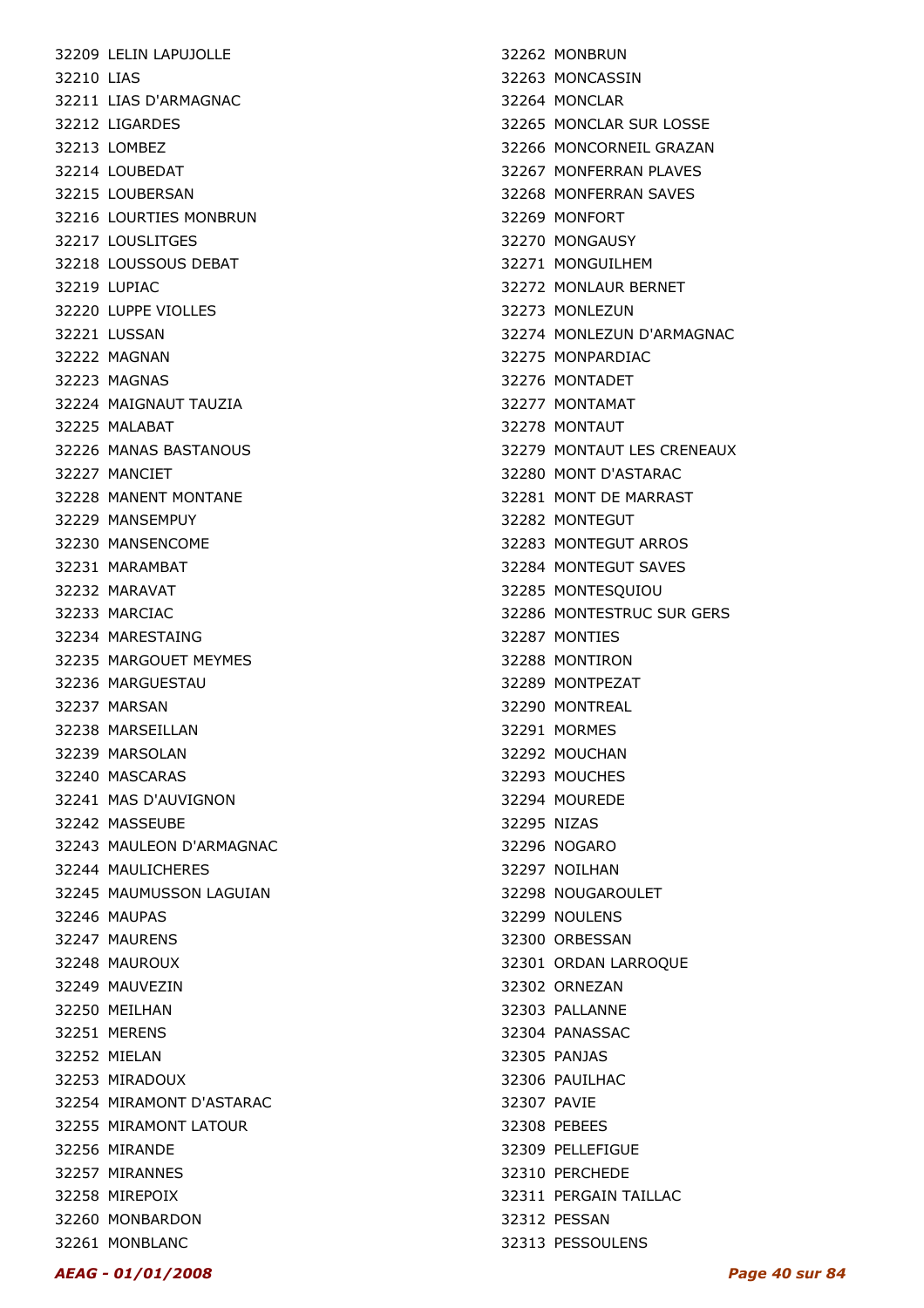32314 PEYRECAVE 32315 PEYRUSSE GRANDE 32316 PEYRUSSE MASSAS 32317 PEYRUSSE VIEILLE 32318 PIS 32319 PLAISANCE 32320 PLIEUX 32321 POLASTRON 32322 POMPIAC 32323 PONSAMPERE 32324 PONSAN SOUBIRAN 32325 POUYDRAGUIN 32326 POUYLEBON 32327 POUY LOUBRIN 32328 POUY ROQUELAURE 32329 PRECHAC 32330 PRECHAC SUR ADOUR 32331 PREIGNAN 32332 PRENERON 32333 PROJAN 32334 PUJAUDRAN 32335 PUYCASQUIER 32336 PUYLAUSIC 32337 PUYSEGUR 32338 RAMOUZENS 32339 RAZENGUES 32340 REANS 32341 REJAUMONT 32342 RICOURT 32343 RIGUEPEU 32344 RISCLE 32345 LA ROMIEU 32346 ROQUEBRUNE 32347 ROQUEFORT 32348 ROQUELAURE 32349 ROQUELAURE SAINT AUBIN 32350 ROQUEPINE 32351 ROQUES 32352 ROZES 32353 SABAILLAN 32354 SABAZAN 32355 SADEILLAN 32356 SAINT ANDRE 32357 SAINTE ANNE 32358 SAINT ANTOINE 32359 SAINT ANTONIN 32360 SAINT ARAILLES 32361 SAINT ARROMAN 32362 SAINT AUNIX LENGROS 32363 SAINTE AURENCE CAZAUX 32364 SAINT AVIT FRANDAT 32365 SAINT BLANCARD

32366 SAINT BRES 32367 SAINT CHRISTAUD 32368 SAINTE CHRISTIE 32369 SAINTE CHRISTIE D'ARMAGNAC 32370 SAINT CLAR 32371 SAINT CREAC 32372 SAINT CRICQ 32373 SAINTE DODE 32374 SAINT ELIX 32375 SAINT ELIX THEUX 32376 SAINTE GEMME 32377 SAINT GEORGES 32378 SAINT GERME 32379 SAINT GERMIER 32380 SAINT GRIEDE 32381 SAINT JEAN LE COMTAL 32382 SAINT JEAN POUTGE 32383 SAINT JUSTIN 32384 SAINT LARY 32385 SAINT LEONARD 32386 SAINT LIZIER DU PLANTE 32387 SAINT LOUBE 32388 SAINTE MARIE 32389 SAINT MARTIN 32390 SAINT MARTIN D'ARMAGNAC 32391 SAINT MARTIN DE GOYNE 32392 SAINT MARTIN GIMOIS 32393 SAINT MAUR 32394 SAINT MEDARD 32395 SAINTE MERE 32396 SAINT MEZARD 32397 SAINT MICHEL 32398 SAINT MONT 32399 SAINT ORENS 32400 SAINT ORENS POUY PETIT 32401 SAINT OST 32402 SAINT PAUL DE BAISE 32403 SAINT PIERRE D'AUBEZIES 32404 SAINT PUY 32405 SAINTE RADEGONDE 32406 SAINT SAUVY 32407 SAINT SOULAN 32408 SALLES D'ARMAGNAC 32409 SAMARAN 32410 SAMATAN 32411 SANSAN 32412 SARAMON 32413 SARCOS 32414 SARRAGACHIES 32415 SARRAGUZAN 32416 SARRANT 32417 LA SAUVETAT

#### AEAG - 01/01/2008 Page 41 sur 84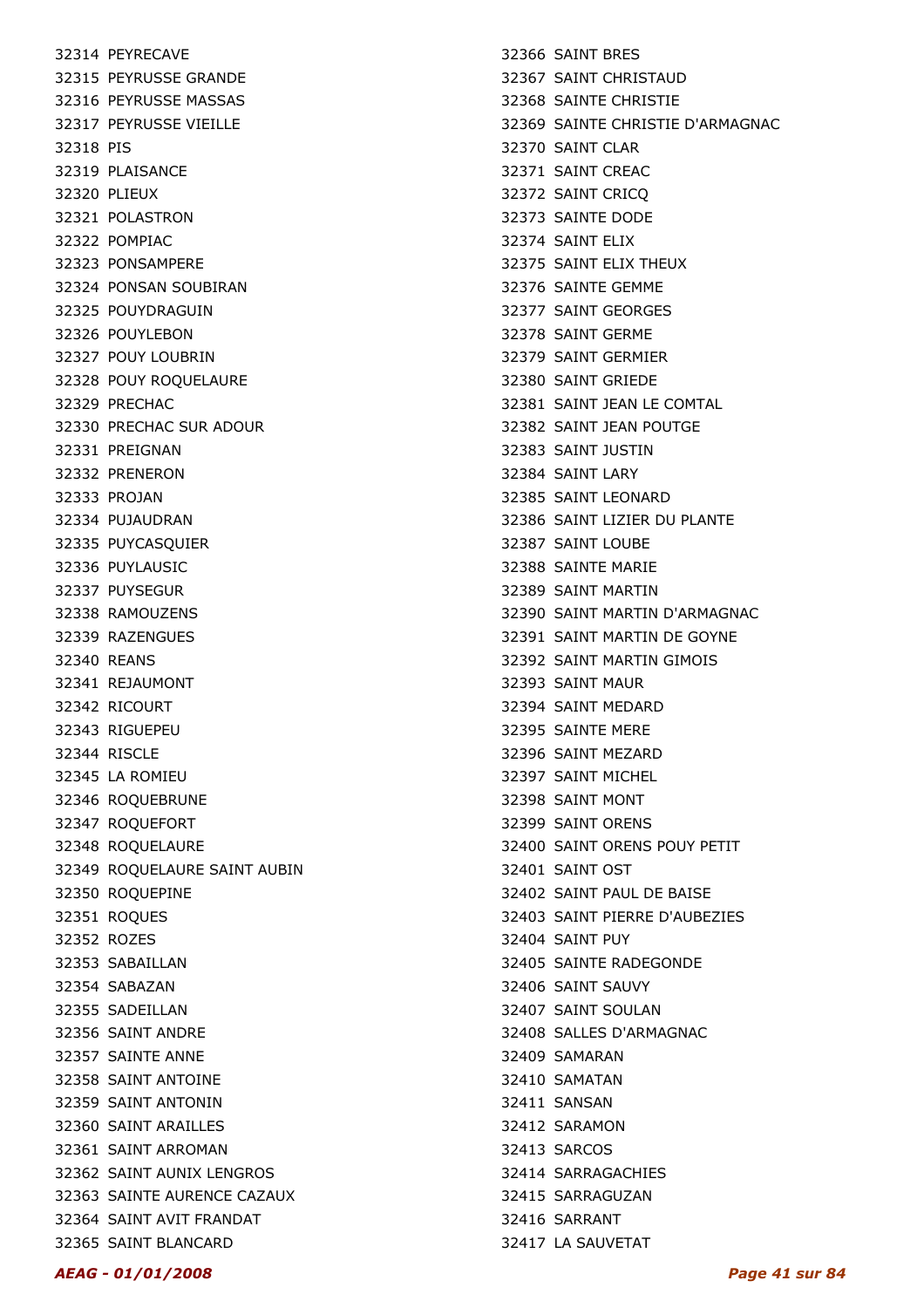32418 SAUVETERRE 32419 SAUVIAC 32420 SAUVIMONT 32421 SAVIGNAC MONA 32422 SCIEURAC ET FLOURES 32423 SEAILLES 32424 SEGOS 32425 SEGOUFIELLE 32426 SEISSAN 32427 SEMBOUES 32428 SEMEZIES CACHAN 32429 SEMPESSERRE 32430 SERE 32431 SEREMPUY 32432 SEYSSES SAVES 32433 SIMORRE 32434 SION 32435 SIRAC 32436 SOLOMIAC 32437 SORBETS 32438 TACHOIRES 32439 TARSAC 32440 TASQUE 32441 TAYBOSC 32442 TERRAUBE 32443 TERMES D'ARMAGNAC 32444 THOUX 32445 TIESTE URAGNOUX 32446 TILLAC 32447 TIRENT PONTEJAC 32448 TOUGET 32449 TOUJOUSE 32450 TOURDUN 32451 TOURNAN 32452 TOURNECOUPE 32453 TOURRENQUETS 32454 TRAVERSERES 32455 TRONCENS 32456 TUDELLE 32457 URDENS 32458 URGOSSE 32459 VALENCE SUR BAISE 32460 VERGOIGNAN 32461 VERLUS 32462 VIC FEZENSAC 32463 VIELLA 32464 VILLECOMTAL SUR ARROS 32465 VILLEFRANCHE 32466 VIOZAN 32467 SAINT CAPRAIS 32468 AUSSOS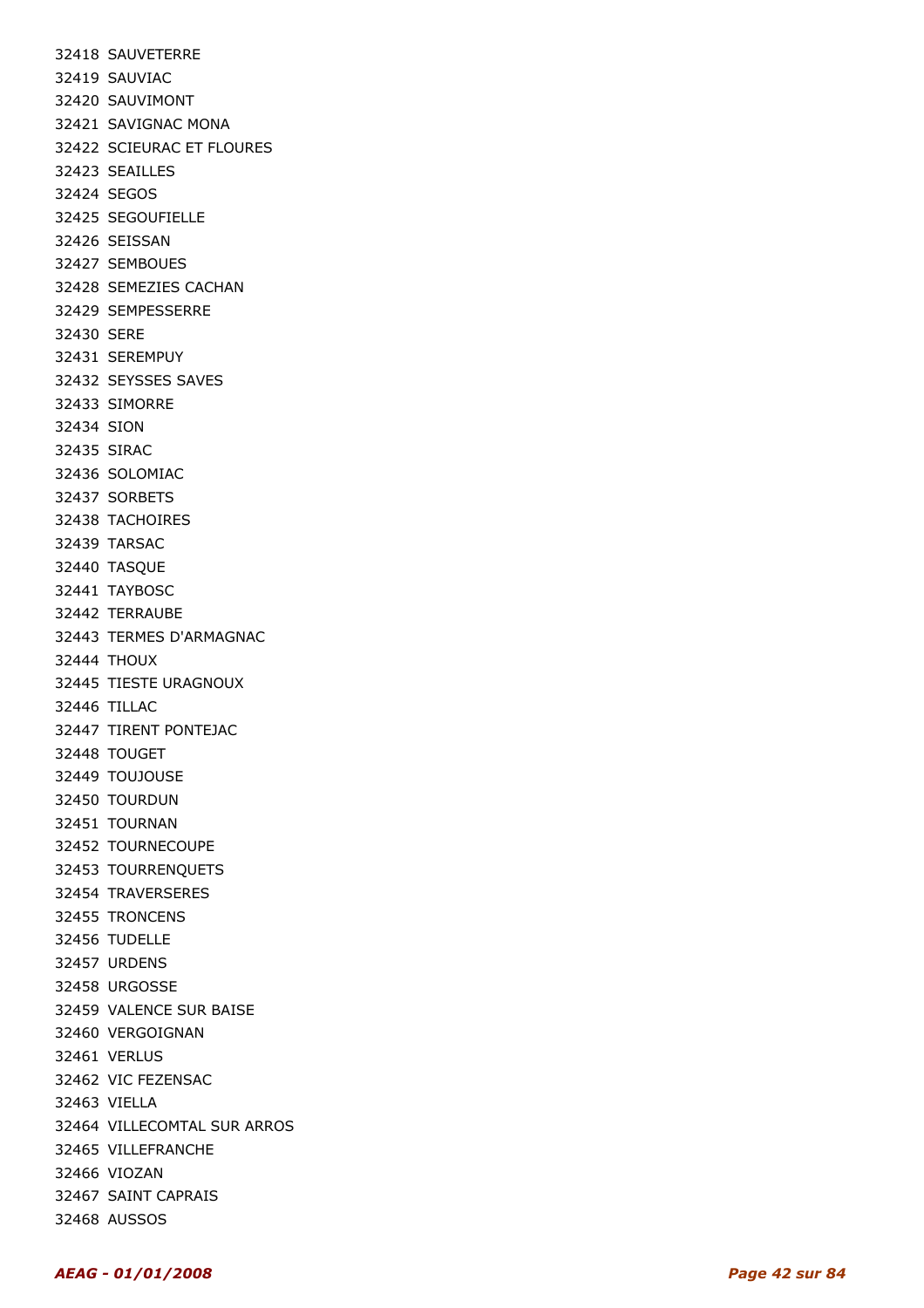33001 ABZAC 33002 AILLAS 33003 AMBARES ET LAGRAVE 33004 AMBES 33005 ANDERNOS LES BAINS 33006 ANGLADE 33007 ARBANATS 33008 ARBIS 33009 ARCACHON 33010 ARCINS 33011 ARES 33012 ARSAC 33013 ARTIGUES PRES BORDEAUX 33014 LES ARTIGUES DE LUSSAC 33015 ARVEYRES 33016 ASQUES 33017 AUBIAC 33018 AUBIE ET ESPESSAS 33019 AUDENGE 33020 AURIOLLES 33021 AUROS 33022 AVENSAN 33023 AYGUEMORTE LES GRAVES 33024 BAGAS 33025 BAIGNEAUX 33026 BALIZAC 33027 BARIE 33028 BARON 33029 LE BARP 33030 BARSAC 33031 BASSANNE 33032 BASSENS 33033 BAURECH 33034 BAYAS 33035 BAYON SUR GIRONDE 33036 BAZAS 33037 BEAUTIRAN 33038 BEGADAN 33039 BEGLES 33040 BEGUEY 33042 BELIN BELIET 33043 BELLEBAT 33044 BELLEFOND 33045 BELVES DE CASTILLON 33046 BERNOS BEAULAC 33047 BERSON 33048 BERTHEZ 33049 BEYCHAC ET CAILLAU

33050 BIEUJAC 33051 BIGANOS 33052 LES BILLAUX 33053 BIRAC 33054 BLAIGNAC 33055 BLAIGNAN 33056 BLANQUEFORT 33057 BLASIMON 33058 BLAYE 33059 BLESIGNAC 33060 BOMMES 33061 BONNETAN 33062 BONZAC 33063 BORDEAUX 33064 BOSSUGAN 33065 BOULIAC 33066 BOURDELLES 33067 BOURG 33068 BOURIDEYS 33069 LE BOUSCAT 33070 BRACH 33071 BRANNE 33072 BRANNENS 33073 BRAUD ET SAINT LOUIS 33074 BROUQUEYRAN 33075 BRUGES 33076 BUDOS 33077 CABANAC ET VILLAGRAINS 33078 CABARA 33079 CADARSAC 33080 CADAUJAC 33081 CADILLAC 33082 CADILLAC EN FRONSADAIS 33083 CAMARSAC 33084 CAMBES 33085 CAMBLANES ET MEYNAC 33086 CAMIAC ET SAINT DENIS 33087 CAMIRAN 33088 CAMPS SUR L'ISLE 33089 CAMPUGNAN 33090 CANEJAN 33091 CANTENAC 33092 CANTOIS 33093 CAPIAN 33094 CAPLONG 33095 CAPTIEUX 33096 CARBON BLANC 33097 CARCANS 33098 CARDAN 33099 CARIGNAN DE BORDEAUX 33100 CARS 33101 CARTELEGUE

#### AEAG - 01/01/2008 Page 43 sur 84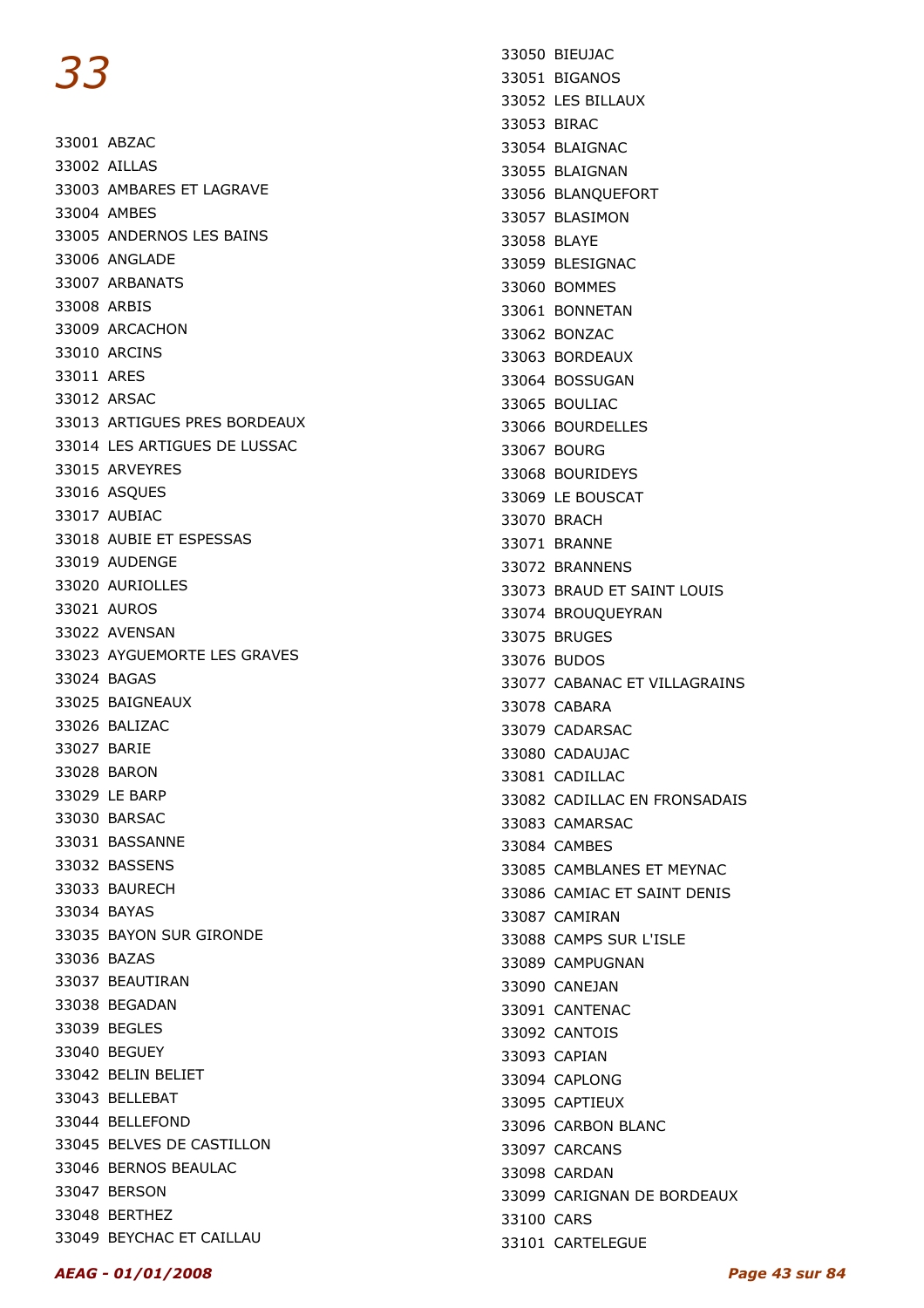33102 CASSEUIL 33103 CASTELMORON D'ALBRET 33104 CASTELNAU DE MEDOC 33105 CASTELVIEL 33106 CASTETS EN DORTHE 33107 CASTILLON DE CASTETS 33108 CASTILLON LA BATAILLE 33109 CASTRES GIRONDE 33111 CAUDROT 33112 CAUMONT 33113 CAUVIGNAC 33114 CAVIGNAC 33115 CAZALIS 33116 CAZATS 33117 CAZAUGITAT 33118 CENAC 33119 CENON 33120 CERONS 33121 CESSAC 33122 CESTAS 33123 CEZAC 33124 CHAMADELLE 33125 CISSAC MEDOC 33126 CIVRAC DE BLAYE 33127 CIVRAC SUR DORDOGNE 33128 CIVRAC EN MEDOC 33129 CLEYRAC 33130 COIMERES 33131 COIRAC 33132 COMPS 33133 COUBEYRAC 33134 COUQUEQUES 33135 COURPIAC 33136 COURS DE MONSEGUR 33137 COURS LES BAINS 33138 COUTRAS 33139 COUTURES 33140 CREON 33141 CROIGNON 33142 CUBNEZAIS 33143 CUBZAC LES PONTS 33144 CUDOS 33145 CURSAN 33146 CUSSAC FORT MEDOC 33147 DAIGNAC 33148 DARDENAC 33149 DAUBEZE 33150 DIEULIVOL 33151 DONNEZAC 33152 DONZAC 33153 DOULEZON 33154 LES EGLISOTTES ET CHALAURES

33155 ESCAUDES 33156 ESCOUSSANS 33157 ESPIET 33158 LES ESSEINTES 33159 ETAULIERS 33160 EYNESSE 33161 EYRANS 33162 EYSINES 33163 FALEYRAS 33164 FARGUES 33165 FARGUES SAINT HILAIRE 33166 LE FIEU 33167 FLOIRAC 33168 FLAUJAGUES 33169 FLOUDES 33170 FONTET 33171 FOSSES ET BALEYSSAC 33172 FOURS 33173 FRANCS 33174 FRONSAC 33175 FRONTENAC 33176 GABARNAC 33177 GAILLAN EN MEDOC 33178 GAJAC 33179 GALGON 33180 GANS 33181 GARDEGAN ET TOURTIRAC 33182 GAURIAC 33183 GAURIAGUET 33184 GENERAC 33185 GENISSAC 33186 GENSAC 33187 GIRONDE SUR DROPT 33188 GISCOS 33189 GORNAC 33190 GOUALADE 33191 GOURS 33192 GRADIGNAN 33193 GRAYAN ET L'HOPITAL 33194 GREZILLAC 33195 GRIGNOLS 33196 GUILLAC 33197 GUILLOS 33198 GUITRES 33199 GUJAN MESTRAS 33200 LE HAILLAN 33201 HAUX 33202 HOSTENS 33203 HOURTIN 33204 HURE 33205 ILLATS 33206 ISLE SAINT GEORGES

#### AEAG - 01/01/2008 Page 44 sur 84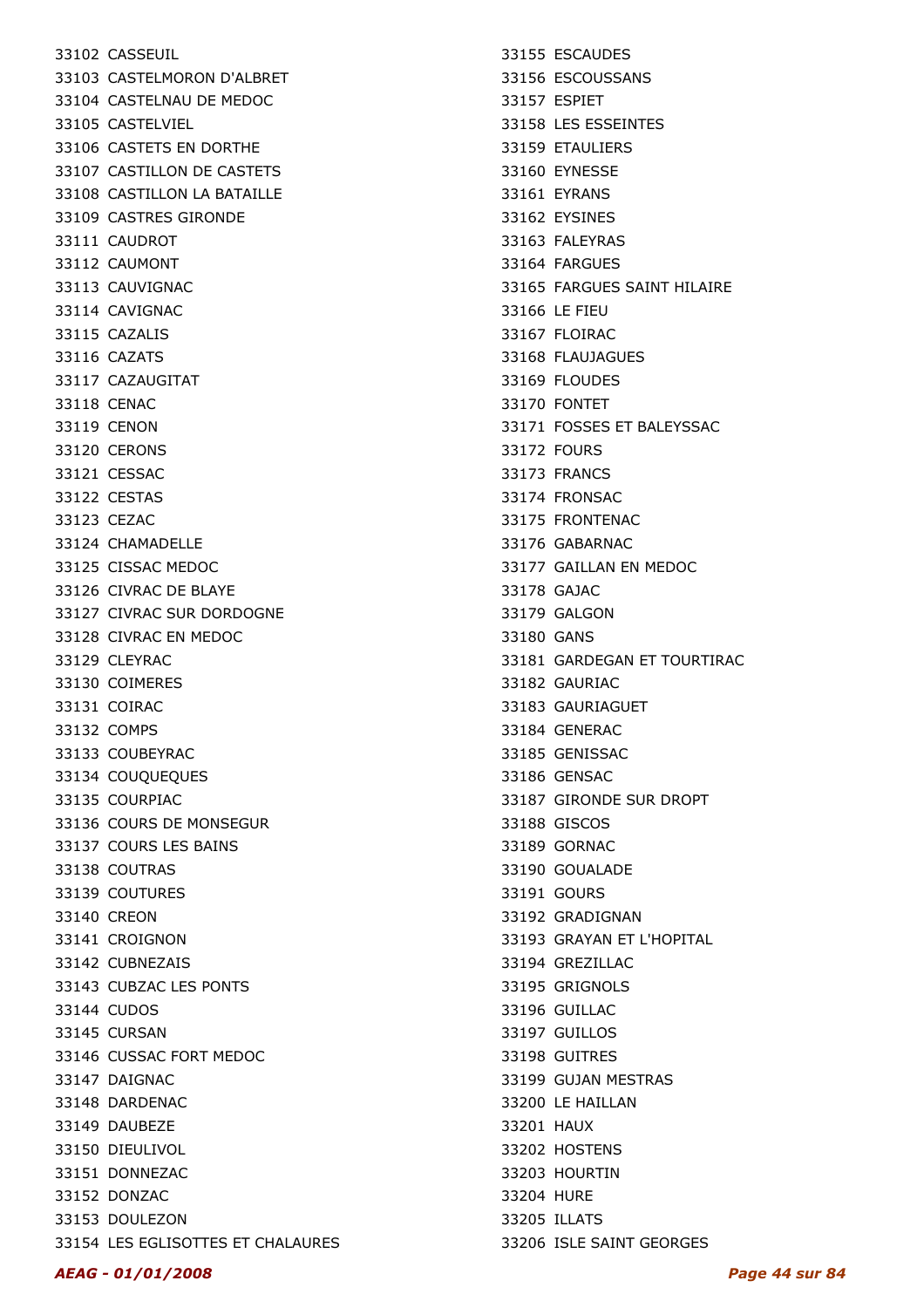33207 IZON 33208 JAU DIGNAC ET LOIRAC 33209 JUGAZAN 33210 JUILLAC 33211 LABARDE 33212 LABESCAU 33213 LA BREDE 33214 LACANAU 33215 LADAUX 33216 LADOS 33218 LAGORCE 33219 LA LANDE DE FRONSAC 33220 LAMARQUE 33221 LAMOTHE LANDERRON 33222 LALANDE DE POMEROL 33223 LANDERROUAT 33224 LANDERROUET SUR SEGUR 33225 LANDIRAS 33226 LANGOIRAN 33227 LANGON 33228 LANSAC 33229 LANTON 33230 LAPOUYADE 33231 LAROQUE 33232 LARTIGUE 33233 LARUSCADE 33234 LATRESNE 33235 LAVAZAN 33236 LEGE CAP FERRET 33237 LEOGEATS 33238 LEOGNAN 33239 LERM ET MUSSET 33240 LESPARRE MEDOC 33241 LESTIAC SUR GARONNE 33242 LES LEVES ET THOUMEYRAGUES 33243 LIBOURNE 33244 LIGNAN DE BAZAS 33245 LIGNAN DE BORDEAUX 33246 LIGUEUX 33247 LISTRAC DE DUREZE 33248 LISTRAC MEDOC 33249 LORMONT 33250 LOUBENS 33251 LOUCHATS 33252 LOUPES 33253 LOUPIAC 33254 LOUPIAC DE LA REOLE 33255 LUCMAU 33256 LUDON MEDOC 33257 LUGAIGNAC 33258 LUGASSON 33259 LUGON ET L'ILE DU CARNAY

33260 LUGOS 33261 LUSSAC 33262 MACAU 33263 MADIRAC 33264 MARANSIN 33266 MARCENAIS 33267 MARCILLAC 33268 MARGAUX 33269 MARGUERON 33270 MARIMBAULT 33271 MARIONS 33272 MARSAS 33273 MARTIGNAS SUR JALLE 33274 MARTILLAC 33275 MARTRES 33276 MASSEILLES 33277 MASSUGAS 33278 MAURIAC 33279 MAZERES 33280 MAZION 33281 MERIGNAC 33282 MERIGNAS 33283 MESTERRIEUX 33284 MIOS 33285 MOMBRIER 33287 MONGAUZY 33288 MONPRIMBLANC 33289 MONSEGUR 33290 MONTAGNE 33291 MONTAGOUDIN 33292 MONTIGNAC 33293 MONTUSSAN 33294 MORIZES 33295 MOUILLAC 33296 MOULIETS ET VILLEMARTIN 33297 MOULIS EN MEDOC 33298 MOULON 33299 MOURENS 33300 NAUJAC SUR MER 33301 NAUJAN ET POSTIAC 33302 NEAC 33303 NERIGEAN 33304 NEUFFONS 33305 LE NIZAN 33306 NOAILLAC 33307 NOAILLAN 33308 OMET 33309 ORDONNAC 33310 ORIGNE 33311 PAILLET 33312 PAREMPUYRE 33314 PAUILLAC

#### AEAG - 01/01/2008 Page 45 sur 84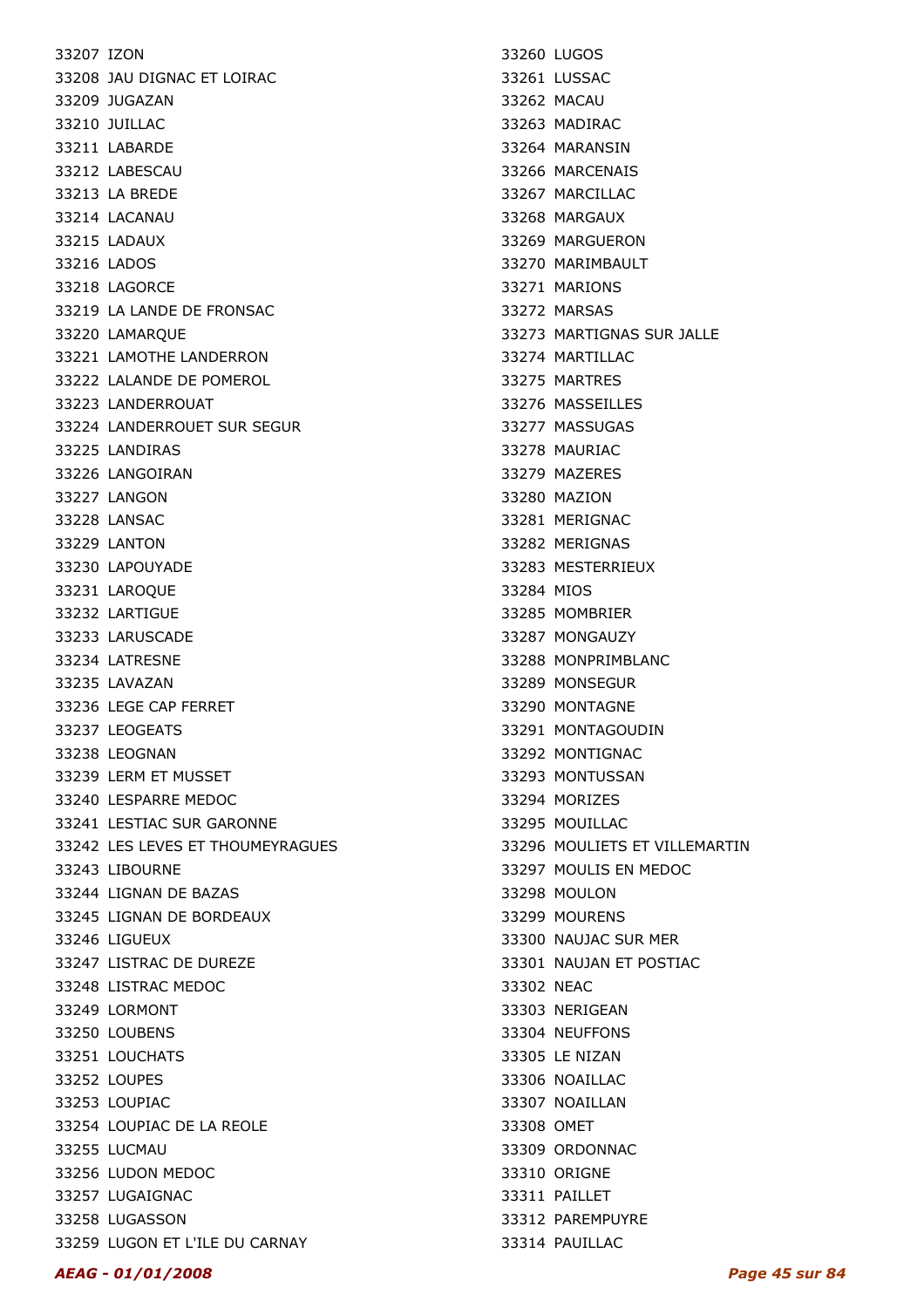33315 LES PEINTURES 33316 PELLEGRUE 33317 PERISSAC 33318 PESSAC 33319 PESSAC SUR DORDOGNE 33320 PETIT PALAIS ET CORNEMPS 33321 PEUJARD 33322 LE PIAN MEDOC 33323 LE PIAN SUR GARONNE 33324 PINEUILH 33325 PLASSAC 33326 PLEINE SELVE 33327 PODENSAC 33328 POMEROL 33329 POMPEJAC 33330 POMPIGNAC 33331 PONDAURAT 33332 PORCHERES 33333 LE PORGE 33334 PORTETS 33335 LE POUT 33336 PRECHAC 33337 PREIGNAC 33338 PRIGNAC EN MEDOC 33339 PRIGNAC ET MARCAMPS 33341 PUGNAC 33342 PUISSEGUIN 33343 PUJOLS SUR CIRON 33344 PUJOLS 33345 LE PUY 33346 PUYBARBAN 33347 PUYNORMAND 33348 QUEYRAC 33349 QUINSAC 33350 RAUZAN 33351 REIGNAC 33352 LA REOLE 33353 RIMONS 33354 RIOCAUD 33355 RIONS 33356 LA RIVIERE 33357 ROAILLAN 33358 ROMAGNE 33359 ROQUEBRUNE 33360 LA ROQUILLE 33361 RUCH 33362 SABLONS 33363 SADIRAC 33364 SAILLANS 33365 SAINT AIGNAN 33366 SAINT ANDRE DE CUBZAC 33367 SAINT ANDRE DU BOIS

33369 SAINT ANDRE ET APPELLES 33370 SAINT ANDRONY 33371 SAINT ANTOINE 33372 SAINT ANTOINE DU QUEYRET 33373 SAINT ANTOINE SUR L'ISLE 33374 SAINT AUBIN DE BLAYE 33375 SAINT AUBIN DE BRANNE 33376 SAINT AUBIN DE MEDOC 33377 SAINT AVIT DE SOULEGE 33378 SAINT AVIT SAINT NAZAIRE 33379 SAINT BRICE 33380 SAINT CAPRAIS DE BLAYE 33381 SAINT CAPRAIS DE BORDEAUX 33382 SAINT CHRISTOLY DE BLAYE 33383 SAINT CHRISTOLY MEDOC 33384 SAINT CHRISTOPHE DES BARDES 33385 SAINT CHRISTOPHE DE DOUBLE 33386 SAINT CIBARD 33387 SAINT CIERS D'ABZAC 33388 SAINT CIERS DE CANESSE 33389 SAINT CIERS SUR GIRONDE 33390 SAINTE COLOMBE 33391 SAINT COME 33392 SAINTE CROIX DU MONT 33393 SAINT DENIS DE PILE 33394 SAINT EMILION 33395 SAINT ESTEPHE 33396 SAINT ETIENNE DE LISSE 33397 SAINTE EULALIE 33398 SAINT EXUPERY 33399 SAINT FELIX DE FONCAUDE 33400 SAINT FERME 33401 SAINTE FLORENCE 33402 SAINTE FOY LA GRANDE 33403 SAINTE FOY LA LONGUE 33404 SAINTE GEMME 33405 SAINT GENES DE BLAYE 33406 SAINT GENES DE CASTILLON 33407 SAINT GENES DE FRONSAC 33408 SAINT GENES DE LOMBAUD 33409 SAINT GENIS DU BOIS 33411 SAINT GERMAIN DE GRAVE 33412 SAINT GERMAIN D'ESTEUIL 33413 SAINT GERMAIN DU PUCH 33414 SAINT GERMAIN DE LA RIVIERE 33415 SAINT GERVAIS 33416 SAINT GIRONS D'AIGUEVIVES 33417 SAINTE HELENE 33418 SAINT HILAIRE DE LA NOAILLE 33419 SAINT HILAIRE DU BOIS 33420 SAINT HIPPOLYTE 33421 SAINT JEAN DE BLAIGNAC

#### AEAG - 01/01/2008 Page 46 sur 84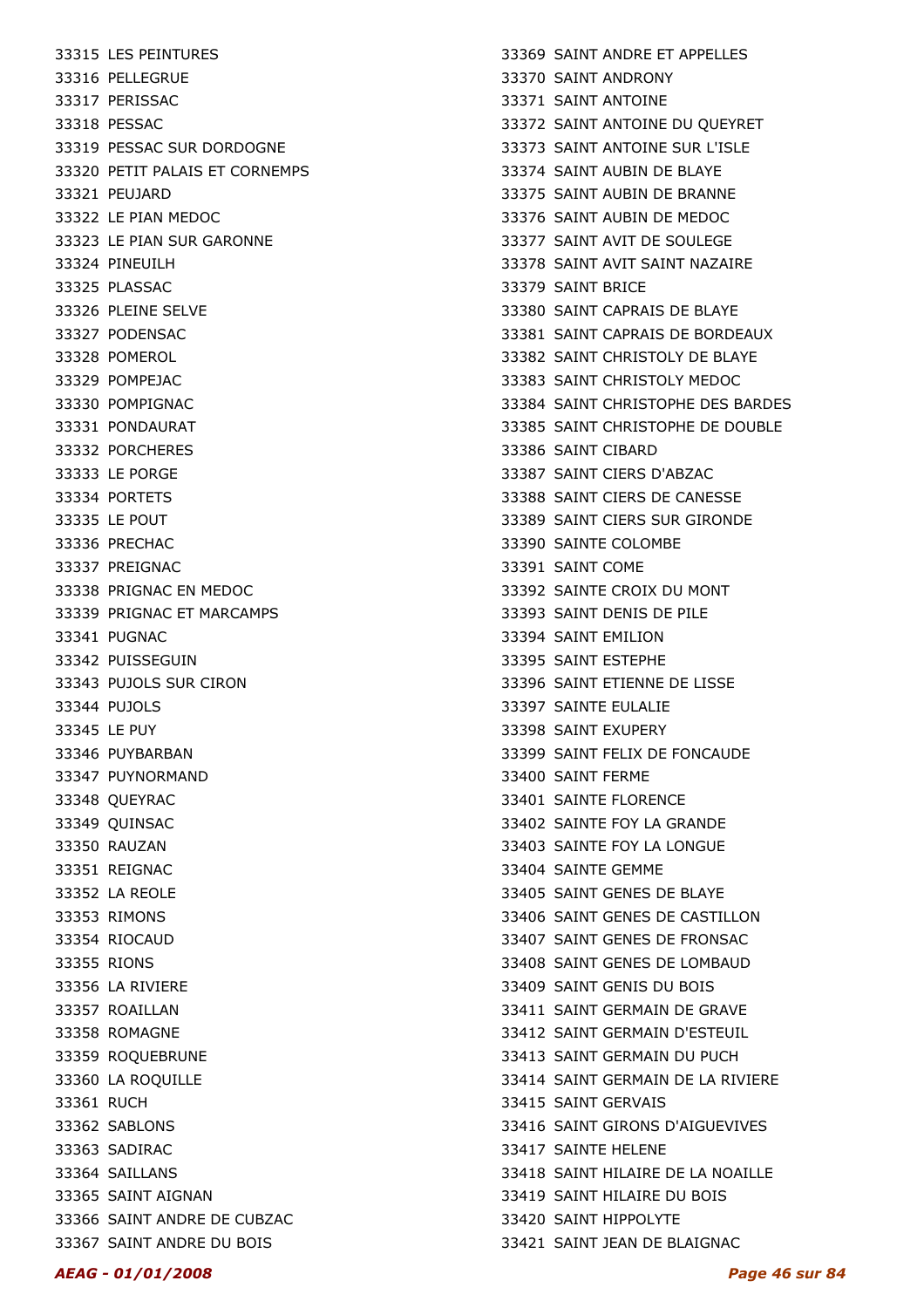33422 SAINT JEAN D'ILLAC 33423 SAINT JULIEN BEYCHEVELLE 33424 SAINT LAURENT MEDOC 33425 SAINT LAURENT D'ARCE 33426 SAINT LAURENT DES COMBES 33427 SAINT LAURENT DU BOIS 33428 SAINT LAURENT DU PLAN 33429 SAINT LEGER DE BALSON 33431 SAINT LEON 33432 SAINT LOUBERT 33433 SAINT LOUBES 33434 SAINT LOUIS DE MONTFERRAND 33435 SAINT MACAIRE 33436 SAINT MAGNE 33437 SAINT MAGNE DE CASTILLON 33438 SAINT MAIXANT 33439 SAINT MARIENS 33440 SAINT MARTIAL 33441 SAINT MARTIN LACAUSSADE 33442 SAINT MARTIN DE LAYE 33443 SAINT MARTIN DE LERM 33444 SAINT MARTIN DE SESCAS 33445 SAINT MARTIN DU BOIS 33446 SAINT MARTIN DU PUY 33447 SAINT MEDARD DE GUIZIERES 33448 SAINT MEDARD D'EYRANS 33449 SAINT MEDARD EN JALLES 33450 SAINT MICHEL DE CASTELNAU 33451 SAINT MICHEL DE FRONSAC 33452 SAINT MICHEL DE RIEUFRET 33453 SAINT MICHEL DE LAPUJADE 33454 SAINT MORILLON 33456 SAINT PALAIS 33457 SAINT PARDON DE CONQUES 33458 SAINT PAUL 33459 SAINT PEY D'ARMENS 33460 SAINT PEY DE CASTETS 33461 SAINT PHILIPPE D'AIGUILLE 33462 SAINT PHILIPPE DU SEIGNAL 33463 SAINT PIERRE D'AURILLAC 33464 SAINT PIERRE DE BAT 33465 SAINT PIERRE DE MONS 33466 SAINT QUENTIN DE BARON 33467 SAINT QUENTIN DE CAPLONG 33468 SAINTE RADEGONDE 33470 SAINT ROMAIN LA VIRVEE 33471 SAINT SAUVEUR 33472 SAINT SAUVEUR DE PUYNORMAND 33473 SAINT SAVIN 33474 SAINT SELVE 33475 SAINT SEURIN DE BOURG 33476 SAINT SEURIN DE CADOURNE

33477 SAINT SEURIN DE CURSAC 33478 SAINT SEURIN SUR L'ISLE 33479 SAINT SEVE 33480 SAINT SULPICE DE FALEYRENS 33481 SAINT SULPICE DE GUILLERAGUES 33482 SAINT SULPICE DE POMMIERS 33483 SAINT SULPICE ET CAMEYRAC 33484 SAINT SYMPHORIEN 33485 SAINTE TERRE 33486 SAINT TROJAN 33487 SAINT VINCENT DE PAUL 33488 SAINT VINCENT DE PERTIGNAS 33489 SAINT VIVIEN DE BLAYE 33490 SAINT VIVIEN DE MEDOC 33491 SAINT VIVIEN DE MONSEGUR 33492 SAINT YZAN DE SOUDIAC 33493 SAINT YZANS DE MEDOC 33494 SALAUNES 33495 SALIGNAC 33496 SALLEBOEUF 33498 SALLES 33499 LES SALLES DE CASTILLON 33500 SAMONAC 33501 SAUCATS 33502 SAUGON 33503 SAUMOS 33504 SAUTERNES 33505 LA SAUVE 33506 SAUVETERRE DE GUYENNE 33507 SAUVIAC 33508 SAVIGNAC 33509 SAVIGNAC DE L'ISLE 33510 SEMENS 33511 SENDETS 33512 SIGALENS 33513 SILLAS 33514 SOULAC SUR MER 33515 SOULIGNAC 33516 SOUSSAC 33517 SOUSSANS 33518 TABANAC 33519 LE TAILLAN MEDOC 33520 TAILLECAVAT 33521 TALAIS 33522 TALENCE 33523 TARGON 33524 TARNES 33525 TAURIAC 33526 TAYAC 33527 LE TEICH 33528 LE TEMPLE 33529 LA TESTE DE BUCH

#### AEAG - 01/01/2008 Page 47 sur 84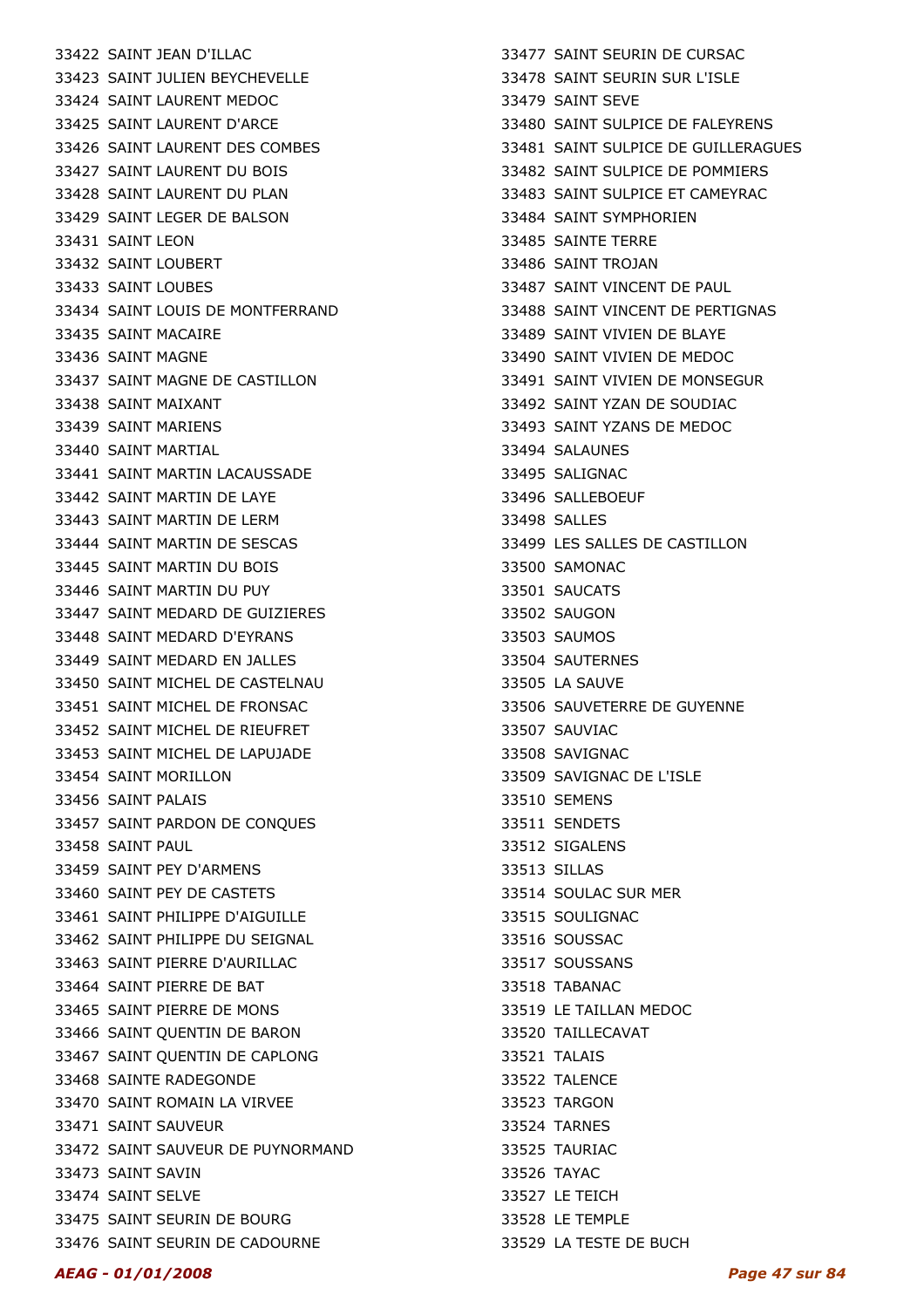33530 TEUILLAC 33531 TIZAC DE CURTON 33532 TIZAC DE LAPOUYADE 33533 TOULENNE 33534 LE TOURNE 33535 TRESSES 33536 LE TUZAN 33537 UZESTE 33538 VALEYRAC 33539 VAYRES 33540 VENDAYS MONTALIVET 33541 VENSAC 33542 VERAC 33543 VERDELAIS 33544 LE VERDON SUR MER 33545 VERTHEUIL 33546 VIGNONET 33547 VILLANDRAUT 33548 VILLEGOUGE 33549 VILLENAVE DE RIONS 33550 VILLENAVE D'ORNON 33551 VILLENEUVE 33552 VIRELADE 33553 VIRSAC 33554 YVRAC 33555 MARCHEPRIME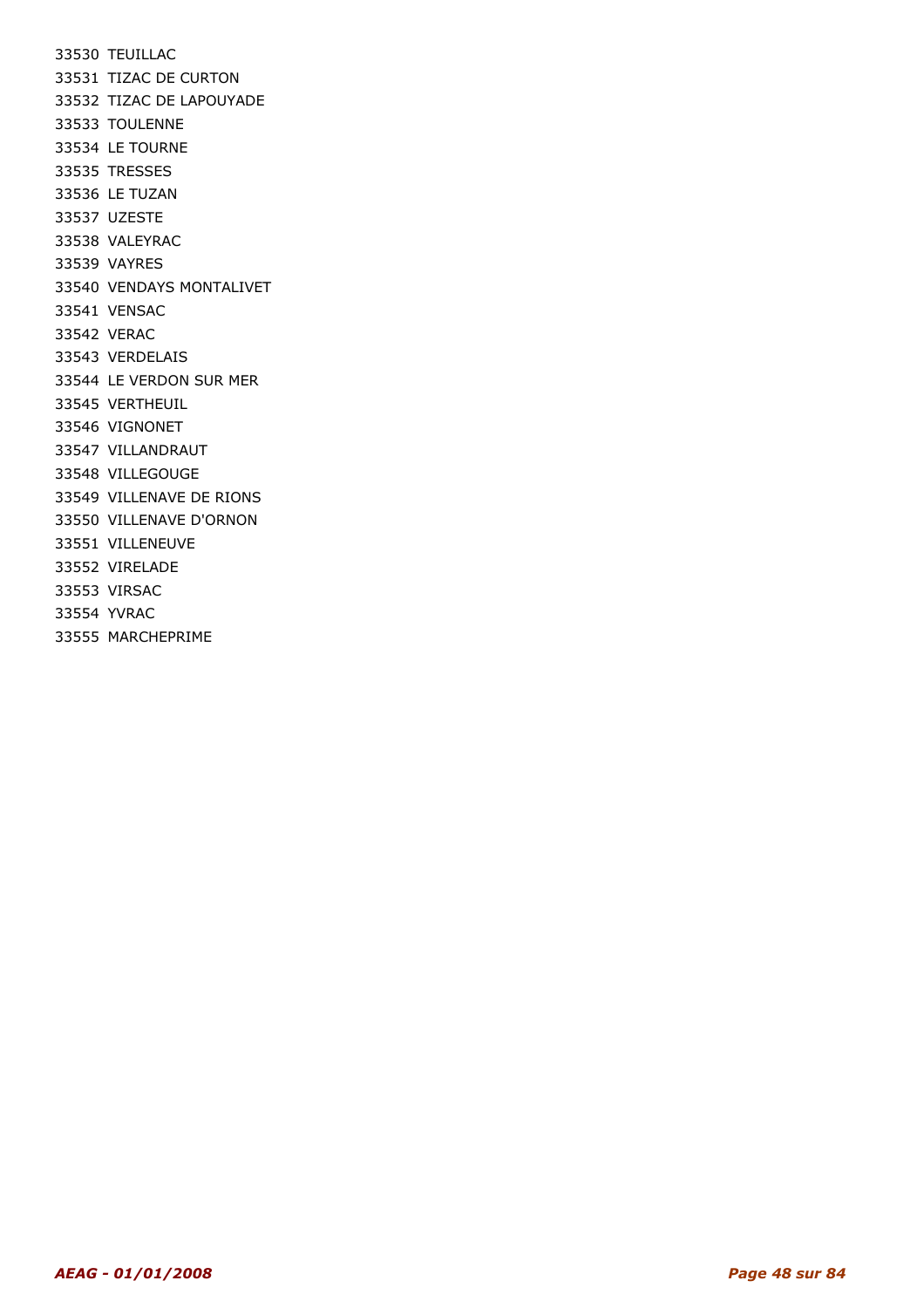34046 CAMBON ET SALVERGUES 34064 LE CAYLAR 34107 FRAISSE SUR AGOUT 34293 LA SALVETAT SUR AGOUT 34305 LE SOULIE

34331 VERRERIES DE MOUSSANS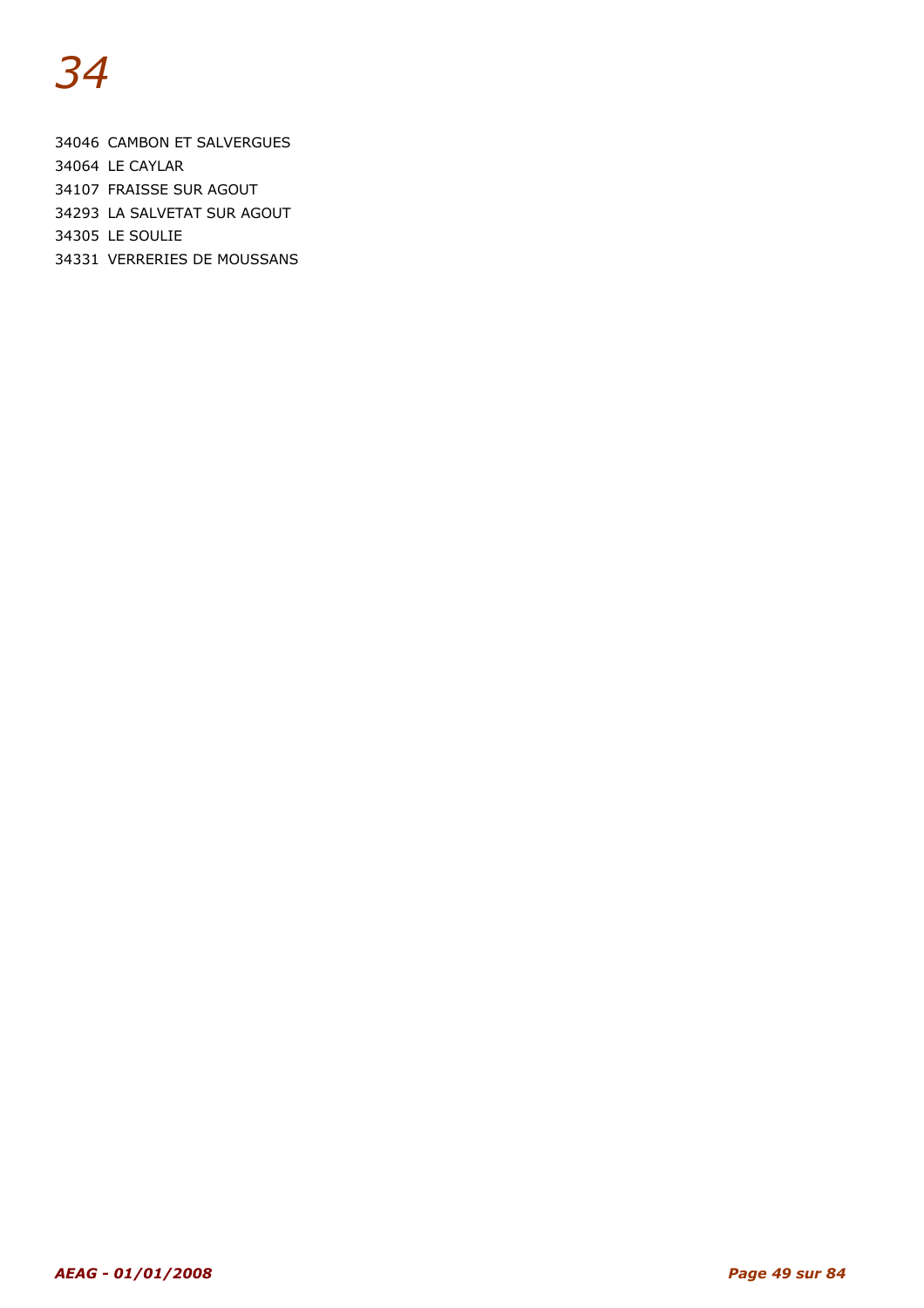40001 AIRE SUR L'ADOUR 40002 AMOU 40003 ANGOUME 40004 ANGRESSE 40005 ARBOUCAVE 40006 ARENGOSSE 40007 ARGELOS 40008 ARGELOUSE 40009 ARJUZANX 40011 ARSAGUE 40012 ARTASSENX 40013 ARTHEZ D'ARMAGNAC 40014 ARUE 40015 ARX 40016 AUBAGNAN 40017 AUDIGNON 40018 AUDON 40019 AUREILHAN 40020 AURICE 40021 AZUR 40022 BAHUS SOUBIRAN 40023 BAIGTS 40024 BANOS 40025 BASCONS 40026 BAS MAUCO 40027 BASSERCLES 40028 BASTENNES 40029 BATS 40030 BAUDIGNAN 40031 BEGAAR 40032 BELHADE 40033 BELIS 40034 BELUS 40035 BENESSE LES DAX 40036 BENESSE MAREMNE 40037 BENQUET 40038 BERGOUEY 40039 BETBEZER D'ARMAGNAC 40040 BEYLONGUE 40041 BEYRIES 40042 BIARROTTE 40043 BIAS 40044 BIAUDOS 40046 BISCARROSSE 40047 BONNEGARDE 40048 BOOS 40049 BORDERES ET LAMENSANS 40050 BOSTENS

40051 BOUGUE 40052 BOURDALAT 40053 BOURRIOT BERGONCE 40054 BRASSEMPOUY 40055 BRETAGNE DE MARSAN 40056 BROCAS 40057 BUANES 40058 CACHEN 40059 CAGNOTTE 40060 CALLEN 40061 CAMPAGNE 40062 CAMPET ET LAMOLERE 40063 CANDRESSE 40064 CANENX ET REAUT 40065 CAPBRETON 40066 CARCARES SAINTE CROIX 40067 CARCEN PONSON 40068 CASSEN 40069 CASTAIGNOS SOUSLENS 40070 CASTANDET 40071 CASTELNAU CHALOSSE 40072 CASTELNAU TURSAN 40073 CASTELNER 40074 CASTEL SARRAZIN 40075 CASTETS 40076 CAUNA 40077 CAUNFILLE 40078 CAUPENNE 40079 CAZALIS 40080 CAZERES SUR L'ADOUR 40081 CERE 40082 CLASSUN 40083 CLEDES 40084 CLERMONT 40085 COMMENSACQ 40086 COUDURES 40087 CREON D'ARMAGNAC 40088 DAX 40089 DOAZIT 40090 DONZACQ 40091 DUHORT BACHEN 40092 DUMES 40093 ESCALANS 40094 ESCOURCE 40095 ESTIBEAUX 40096 ESTIGARDE 40097 EUGENIE LES BAINS 40098 EYRES MONCUBE 40099 FARGUES 40100 LE FRECHE 40101 GAAS

40102 GABARRET

#### AEAG - 01/01/2008 Page 50 sur 84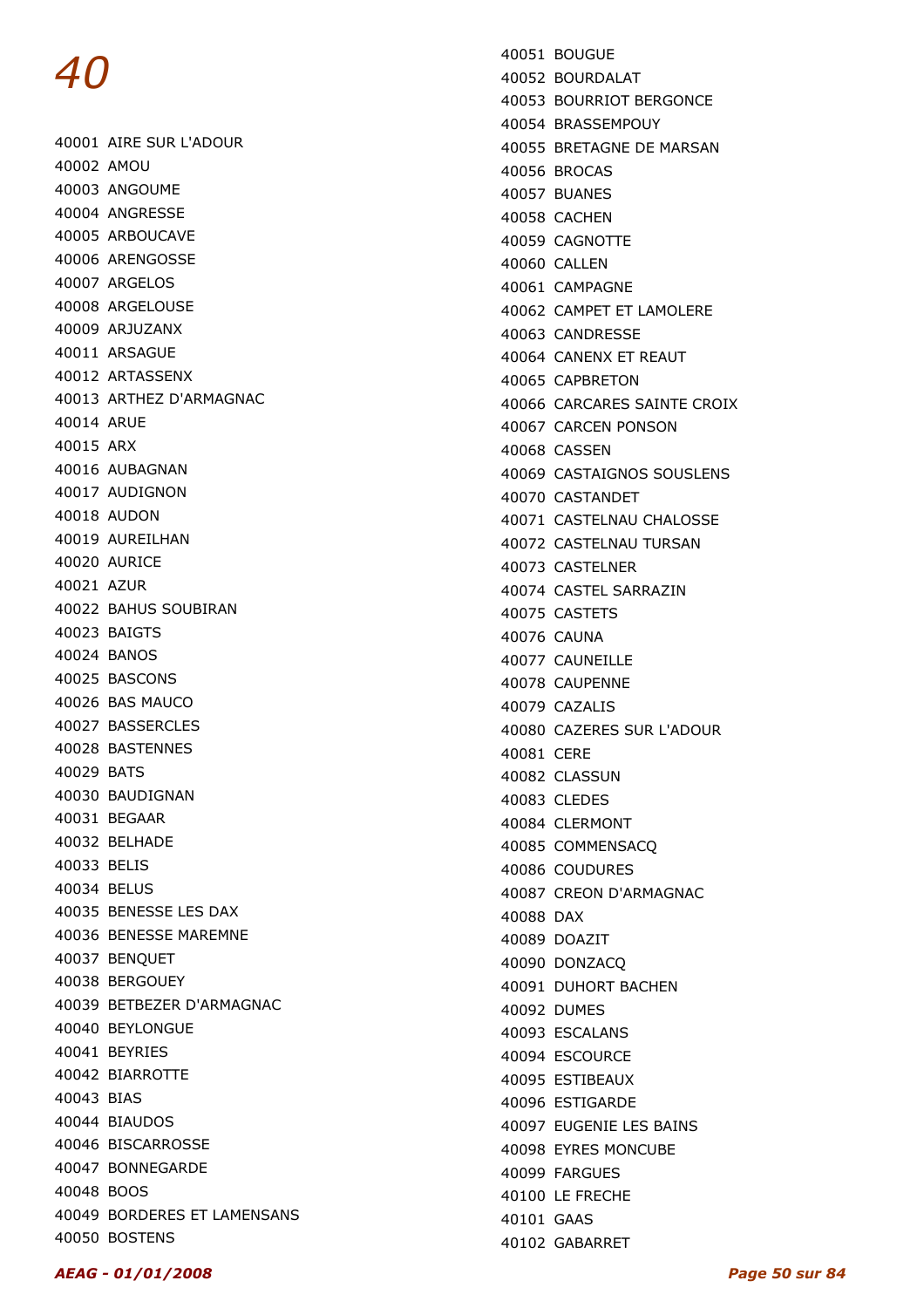40103 GAILLERES 40104 GAMARDE LES BAINS 40105 GAREIN 40106 GARREY 40107 GARROSSE 40108 GASTES 40109 GAUJACQ 40110 GEAUNE 40111 GELOUX 40112 GIBRET 40113 GOOS 40114 GOURBERA 40115 GOUSSE 40116 GOUTS 40117 GRENADE SUR L'ADOUR 40118 HABAS 40119 HAGETMAU 40120 HASTINGUES 40121 HAURIET 40122 HAUT MAUCO 40123 HERM 40124 HERRE 40125 HEUGAS 40126 HINX 40127 HONTANX 40128 HORSARRIEU 40129 JOSSE 40130 LABASTIDE CHALOSSE 40131 LABASTIDE D'ARMAGNAC 40132 LABATUT 40133 LABENNE 40134 LABOUHEYRE 40135 LABRIT 40136 LACAJUNTE 40137 LACQUY 40138 LACRABE 40139 LAGLORIEUSE 40140 LAGRANGE 40141 LAHOSSE 40142 LALUQUE 40143 LAMOTHE 40144 LARBEY 40145 LARRIVIERE 40146 LATRILLE 40147 LAUREDE 40148 LAURET 40149 LENCOUACQ 40150 LEON 40151 LESGOR 40152 LESPERON 40153 LE LEUY 40154 LEVIGNACQ

40155 LINXE 40156 LIPOSTHEY 40157 LIT ET MIXE 40158 LOSSE 40159 LOUER 40160 LOURQUEN 40161 LUBBON 40162 LUCBARDEZ ET BARGUES 40163 LUE 40164 RETJONS 40165 LUGLON 40166 LUSSAGNET 40167 LUXEY 40168 MAGESCQ 40169 MAILLAS 40170 MAILLERES 40171 MANO 40172 MANT 40173 MARPAPS 40174 MAURIES 40175 MAURRIN 40176 MAUVEZIN D'ARMAGNAC 40177 MAYLIS 40178 MAZEROLLES 40179 MEES 40180 MEILHAN 40181 MESSANGES 40182 MEZOS 40183 MIMBASTE 40184 MIMIZAN 40185 MIRAMONT SENSACQ 40186 MISSON 40187 MOLIETS ET MAA 40188 MOMUY 40189 MONGET 40190 MONSEGUR 40191 MONTAUT 40192 MONT DE MARSAN 40193 MONTEGUT 40194 MONTFORT EN CHALOSSE 40195 MONTGAILLARD 40196 MONTSOUE 40197 MORCENX 40198 MORGANX 40199 MOUSCARDES 40200 MOUSTEY 40201 MUGRON 40202 NARROSSE 40203 NASSIET 40204 NERBIS 40205 NOUSSE 40206 OEYREGAVE

#### AEAG - 01/01/2008 Page 51 sur 84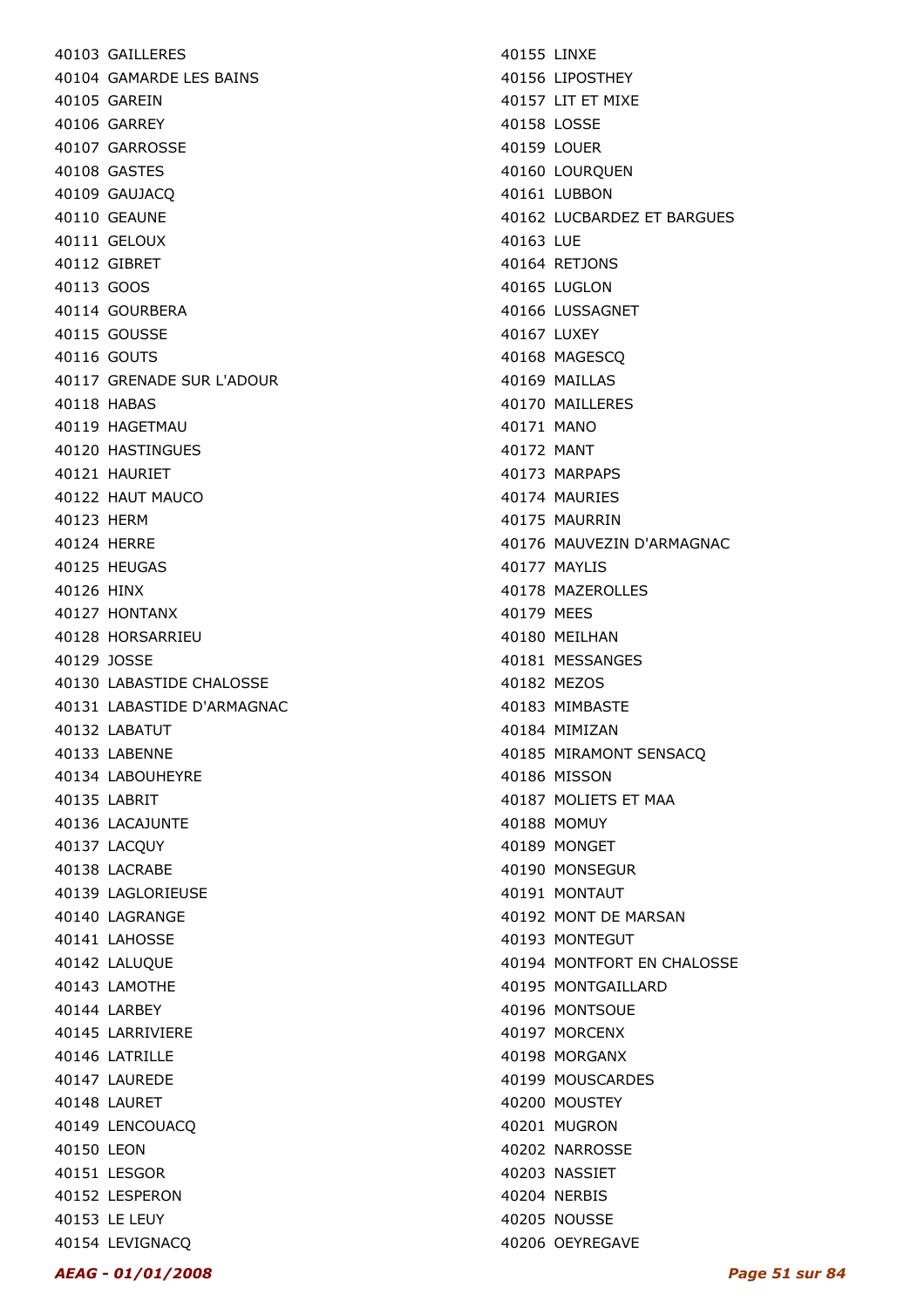40207 OEYRELUY 40208 ONARD 40209 ONDRES 40210 ONESSE ET LAHARIE 40211 ORIST 40212 ORTHEVIELLE 40213 ORX 40214 OSSAGES 40215 OUSSE SUZAN 40216 OZOURT 40217 PARENTIS EN BORN 40218 PARLEBOSCQ 40219 PAYROS CAZAUTETS 40220 PECORADE 40221 PERQUIE 40222 PEY 40223 PEYRE 40224 PEYREHORADE 40225 PHILONDENX 40226 PIMBO 40227 PISSOS 40228 POMAREZ 40229 PONTENX LES FORGES 40230 PONTONX SUR L'ADOUR 40231 PORT DE LANNE 40232 POUDENX 40233 POUILLON 40234 POUYDESSEAUX 40235 POYANNE 40236 POYARTIN 40237 PRECHACQ LES BAINS 40238 PUJO LE PLAN 40239 PUYOL CAZALET 40240 RENUNG 40242 RIMBEZ ET BAUDIETS 40243 RION DES LANDES 40244 RIVIERE SAAS ET GOURBY 40245 ROQUEFORT 40246 SABRES 40247 SAINT AGNET 40248 SAINT ANDRE DE SEIGNANX 40249 SAINT AUBIN 40250 SAINT AVIT 40251 SAINT BARTHELEMY 40252 SAINTE COLOMBE 40253 SAINT CRICQ CHALOSSE 40254 SAINT CRICQ DU GAVE 40255 SAINT CRICQ VILLENEUVE 40256 SAINT ETIENNE D'ORTHE 40257 SAINTE EULALIE EN BORN 40258 SAINTE FOY 40259 SAINT GEIN

40260 SAINT GEOURS D'AURIBAT 40261 SAINT GEOURS DE MAREMNE 40262 SAINT GOR 40263 SAINT JEAN DE LIER 40264 SAINT JEAN DE MARSACQ 40265 SAINT JULIEN D'ARMAGNAC 40266 SAINT JULIEN EN BORN 40267 SAINT JUSTIN 40268 SAINT LAURENT DE GOSSE 40269 SAINT LON LES MINES 40270 SAINT LOUBOUER 40271 SAINTE MARIE DE GOSSE 40272 SAINT MARTIN DE HINX 40273 SAINT MARTIN DE SEIGNANX 40274 SAINT MARTIN D'ONEY 40275 SAINT MAURICE SUR ADOUR 40276 SAINT MICHEL ESCALUS 40277 SAINT PANDELON 40278 SAINT PAUL EN BORN 40279 SAINT PAUL LES DAX 40280 SAINT PERDON 40281 SAINT PIERRE DU MONT 40282 SAINT SEVER 40283 SAINT VINCENT DE PAUL 40284 SAINT VINCENT DE TYROSSE 40285 SAINT YAGUEN 40286 SAMADET 40287 SANGUINET 40288 SARBAZAN 40289 SARRAZIET 40290 SARRON 40291 SAUBION 40292 SAUBRIGUES 40293 SAUBUSSE 40294 SAUGNAC ET CAMBRAN 40295 SAUGNACQ ET MURET 40296 SEIGNOSSE 40297 LE SEN 40298 SERRES GASTON 40299 SERRESLOUS ET ARRIBANS 40300 SEYRESSE 40301 SIEST 40302 SINDERES 40303 SOLFERINO 40304 SOORTS HOSSEGOR 40305 SORBETS 40306 SORDE L'ABBAYE 40307 SORE 40308 SORT EN CHALOSSE 40309 SOUPROSSE 40310 SOUSTONS 40311 TALLER

#### AEAG - 01/01/2008 Page 52 sur 84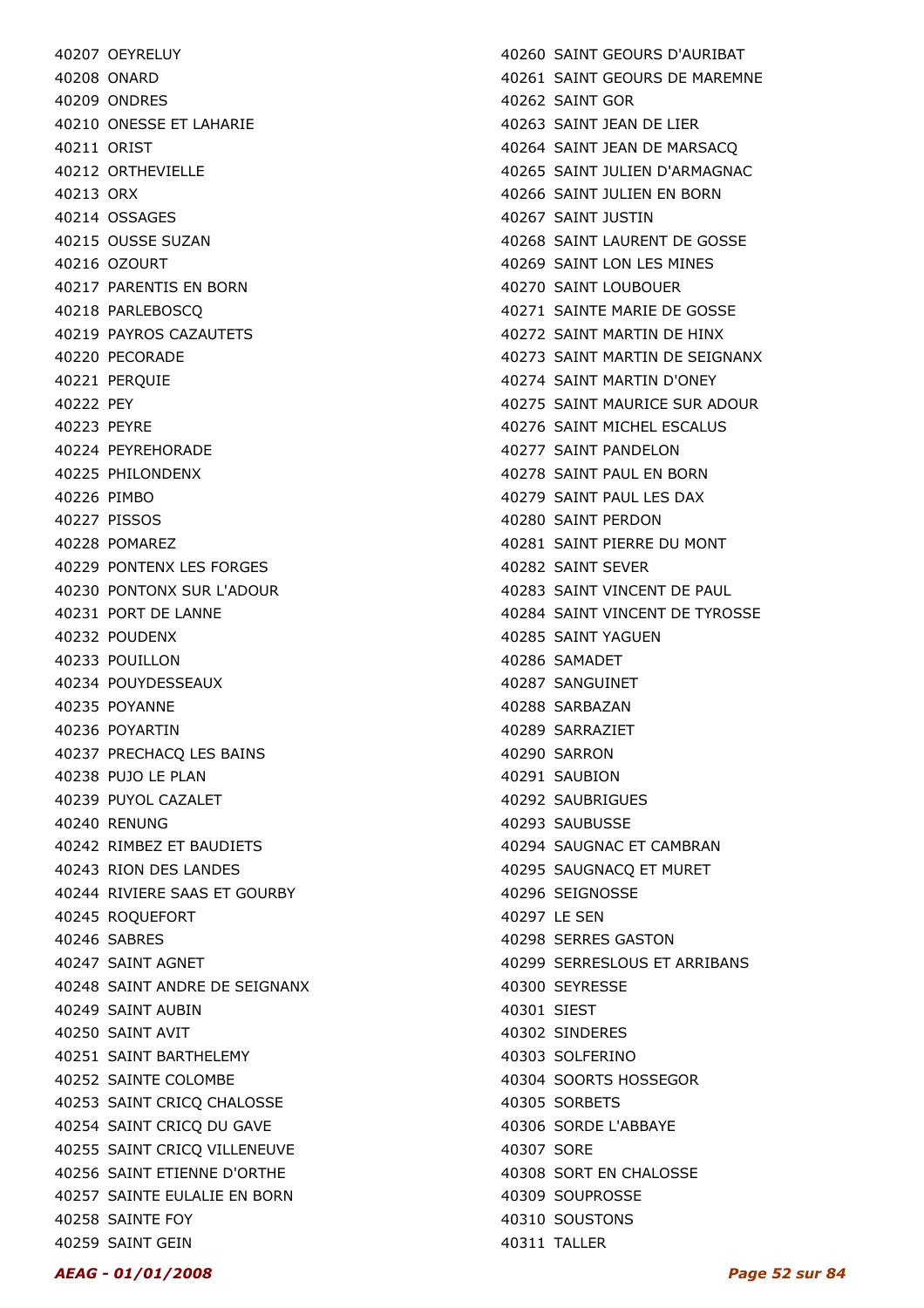40312 TARNOS 40313 TARTAS 40314 TERCIS LES BAINS 40315 TETHIEU 40316 TILH 40317 TOSSE 40318 TOULOUZETTE 40319 TRENSACQ 40320 UCHACQ ET PARENTIS 40321 URGONS 40322 UZA 40323 VERT 40324 VICQ D'AURIBAT 40325 VIELLE TURSAN 40326 VIELLE SAINT GIRONS 40327 VIELLE SOUBIRAN 40328 VIEUX BOUCAU LES BAINS 40329 LE VIGNAU 40330 VILLENAVE 40331 VILLENEUVE DE MARSAN 40332 YCHOUX 40333 YGOS SAINT SATURNIN 40334 YZOSSE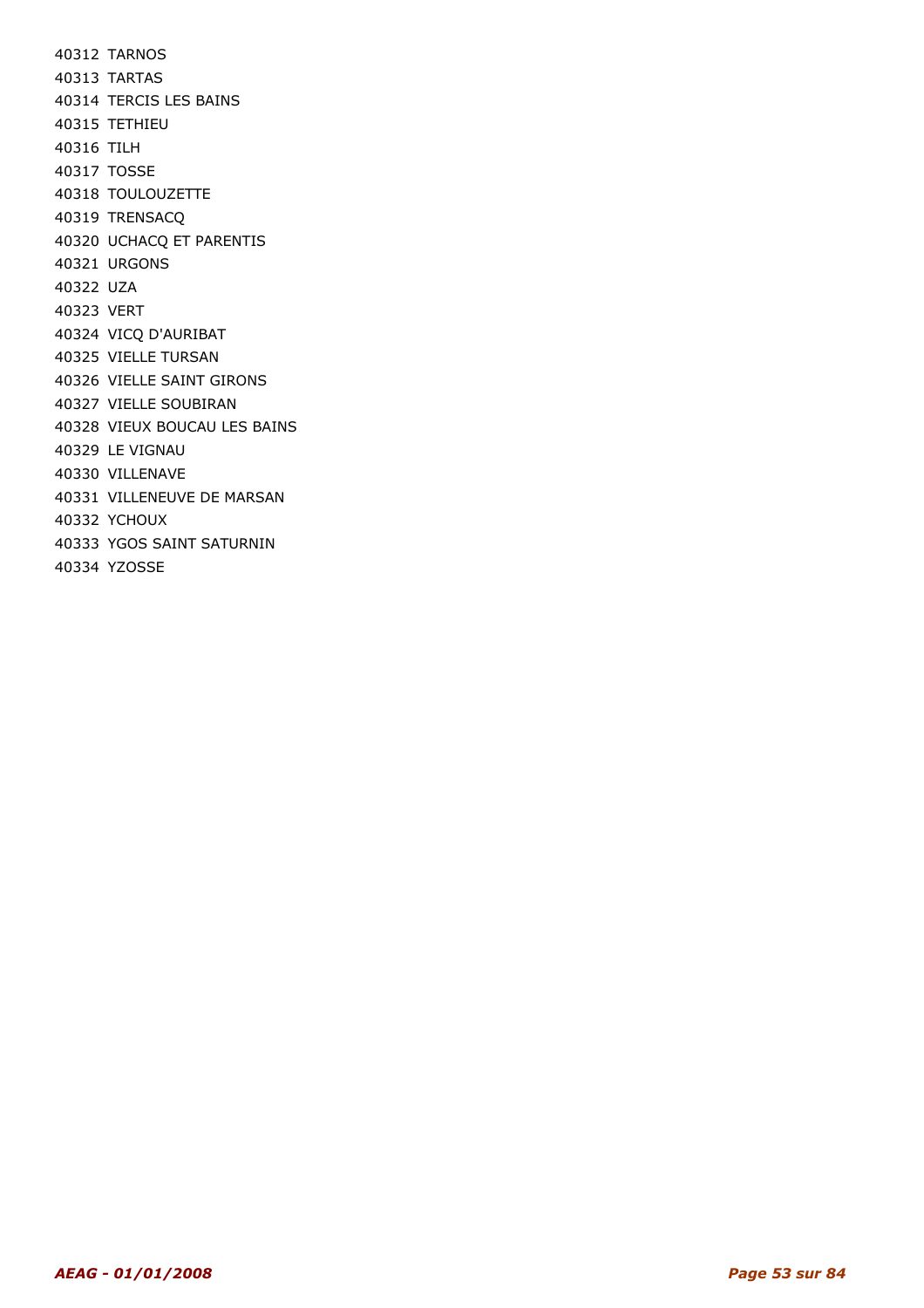46001 ALBAS 46002 ALBIAC 46003 ALVIGNAC 46004 ANGLARS 46005 ANGLARS JUILLAC 46006 ANGLARS NOZAC 46007 ARCAMBAL 46008 LES ARQUES 46009 ASSIER 46010 AUJOLS 46011 AUTOIRE 46012 AYNAC 46013 BACH 46014 BAGAT EN QUERCY 46015 BAGNAC SUR CELE 46016 BALADOU 46017 BANNES 46018 LE BASTIT 46019 BEAUMAT 46020 BEAUREGARD 46021 BEDUER 46022 BELAYE 46023 BELFORT DU QUERCY 46024 BELMONT BRETENOUX 46025 BELMONTET 46026 BELMONT SAINTE FOI 46027 BERGANTY 46028 BETAILLE 46029 BIARS SUR CERE 46030 BIO 46031 BLARS 46032 BOISSIERES 46033 LE BOULVE 46034 LE BOURG 46035 BOUSSAC 46036 LE BOUYSSOU 46037 BOUZIES 46038 BRETENOUX 46039 BRENGUES 46040 CABRERETS 46041 CADRIEU 46042 CAHORS 46043 CAHUS 46044 CAILLAC 46045 CAJARC 46046 CALAMANE 46047 CALES 46048 CALVIAC

46049 CALVIGNAC 46050 CAMBAYRAC 46051 CAMBES 46052 CAMBOULIT 46053 CAMBURAT 46054 CANIAC DU CAUSSE 46055 CAPDENAC 46056 CARAYAC 46057 CARDAILLAC 46058 CARENNAC 46059 CARLUCET 46060 CARNAC ROUFFIAC 46061 CASSAGNES 46062 CASTELFRANC 46063 CASTELNAU MONTRATIER 46064 CATUS 46065 CAVAGNAC 46066 CAZALS 46067 CAZILLAC 46068 CENEVIERES 46069 CEZAC 46070 CIEURAC 46071 COMIAC 46072 CONCORES 46073 CONCOTS 46074 CONDAT 46075 CORN 46076 CORNAC 46077 COURS 46078 COUZOU 46079 CRAS 46080 CRAYSSAC 46081 CREGOLS 46082 CREMPS 46083 CRESSENSAC 46084 CREYSSE 46085 CUZAC 46086 CUZANCE 46087 DEGAGNAC 46088 DOUELLE 46089 DURAVEL 46090 DURBANS 46091 ESCAMPS 46092 ESCLAUZELS 46093 ESPAGNAC SAINTE EULALIE 46094 ESPEDAILLAC 46095 ESPERE 46096 ESPEYROUX 46097 ESTAL 46098 FAJOLES 46099 FARGUES 46100 FAYCELLES

AEAG - 01/01/2008 Page 54 sur 84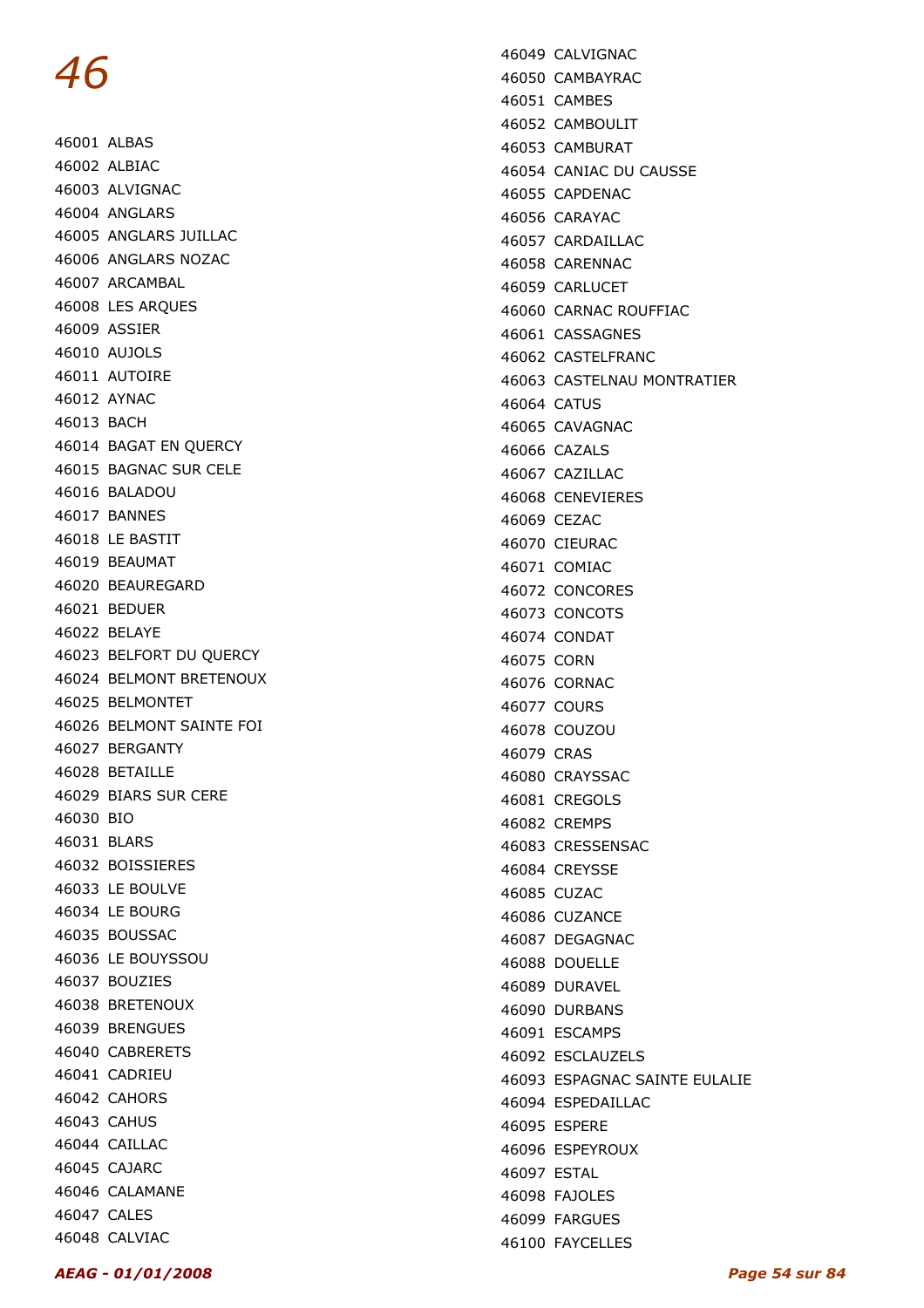46101 FELZINS 46102 FIGEAC 46103 FLAUGNAC 46104 FLAUJAC GARE 46105 FLAUJAC POUJOLS 46106 FLOIRAC 46107 FLORESSAS 46108 FONS 46109 FONTANES 46110 FONTANES DU CAUSSE 46111 FOURMAGNAC 46112 FRANCOULES 46113 FRAYSSINET 46114 FRAYSSINET LE GELAT 46115 FRAYSSINHES 46116 FRONTENAC 46117 GAGNAC SUR CERE 46118 GIGNAC 46119 GIGOUZAC 46120 GINDOU 46121 GINOUILLAC 46122 GINTRAC 46123 GIRAC 46124 GLANES 46125 GORSES 46126 GOUJOUNAC 46127 GOURDON 46128 GRAMAT 46129 GREALOU 46130 GREZELS 46131 GREZES 46132 ISSENDOLUS 46133 ISSEPTS 46134 LES JUNIES 46135 LABASTIDE DU HAUT MONT 46136 LABASTIDE DU VERT 46137 LABASTIDE MARNHAC 46138 LABASTIDE MURAT 46139 LABATHUDE 46140 LABURGADE 46141 LACAM D'OURCET 46142 LACAPELLE CABANAC 46143 LACAPELLE MARIVAL 46144 LACAVE 46145 LACHAPELLE AUZAC 46146 LADIRAT 46147 LAGARDELLE 46148 LALBENQUE 46149 LAMAGDELAINE 46150 LAMATIVIE 46151 LAMOTHE CASSEL 46152 LAMOTHE FENELON

46153 LANZAC 46154 LARAMIERE 46155 LARNAGOL 46156 LAROQUE DES ARCS 46157 LARROQUE TOIRAC 46158 LASCABANES 46159 LATOUILLE LENTILLAC 46160 LATRONQUIERE 46161 LAURESSES 46162 LAUZES 46163 LAVAL DE CERE 46164 LAVERCANTIERE 46165 LAVERGNE 46166 LEBREIL 46167 LENTILLAC DU CAUSSE 46168 LENTILLAC SAINT BLAISE 46169 LEOBARD 46170 LEYME 46171 LHERM 46172 LHOSPITALET 46173 LIMOGNE EN QUERCY 46174 LINAC 46175 LISSAC ET MOURET 46176 LIVERNON 46177 LOUBRESSAC 46178 LOUPIAC 46179 LUGAGNAC 46180 LUNAN 46181 LUNEGARDE 46182 LUZECH 46183 MARCILHAC SUR CELE 46184 MARMINIAC 46185 MARTEL 46186 MASCLAT 46187 MAUROUX 46188 MAXOU 46189 MAYRINHAC LENTOUR 46190 MECHMONT 46191 MERCUES 46192 MEYRONNE 46193 MIERS 46194 MILHAC 46195 MOLIERES 46196 MONTAMEL 46197 LE MONTAT 46198 MONTBRUN 46199 MONTCABRIER 46200 MONTCLERA 46201 MONTCUQ 46202 MONTDOUMERC 46203 MONTET ET BOUXAL 46204 MONTFAUCON

#### AEAG - 01/01/2008 Page 55 sur 84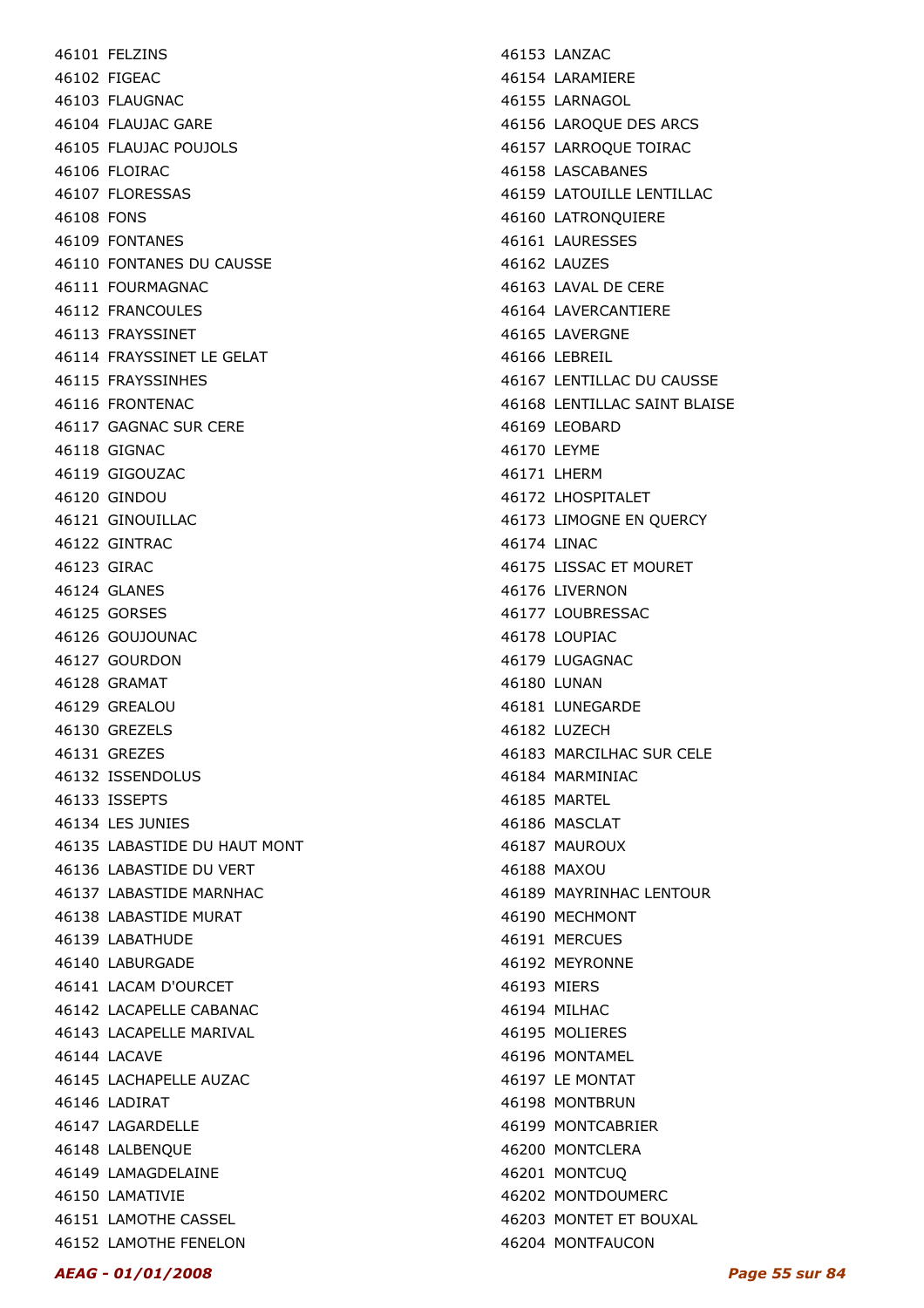46205 MONTGESTY 46206 MONTLAUZUN 46207 MONTREDON 46208 MONTVALENT 46209 NADAILLAC DE ROUGE 46210 NADILLAC 46211 NUZEJOULS 46212 ORNIAC 46213 PADIRAC 46214 PARNAC 46215 PAYRAC 46216 PAYRIGNAC 46217 PERN 46218 PESCADOIRES 46219 PFYRILLES 46220 PINSAC 46221 PLANIOLES 46222 POMAREDE 46223 PONTCIRQ 46224 PRADINES 46225 PRAYSSAC 46226 PRENDEIGNES 46227 PROMILHANES 46228 PRUDHOMAT 46229 PUYBRUN 46230 PUYJOURDES 46231 PUY L'EVEQUE 46232 LES QUATRE ROUTES DU LOT 46233 QUISSAC 46234 RAMPOUX 46235 REILHAC 46236 REILHAGUET 46237 REYREVIGNES 46238 RIGNAC 46239 LE ROC 46240 ROCAMADOUR 46241 ROUFFILHAC 46242 RUDELLE 46243 RUEYRES 46244 SABADEL LATRONQUIERE 46245 SABADEL LAUZES 46246 SAIGNES 46247 SAILLAC 46248 SAINTE ALAUZIE 46249 SAINT BRESSOU 46250 SAINT CAPRAIS 46251 SAINT CERE 46252 SAINT CERNIN 46253 SAINT CHAMARAND 46254 SAINT CHELS 46255 SAINT CIRGUES 46256 SAINT CIRQ LAPOPIE

46257 SAINT CIRQ MADELON 46258 SAINT CIRQ SOUILLAGUET 46259 SAINT CLAIR 46260 SAINTE COLOMBE 46261 SAINTE CROIX 46262 SAINT CYPRIEN 46263 SAINT DAUNES 46264 SAINT DENIS CATUS 46265 SAINT DENIS LES MARTEL 46266 SAINT FELIX 46267 SAINT GERMAIN DU BEL AIR 46268 SAINT GERY 46269 SAINT HILAIRE 46270 SAINT JEAN DE LAUR 46271 SAINT JEAN LESPINASSE 46272 SAINT JEAN MIRABEL 46273 SAINT LAURENT LES TOURS 46274 SAINT LAURENT LOLMIE 46275 SAINT MARTIN DE VERS 46276 SAINT MARTIN LABOUVAL 46277 SAINT MARTIN LE REDON 46278 SAINT MATRE 46279 SAINT MAURICE EN QUERCY 46280 SAINT MEDARD 46281 SAINT MEDARD DE PRESQUE 46282 SAINT MEDARD NICOURBY 46283 SAINT MICHEL DE BANNIERES 46284 SAINT MICHEL LOUBEJOU 46285 SAINT PANTALEON 46286 SAINT PAUL DE VERN 46287 SAINT PAUL DE LOUBRESSAC 46288 SAINT PERDOUX 46289 SAINT PIERRE TOIRAC 46290 SAINT PROJET 46291 SAINT SAUVEUR LA VALLEE 46292 SAINT SIMON 46293 SAINT SOZY 46294 SAINT SULPICE 46295 SAINT VINCENT DU PENDIT 46296 SAINT VINCENT RIVE D'OLT 46297 SALVIAC 46298 SARRAZAC 46299 SAULIAC SUR CELE 46300 SAUX 46301 SAUZET 46302 SENAILLAC LATRONQUIERE 46303 SENAILLAC LAUZES 46304 SENIERGUES 46305 SERIGNAC 46306 SONAC 46307 SOTURAC 46308 SOUCIRAC

#### AEAG - 01/01/2008 Page 56 sur 84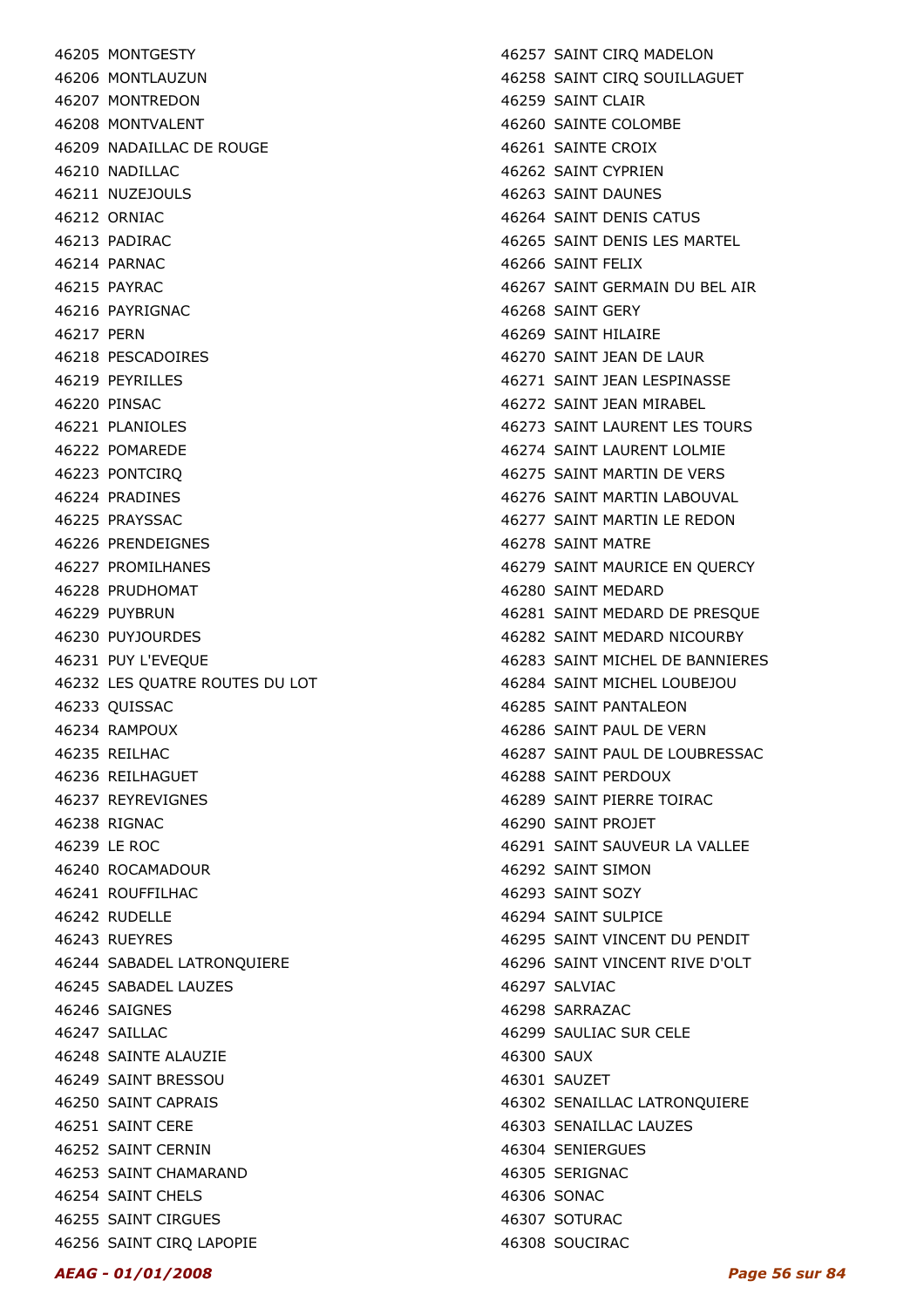46309 SOUILLAC 46310 SOULOMES 46311 SOUSCEYRAC 46312 STRENQUELS 46313 TAURIAC 46314 TERROU 46315 TEYSSIEU 46316 THEDIRAC 46317 THEGRA 46318 THEMINES 46319 THEMINETTES 46320 TOUR DE FAURE 46321 TOUZAC 46322 TRESPOUX RASSIELS 46323 USSEL 46324 UZECH 46325 VAILLAC 46326 VALPRIONDE 46327 VALROUFIE 46328 VARAIRE 46329 VAYLATS 46330 VAYRAC 46331 VERS 46332 VIAZAC 46333 VIDAILLAC 46334 LE VIGAN 46335 VILLESEQUE 46336 VIRE SUR LOT 46337 MAYRAC 46338 BESSONIES 46339 SAINT JEAN LAGINESTE 46340 SAINT PIERRE LAFEUILLE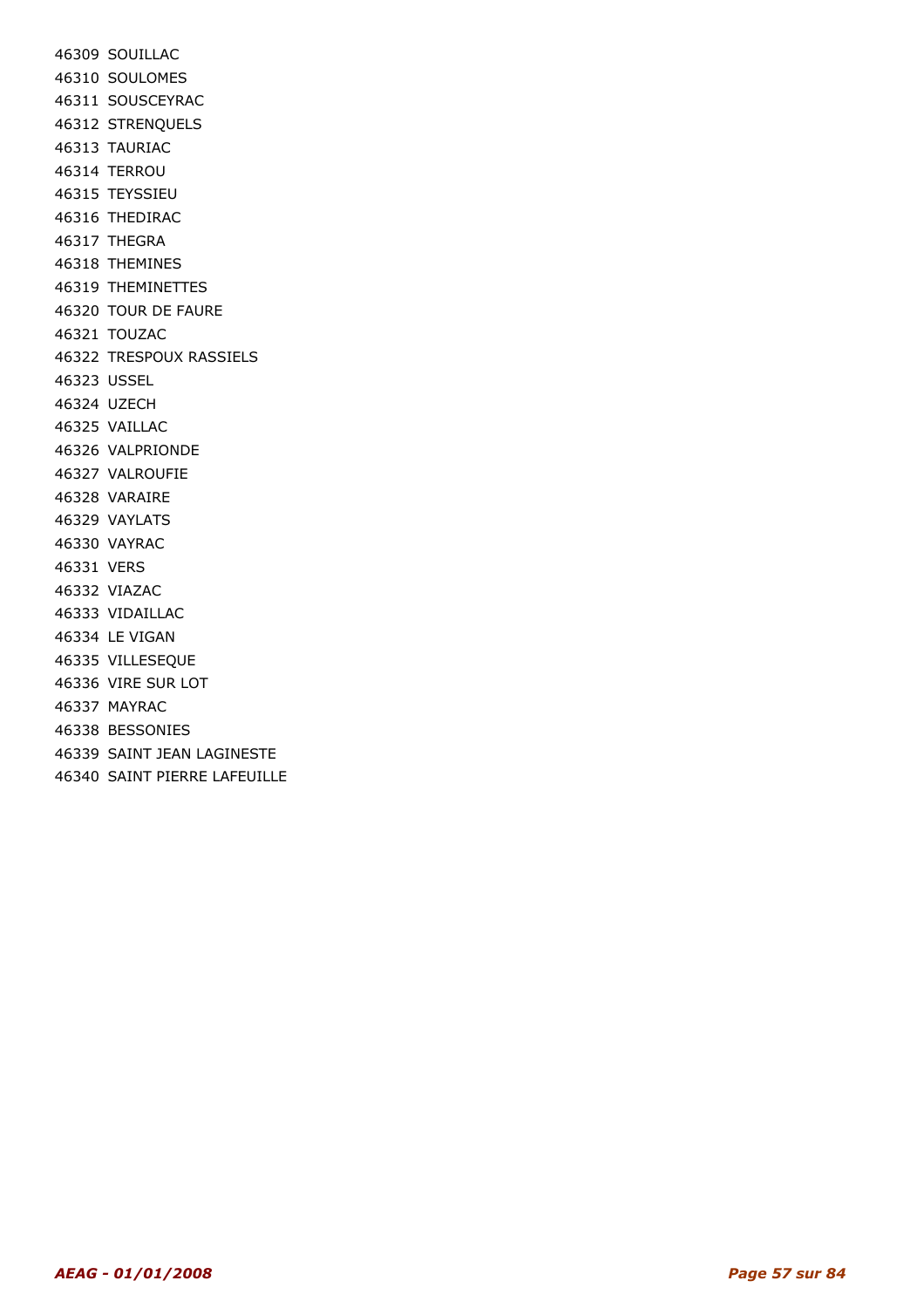47001 AGEN 47002 AGME 47003 AGNAC 47004 AIGUILLON 47005 ALLEMANS DU DROPT 47006 ALLEZ ET CAZENEUVE 47007 ALLONS 47008 AMBRUS 47009 ANDIRAN 47010 ANTAGNAC 47011 ANTHE 47012 ANZEX 47013 ARGENTON 47014 ARMILLAC 47015 ASTAFFORT 47016 AUBIAC 47017 AURADOU 47018 AURIAC SUR DROPT 47019 BAJAMONT 47020 BALEYSSAGUES 47021 BARBASTE 47022 BAZENS 47023 BEAUGAS 47024 BEAUPUY 47025 BEAUVILLE 47026 BEAUZIAC 47027 BIAS 47028 BIRAC SUR TREC 47029 BLANQUEFORT SUR BRIOLANCE 47030 BLAYMONT 47031 BOE 47032 BON ENCONTRE 47033 BOUDY DE BEAUREGARD 47034 BOUGLON 47035 BOURGOUGNAGUE 47036 BOURLENS 47037 BOURNEL 47038 BOURRAN 47039 BOUSSES 47040 BRAX 47041 BRUCH 47042 BRUGNAC 47043 BUZET SUR BAISE 47044 CAHUZAC 47045 CALIGNAC 47046 CALONGES 47047 CAMBES 47048 CANCON

47049 CASSENEUIL 47050 CASSIGNAS 47051 CASTELCULIER 47052 CASTELJALOUX 47053 CASTELLA 47054 CASTELMORON SUR LOT 47055 CASTELNAUD DE GRATECAMBE 47056 CASTELNAU SUR GUPIE 47057 CASTILLONNES 47058 CAUBEYRES 47059 CAUBON SAINT SAUVEUR 47060 CAUDECOSTE 47061 CAUMONT SUR GARONNE 47062 CAUZAC 47063 CAVARC 47064 CAZIDEROQUE 47065 CLAIRAC 47066 CLERMONT DESSOUS 47067 CLERMONT SOUBIRAN 47068 COCUMONT 47069 COLAYRAC SAINT CIRQ 47070 CONDEZAYGUES 47071 COULX 47072 COURBIAC 47073 COURS 47074 COUTHURES SUR GARONNE 47075 LA CROIX BLANCHE 47076 CUQ 47077 CUZORN 47078 DAMAZAN 47079 DAUSSE 47080 DEVILLAC 47081 DOLMAYRAC 47082 DONDAS 47083 DOUDRAC 47084 DOUZAINS 47085 DURANCE 47086 DURAS 47087 ENGAYRAC 47088 ESCASSEFORT 47089 ESCLOTTES 47090 ESPIENS 47091 ESTILLAC 47092 FALS 47093 FARGUES SUR OURBISE 47094 FAUGUEROLLES 47095 FAUILLET 47096 FERRENSAC 47097 FEUGAROLLES 47098 FIEUX 47099 FONGRAVE 47100 FOULAYRONNES

AEAG - 01/01/2008 Page 58 sur 84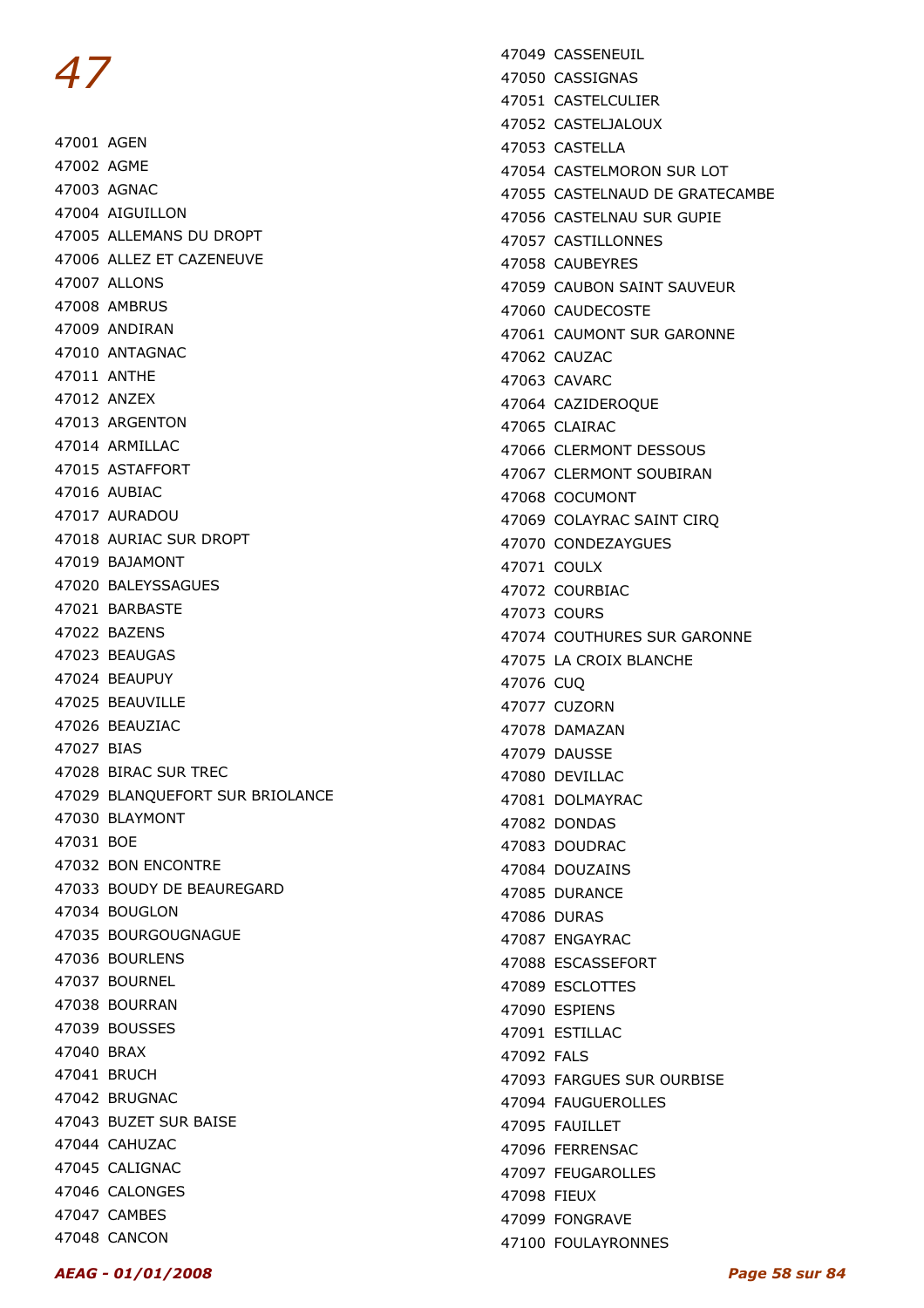47101 FOURQUES SUR GARONNE 47102 FRANCESCAS 47103 FRECHOU 47104 FREGIMONT 47105 FRESPECH 47106 FUMEL 47107 GALAPIAN 47108 GAUJAC 47109 GAVAUDUN 47110 GONTAUD DE NOGARET 47111 GRANGES SUR LOT 47112 GRATELOUP SAINT GAYRAND 47113 GRAYSSAS 47114 GREZET CAVAGNAN 47115 GUERIN 47117 HAUTEFAGE LA TOUR 47118 HAUTESVIGNES 47119 HOUFILLES 47120 JUSIX 47121 LABASTIDE CASTEL AMOUROUX 47122 LABRETONIE 47123 LACAPELLE BIRON 47124 LACAUSSADE 47125 LACEPEDE 47126 LACHAPELLE 47127 LAFITTE SUR LOT 47128 LAFOX 47129 LAGARRIGUE 47130 LAGRUERE 47131 LAGUPIE 47132 LALANDUSSE 47133 LAMONTJOIE 47134 LANNES 47135 LAPARADE 47136 LAPERCHE 47137 LAPLUME 47138 LAROQUE TIMBAUT 47139 LASSERRE 47140 LAUGNAC 47141 LAUSSOU 47142 LAUZUN 47143 LAVARDAC 47144 LAVERGNE 47145 LAYRAC 47146 LEDAT 47147 LEVIGNAC DE GUYENNE 47148 LEYRITZ MONCASSIN 47150 LONGUEVILLE 47151 LOUBES BERNAC 47152 LOUGRATTE 47154 LUSIGNAN PETIT 47155 MADAILLAN

47156 MARCELLUS 47157 MARMANDE 47158 MARMONT PACHAS 47159 LE MAS D'AGENAIS 47160 MASQUIERES 47161 MASSELS 47162 MASSOULES 47163 MAUVEZIN SUR GUPIE 47164 MAZIERES NARESSE 47165 MEILHAN SUR GARONNE 47167 MEZIN 47168 MIRAMONT DE GUYENNE 47169 MOIRAX 47170 MONBAHUS 47171 MONBALEN 47172 MONCAUT 47173 MONCLAR 47174 MONCRABEAU 47175 MONFLANQUIN 47176 MONGAILLARD 47177 MONHEURT 47178 MONSEGUR 47179 MONSEMPRON LIBOS 47180 MONTAGNAC SUR AUVIGNON 47181 MONTAGNAC SUR LEDE 47182 MONTASTRUC 47183 MONTAURIOL 47184 MONTAUT 47185 MONTAYRAL 47186 MONTESQUIEU 47187 MONTETON 47188 MONTIGNAC DE LAUZUN 47189 MONTIGNAC TOUPINERIE 47190 MONTPEZAT 47191 MONTPOUILLAN 47192 MONVIEL 47193 MOULINET 47194 MOUSTIER 47195 NERAC 47196 NICOLE 47197 NOMDIEU 47198 PAILLOLES 47199 PARDAILLAN 47200 PARRANQUET 47201 LE PASSAGE 47202 PAULHIAC 47203 PENNE D'AGENAIS 47204 PEYRIERE 47205 PINDERES 47206 PINEL HAUTERIVE 47207 POMPIEY 47208 POMPOGNE

#### AEAG - 01/01/2008 Page 59 sur 84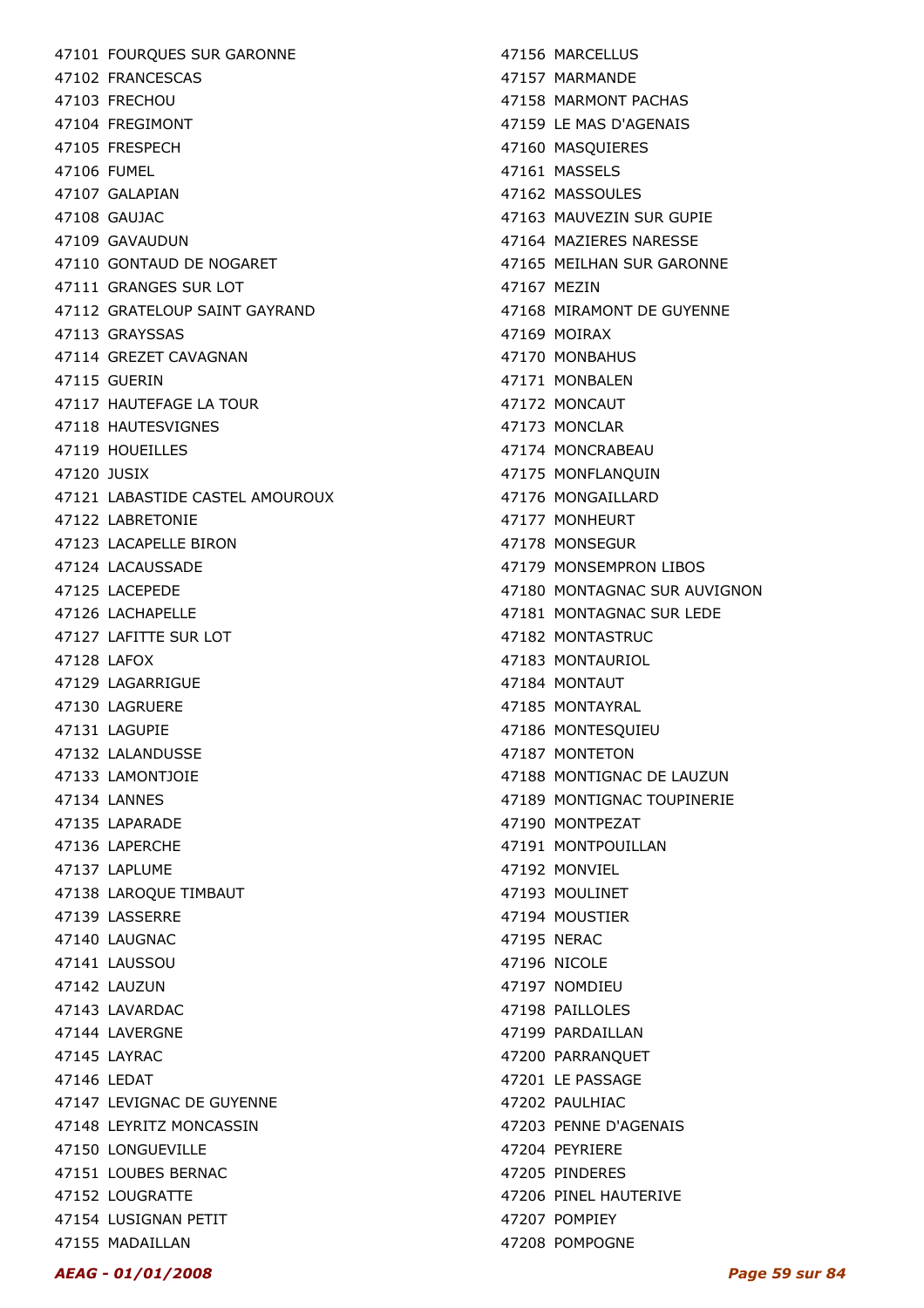47209 PONT DU CASSE 47210 PORT SAINTE MARIE 47211 POUDENAS 47212 POUSSIGNAC 47213 PRAYSSAS 47214 PUCH D'AGENAIS 47215 PUJOLS 47216 PUYMICLAN 47217 PUYMIROL 47218 PUYSSERAMPION 47219 RAYET 47220 RAZIMET 47221 REAUP LISSE 47222 LA REUNION 47223 RIVES 47224 ROMESTAING 47225 ROQUEFORT 47226 ROUMAGNE 47227 RUFFIAC 47228 SAINT ANTOINE DE FICALBA 47229 SAINT ASTIER 47230 SAINT AUBIN 47231 SAINT AVIT 47232 SAINT BARTHELEMY D'AGENAIS 47233 SAINTE BAZEILLE 47234 SAINT CAPRAIS DE LERM 47235 SAINT COLOMB DE LAUZUN 47236 SAINTE COLOMBE DE DURAS 47237 SAINTE COLOMBE DE VILLENEUVE 47238 SAINTE COLOMBE EN BRUILHOIS 47239 SAINT ETIENNE DE FOUGERES 47240 SAINT ETIENNE DE VILLEREAL 47241 SAINT EUTROPE DE BORN 47242 SAINT FRONT SUR LEMANCE 47244 SAINTE GEMME MARTAILLAC 47245 SAINT GERAUD 47246 SAINT HILAIRE DE LUSIGNAN 47247 SAINT JEAN DE DURAS 47248 SAINT JEAN DE THURAC 47249 SAINT LAURENT 47250 SAINT LEGER 47251 SAINT LEON 47252 SAINTE LIVRADE SUR LOT 47253 SAINTE MARTHE 47254 SAINT MARTIN CURTON 47255 SAINT MARTIN DE BEAUVILLE 47256 SAINT MARTIN DE VILLEREAL 47257 SAINT MARTIN PETIT 47258 SAINTE MAURE DE PEYRIAC 47259 SAINT MAURICE DE LESTAPEL 47260 SAINT MAURIN 47262 SAINT NICOLAS DE LA BALERME

47263 SAINT PARDOUX DU BREUIL 47264 SAINT PARDOUX ISAAC 47265 SAINT PASTOUR 47266 SAINT PE SAINT SIMON 47267 SAINT PIERRE DE BUZET 47269 SAINT PIERRE DE CLAIRAC 47271 SAINT PIERRE SUR DROPT 47272 SAINT QUENTIN DU DROPT 47273 SAINT ROBERT 47274 SAINT ROMAIN LE NOBLE 47275 SAINT SALVY 47276 SAINT SARDOS 47277 SAINT SAUVEUR DE MEILHAN 47278 SAINT SERNIN 47279 SAINT SIXTE 47280 SAINT SYLVESTRE SUR LOT 47281 SAINT URCISSE 47282 SAINT VINCENT DE LAMONTJOIE 47283 SAINT VITE 47284 SALLES 47285 SAMAZAN 47286 SAUMEJAN 47287 SAUMONT 47288 SAUVAGNAS 47289 LA SAUVETAT DE SAVERES 47290 LA SAUVETAT DU DROPT 47291 LA SAUVETAT SUR LEDE 47292 SAUVETERRE LA LEMANCE 47293 SAUVETERRE SAINT DENIS 47294 SAVIGNAC DE DURAS 47295 SAVIGNAC SUR LEYZE 47296 SEGALAS 47297 SEMBAS 47298 SENESTIS 47299 SERIGNAC PEBOUDOU 47300 SERIGNAC SUR GARONNE 47301 SEYCHES 47302 SOS 47303 SOUMENSAC 47304 TAILLEBOURG 47305 TAYRAC 47306 LE TEMPLE SUR LOT 47307 THEZAC 47308 THOUARS SUR GARONNE 47309 TOMBEBOEUF 47310 TONNEINS 47311 TOURLIAC 47312 TOURNON D'AGENAIS 47313 TOURTRES 47314 TREMONS 47315 TRENTELS 47316 VARES

#### AEAG - 01/01/2008 Page 60 sur 84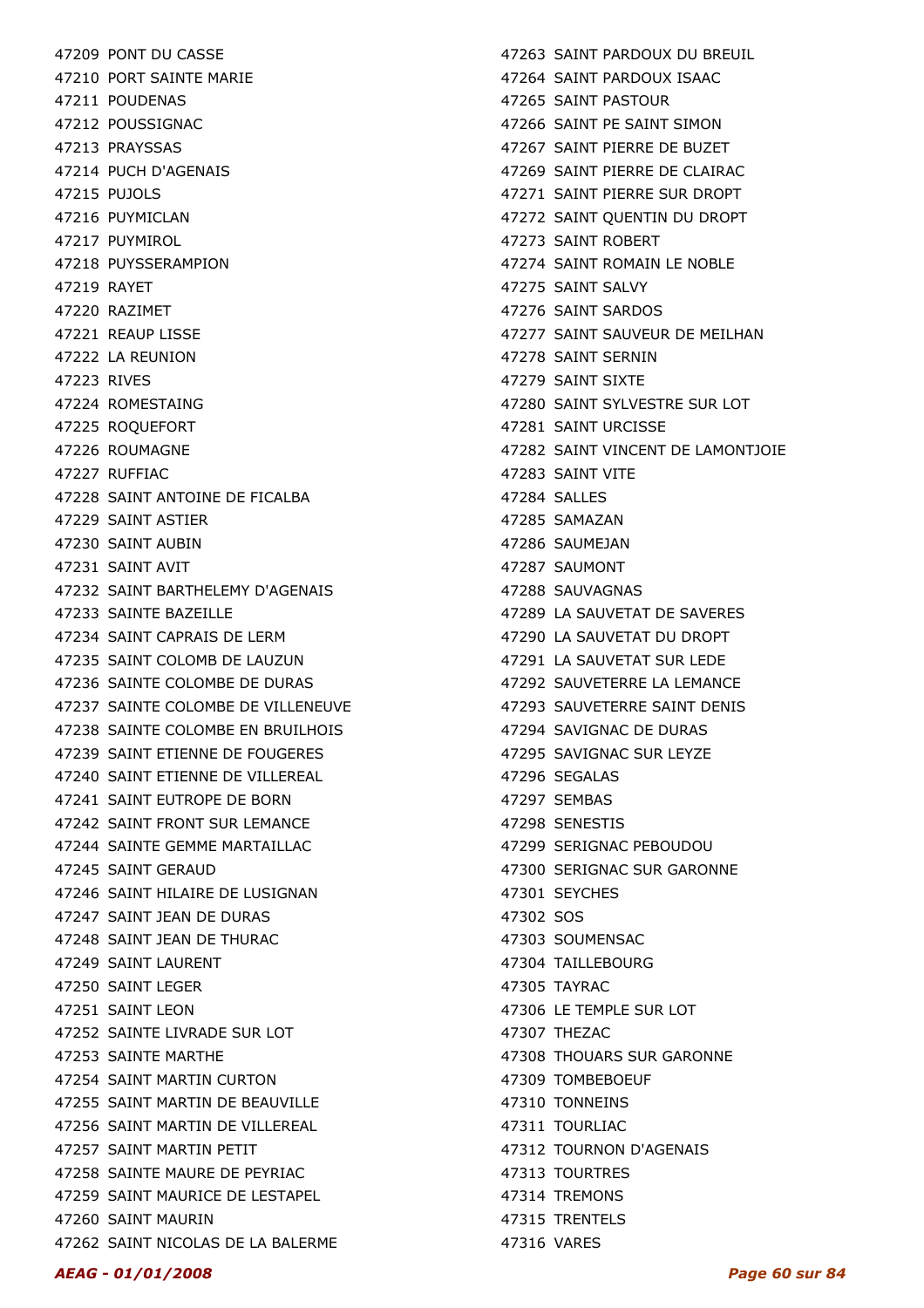47317 VERTEUIL D'AGENAIS

47318 VIANNE

47319 VILLEBRAMAR

- 47320 VILLEFRANCHE DU QUEYRAN
- 47321 VILLENEUVE DE DURAS
- 47323 VILLENEUVE SUR LOT
- 47324 VILLEREAL
- 47325 VILLETON
- 47326 VIRAZEIL
- 47327 XAINTRAILLES
- 47328 SAINT GEORGES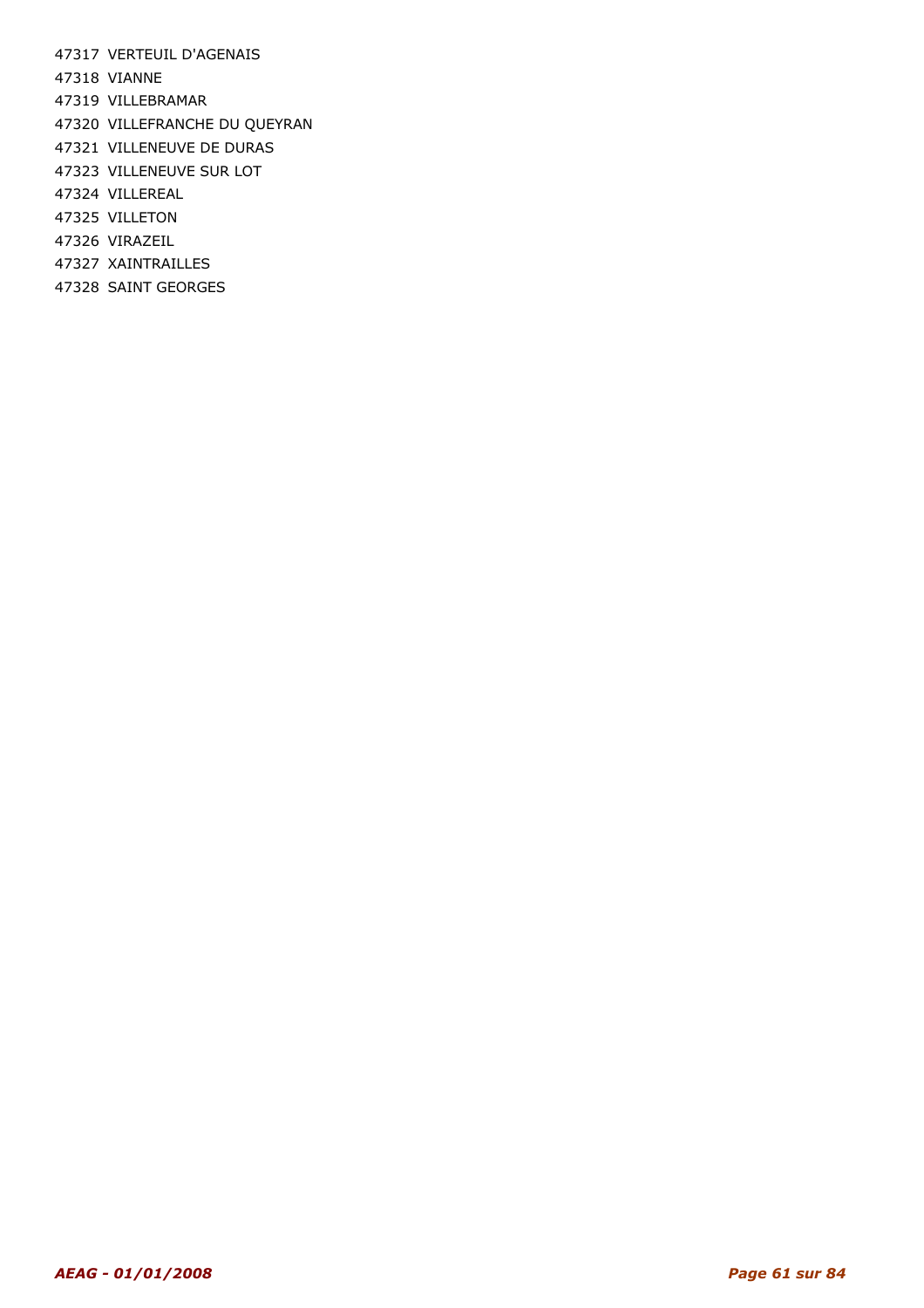48001 ALBARET LE COMTAL 48002 ALBARET SAINTE MARIE 48003 ALLENC 48005 ANTRENAS 48007 ARZENC D'APCHER 48009 AUMONT AUBRAC 48012 LES MONTS VERTS 48013 BADAROUX 48014 BAGNOLS LES BAINS 48016 BALSIEGES 48017 BANASSAC 48018 BARJAC 48019 BARRE DES CEVENNES 48022 BEDOUES 48025 LES BESSONS 48026 BLAVIGNAC 48027 LE BLEYMARD 48028 LES BONDONS 48029 LE BORN 48030 BRENOUX 48031 BRION 48032 LE BUISSON 48033 CANILHAC 48034 LA CANOURGUE 48036 CASSAGNAS 48037 CHADENET 48039 CHANAC 48042 CHASTEL NOUVEL 48044 CHAUCHAILLES 48046 CHAULHAC 48047 LA CHAZE DE PEYRE 48049 CHIRAC 48050 COCURES 48055 CULTURES 48056 ESCLANEDES 48057 ESTABLES 48058 LA FAGE MONTIVERNOUX 48059 LA FAGE SAINT JULIEN 48060 FAU DE PEYRE 48061 FLORAC 48063 FONTANS 48064 FOURNELS 48065 FRAISSINET DE FOURQUES 48066 FRAISSINET DE LOZERE 48068 GABRIAS 48069 GATUZIERES 48071 GRANDVALS 48072 GREZES

48073 LES HERMAUX 48074 HURES LA PARADE 48075 ISPAGNAC 48076 JAVOLS 48077 JULIANGES 48078 LACHAMP 48079 LAJO 48081 LANUEJOLS 48082 LAUBERT 48083 LES LAUBIES 48085 LAVAL DU TARN 48087 MALBOUZON 48088 LA MALENE 48089 LE MALZIEU FORAIN 48090 LE MALZIEU VILLE 48091 MARCHASTEL 48092 MARVEJOLS 48093 MAS D'ORCIERES 48094 LE MASSEGROS 48095 MENDE 48096 MEYRUEIS 48099 LE MONASTIER PIN MORIES 48101 MONTBRUN 48103 MONTRODAT 48104 NASBINALS 48106 NOALHAC 48107 PALHERS 48111 PELOUSE 48116 LE PONT DE MONTVERT 48120 PRINSUEJOLS 48121 PRUNIERES 48122 QUEZAC 48123 RECOULES D'AUBRAC 48124 RECOULES DE FUMAS 48125 LE RECOUX 48126 RIBENNES 48127 RIEUTORT DE RANDON 48128 RIMEIZE 48130 ROUSSES 48131 LE ROZIER 48132 SAINT ALBAN SUR LIMAGNOLE 48133 SAINT AMANS 48136 SAINT ANDRE DE LANCIZE 48137 SAINT BAUZILE 48138 SAINT BONNET DE CHIRAC 48140 SAINT CHELY D'APCHER 48141 MAS SAINT CHELY 48142 SAINTE COLOMBE DE PEYRE 48145 SAINT DENIS EN MARGERIDE 48146 SAINTE ENIMIE 48147 SAINT ETIENNE DU VALDONNEZ 48149 SAINTE EULALIE

AEAG - 01/01/2008 Page 62 sur 84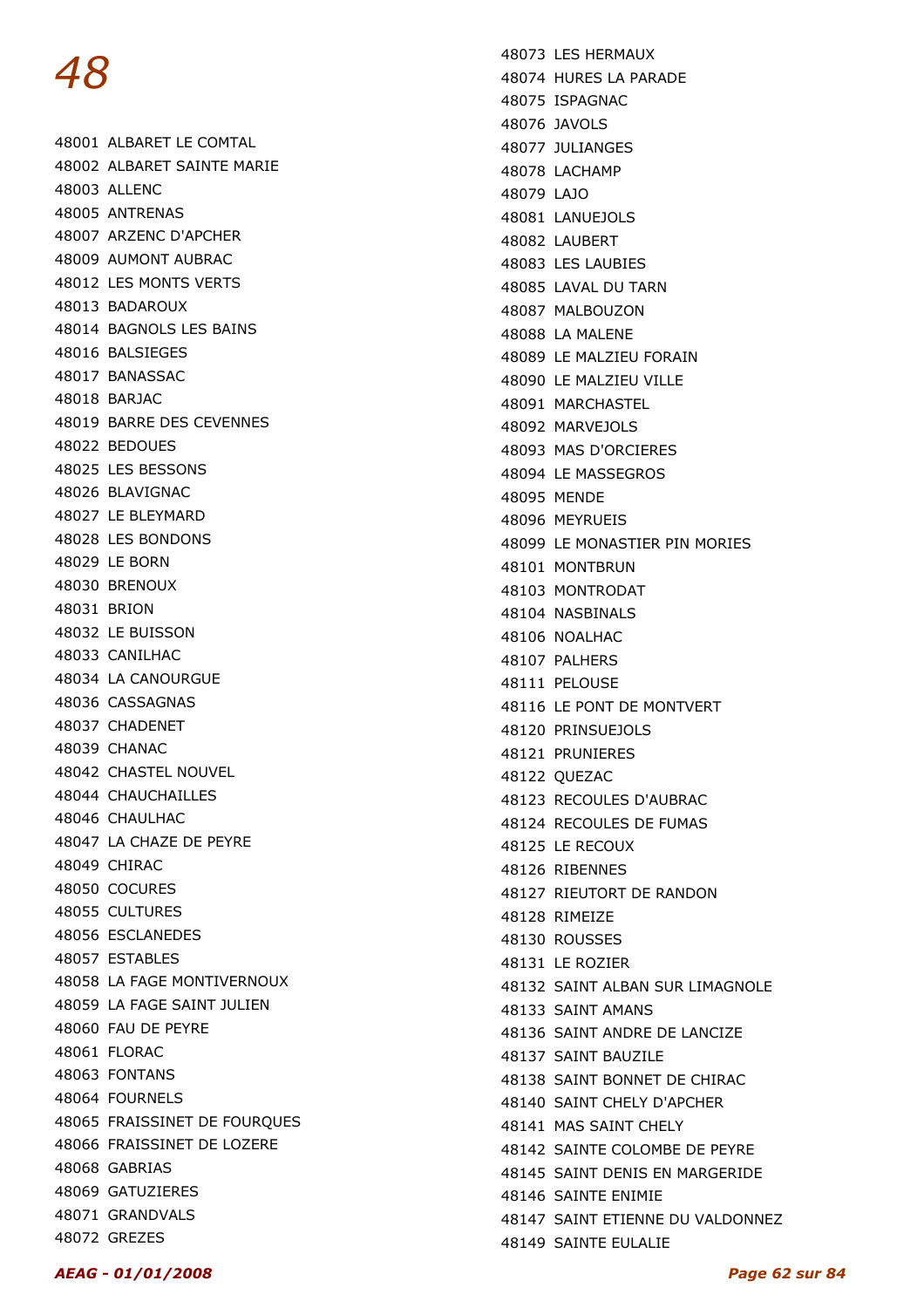48153 SAINT GAL 48154 SAINT GEORGES DE LEVEJAC 48156 SAINT GERMAIN DU TEIL 48157 SAINTE HELENE 48161 SAINT JUERY 48162 SAINT JULIEN D'ARPAON 48164 SAINT JULIEN DU TOURNEL 48165 SAINT LAURENT DE MURET 48166 SAINT LAURENT DE TREVES 48167 SAINT LAURENT DE VEYRES 48168 SAINT LEGER DE PEYRE 48169 SAINT LEGER DU MALZIEU 48172 SAINT MAURICE DE VENTALON 48175 SAINT PIERRE DE NOGARET 48176 SAINT PIERRE DES TRIPIERS 48177 SAINT PIERRE LE VIEUX 48179 SAINT PRIVAT DU FAU 48180 SAINT ROME DE DOLAN 48181 SAINT SATURNIN 48183 SAINT SAUVEUR DE PEYRE 48185 LES SALELLES 48186 LA SALLE PRUNET 48187 LES SALCES 48188 SERVERETTE 48189 SERVIERES 48190 TERMES 48191 LA TIEULE 48192 TRELANS 48193 VEBRON 48195 LES VIGNES

48197 LA VILLEDIEU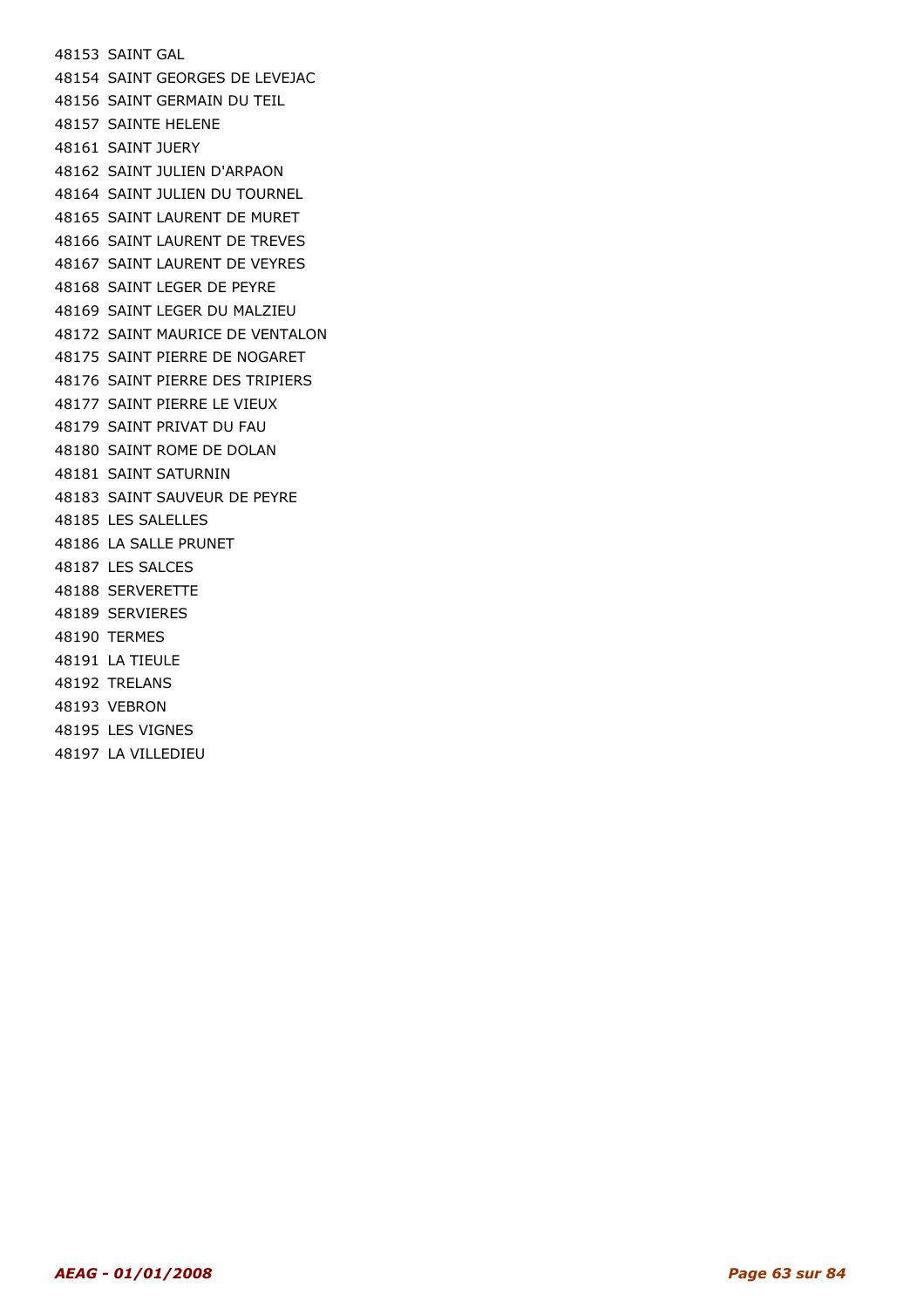63024 AVEZE 63028 BAGNOLS 63047 LA BOURBOULE 63048 BOURG LASTIC 63053 BRIFFONS 63098 CHASTREIX 63129 CROS 63144 EGLISENEUVE D'ENTRAIGUES 63153 ESPINCHAL 63159 FERNOEL 63169 LA GODIVELLE 63183 LABESSETTE 63190 LARODDE 63191 LASTIC 63192 LA TOUR D'AUVERGNE 63225 MESSEIX 63236 MONT DORE 63246 MURAT LE QUAIRE 63279 PICHERANDE 63336 SAINT DONAT 63346 SAINT GENES CHAMPESPE 63370 SAINT JULIEN PUY LAVEZE 63397 SAINT SAUVES D'AUVERGNE 63399 SAINT SULPICE 63416 SAVENNES 63421 SINGLES 63426 TAUVES

63437 TREMOUILLE SAINT LOUP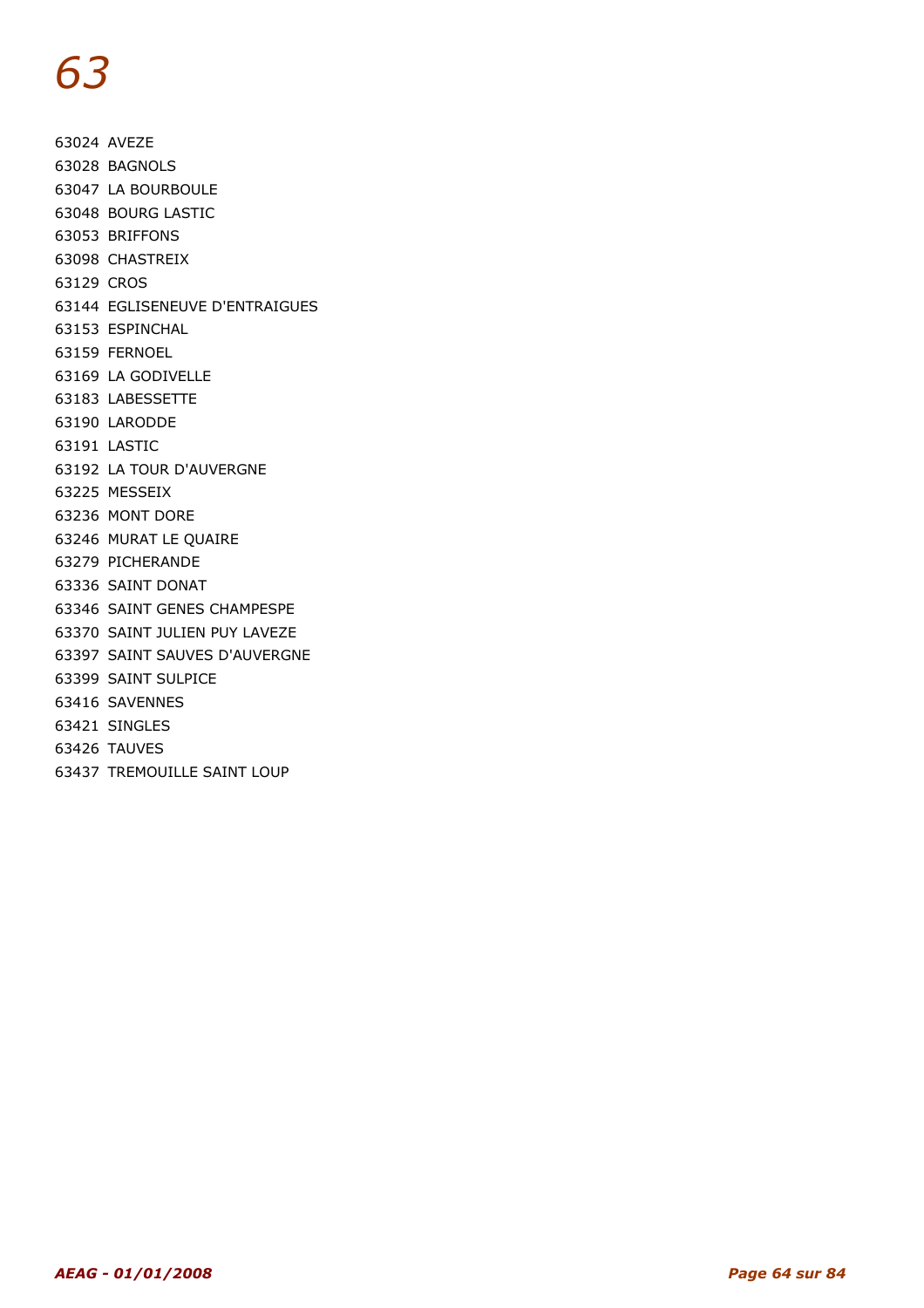64001 AAST 64002 ABERE 64003 ABIDOS 64004 ABITAIN 64005 ABOS 64006 ACCOUS 64007 AGNOS 64008 AHAXE ALCIETTE BASCASSAN 64009 AHETZE 64010 AICIRITS CAMOU SUHAST 64011 AINCILLE 64012 AINHARP 64013 AINHICE MONGELOS 64014 AINHOA 64015 ALCAY ALCABEHETY SUNHARETTE 64016 ALDUDES 64017 ALOS SIBAS ABENSE 64018 AMENDEUIX ONEIX 64019 AMOROTS SUCCOS 64020 ANCE 64021 ANDOINS 64022 ANDREIN 64023 ANGAIS 64024 ANGLET 64025 ANGOUS 64026 ANHAUX 64027 ANOS 64028 ANOYE 64029 ARAMITS 64031 ARANCOU 64032 ARAUJUZON 64033 ARAUX 64034 ARBERATS SILLEGUE 64035 ARBONNE 64036 ARBOUET SUSSAUTE 64037 ARBUS 64038 ARCANGUES 64039 AREN 64040 ARETTE 64041 ARESSY 64042 ARGAGNON 64043 ARGELOS 64044 ARGET 64045 ARHANSUS 64046 ARMENDARITS 64047 ARNEGUY 64048 ARNOS 64049 AROUE ITHOROTS OLHAIBY

64050 ARRAST LARREBIEU 64051 ARRAUTE CHARRITTE 64052 ARRICAU BORDES 64053 ARRIEN 64054 ARROS DE NAY 64056 ARROSES 64057 ARTHEZ DE BEARN 64058 ARTHEZ D'ASSON 64059 ARTIGUELOUTAN 64060 ARTIGUELOUVE 64061 ARTIX 64062 ARUDY 64063 ARZACQ ARRAZIGUET 64064 ASASP ARROS 64065 ASCAIN 64066 ASCARAT 64067 ASSAT 64068 ASSON 64069 ASTE BEON 64070 ASTIS 64071 ATHOS ASPIS 64072 AUBERTIN 64073 AUBIN 64074 AUBOUS 64075 AUDAUX 64077 AUGA 64078 AURIAC 64079 AURIONS IDERNES 64080 AUSSEVIELLE 64081 AUSSURUCQ 64082 AUTERRIVE 64083 AUTEVIELLE SAINT MARTIN BIDEREN 64084 AYDIE 64085 AYDIUS 64086 AYHERRE 64087 BAIGTS DE BEARN 64088 BALANSUN 64089 BALEIX 64090 BALIRACQ MAUMUSSON 64091 BALIROS 64092 BANCA 64093 BARCUS 64094 BARDOS 64095 BARINQUE 64096 BARRAUTE CAMU 64097 BARZUN 64098 BASSILLON VAUZE 64099 BASTANES 64100 BASSUSSARRY 64101 BAUDREIX 64102 BAYONNE 64103 BEDEILLE

#### AEAG - 01/01/2008 Page 65 sur 84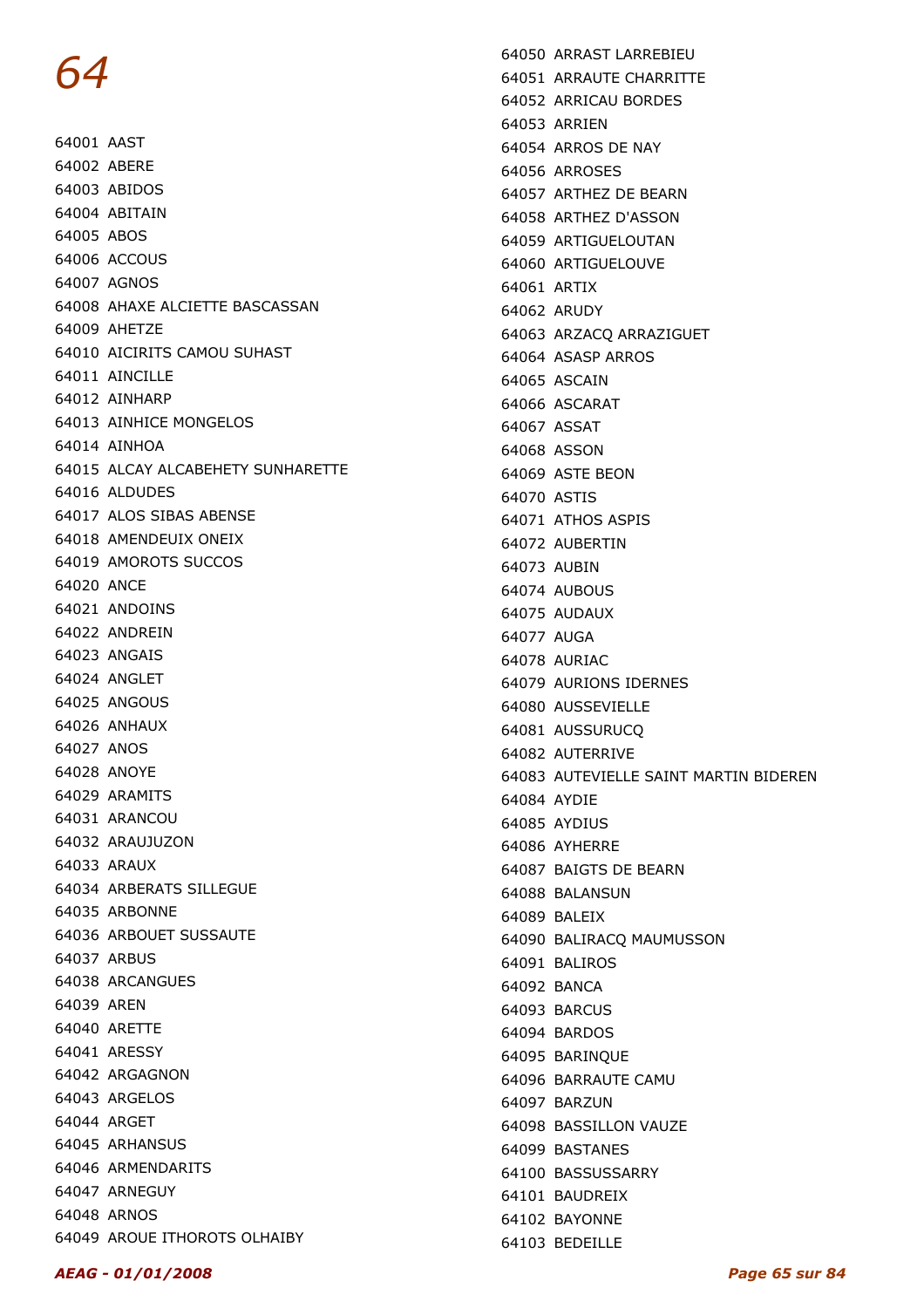64104 BEDOUS 64105 BEGUIOS 64106 BEHASQUE LAPISTE 64107 BEHORLEGUY 64108 BELLOCQ 64109 BENEJACQ 64110 BEOST 64111 BENTAYOU SEREE 64112 BERENX 64113 BERGOUEY VIELLENAVE 64114 BERNADETS 64115 BERROGAIN LARUNS 64116 BESCAT 64117 BESINGRAND 64118 BETRACQ 64119 BEUSTE 64120 BEYRIE SUR JOYEUSE 64121 BEYRIE EN BEARN 64122 BIARRITZ 64123 BIDACHE 64124 BIDARRAY 64125 BIDART 64126 BIDOS 64127 BIELLE 64128 BILHERES 64129 BILLERE 64130 BIRIATOU 64131 BIRON 64132 BIZANOS 64133 BOEIL BEZING 64134 BONLOC 64135 BONNUT 64136 BORCE 64137 BORDERES 64138 BORDES 64139 BOSDARROS 64140 BOUCAU 64141 BOUEILH BOUEILHO LASQUE 64142 BOUGARBER **64143 BOUILLON** 64144 BOUMOURT 64145 BOURDETTES 64146 BOURNOS 64147 BRISCOUS 64148 BRUGES CAPBIS MIFAGET 64149 BUGNEIN 64150 BUNUS 64151 BURGARONNE 64152 BUROS 64153 BUROSSE MENDOUSSE 64154 BUSSUNARITS SARRASQUETTE 64155 BUSTINCE IRIBERRY

64156 BUZIET 64157 BUZY 64158 CABIDOS 64159 CADILLON 64160 CAMBO LES BAINS 64161 CAME 64162 CAMOU CIHIGUE 64165 CARDESSE 64166 CARO 64167 CARRERE 64168 CARRESSE CASSABER 64170 CASTAGNEDE 64171 CASTEIDE CAMI 64172 CASTEIDE CANDAU 64173 CASTEIDE DOAT 64174 CASTERA LOUBIX 64175 CASTET 64176 CASTETBON 64177 CASTETIS 64178 CASTETNAU CAMBLONG 64179 CASTETNER 64180 CASTETPUGON 64181 CASTILLON(CANTON D'ARTHEZ DE BEARN) 64182 CASTILLON(CANTON DE LEMBEYE) 64183 CAUBIOS LOOS 64184 CESCAU 64185 CETTE EYGUN 64186 CHARRE 64187 CHARRITTE DE BAS 64188 CHERAUTE 64189 CIBOURE 64190 CLARACQ 64191 COARRAZE 64192 CONCHEZ DE BEARN 64193 CORBERE ABERES 64194 COSLEDAA LUBE BOAST 64195 COUBLUCQ 64196 CROUSEILLES 64197 CUQUERON 64198 DENGUIN 64199 DIUSSE 64200 DOAZON 64201 DOGNEN 64202 DOMEZAIN BERRAUTE 64203 DOUMY 64204 EAUX BONNES 64205 ESCOS 64206 ESCOT 64207 ESCOU 64208 ESCOUBES 64209 ESCOUT 64210 ESCURES

AEAG - 01/01/2008 Page 66 sur 84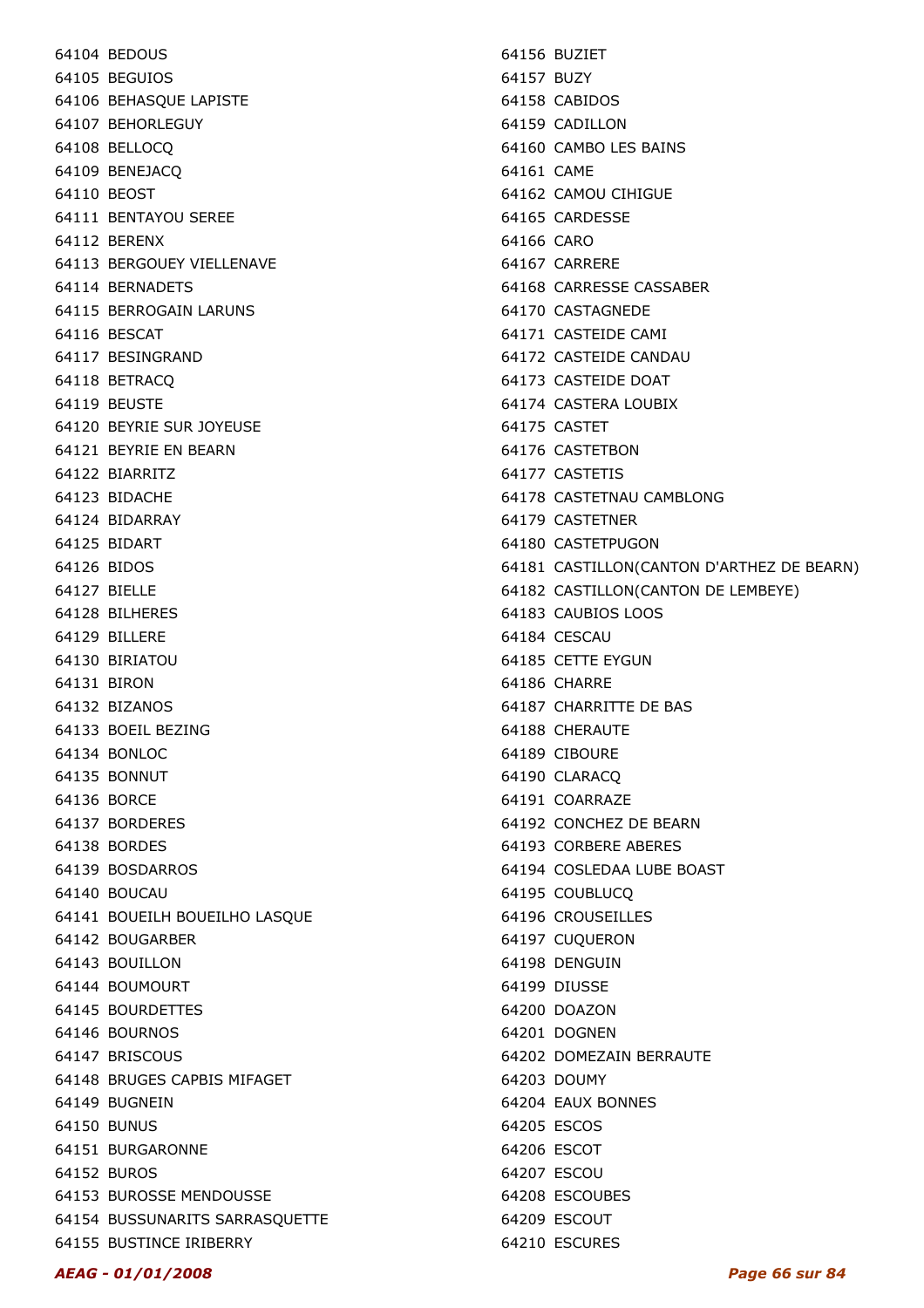64211 ESLOURENTIES DABAN 64212 ESPECHEDE 64213 ESPELETTE 64214 ESPES UNDUREIN 64215 ESPIUTE 64216 ESPOEY 64217 ESQUIULE 64218 ESTERENCUBY 64219 ESTIALESCQ 64220 ESTOS 64221 ETCHARRY 64222 ETCHEBAR 64223 ETSAUT 64224 EYSUS 64225 FEAS 64226 FICHOUS RIUMAYOU 64227 GABASTON 64228 GABAT 64229 GAMARTHE 64230 GAN 64231 GARINDEIN 64232 GARLEDE MONDEBAT 64233 GARLIN 64234 GAROS 64235 GARRIS 64236 GAYON 64237 GELOS 64238 GER 64239 GERDEREST 64240 GERE BELESTEN 64241 GERONCE 64242 GESTAS 64243 GEUS D'ARZACQ 64244 GEUS D'OLORON 64245 GOES 64246 GOMER 64247 GOTEIN LIBARRENX 64249 GUETHARY 64250 GUICHE 64251 GUINARTHE PARENTIES 64252 GURMENCON 64253 GURS 64254 HAGETAUBIN 64255 HALSOU 64256 HASPARREN 64257 HAUT DE BOSDARROS 64258 HAUX 64259 HELETTE 64260 HENDAYE 64261 HERRERE 64262 HIGUERES SOUYE 64263 L'HOPITAL D'ORION

64264 L'HOPITAL SAINT BLAISE 64265 HOSTA 64266 HOURS 64267 IBARROLLE 64268 IDAUX MENDY 64269 IDRON 64270 IGON 64271 IHOLDY 64272 ILHARRE 64273 IRISSARRY 64274 IROULEGUY 64275 ISPOURE 64276 ISSOR 64277 ISTURITS 64279 ITXASSOU 64280 IZESTE 64281 JASSES 64282 JATXOU 64283 JAXU 64284 JURANCON 64285 JUXUE 64286 LAA MONDRANS 64287 LAAS 64288 LABASTIDE CEZERACQ 64289 LA BASTIDE CLAIRENCE 64290 LABASTIDE MONREJEAU 64291 LABASTIDE VILLEFRANCHE 64292 LABATMALE 64293 LABATUT 64294 LABETS BISCAY 64295 LABEYRIE 64296 LACADEE 64297 LACARRE 64298 LACARRY ARHAN CHARRITTE DE HAUT 64299 LACOMMANDE 64300 LACQ 64301 LAGOR 64302 LAGOS 64303 LAGUINGE RESTOUE 64304 LAHONCE 64305 LAHONTAN 64306 LAHOURCADE 64307 LALONGUE 64308 LALONQUETTE 64309 LAMAYOU 64310 LANNE EN BARETOUS 64311 LANNECAUBE 64312 LANNEPLAA 64313 LANTABAT 64314 LARCEVEAU ARROS CIBITS 64315 LAROIN 64316 LARRAU

#### AEAG - 01/01/2008 Page 67 sur 84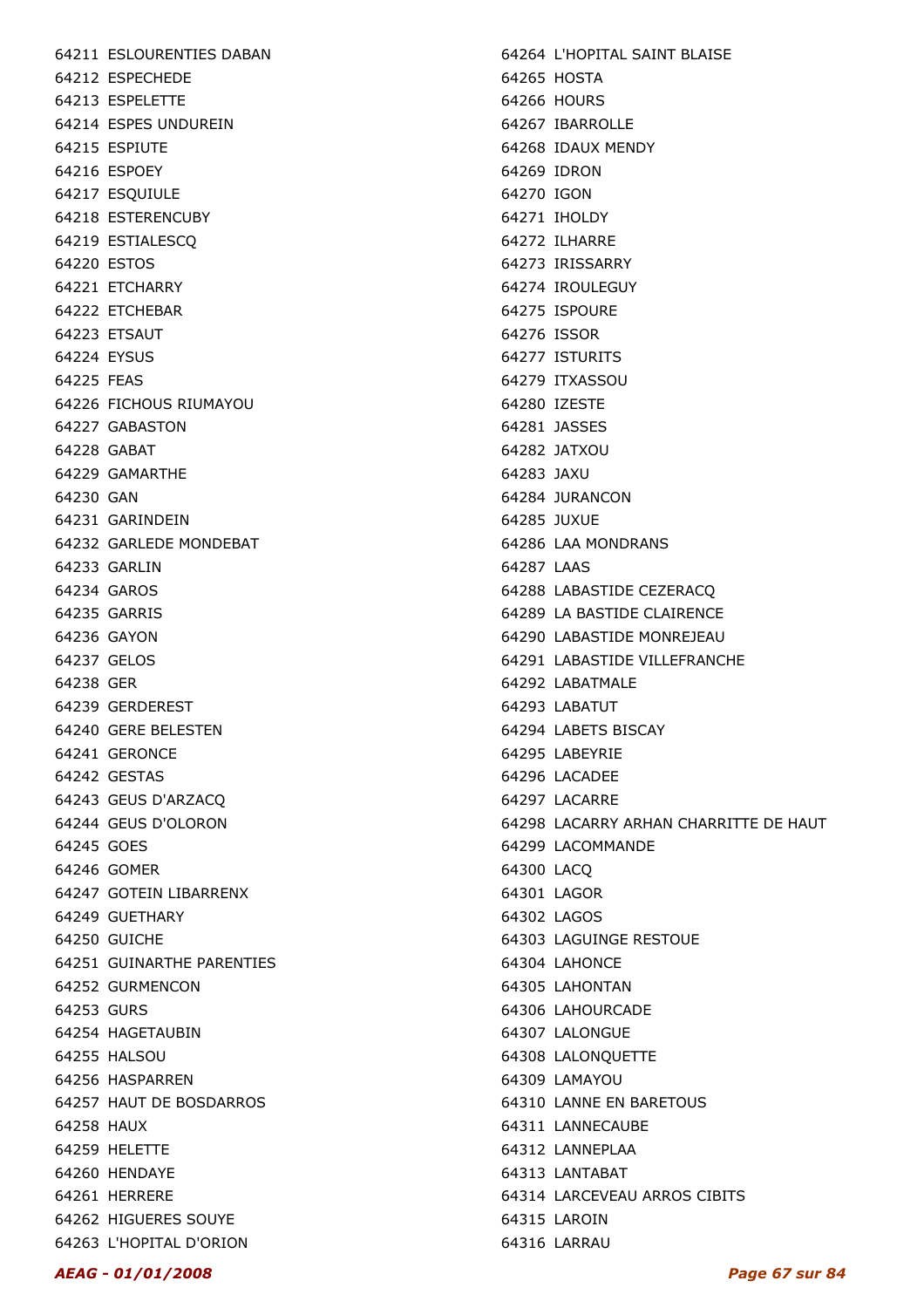AEAG - 01/01/2008 Page 68 sur 84

64317 LARRESSORE 64318 LARREULE 64319 LARRIBAR SORHAPURU 64320 LARUNS 64321 LASCLAVERIES 64322 LASSE 64323 LASSERRE 64324 LASSEUBE 64325 LASSEUBETAT 64326 LAY LAMIDOU 64327 LECUMBERRY 64328 LEDEUIX 64329 LEE 64330 LEES ATHAS 64331 LEMBEYE 64332 LEME 64334 LEREN 64335 LESCAR 64336 LESCUN 64337 LESPIELLE 64338 LESPOURCY 64339 LESTELLE BETHARRAM 64340 LICHANS SUNHAR 64341 LICHOS 64342 LICQ ATHEREY 64343 LIMENDOUS 64344 LIVRON 64345 LOHITZUN OYHERCQ 64346 LOMBIA 64347 LONCON 64348 LONS 64349 LOUBIENG 64350 LOUHOSSOA 64351 LOURDIOS ICHERE 64352 LOURENTIES 64353 LOUVIE JUZON 64354 LOUVIE SOUBIRON 64355 LOUVIGNY 64356 LUC ARMAU 64357 LUCARRE 64358 LUCGARIER 64359 LUCQ DE BEARN 64360 LURBE SAINT CHRISTAU 64361 LUSSAGNET LUSSON 64362 LUXE SUMBERRAUTE 64363 LYS 64364 MACAYE 64365 MALAUSSANNE 64366 MASCARAAS HARON 64367 MASLACQ 64368 MASPARRAUTE 64369 MASPIE LALONQUERE JUILLACQ 64370 MAUCOR 64371 MAULEON LICHARRE 64372 MAURE 64373 MAZERES LEZONS 64374 MAZEROLLES 64375 MEHARIN 64376 MEILLON 64377 MENDIONDE 64378 MENDITTE 64379 MENDIVE 64380 MERACQ 64381 MERITEIN 64382 MESPLEDE 64383 MIALOS 64385 MIOSSENS LANUSSE 64386 MIREPEIX 64387 MOMAS 64388 MOMY 64389 MONASSUT AUDIRACQ 64390 MONCAUP 64391 MONCAYOLLE LARRORY MENDIBIEU 64392 MONCLA 64393 MONEIN 64394 MONPEZAT 64395 MONSEGUR 64396 MONT 64397 MONTAGUT 64398 MONTANER 64399 MONTARDON 64400 MONTAUT 64401 MONT DISSE 64403 MONTFORT 64404 MONTORY 64405 MORLAAS 64406 MORLANNE 64407 MOUGUERRE 64408 MOUHOUS 64409 MOUMOUR 64410 MOURENX 64411 MUSCULDY 64412 NABAS 64413 NARCASTET 64414 NARP 64415 NAVAILLES ANGOS 64416 NAVARRENX 64417 NAY 64418 NOGUERES 64419 NOUSTY 64420 OGENNE CAMPTORT 64421 OGEU LES BAINS 64422 OLORON SAINTE MARIE 64423 ORAAS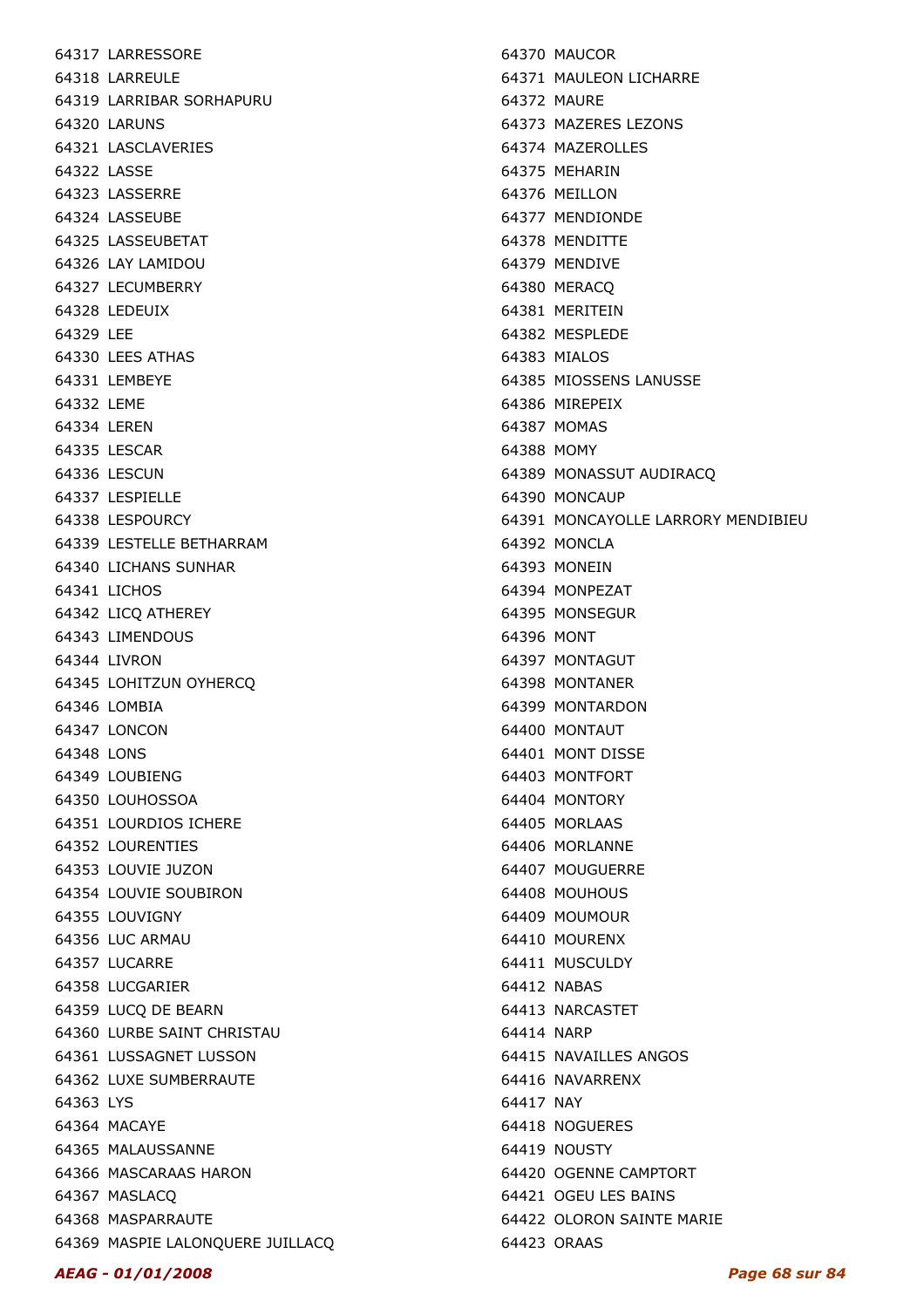64424 ORDIARP 64425 OREGUE 64426 ORIN 64427 ORION 64428 ORRIULE 64429 ORSANCO 64430 ORTHEZ 64431 OS MARSILLON 64432 OSSAS SUHARE 64433 OSSE EN ASPE 64434 OSSENX 64435 OSSERAIN RIVAREYTE 64436 OSSES 64437 OSTABAT ASME 64438 OUILLON 64439 OUSSE 64440 OZENX MONTESTRUCQ 64441 PAGOLLE 64442 PARBAYSE 64443 PARDIES 64444 PARDIES PIETAT 64445 PAU 64446 PEYRELONGUE ABOS 64447 PIETS PLASENCE MOUSTROU 64448 POEY DE LESCAR 64449 POEY D'OLORON 64450 POMPS 64451 PONSON DEBAT POUTS 64452 PONSON DESSUS 64453 PONTACQ 64454 PONTIACQ VIELLEPINTE 64455 PORTET 64456 POULIACQ 64457 POURSIUGUES BOUCOUE 64458 PRECHACQ JOSBAIG 64459 PRECHACQ NAVARRENX 64460 PRECILHON 64461 PUYOO 64462 RAMOUS 64463 REBENACQ 64464 RIBARROUY 64465 RIUPEYROUS 64466 RIVEHAUTE 64467 RONTIGNON 64468 ROQUIAGUE 64469 SAINT ABIT 64470 SAINT ARMOU 64471 SAINT BOES 64472 SAINT CASTIN 64473 SAINTE COLOME 64474 SAINT DOS 64475 SAINTE ENGRACE

64476 SAINT ESTEBEN 64477 SAINT ETIENNE DE BAIGORRY 64478 SAINT FAUST 64479 SAINT GIRONS 64480 SAINT GLADIE ARRIVE MUNEIN 64481 SAINT GOIN 64482 SAINT JAMMES 64483 SAINT JEAN DE LUZ 64484 SAINT JEAN LE VIEUX 64485 SAINT JEAN PIED DE PORT 64486 SAINT JEAN POUDGE 64487 SAINT JUST IBARRE 64488 SAINT LAURENT BRETAGNE 64489 SAINT MARTIN D'ARBEROUE 64490 SAINT MARTIN D'ARROSSA 64491 SAINT MEDARD 64492 SAINT MICHEL 64493 SAINT PALAIS 64494 SAINT PE DE LEREN 64495 SAINT PEE SUR NIVELLE 64496 SAINT PIERRE D'IRUBE 64498 SAINT VINCENT 64499 SALIES DE BEARN 64500 SALLES MONGISCARD 64501 SALLESPISSE 64502 SAMES 64503 SAMSONS LION 64504 SARE 64505 SARPOURENX 64506 SARRANCE 64507 SAUBOLE 64508 SAUCEDE 64509 SAUGUIS SAINT ETIENNE 64510 SAULT DE NAVAILLES 64511 SAUVAGNON 64512 SAUVELADE 64513 SAUVETERRE DE BEARN 64514 SEBY 64515 SEDZE MAUBECQ 64516 SEDZERE 64517 SEMEACQ BLACHON 64518 SENDETS 64519 SERRES CASTET 64520 SERRES MORLAAS 64521 SERRES SAINTE MARIE 64522 SEVIGNACQ MEYRACQ 64523 SEVIGNACQ 64524 SIMACOURBE 64525 SIROS 64526 SOUMOULOU 64527 SOURAIDE 64528 SUHESCUN

#### AEAG - 01/01/2008 Page 69 sur 84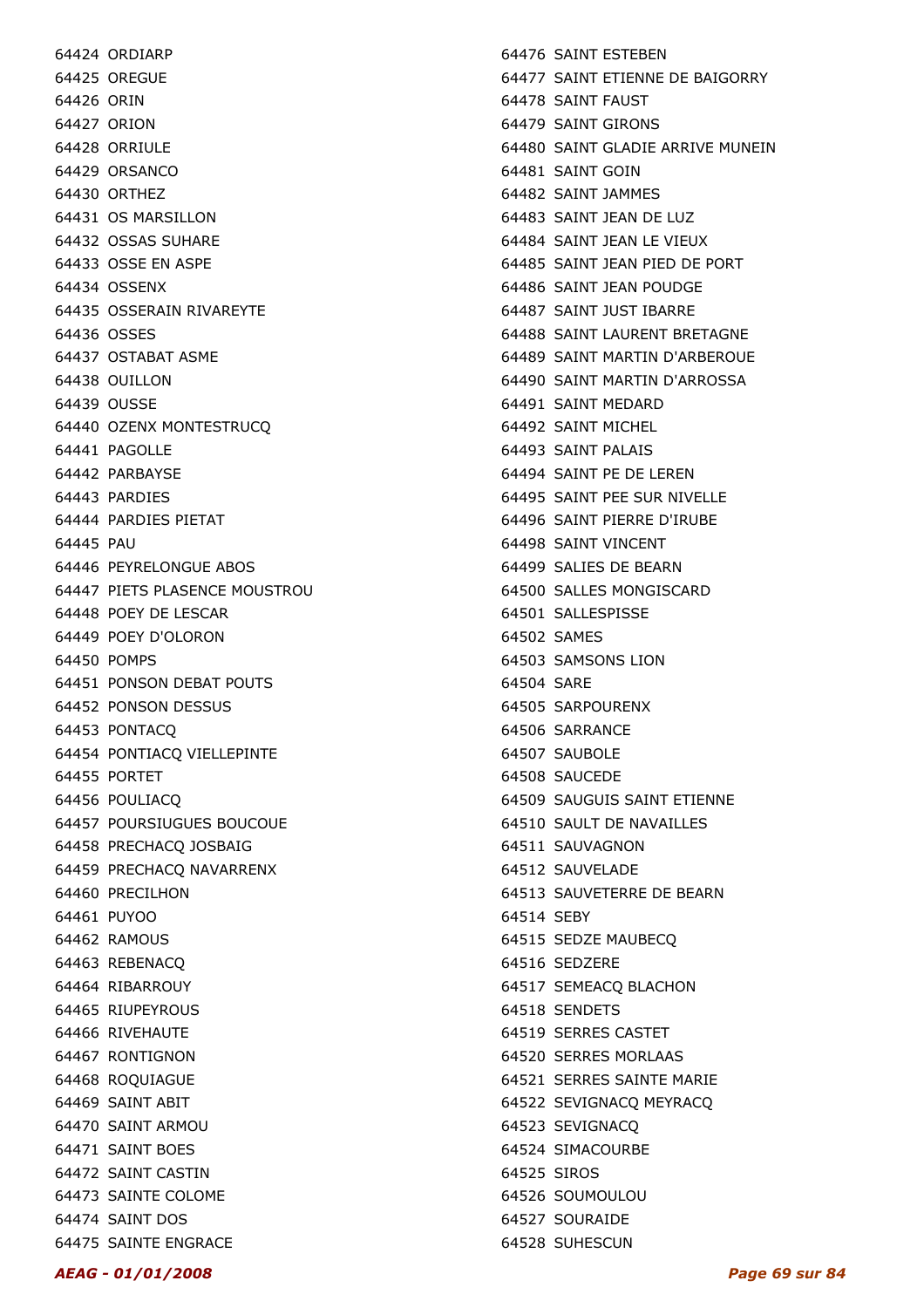64529 SUS 64530 SUSMIOU 64531 TABAILLE USQUAIN 64532 TADOUSSE USSAU 64533 TARDETS SORHOLUS 64534 TARON SADIRAC VIELLENAVE 64535 TARSACQ 64536 THEZE 64537 TROIS VILLES 64538 UHART CIZE 64539 UHART MIXE 64540 URCUIT 64541 URDES 64542 URDOS 64543 UREPEL 64544 UROST 64545 URRUGNE 64546 URT 64547 USTARITZ 64548 UZAN 64549 UZEIN 64550 UZOS 64551 VERDETS 64552 VIALER 64554 VIELLENAVE D'ARTHEZ 64555 VIELLENAVE DE NAVARRENX 64556 VIELLESEGURE 64557 VIGNES 64558 VILLEFRANQUE 64559 VIODOS ABENSE DE BAS 64560 VIVEN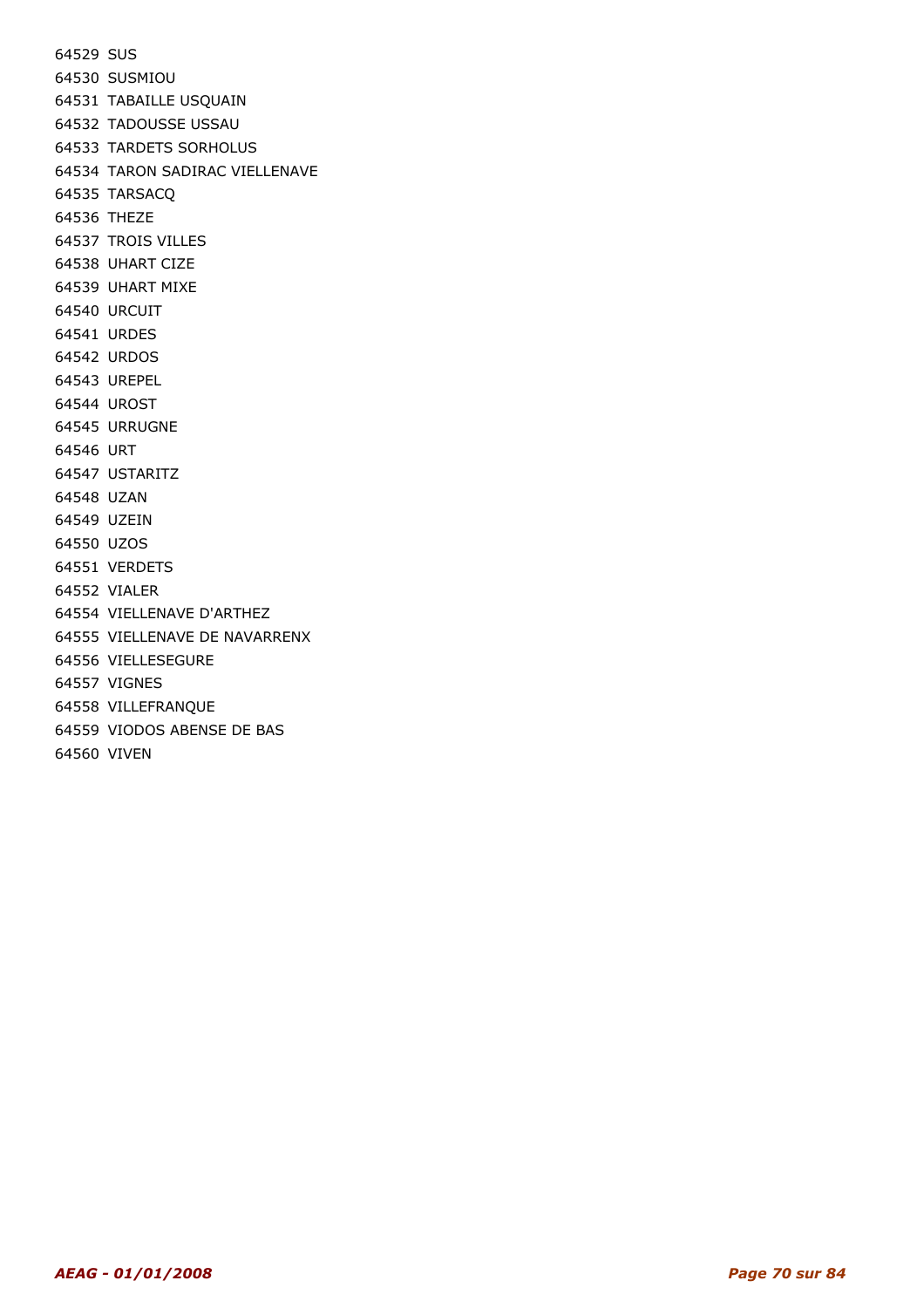65001 ADAST 65002 ADE 65003 ADERVIELLE POUCHERGUES 65004 AGOS VIDALOS 65005 ALLIER 65006 ANCIZAN 65007 ANDREST 65009 ANERES 65010 ANGOS 65011 LES ANGLES 65012 ANLA 65013 ANSOST 65014 ANTICHAN 65015 ANTIN 65016 ANTIST 65017 ARAGNOUET 65018 ARBEOST 65019 ARCIZAC ADOUR 65020 ARCIZAC EZ ANGLES 65021 ARCIZANS AVANT 65022 ARCIZANS DESSUS 65023 ARDENGOST 65024 ARGELES 65025 ARGELES GAZOST 65026 ARIES ESPENAN 65027 ARMENTEULE 65028 ARNE 65029 ARRAS EN LAVEDAN 65031 ARREAU 65032 ARRENS MARSOUS 65033 ARRODETS EZ ANGLES 65034 ARRODETS 65035 ARTAGNAN 65036 ARTALENS SOUIN 65037 ARTIGUEMY 65038 ARTIGUES 65039 ASPIN AURE 65040 ASPIN EN LAVEDAN 65041 ASQUE 65042 ASTE 65043 ASTUGUE 65044 AUBAREDE 65045 AUCUN 65046 AULON 65047 AUREILHAN 65048 AURENSAN 65049 AURIEBAT 65050 AVAJAN

65051 AVENTIGNAN 65052 AVERAN 65053 AVEUX 65054 AVEZAC PRAT LAHITTE 65055 AYROS ARBOUIX 65056 AYZAC OST 65057 AZEREIX 65058 AZET 65059 BAGNERES DE BIGORRE 65060 BANIOS 65061 BARBACHEN 65062 BARBAZAN DEBAT 65063 BARBAZAN DESSUS 65064 BAREILLES 65065 BARLEST 65066 BARRANCOUEU 65067 BARRY 65068 BARTHE 65069 LA BARTHE DE NESTE 65070 BARTRES 65071 BATSERE 65072 BAZET 65073 BAZILLAC 65074 BAZORDAN 65075 BAZUS AURE 65076 BAZUS NESTE 65077 BEAUCENS 65078 BEAUDEAN 65079 BEGOLE 65080 BENAC 65081 BENQUE 65082 BERBERUST LIAS 65083 BERNAC DEBAT 65084 BERNAC DESSUS 65085 BERNADETS DEBAT 65086 BERNADETS DESSUS 65087 BERTREN 65088 BETBEZE 65089 BETPOUEY 65090 BETPOUY 65091 BETTES 65092 BEYREDE JUMET 65093 BIZE 65094 BIZOUS 65095 BONNEFONT 65096 BONNEMAZON 65097 BONREPOS 65098 BOO SILHEN 65099 BORDERES LOURON 65100 BORDERES SUR L'ECHEZ 65101 BORDES 65102 BOUILH DEVANT

#### AEAG - 01/01/2008 Page 71 sur 84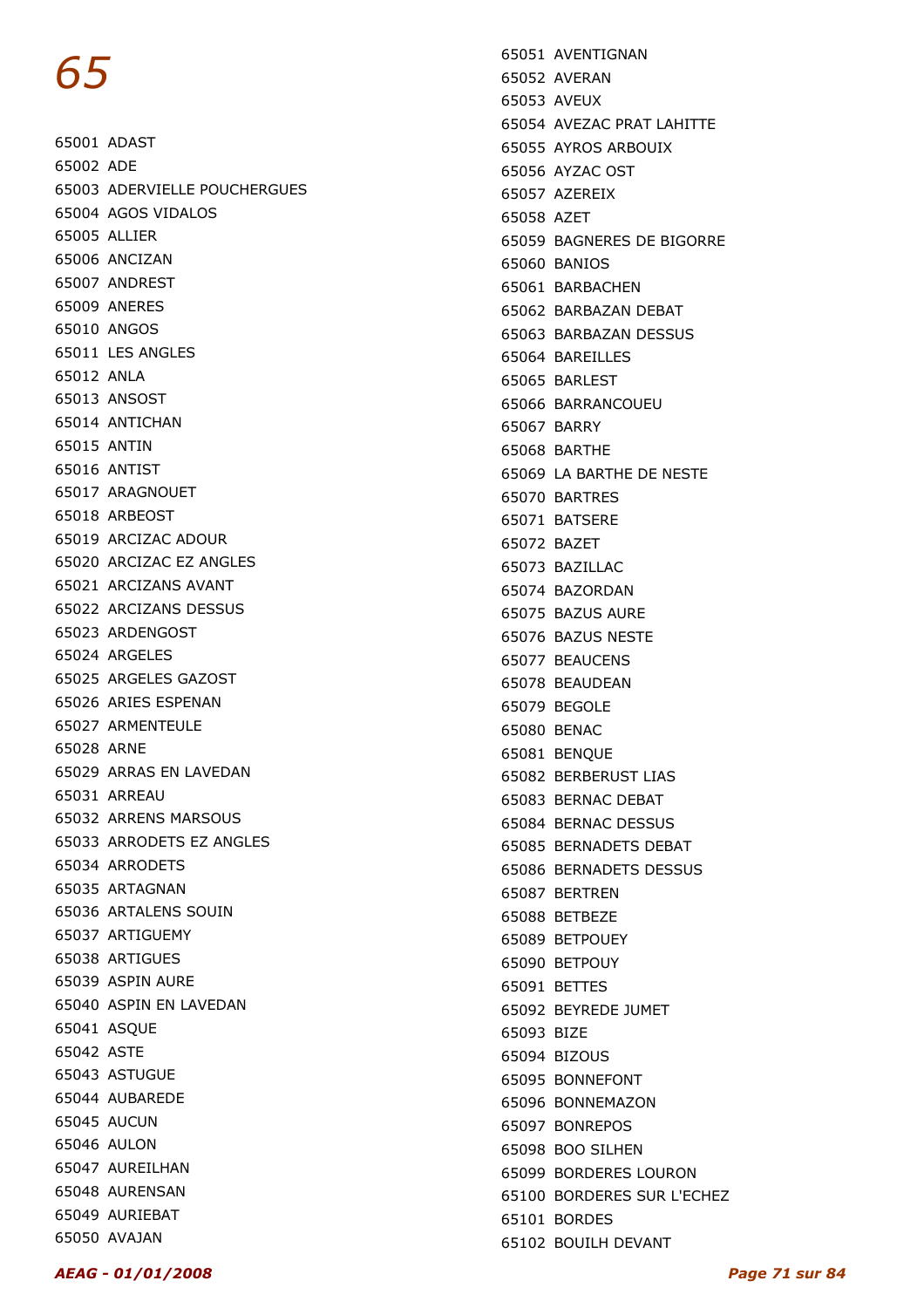65103 BOUILH PEREUILH 65104 BOULIN 65105 BOURG DE BIGORRE 65106 BOURISP 65107 BOURREAC 65108 BOURS 65109 BRAMEVAQUE 65110 BUGARD 65111 BULAN 65112 BUN 65113 BURG 65114 BUZON 65115 CABANAC 65116 CADEAC 65117 CADEILHAN TRACHERE 65118 CAHARET 65119 CAIXON 65120 CALAVANTE 65121 CAMALES 65122 CAMOUS 65123 CAMPAN 65124 CAMPARAN 65125 CAMPISTROUS 65126 CAMPUZAN 65127 CAPVERN 65128 CASTELBAJAC 65129 CASTELNAU MAGNOAC 65130 CASTELNAU RIVIERE BASSE 65131 CASTELVIEILH 65132 CASTERA LANUSSE 65133 CASTERA LOU 65134 CASTERETS 65135 CASTILLON 65136 CAUBOUS 65137 CAUSSADE RIVIERE 65138 CAUTERETS 65139 CAZARILH 65140 CAZAUX DEBAT 65141 CAZAUX FRECHET ANERAN CAMORS 65142 CHELLE DEBAT 65143 CHELLE SPOU 65144 CHEUST 65145 CHEZE 65146 CHIS 65147 CIEUTAT 65148 CIZOS 65149 CLARAC 65150 CLARENS 65151 COLLONGUES 65153 COUSSAN 65154 CRECHETS 65155 DEVEZE

65156 DOURS 65157 ENS 65158 ESBAREICH 65159 ESCALA 65160 ESCAUNETS 65161 ESCONDEAUX 65162 ESCONNETS 65163 ESCOTS 65164 ESCOUBES POUTS 65165 ESPARROS 65166 ESPECHE 65167 ESPIEILH 65168 ESQUIEZE SERE 65169 ESTAING 65170 ESTAMPURES 65171 ESTARVIELLE 65172 ESTENSAN 65173 ESTERRE 65174 ESTIRAC 65175 FERRERE 65176 FERRIERES 65177 FONTRAILLES 65178 FRECHEDE 65179 FRECHENDETS 65180 FRECHET AURE 65181 FRECHOU FRECHET 65182 GAILLAGOS 65183 GALAN 65184 GALEZ 65185 GARDERES 65186 GAUDENT 65187 GAUSSAN 65188 GAVARNIE 65189 GAYAN 65190 GAZAVE 65191 GAZOST 65192 GEDRE 65193 GEMBRIE 65194 GENEREST 65195 GENOS 65196 GENSAC 65197 GER 65198 GERDE 65199 GERM 65200 GERMS SUR L'OUSSOUET 65201 GEU 65202 GEZ 65203 GEZ EZ ANGLES 65204 GONEZ 65205 GOUAUX 65206 GOUDON 65207 GOURGUE

#### AEAG - 01/01/2008 Page 72 sur 84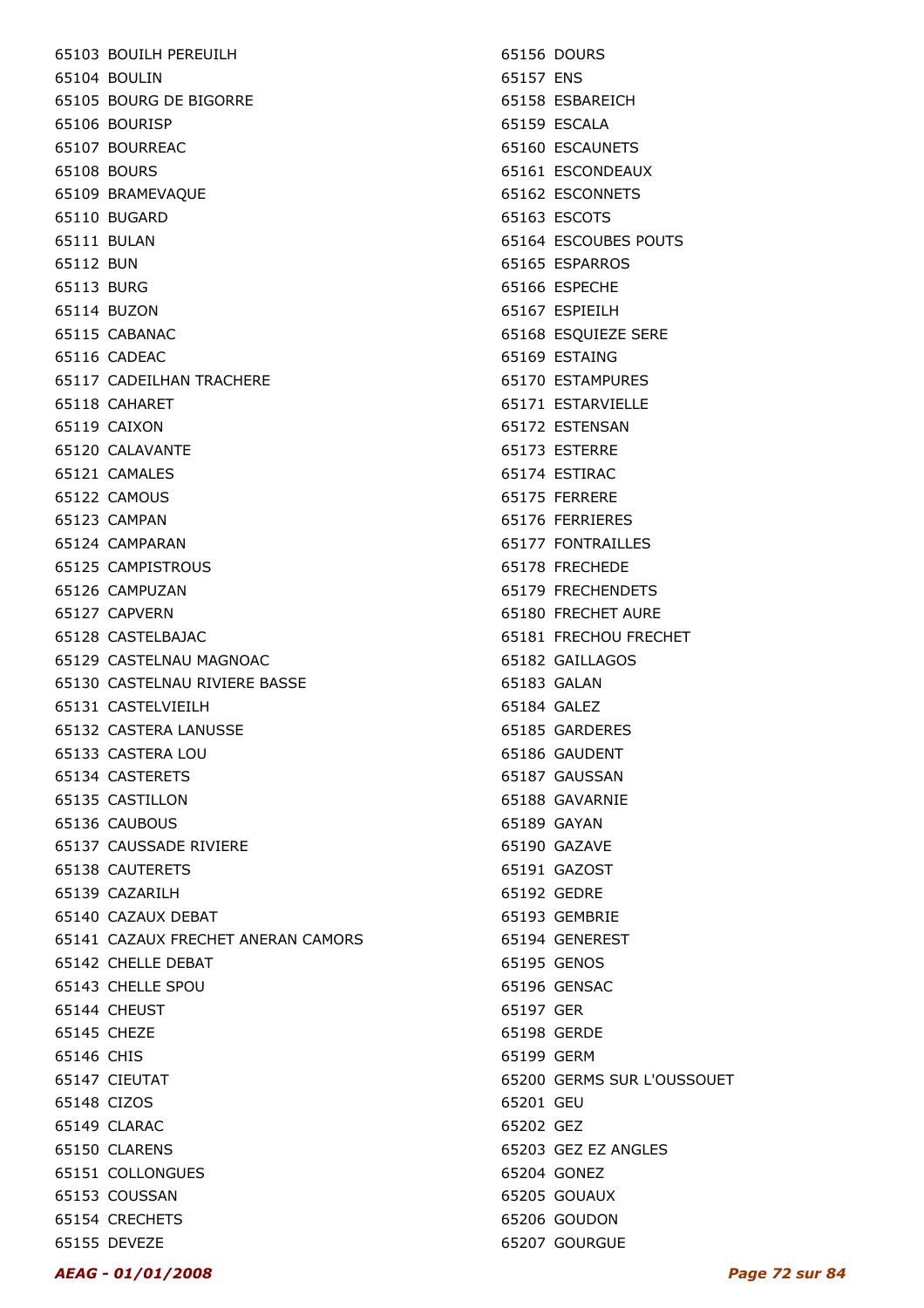65208 GRAILHEN 65209 GREZIAN 65210 GRUST 65211 GUCHAN 65212 GUCHEN 65213 GUIZERIX 65214 HACHAN 65215 HAGEDET 65216 HAUBAN 65217 HAUTAGET 65218 HECHES 65219 HERES 65220 HIBARETTE 65221 HIIS 65222 HITTE 65223 HORGUES 65224 HOUEYDETS 65225 HOURC 65226 IBOS 65228 ILHET 65229 ILHEU 65230 IZAOURT 65231 IZAUX 65232 JACQUE 65233 JARRET 65234 JEZEAU 65235 JUILLAN 65236 JULOS 65237 JUNCALAS 65238 LABASSERE 65239 LABASTIDE 65240 LABATUT RIVIERE 65241 LABORDE 65242 LACASSAGNE 65243 LAFITOLE 65244 LAGARDE 65245 LAGRANGE 65247 ARRAYOU LAHITTE 65248 LAHITTE TOUPIERE 65249 LALANNE 65250 LALANNE TRIE 65251 LALOUBERE 65252 LAMARQUE PONTACQ 65253 LAMARQUE RUSTAING 65254 LAMEAC 65255 LANCON 65256 LANESPEDE 65257 LANNE 65258 LANNEMEZAN 65259 LANSAC 65260 LAPEYRE 65261 LARAN

65262 LARREULE 65263 LARROQUE 65264 LASCAZERES 65265 LASLADES 65266 LASSALES 65267 LAU BALAGNAS 65268 LAYRISSE 65269 LESCURRY 65270 LESPOUEY 65271 LEZIGNAN 65272 LHEZ 65273 LIAC 65274 LIBAROS 65275 LIES 65276 LIZOS 65277 LOMBRES 65278 LOMNE 65279 LORTET 65280 LOUBAJAC 65281 LOUCRUP 65282 LOUDENVIELLE 65283 LOUDERVIELLE 65284 LOUEY 65285 LOUIT 65286 LOURDES 65287 LOURES BAROUSSE 65288 LUBRET SAINT LUC 65289 LUBY BETMONT 65290 LUC 65291 LUGAGNAN 65292 LUQUET 65293 LUSTAR 65294 LUTILHOUS 65295 LUZ SAINT SAUVEUR 65296 MADIRAN 65297 MANSAN 65298 MARQUERIE 65299 MARSAC 65300 MARSAS 65301 MARSEILLAN 65303 MASCARAS 65304 MAUBOURGUET 65305 MAULEON BAROUSSE 65306 MAUVEZIN 65307 MAZERES DE NESTE 65308 MAZEROLLES 65309 MAZOUAU 65310 MERILHEU 65311 MINGOT 65312 MOLERE 65313 MOMERES 65314 MONFAUCON

AEAG - 01/01/2008 Page 73 sur 84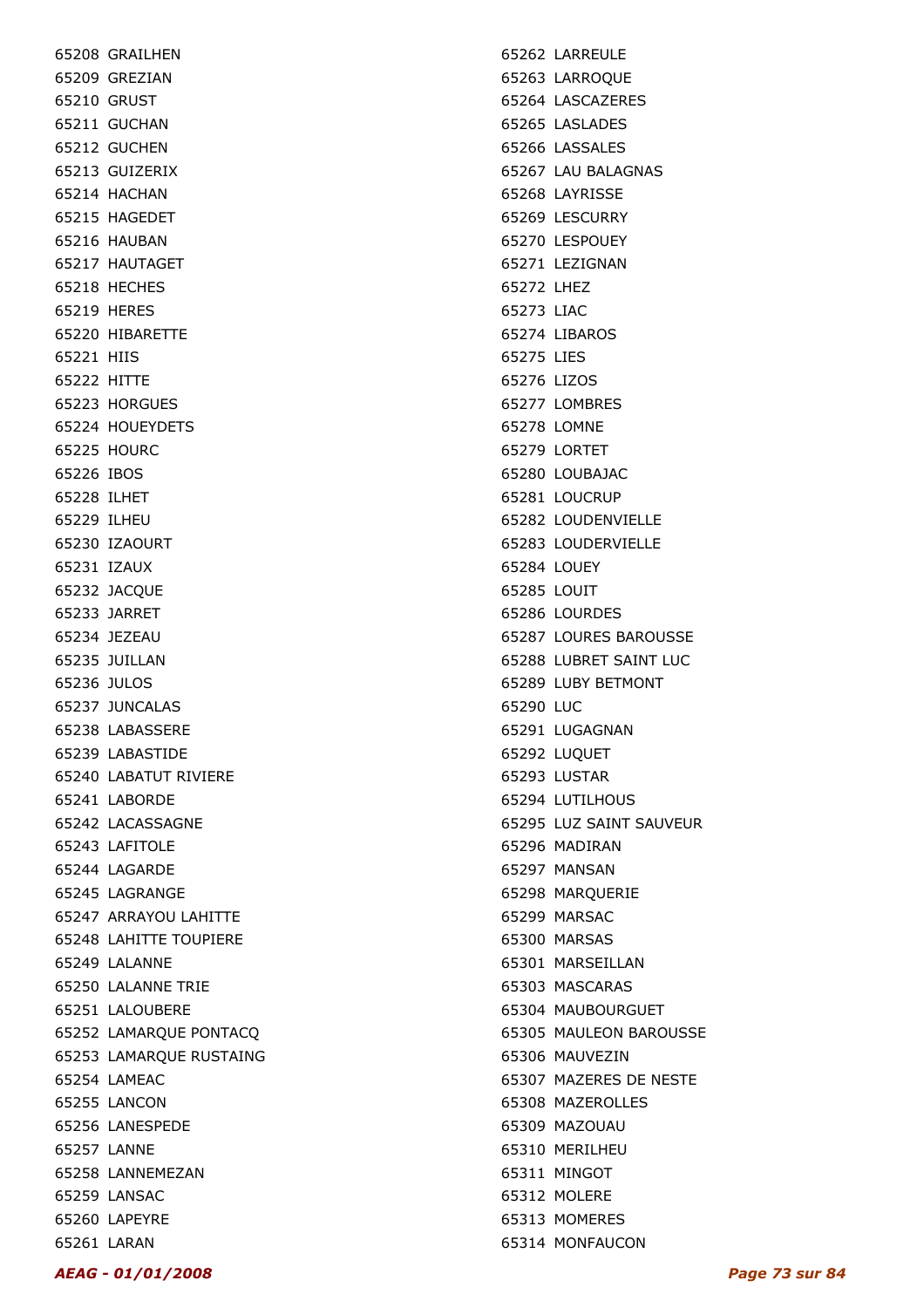65315 MONLEON MAGNOAC 65316 MONLONG 65317 MONT 65318 MONTASTRUC 65319 MONTEGUT 65320 MONTGAILLARD 65321 MONTIGNAC 65322 MONTOUSSE 65323 MONTSERIE 65324 MOULEDOUS 65325 MOUMOULOUS 65326 MUN 65327 NESTIER 65328 NEUILH 65329 NISTOS 65330 NOUILHAN 65331 ODOS 65332 OLEAC DEBAT 65333 OLEAC DESSUS 65334 OMEX 65335 ORDIZAN 65336 ORGAN 65337 ORIEUX 65338 ORIGNAC 65339 ORINCLES 65340 ORLEIX 65341 OROIX 65342 OSMETS 65343 OSSEN 65344 OSSUN 65345 OSSUN EZ ANGLES 65346 OUEILLOUX 65347 OURDE 65348 OURDIS COTDOUSSAN 65349 OURDON 65350 OURSBELILLE 65351 OUSTE 65352 OUZOUS 65353 OZON 65354 PAILHAC 65355 PAREAC 65356 PERE 65357 PEYRAUBE 65358 PEYRET SAINT ANDRE 65359 PEYRIGUERE 65360 PEYROUSE 65361 PEYRUN 65362 PIERREFITTE NESTALAS 65363 PINAS 65364 PINTAC 65366 POUEYFERRE 65367 POUMAROUS

65368 POUY 65369 POUYASTRUC 65370 POUZAC 65371 PRECHAC 65372 PUJO 65373 PUNTOUS 65374 PUYDARRIEUX 65375 RABASTENS DE BIGORRE 65376 RECURT 65377 REJAUMONT 65378 RICAUD 65379 RIS 65380 SABALOS 65381 SABARROS 65382 SACOUE 65383 SADOURNIN 65384 SAILHAN 65385 SAINT ARROMAN 65386 SAINT CREAC 65387 SAINT LANNE 65388 SAINT LARY SOULAN 65389 SAINT LAURENT DE NESTE 65390 SAINT LEZER 65391 SAINTE MARIE 65392 SAINT MARTIN 65393 SAINT PASTOUS 65394 SAINT PAUL 65395 SAINT PE DE BIGORRE 65396 SAINT SAVIN 65397 SAINT SEVER DE RUSTAN 65398 SALECHAN 65399 SALIGOS 65400 SALLES 65401 SALLES ADOUR 65402 SAMURAN 65403 SANOUS 65404 SARIAC MAGNOAC 65405 SARLABOUS 65406 SARNIGUET 65407 SARP 65408 SARRANCOLIN 65409 SARRIAC BIGORRE 65410 SARROUILLES 65411 SASSIS 65412 SAUVETERRE 65413 SAZOS 65414 SEGALAS 65415 SEGUS 65416 SEICH 65417 SEMEAC 65418 SENAC 65419 SENTOUS

### AEAG - 01/01/2008 Page 74 sur 84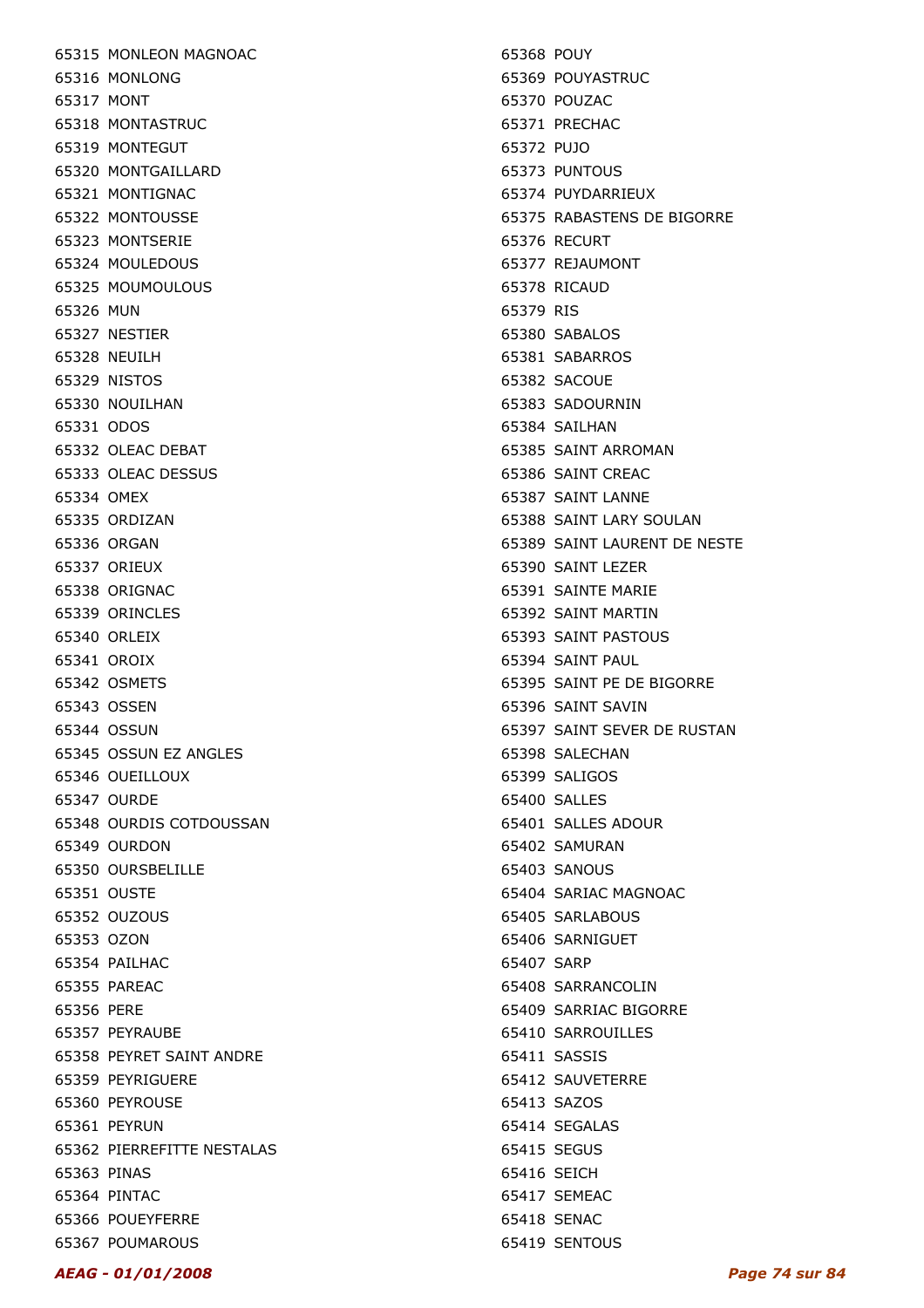65420 SERE EN LAVEDAN 65421 SERE LANSO 65422 SERON 65423 SERE RUSTAING 65424 SERS 65425 SIARROUY 65426 SINZOS 65427 SIRADAN 65428 SIREIX 65429 SOMBRUN 65430 SOREAC 65431 SOST 65432 SOUBLECAUSE 65433 SOUES 65435 SOULOM 65436 SOUYEAUX 65437 TAJAN 65438 TALAZAC 65439 TARASTEIX 65440 TARBES 65441 THEBE 65442 THERMES MAGNOAC 65443 THUY 65444 TIBIRAN JAUNAC 65445 TILHOUSE 65446 TOSTAT 65447 TOURNAY 65448 TOURNOUS DARRE 65449 TOURNOUS DEVANT 65450 TRAMEZAIGUES 65451 TREBONS 65452 TRIE SUR BAISE 65453 TROUBAT 65454 TROULEY LABARTHE 65455 TUZAGUET 65456 UGLAS 65457 UGNOUAS 65458 UZ 65459 UZER 65460 VIC EN BIGORRE 65461 VIDOU 65462 VIDOUZE 65463 VIELLA 65464 VIELLE ADOUR 65465 VIELLE AURE 65466 VIELLE LOURON 65467 VIER BORDES 65468 VIEUZOS 65469 VIEY 65470 VIGER 65471 VIGNEC 65472 VILLEFRANQUE

65473 VILLELONGUE 65474 VILLEMBITS 65475 VILLEMUR 65476 VILLENAVE PRES BEARN 65477 VILLENAVE PRES MARSAC 65478 VISCOS 65479 VISKER 65480 VIZOS 65481 BAREGES

65482 CANTAOUS

AEAG - 01/01/2008 Page 75 sur 84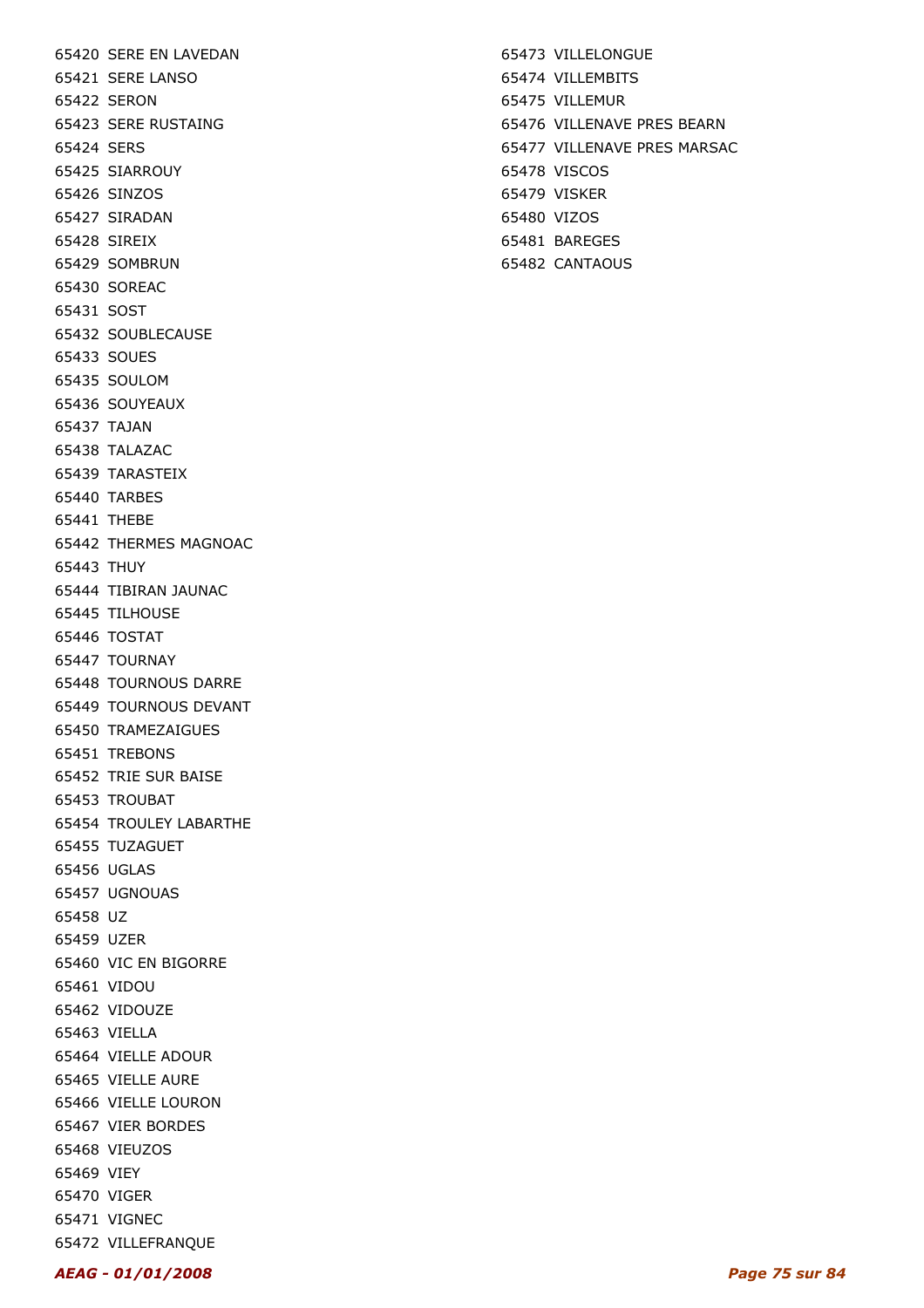79011 ARDILLEUX 79015 ASNIERES EN POITOU 79018 AUBIGNE 79027 LA BATAILLE 79030 BEAUSSAIS 79045 BOUIN 79055 BRIEUIL SUR CHIZE 79057 BRIOUX SUR BOUTONNE 79058 BRULAIN 79061 CELLES SUR BELLE 79064 CHAIL 79083 CHEF BOUTONNE 79085 CHERIGNE 79090 CHIZE 79106 COUTURE D'ARGENSON 79107 CREZIERES 79111 ENSIGNE 79122 FONTENILLE SAINT MARTIN D'ENTRAIGUES 79126 LES FOSSES 79136 GOURNAY LOIZE 79140 HANC 79142 JUILLE 79150 LIMALONGES 79152 LORIGNE 79153 LOUBIGNE 79154 LOUBILLE 79158 LUCHE SUR BRIOUX 79160 LUSSERAY 79164 MAISONNAY 79173 MAZIERES SUR BERONNE 79174 MELLE 79175 MELLERAN 79180 MONTALEMBERT 79198 PAIZAY LE CHAPT 79199 PAIZAY LE TORT 79204 PERIGNE 79211 PIOUSSAY 79214 POUFFONDS 79251 SAINT GENARD 79264 SAINT LEGER DE LA MARTINIERE 79279 SAINT MARTIN LES MELLE 79282 SAINT MEDARD 79295 SAINT ROMANS LES MELLE 79307 SAUZE VAUSSAIS 79310 SECONDIGNE SUR BELLE 79312 SELIGNE 79314 SOMPT 79330 TILLOU

79343 VERNOUX SUR BOUTONNE 79346 LE VERT 79348 VILLEFOLLET 79349 VILLEMAIN 79352 VILLIERS SUR CHIZE 79353 VITRE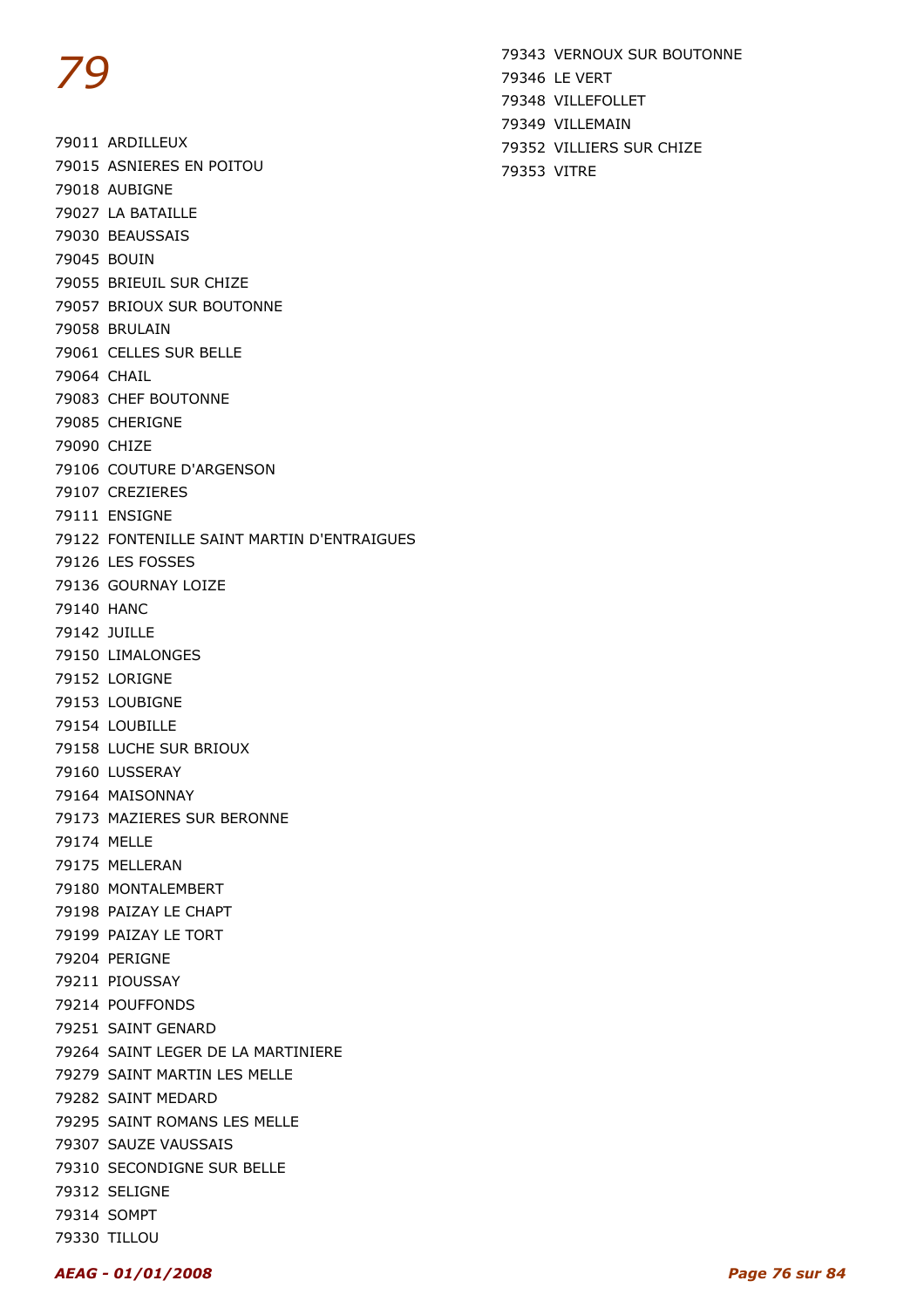81001 AGUTS 81002 AIGUEFONDE 81003 ALBAN 81004 ALBI 81005 ALBINE 81006 ALGANS 81007 ALOS 81008 ALMAYRAC 81009 AMARENS 81010 AMBIALET 81011 AMBRES 81012 ANDILLAC 81013 ANDOUQUE 81014 ANGLES 81015 APPELLE 81016 ARFONS 81017 ARIFAT 81018 ARTHES 81019 ASSAC 81020 AUSSAC 81021 AUSSILLON 81022 BANNIERES 81023 BARRE 81024 BEAUVAIS SUR TESCOU 81025 BELCASTEL 81026 BELLEGARDE 81027 BELLESERRE 81028 BERLATS 81029 BERNAC 81030 BERTRE 81031 LE BEZ 81032 BLAN 81033 BLAYE LES MINES 81034 BOISSEZON 81035 BOURNAZEL 81036 BOUT DU PONT DE LARN 81037 BRASSAC 81038 BRENS 81039 BRIATEXTE 81040 BROUSSE 81041 BROZE 81042 BURLATS 81043 BUSQUE 81044 CABANES 81045 LES CABANNES 81046 CADALEN 81047 CADIX 81048 CAGNAC LES MINES

81049 CAHUZAC 81050 CAMBON LES LAVAUR 81051 CAHUZAC SUR VERE 81052 CAMBON 81053 CAMBOUNES 81054 CAMBOUNET SUR LE SOR 81055 LES CAMMAZES 81056 CAMPAGNAC 81058 CARBES 81059 CARLUS 81060 CARMAUX 81061 CASTANET 81062 CASTELNAU DE BRASSAC 81063 CASTELNAU DE LEVIS 81064 CASTELNAU DE MONTMIRAL 81065 CASTRES 81066 CAUCALIERES 81067 CESTAYROLS 81068 COMBEFA 81069 CORDES SUR CIEL 81070 COUFOULFUX 81071 COURRIS 81072 CRESPIN 81073 CRESPINET 81074 CUNAC 81075 CUQ 81076 CUQ TOULZA 81077 CURVALLE 81078 DAMIATTE 81079 DENAT 81080 DONNAZAC 81081 DOURGNE 81082 LE DOURN 81083 DURFORT 81084 ESCOUSSENS 81085 ESCROUX 81086 ESPERAUSSES 81087 FAYSSAC 81088 FAUCH 81089 FAUSSERGUES 81090 FENOLS 81091 FERRIERES 81092 FIAC 81093 FLORENTIN 81094 FRAISSINES 81095 FRAUSSEILLES 81096 LE FRAYSSE 81097 FREJAIROLLES 81098 FREJEVILLE 81099 GAILLAC 81100 GARREVAQUES 81101 LE GARRIC

#### AEAG - 01/01/2008 Page 77 sur 84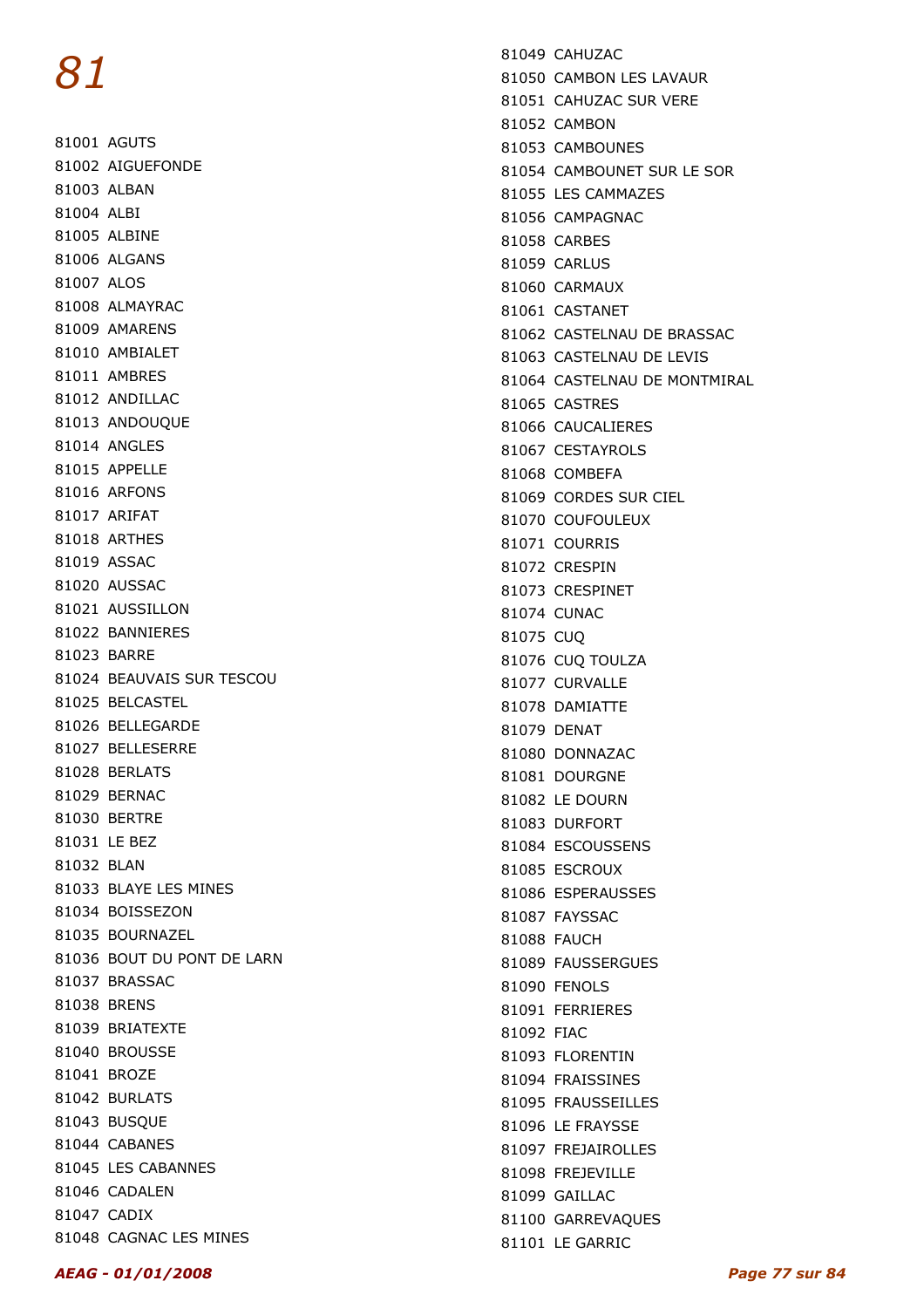81102 GARRIGUES 81103 GIJOUNET 81104 GIROUSSENS 81105 GRAULHET 81106 GRAZAC 81107 GUITALENS 81108 ITZAC 81109 JONQUIERES 81110 JOUQUEVIEL 81111 LABARTHE BLEYS 81112 LABASTIDE DE LEVIS 81113 LABASTIDE DENAT 81114 LABASTIDE GABAUSSE 81115 LABASTIDE ROUAIROUX 81116 LABASTIDE SAINT GEORGES 81117 LABESSIERE CANDEIL 81118 LABOULBENE 81119 LABOUTARIE 81120 LABRUGUIERE 81121 LACABAREDE 81122 LACAPELLE PINET 81123 LACAPELLE SEGALAR 81124 LACAUNE 81125 LACAZE 81126 LACOUGOTTE CADOUL 81127 LACROISILLE 81128 LACROUZETTE 81129 LAGARDIOLLE 81130 LAGARRIGUE 81131 LAGRAVE 81132 LALBAREDE 81133 LAMILLARIE 81134 LAMONTELARIE 81135 LAPARROUQUIAL 81136 LARROQUE 81137 LASFAILLADES 81138 LASGRAISSES 81139 LAUTREC 81140 LAVAUR 81141 LEDAS ET PENTHIES 81142 LEMPAUT 81143 LESCOUT 81144 LESCURE D'ALBIGEOIS 81145 LISLE SUR TARN 81146 LIVERS CAZELLES 81147 LOMBERS 81148 LOUBERS 81149 LOUPIAC 81150 LUGAN 81151 MAGRIN 81152 MAILHOC 81153 LE MARGNES

81154 MARNAVES 81155 MARSAL 81156 MARSSAC SUR TARN 81157 MARZENS 81158 LE MASNAU MASSUGUIES 81159 MASSAC SERAN 81160 MASSAGUEL 81161 MASSALS 81162 MAURENS SCOPONT 81163 MAZAMET 81164 MEZENS 81165 MILHARS 81166 MILHAVET 81167 MIOLLES 81168 MIRANDOL BOURGNOUNAC 81169 MISSECLE 81170 MONESTIES 81171 MONTANS 81172 MONTAURIOL 81173 MONTCABRIER 81174 MONTDRAGON 81175 MONTDURAUSSE 81176 MONTELS 81177 MONTFA 81178 MONTGAILLARD 81179 MONTGEY 81180 MONTIRAT 81181 MONTPINIER 81182 MONTREDON LABESSONNIE 81183 MONT ROC 81184 MONTROSIER 81185 MONTVALEN 81186 MOULARES 81187 MOULAYRES 81188 MOULIN MAGE 81189 MOUZENS 81190 MOUZIEYS TEULET 81191 MOUZIEYS PANENS 81192 MURAT SUR VEBRE 81193 NAGES 81195 NAVES 81196 NOATLHAC 81197 NOAILLES 81198 ORBAN 81199 PADIES 81200 PALLEVILLE 81201 PAMPELONNE 81202 PARISOT 81203 PAULINET 81204 PAYRIN AUGMONTEL 81205 PECHAUDIER 81206 PENNE

AEAG - 01/01/2008 Page 78 sur 84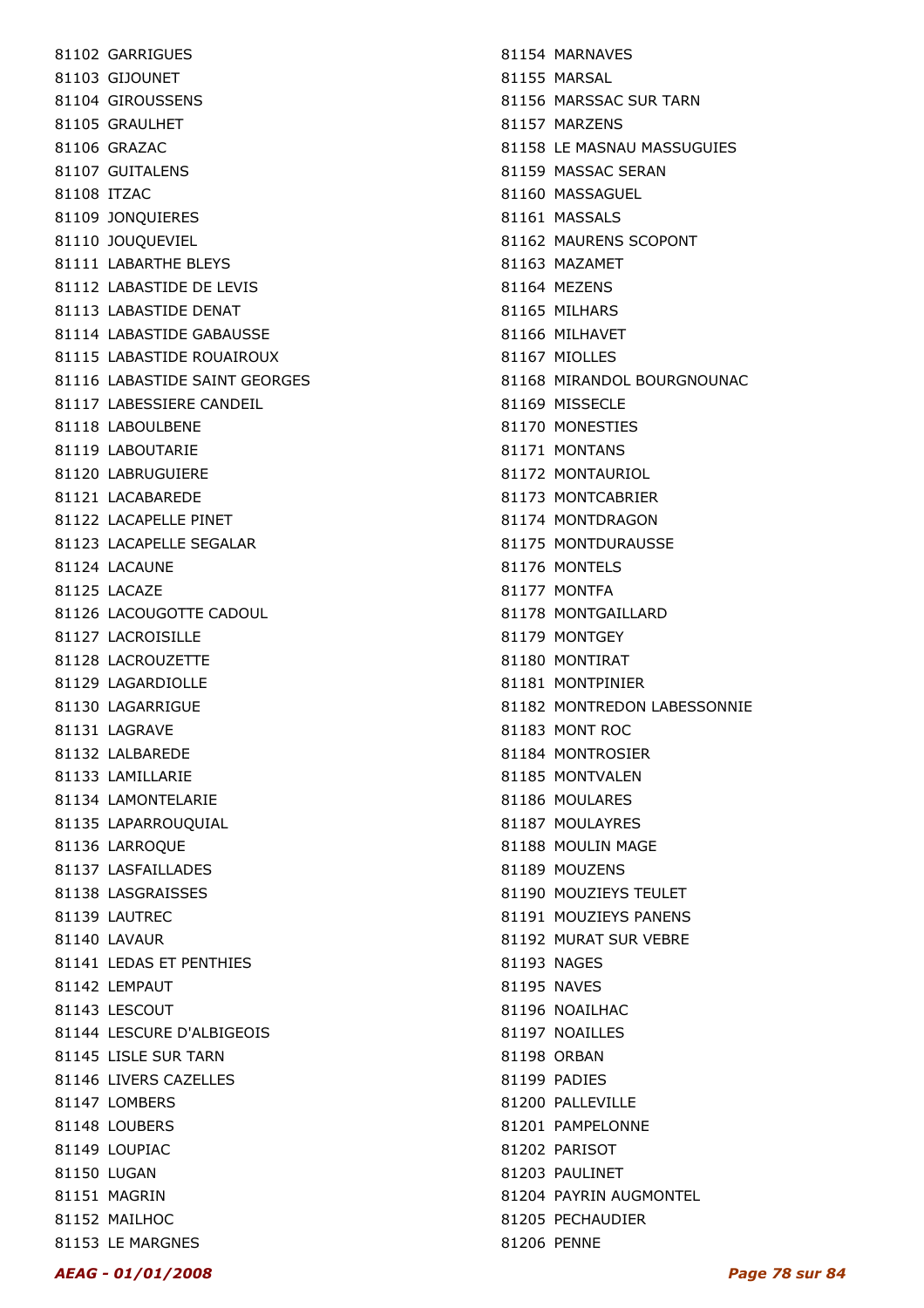81207 PEYREGOUX 81208 PEYROLE 81209 PONT DE LARN 81210 POUDIS 81211 POULAN POUZOLS 81212 PRADES 81213 PRATVIEL 81214 PUECHOURSI 81215 PUYBEGON 81216 PUYCALVEL 81217 PUYCELCI 81218 PUYGOUZON 81219 PUYLAURENS 81220 RABASTENS 81221 RAYSSAC 81222 REALMONT 81223 LE RIALET 81224 LE RIOLS 81225 RIVIERES 81226 RONEL 81227 ROQUECOURBE 81228 ROQUEMAURE 81229 ROQUEVIDAL 81230 ROSIERES 81231 ROUAIROUX 81232 ROUFFIAC 81233 ROUMEGOUX 81234 ROUSSAYROLLES 81235 SAINT AFFRIQUE LES MONTAGNES 81236 SAINT AGNAN 81237 SAINT AMANCET 81238 SAINT AMANS SOULT 81239 SAINT AMANS VALTORET 81240 SAINT ANDRE 81241 SAINT ANTONIN DE LACALM 81242 SAINT AVIT 81243 SAINT BEAUZILE 81244 SAINT BENOIT DE CARMAUX 81245 SAINT CHRISTOPHE 81246 SAINTE CECILE DU CAYROU 81247 SAINT CIRGUE 81248 SAINT GAUZENS 81249 SAINTE GEMME 81250 SAINT GENEST DE CONTEST 81251 SAINT GERMAIN DES PRES 81252 SAINT GERMIER 81253 SAINT GREGOIRE 81254 SAINT JEAN DE MARCEL 81255 SAINT JEAN DE RIVES 81256 SAINT JEAN DE VALS 81257 SAINT JUERY 81258 SAINT JULIEN DU PUY

81259 SAINT JULIEN GAULENE 81260 SAINT LIEUX LAFENASSE 81261 SAINT LIEUX LES LAVAUR 81262 SAINT MARCEL CAMPES 81263 SAINT MARTIN LAGUEPIE 81264 SAINT MICHEL LABADIE 81265 SAINT MICHEL DE VAX 81266 SAINT PAUL CAP DE JOUX 81267 SAINT PIERRE DE TRIVISY 81268 SAINT SALVI DE CARCAVES 81269 SAINT SALVY DE LA BALME 81270 SAINT SERNIN LES LAVAUR 81271 SAINT SULPICE 81272 SAINT URCISSE 81273 SAIX 81274 SALIES 81275 SALLES 81276 SALVAGNAC 81277 SAUSSENAC 81278 SAUVETERRE 81279 LA SAUZIERE SAINT JEAN 81280 LE SEGUR 81281 SEMALENS 81282 SENAUX 81283 SENOUILLAC 81284 LE SEQUESTRE 81285 SERENAC 81286 SERVIES 81287 SIEURAC 81288 SOREZE 81289 SOUAL 81290 SOUEL 81291 TAIX 81292 TANUS 81293 TAURIAC 81294 TECOU 81295 TEILLET 81296 TERRE CLAPIER 81297 TERSSAC 81298 TFULAT 81299 TEYSSODE 81300 TONNAC 81301 LE TRAVET 81302 TREBAN 81303 TREBAS 81304 TREVIEN 81305 VABRE 81306 VALDERIES 81307 VALDURENQUE 81308 VALENCE D'ALBIGEOIS 81309 VAOUR 81310 VEILHES

### AEAG - 01/01/2008 Page 79 sur 84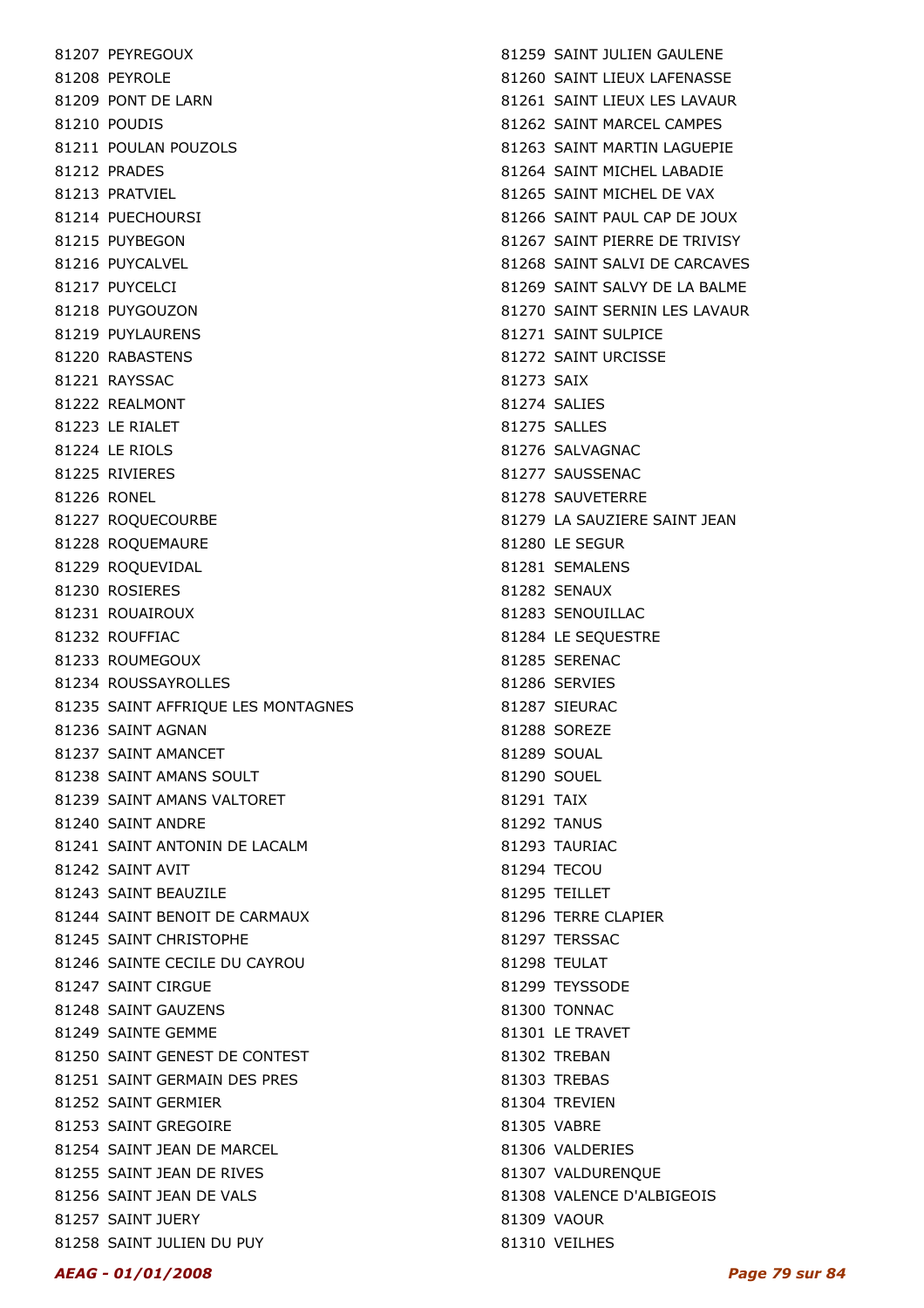81311 VENES 81312 VERDALLE 81313 LE VERDIER 81314 VIANE 81315 VIELMUR SUR AGOUT 81316 VIEUX 81317 VILLEFRANCHE D'ALBIGEOIS 81318 VILLENEUVE LES LAVAUR 81319 VILLENEUVE SUR VERE 81320 VINDRAC ALAYRAC 81321 LE VINTROU 81322 VIRAC 81323 VITERBE 81324 VIVIERS LES LAVAUR 81325 VIVIERS LES MONTAGNES 81326 SAINTE CROIX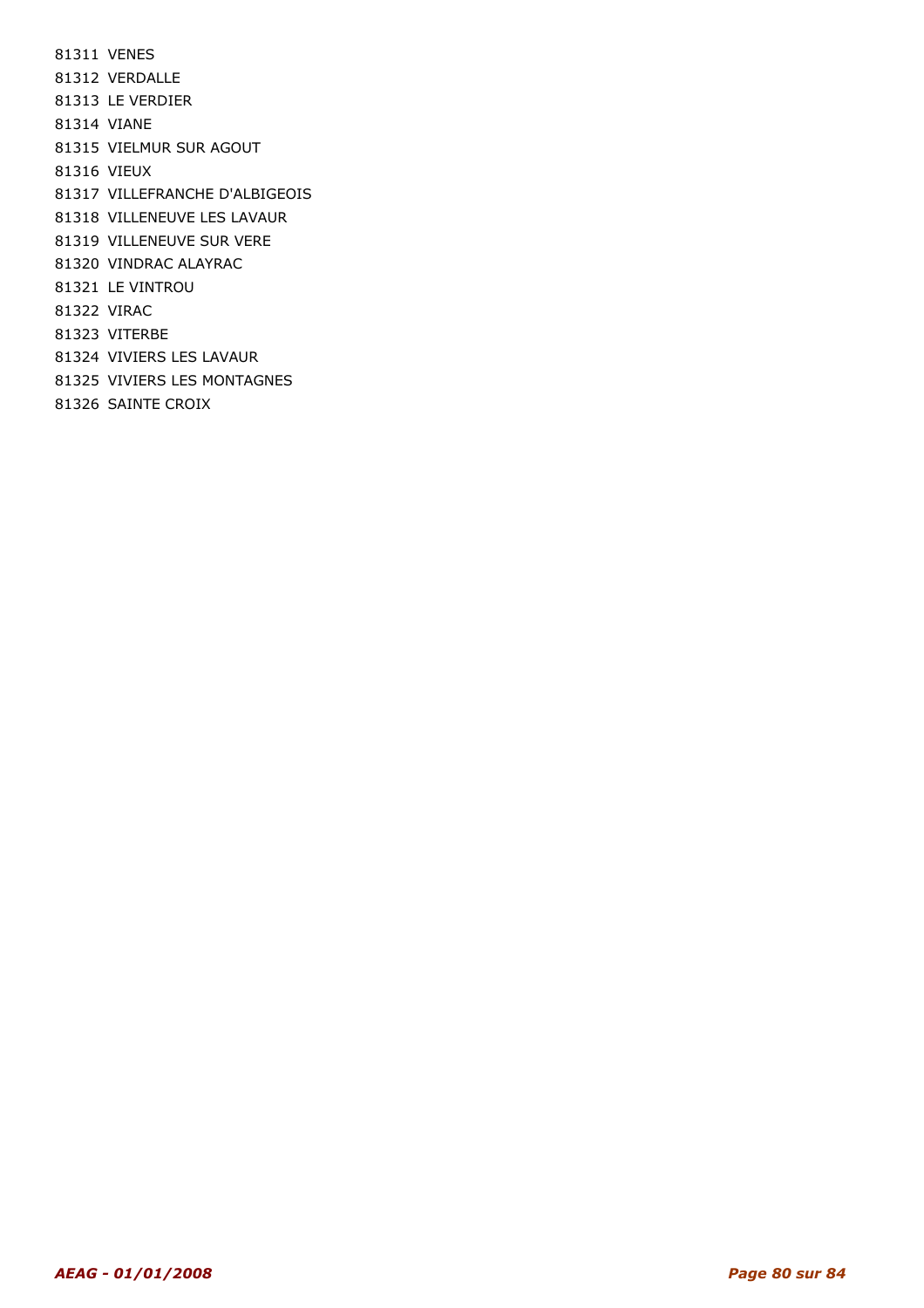82001 ALBEFEUILLE LAGARDE 82002 ALBIAS 82003 ANGEVILLE 82004 ASQUES 82005 AUCAMVILLE 82006 AUTERIVE 82007 AUTY 82008 AUVILLAR 82009 BALIGNAC 82010 BARDIGUES 82011 BARRY D'ISLEMADE 82012 LES BARTHES 82013 BEAUMONT DE LOMAGNE 82014 BEAUPUY 82015 BELBESE 82016 BELVEZE 82017 BESSENS 82018 BIOULE 82019 BOUDOU 82020 BOUILLAC 82021 BOULOC 82022 BOURG DE VISA 82023 BOURRET 82024 BRASSAC 82025 BRESSOLS 82026 BRUNIQUEL 82027 CAMPSAS 82028 CANALS 82029 CASTANET 82030 CASTELFERRUS 82031 CASTELMAYRAN 82032 CASTELSAGRAT 82033 CASTELSARRASIN 82034 CASTERA BOUZET 82035 CAUMONT 82036 LE CAUSE 82037 CAUSSADE 82038 CAYLUS 82039 CAYRAC 82040 CAYRIECH 82041 CAZALS 82042 CAZES MONDENARD 82043 COMBEROUGER 82044 CORBARIEU 82045 CORDES TOLOSANNES 82046 COUTURES 82047 CUMONT 82048 DIEUPENTALE

82049 DONZAC 82050 DUNES 82051 DURFORT LACAPELETTE 82052 ESCATALENS 82053 ESCAZEAUX 82054 ESPALAIS 82055 ESPARSAC 82056 ESPINAS 82057 FABAS 82058 FAJOLLES 82059 FAUDOAS 82060 FAUROUX 82061 FENEYROLS 82062 FINHAN 82063 GARGANVILLAR 82064 GARIES 82065 GASQUES 82066 GENEBRIERES 82067 GENSAC 82068 GIMAT 82069 GINALS 82070 GLATENS 82071 GOAS 82072 GOLFECH 82073 GOUDOURVILLE 82074 GRAMONT 82075 GRISOLLES 82076 L'HONOR DE COS 82077 LABARTHE 82078 LABASTIDE DE PENNE 82079 LABASTIDE SAINT PIERRE 82080 LABASTIDE DU TEMPLE 82081 LABOURGADE 82082 LACAPELLE LIVRON 82083 LACHAPELLE 82084 LACOUR 82085 LACOURT SAINT PIERRE 82086 LAFITTE 82087 LAFRANCAISE 82088 LAGUEPIE 82089 LAMAGISTERE 82090 LAMOTHE CAPDEVILLE 82091 LAMOTHE CUMONT 82092 LAPENCHE 82093 LARRAZET 82094 LAUZERTE 82095 LAVAURETTE 82096 LA VILLE DIEU DU TEMPLE 82097 LAVIT 82098 LEOJAC 82099 LIZAC 82100 LOZE

### AEAG - 01/01/2008 Page 81 sur 84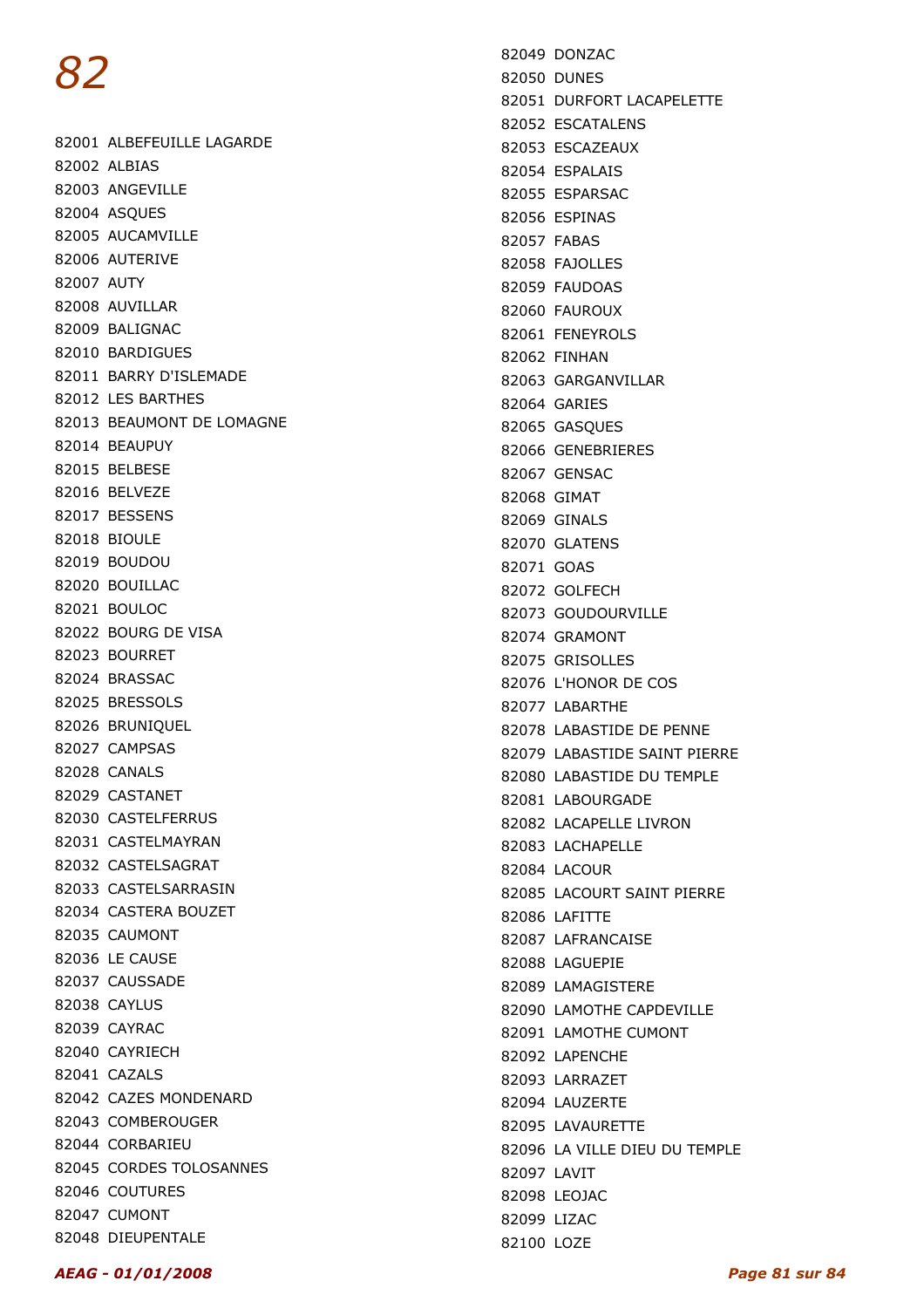82101 MALAUSE 82102 MANSONVILLE 82103 MARIGNAC 82104 MARSAC 82105 MAS GRENIER 82106 MAUBEC 82107 MAUMUSSON 82108 MEAUZAC 82109 MERLES 82110 MIRABEL 82111 MIRAMONT DE QUERCY 82112 MOISSAC 82113 MOLIERES 82114 MONBEQUI 82115 MONCLAR DE QUERCY 82116 MONTAGUDET 82117 MONTAIGU DE QUERCY 82118 MONTAIN 82119 MONTALZAT 82120 MONTASTRUC 82121 MONTAUBAN 82122 MONTBARLA 82123 MONTBARTIER 82124 MONTBETON 82125 MONTECH 82126 MONTEILS 82127 MONTESQUIEU 82128 MONTFERMIER 82129 MONTGAILLARD 82130 MONTJOI 82131 MONTPEZAT DE QUERCY 82132 MONTRICOUX 82133 MOUILLAC 82134 NEGREPELISSE 82135 NOHIC 82136 ORGUEIL 82137 PARISOT 82138 PFRVILLE 82139 LE PIN 82140 PIQUECOS 82141 POMMEVIC 82142 POMPIGNAN 82143 POUPAS 82144 PUYCORNET 82145 PUYGAILLARD DE QUERCY 82146 PUYGAILLARD DE LOMAGNE 82147 PUYLAGARDE 82148 PUYLAROQUE 82149 REALVILLE 82150 REYNIES 82151 ROQUECOR 82152 SAINT AIGNAN

82153 SAINT AMANS DU PECH 82154 SAINT AMANS DE PELLAGAL 82155 SAINT ANTONIN NOBLE VAL 82156 SAINT ARROUMEX 82157 SAINT BEAUZEIL 82158 SAINT CIRICE 82159 SAINT CIRQ 82160 SAINT CLAIR 82161 SAINT ETIENNE DE TULMONT 82162 SAINT GEORGES 82163 SAINT JEAN DU BOUZET 82164 SAINTE JULIETTE 82165 SAINT LOUP 82166 SAINT MICHEL 82167 SAINT NAUPHARY 82168 SAINT NAZAIRE DE VALENTANE 82169 SAINT NICOLAS DE LA GRAVE 82170 SAINT PAUL D'ESPIS 82171 SAINT PORQUIER 82172 SAINT PROJET 82173 SAINT SARDOS 82174 SAINT VINCENT 82175 SAINT VINCENT LESPINASSE 82176 LA SALVETAT BELMONTET 82177 SAUVETERRE 82178 SAVENES 82179 SEPTFONDS 82180 SERIGNAC 82181 SISTELS 82182 TOUFFAILLES 82183 TREJOULS 82184 VAISSAC 82185 VALEILLES 82186 VALENCE 82187 VAREN 82188 VARENNES 82189 VAZERAC 82190 VERDUN SUR GARONNE 82191 VERFEIL 82192 VERLHAC TESCOU 82193 VIGUERON 82194 VILLEBRUMIER 82195 VILLEMADE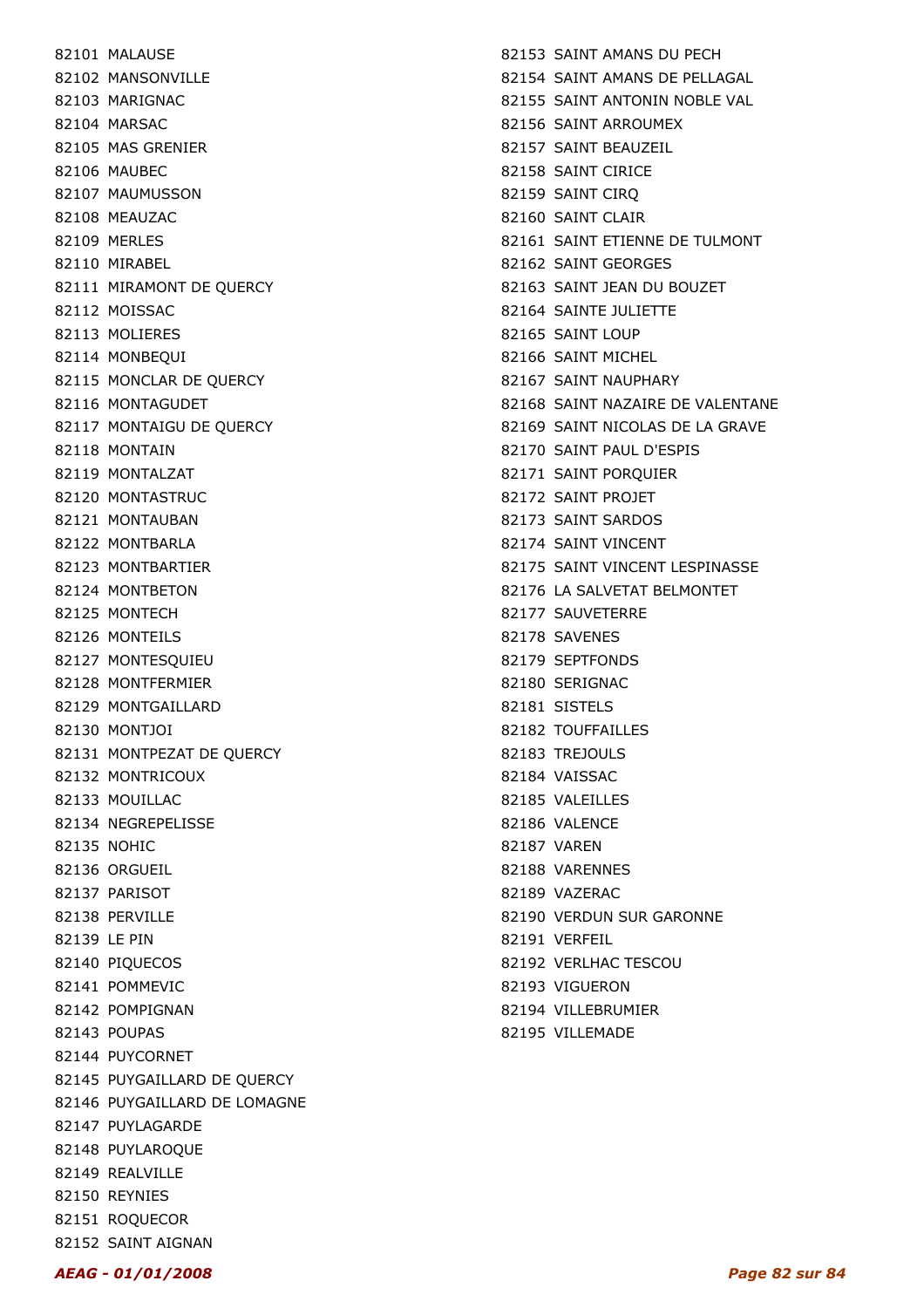86012 ASNOIS 86029 BLANZAY 86051 CHAMPAGNE LE SEC 86061 CHARROUX 86063 CHATAIN 86078 CIVRAY 86104 GENOUILLE 86134 LINAZAY 86136 LIZANT 86220 SAINT GAUDENT 86231 SAINT MACOUX 86237 SAINT PIERRE D'EXIDEUIL 86247 SAINT SAVIOL 86255 SAVIGNE 86266 SURIN 86295 VOULEME